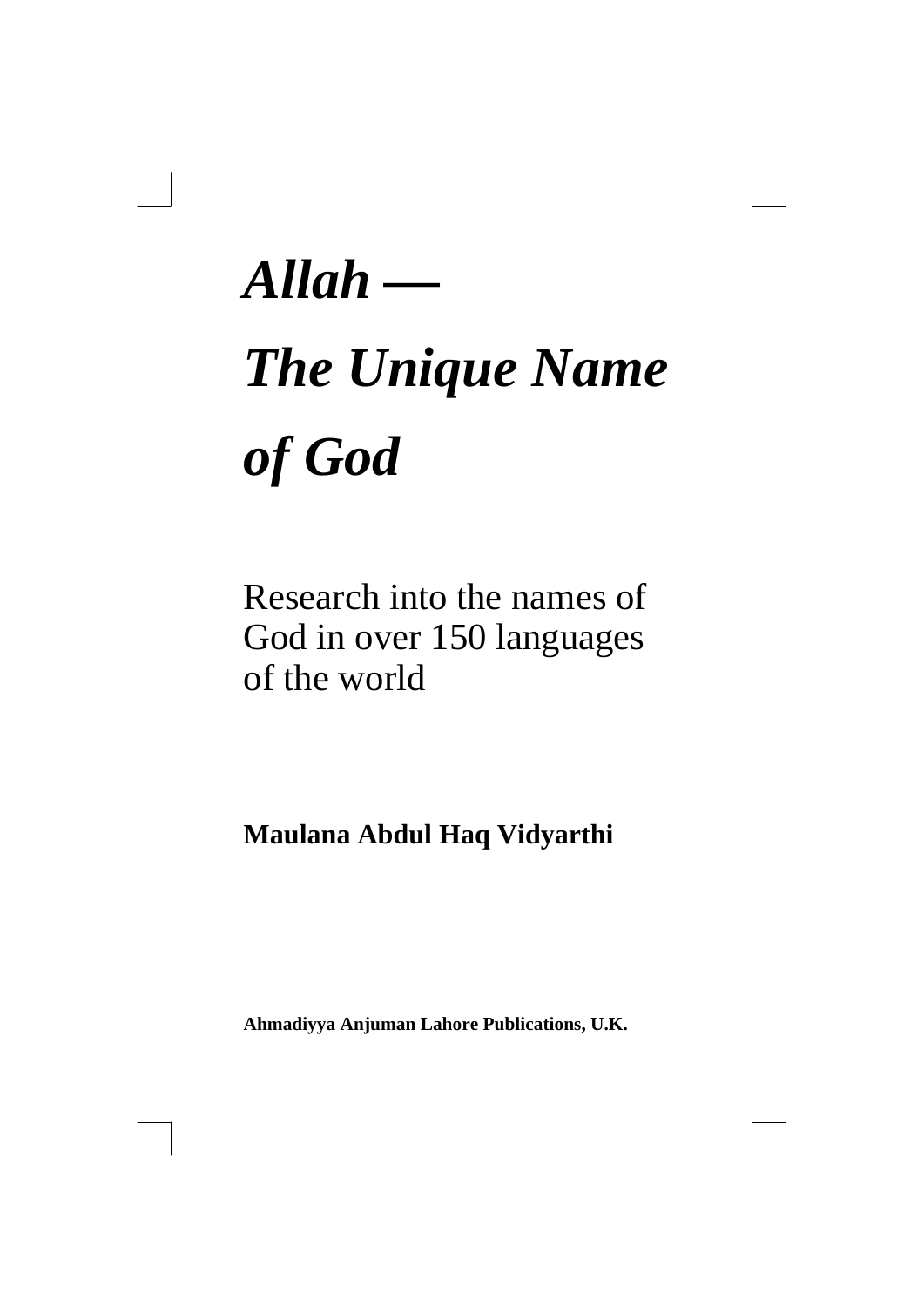### *ALLAH —*

### *THE UNIQUE NAME OF GOD*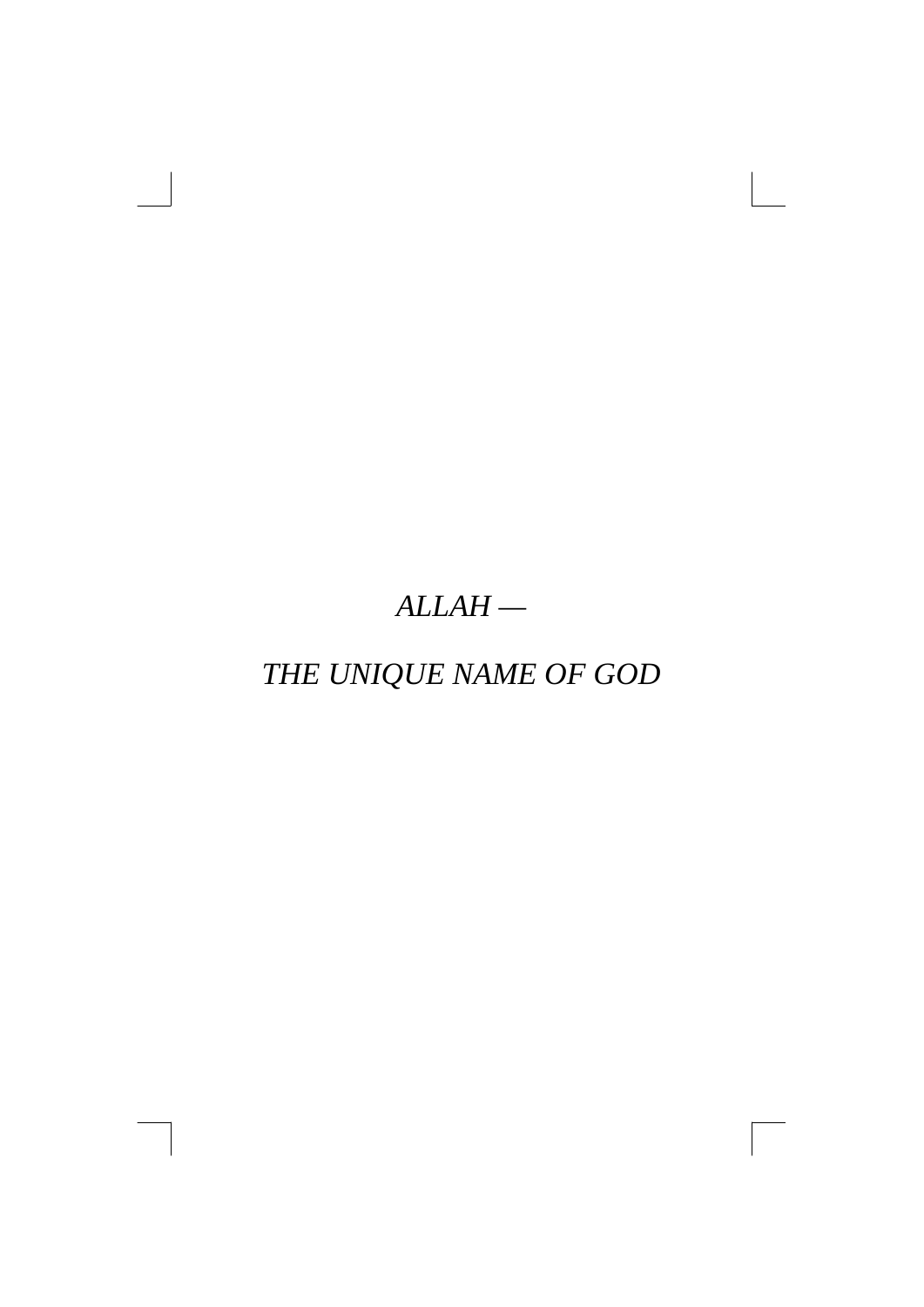#### **Also by the same Author and edited by the same Editors**

*Muhammad in World Scriptures, New Edition, volume 1*

Prophecies of the advent of the Prophet Muhammad in the Old Testament and the Gospels

Published in 1999 in the U.S.A., 412 pages.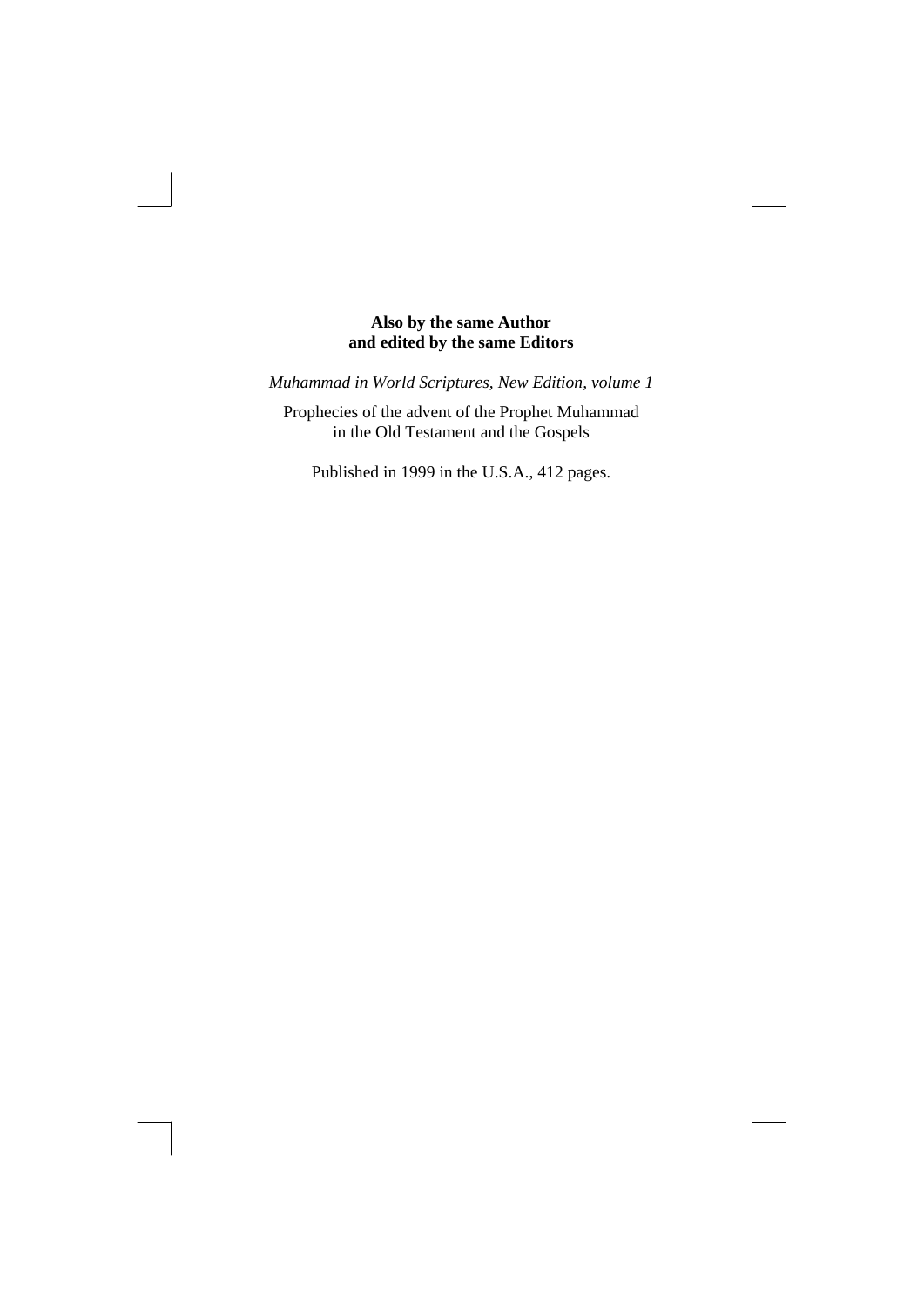# **Allah — The Unique Name of God**

*Research into the names of God in over 150 languages and their meanings* 

*by*

### **Maulana Abdul Haq Vidyarthi**

*Scholar of Hebrew and Sanskrit, Author and Researcher on Islam and Comparative Religion, Missionary and Debater of Islam* 

*Revised and edited by* 

**Selim Ahmed Zahid Aziz** 

Ahmadiyya Anjuman Lahore Publications, U.K.

2007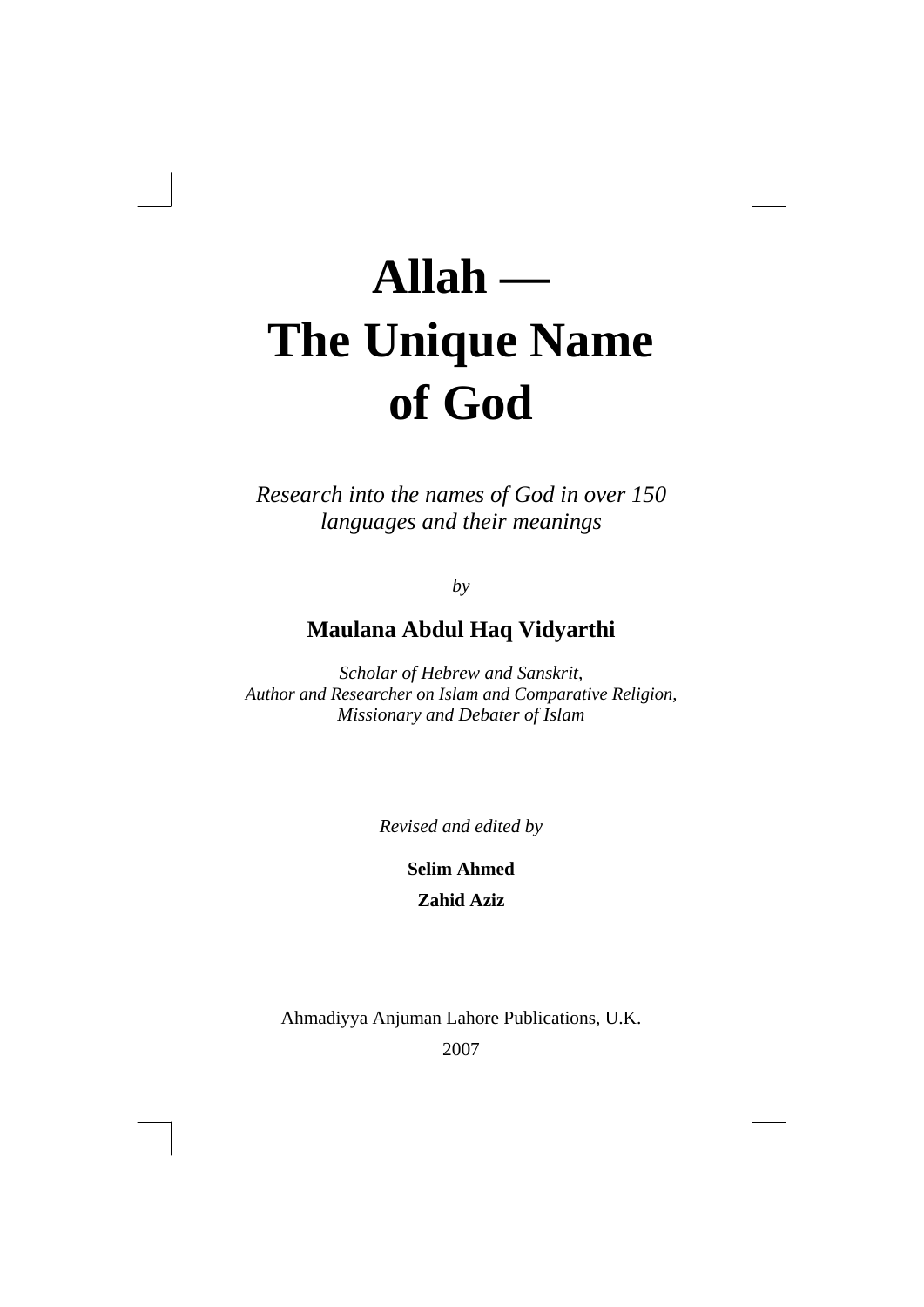First published within the three-volume edition of *Muhammad in World Scriptures,* 1966–1975

First published as separate book after complete revision, 2005 by The Ahmadiyya Muslim Literary Trust, Trinidad and Tobago

© 2005 by Ahmadiyya Anjuman Lahore Darus Salaam, 5 Usman Block, New Garden Town, Lahore – 54600 Pakistan

*Published by:* 

Ahmadiyya Anjuman Lahore Publications, U.K. 15 Stanley Avenue, Wembley, Middlesex, U.K., HA0 4JQ

Websites: www.aaiil.org www.ahmadiyya.org e-mails: aaiil.uk@gmail.com info@ahmadiyya.org

*Acknowledgement:* Most quotations from the Bible are taken from the New King James Version. Copyright © 1982 by Thomas Nelson, Inc. Used by permission. All rights reserved.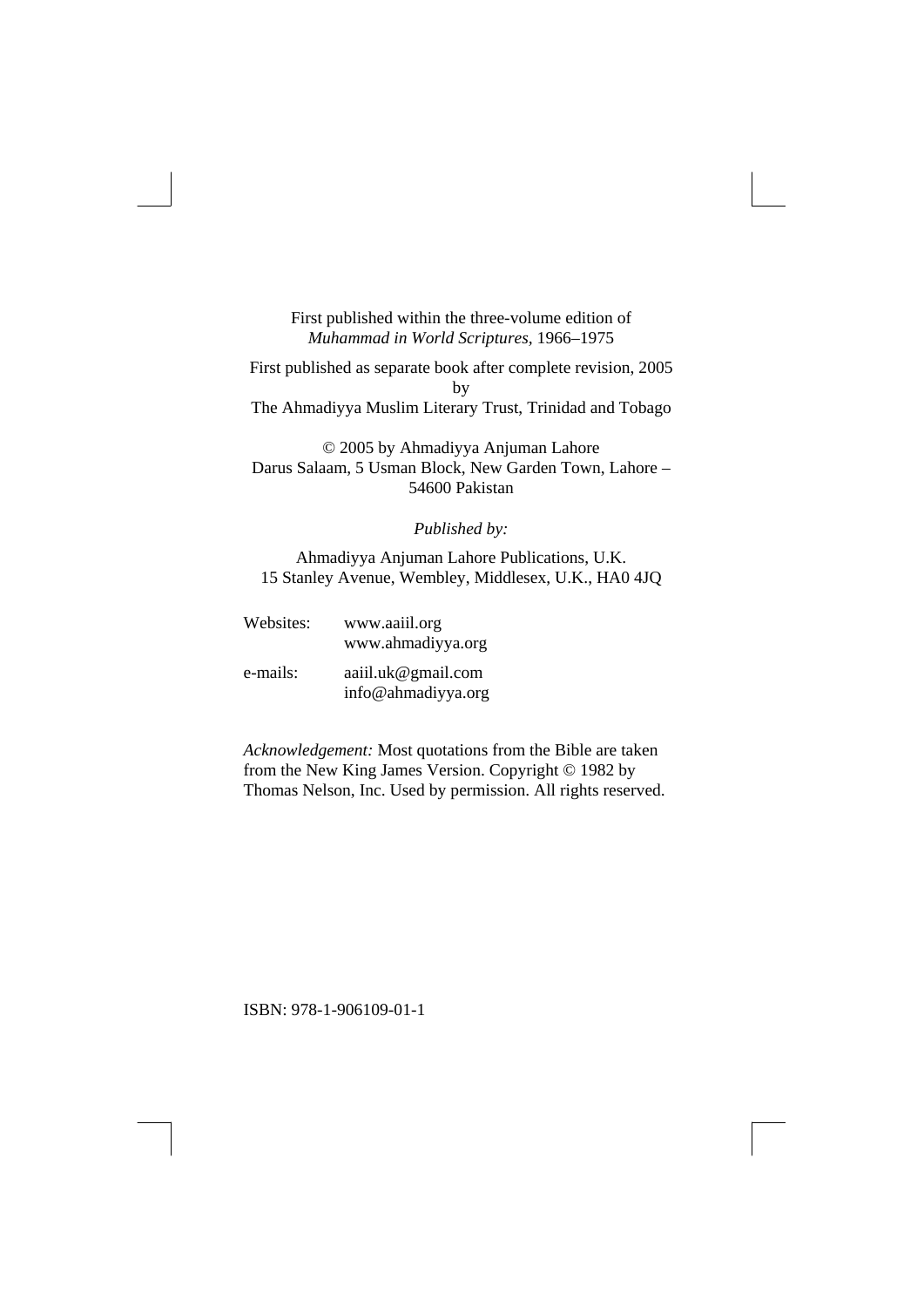### **Preface by the Editors**

The contents of this book are taken from the 3-volumed work *Muhammad in World Scriptures* by Maulana Abdul Haq Vidyarthi, published during the years  $1966 - 1975$  $1966 - 1975$ .<sup>1</sup> As the title given to the present compilation indicates, the author has sought to prove, by discussing the meanings of the names of God used among a large number of nations and languages, that the Arabic name *Allah* used in Islam is unique in being the proper name of God, as it reflects all His attributes, rather than one particular aspect, and is applied only to the Divine Being.

In producing this book, it was essential to check for accuracy the vast number of quotations and references provided in the original material, as its printing had regrettably been marred by numerous misprints, misplaced and omitted text, and typographical errors. We, the Editors, were fortunately able to locate almost all the source works, such as encyclopaedias and dictionaries, that had been referenced, and thus make the necessary corrections in references and quotations. We have also provided fuller bibliographical details of the sources, which was lacking in the original book. It was felt advantageous in some cases to extend the quoted extracts from the original sources. At some points in the book, useful comments have been added, marked as *Editor.*

<span id="page-5-0"></span> $<sup>1</sup>$  Chapters 1 to 6 of the present book consist of the material in volume 1,</sup> pages 1–101, and chapter 7 consists of the material in volume 3, pages 1262–1274 of that edition of *Muhammad in World Scriptures*.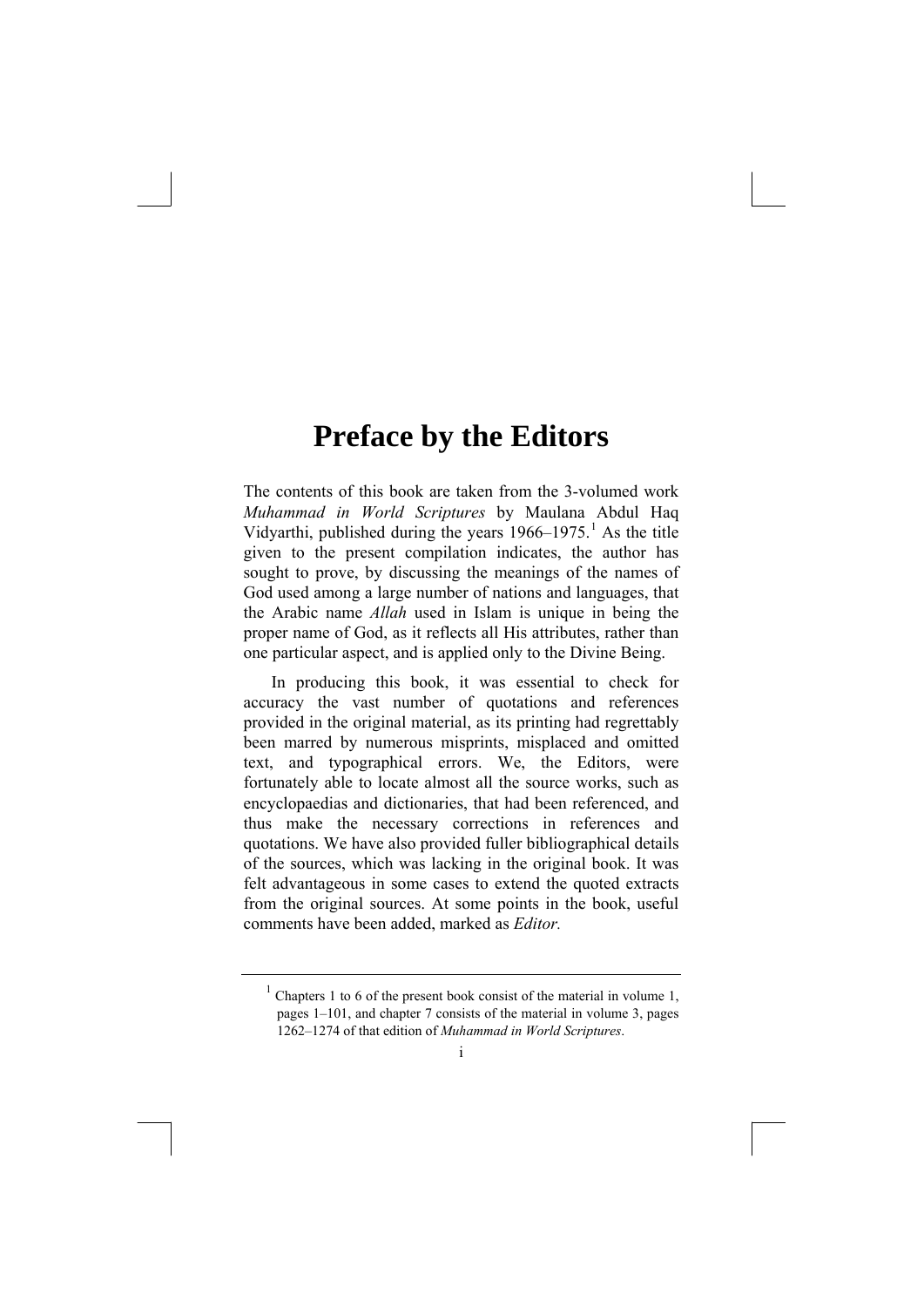The original material contains some terms and expressions from ancient languages, often Hebrew and Greek, printed in ordinary English characters. We have typeset these, in some cases, in the characters of the original languages, and in other cases used standard diacritical marks to represent the original characters.

When quoting from the Bible, the author had used the classical King James Version (KJV). We have replaced that, except in a few cases, by the New King James Version (NKJV) due to its more modern English language, while it differs least from the version referred to by the author. Where the old version is retained we indicate it by KJV, and if necessary use the abbreviation NKJV to indicate the new version.

Maulana Abdul Haq Vidyarthi had emphasised in an introductory note to this research that it is the basic doctrine of the Divine message of the Holy Quran that prophets were raised among every nation and given guidance in accordance with the requirements of their people and times, culminating in the revelation of the Quran which fulfilled the universal requirements of humanity. All religions were links in a chain held by the same hand. There is one God, the Creator of all, Who has given the means of both physical and spiritual nourishment to the whole creation. This is the underlying outlook that motivated the author's research. One of the conclusions reached by him is that the names of God in various languages are like lamps of different colours, but the source of the light shining through them is the light of Allah which comes from beyond them all.

Selim Ahmed Zahid Aziz *The Editors,* Ahmadiyya Anjuman Isha'at Islam Lahore (U.K.) September 2005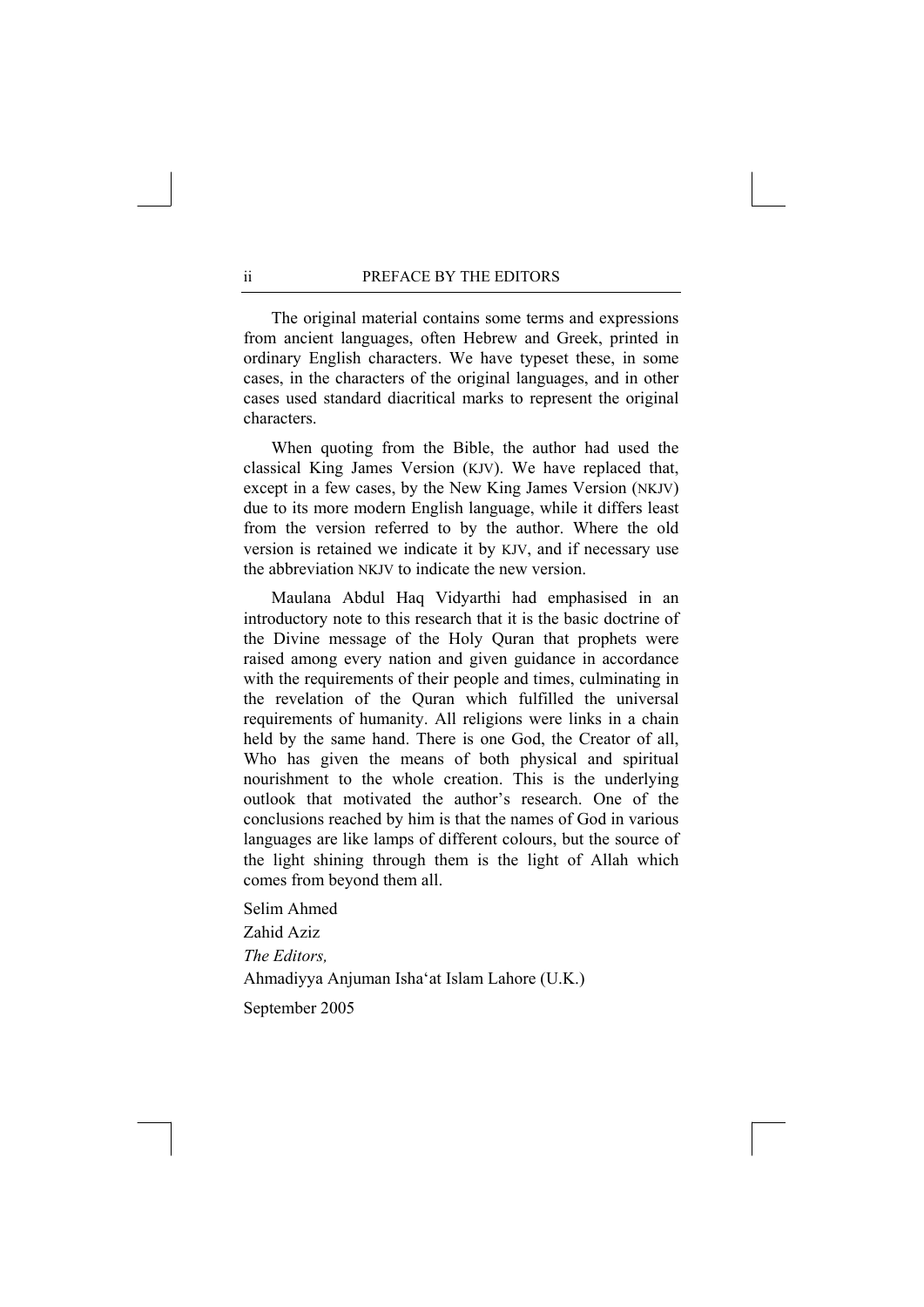### **Contents**

| 2. | The names of God                                    |  |
|----|-----------------------------------------------------|--|
|    |                                                     |  |
|    |                                                     |  |
|    |                                                     |  |
|    |                                                     |  |
|    |                                                     |  |
|    |                                                     |  |
|    |                                                     |  |
|    |                                                     |  |
|    | 4. The name of God in Jewish scriptures  54         |  |
|    |                                                     |  |
|    |                                                     |  |
|    |                                                     |  |
|    | The Vowels of <i>adonay</i> (Adonai)                |  |
|    | and letters of <i>yhwh</i> make the name of God  64 |  |
|    |                                                     |  |
|    |                                                     |  |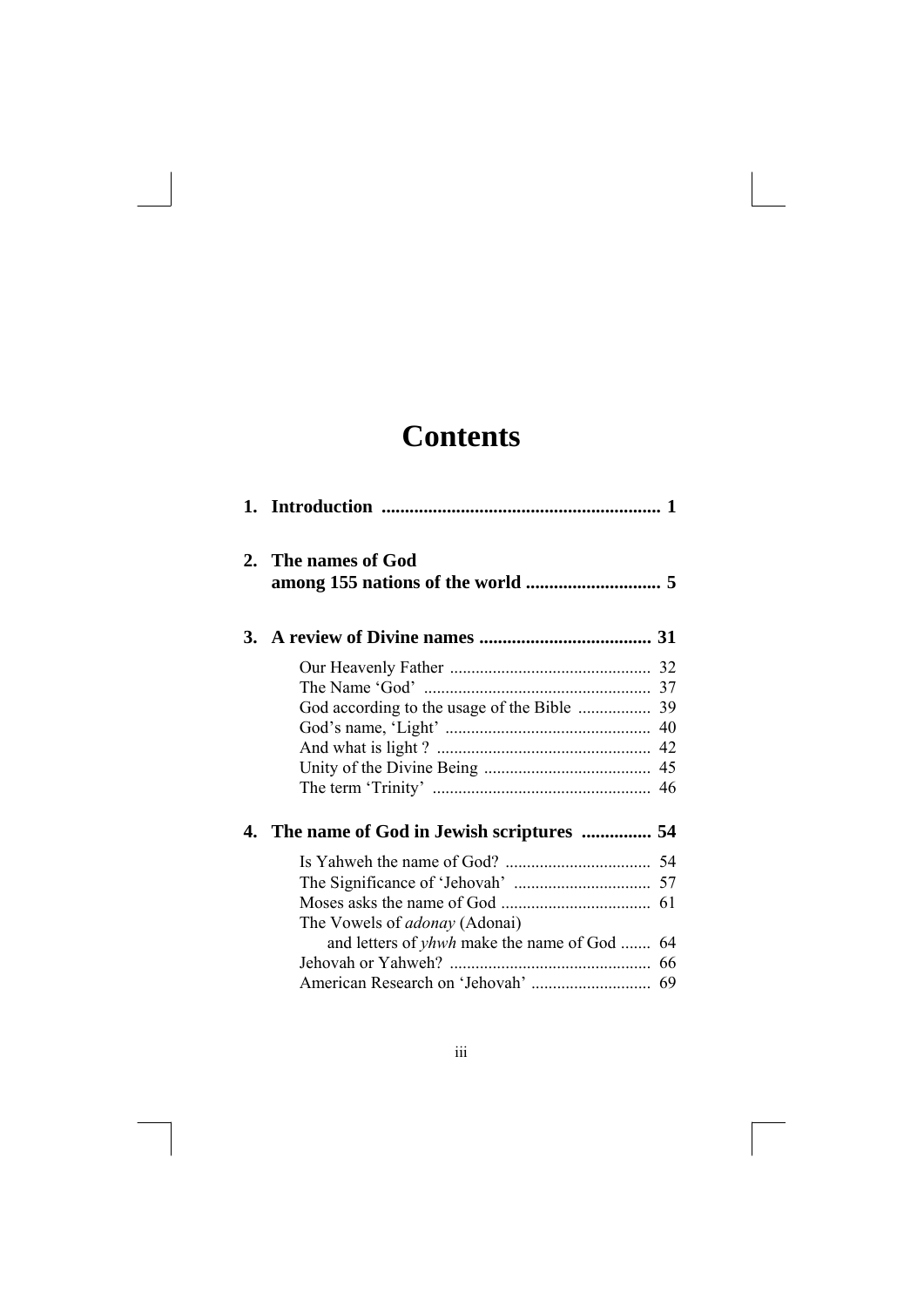|    | 5. Observations on the statements                 |  |
|----|---------------------------------------------------|--|
|    | Name and concept of the Divine Being in Islam  79 |  |
|    | 6. Allah — the all-embracing compendium           |  |
| 7. | Beginning in the name of Allah is a miracle  88   |  |
|    |                                                   |  |
|    |                                                   |  |
|    | God's name among Jews and Christians  95          |  |
|    | Prophet Muhammad told God's real name  97         |  |
|    | "Do you know one that                             |  |
|    |                                                   |  |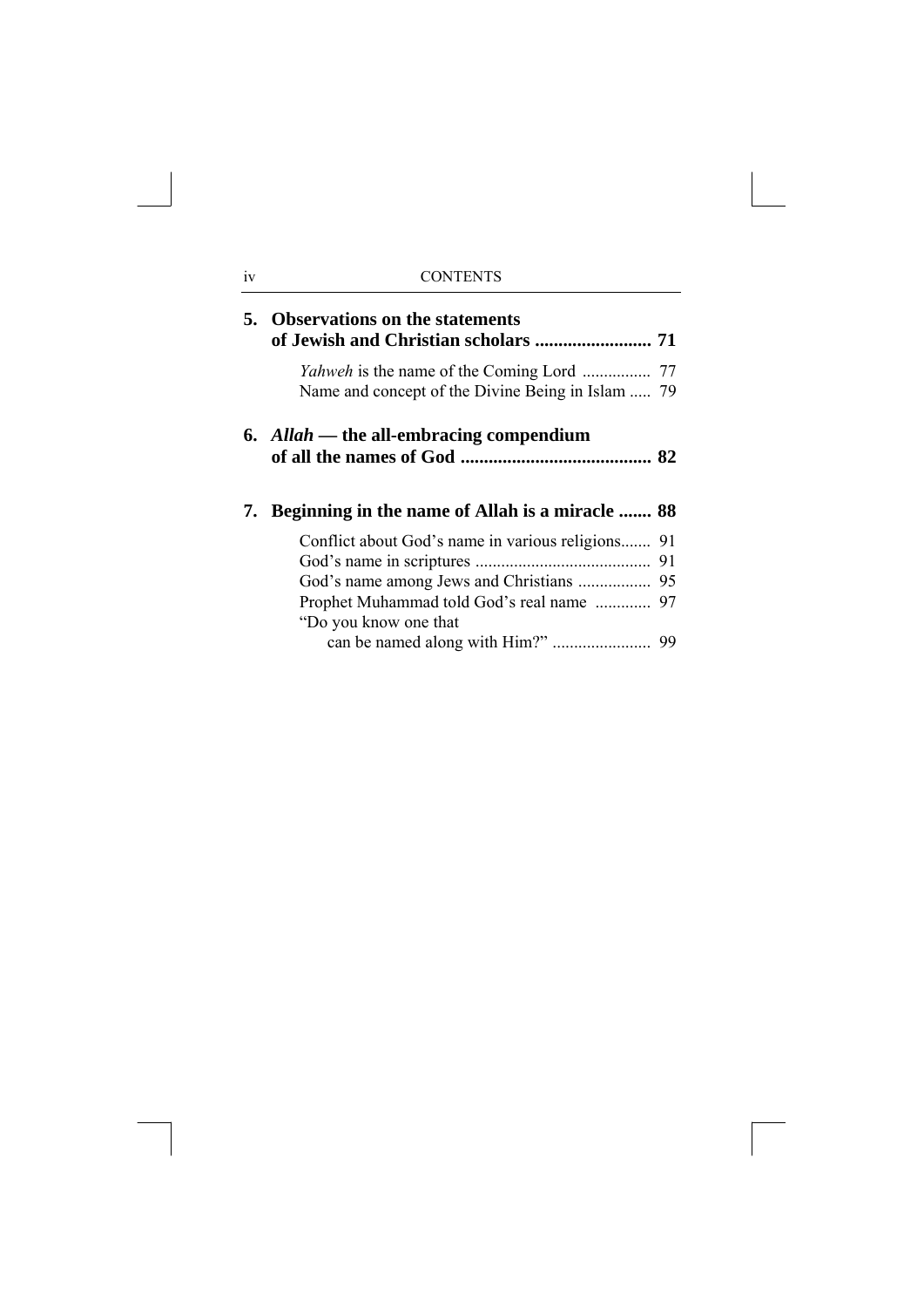### **1. Introduction**

The Holy Quran does not begin with the genealogy of the Holy Prophet Muhammad, nor does it begin with the geology or creation of the heavens and the earth in a space of six days. A book of God as it is, it very appropriately begins with the name of God:

"In the name of Allah, the Beneficent, the Merciful."

His attributes *Beneficent* and *Merciful* comprise the embodiment of His greatness and glory, and ascribe to Him the possession of all attributes of perfection. Through His Beneficence evolved the creation of the heavens and the earth and through His mercy do our deeds flower into results. Thus we have, on the one hand, an expression of His perpetual generosity and sustenance and, on the other, an expression of His infinite and vigilant mercy and favour.

The first verse of the Holy Quran tells us that the Creator of this universe is a beneficent God, that He is not the revengeful Nemesis of the Greeks who holds man as a plaything in her hands. The Arabic word for *the Beneficent* is *Ar-Rahman,* for which we have no word in the English language. It denotes that not only His love and mercy are unbounded, but that He blesses us with gifts of untold proportions both for and in spite of meritorious service on our part. He has granted to all of His creation those indispensable provisions necessary for their existence, sustenance, growth and development: space, forces, time, atmosphere, earth, sun, water, law  $-$  to name but a few  $-$  which comprise an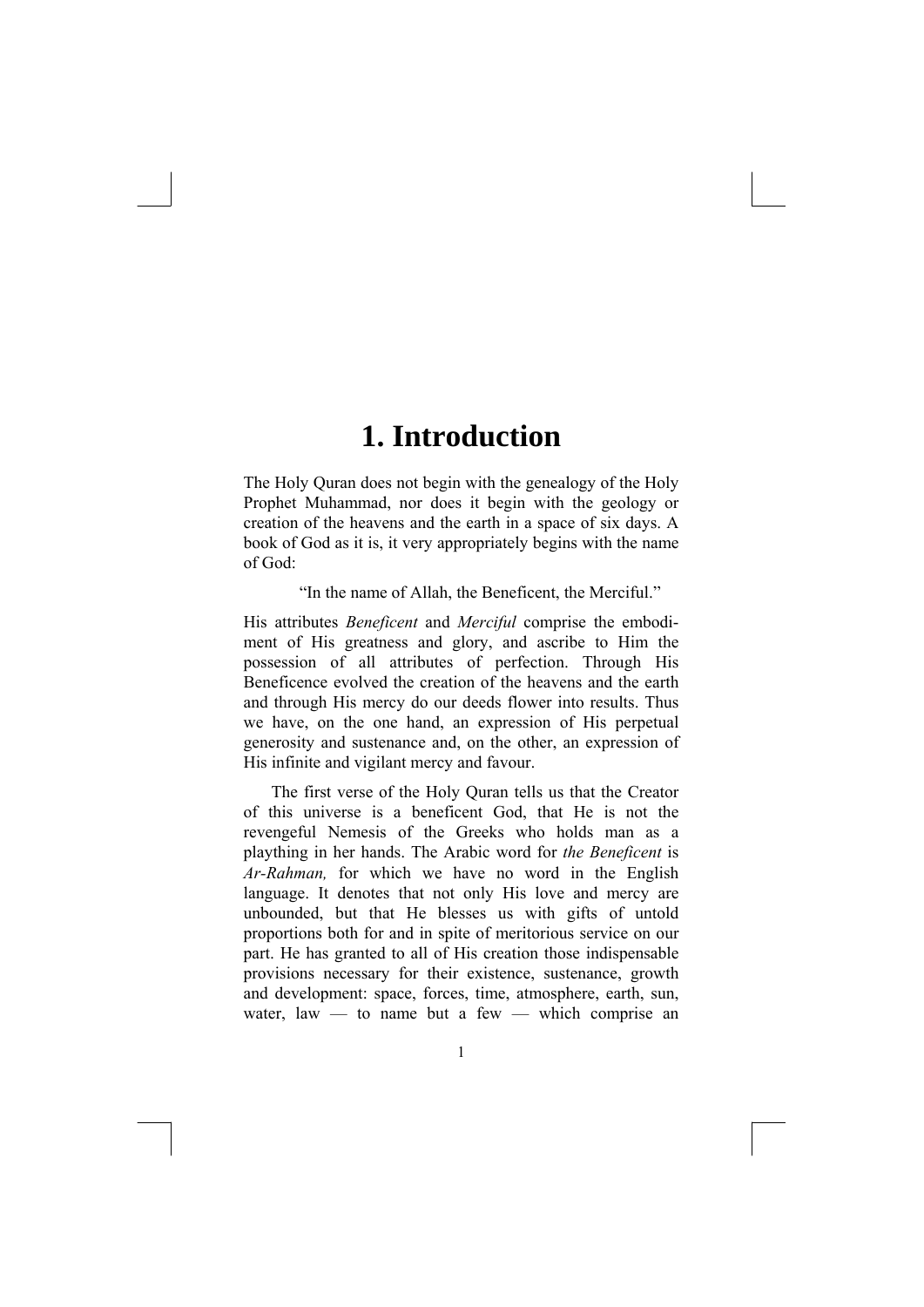inconceivably small proportion, all of which, however great or small, are still subservient to His will. We are obliged, therefore, to acquire knowledge of all things, be they in the heavens or on the earth. But in our search for knowledge, we should always be conscious of our Benefactor, to Whom we owe our efforts, to Whom we owe the results of our efforts, and to Whom we look for prototype.

In the Arabic language the proper name of God is Allah, for which again we find no English equivalent and we are forced to interpret it as God. But Allah is the proper name of the Deity and is, at the same time, more definite in its application and more profound in its meaning than the term 'God'. *God,* in the English language, is more often than not applied to other than the One Supreme Being, besides being continuously used in malevolent and abusive oaths. In Webster's English Dictionary we find: <sup>[1](#page-10-0)</sup>

- 1. A being conceived of as possessing supernatural power, and to be propitiated by sacrifice, worship, etc.; a divinity; a deity; an object of worship; an idol.
- 2. The Supreme Being; the eternal and infinite Spirit, the Creator, and the Sovereign of the universe; Jehovah.
- 3. A person or thing deified and honored as the chief good; an object of supreme regard.
- 4. Figuratively applied to one who wields great or despotic power.

*Allah,* however, has from time immemorial been applied only to the Supreme Being, the possessor of all attributes of perfection; it has no plural number and no feminine gender.<sup>[2](#page-10-1)</sup>

<span id="page-10-0"></span>The world-renowned late Agha Khan, when asked by a friend, "Is it true that people in India believe you to be God?",

<span id="page-10-1"></span><sup>1</sup> Webster's Revised Unabridged Dictionary, version published 1913.

<sup>2</sup> Edward William Lane, *Arabic-English Lexicon,* 'Allah'.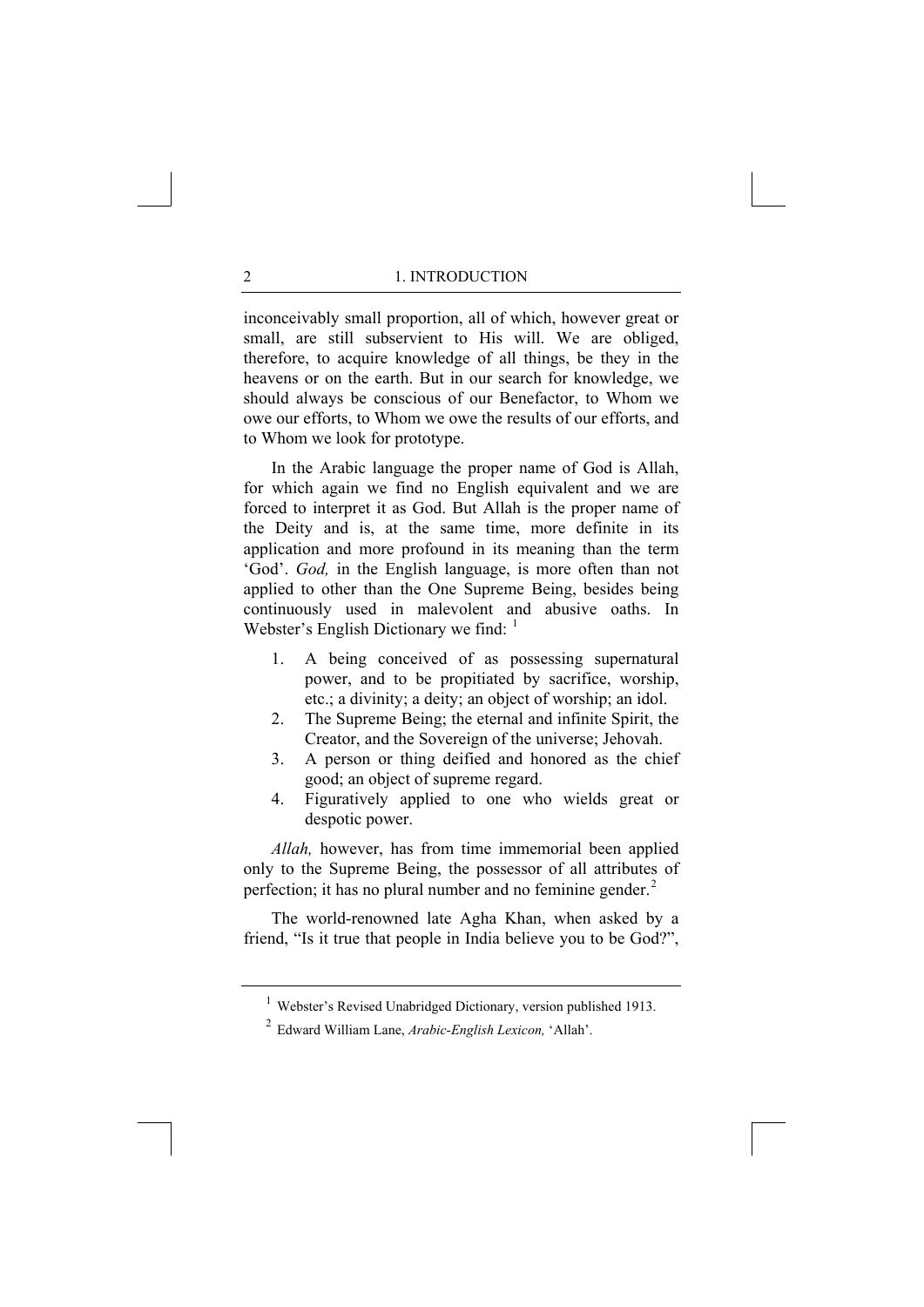humorously replied: "People of India worship cows and calves as gods; it does not matter to them if they believe me to be God".

Saint Paul writes:

"For even if there are so-called gods, whether in heaven or on earth (as there are many gods and many lords)". $1$ 

We also find reference in the Bible that there were stolen gods taken by Rachel:

> "Now Laban had gone to shear his sheep, and Rachel had stolen the household idols that were her father's. … And Laban said to Jacob: … but why did you steal my gods?" [2](#page-11-1)

The use of the word 'god' in the Bible and in Christian lands is a proof that this term does not apply to the Supreme Being alone.

*Allah* being the proper name of God, it should not be translated into any other language, futile as the attempt shall be, for we all know that proper names of cities and persons are not translated. Hence Muslims all over the world, regardless of their native languages, refer to the Supreme Being as Allah, and begin their affairs by uttering *Bismillah* — "In the name of Allah".

There does not seem to have been a period of history when mankind did not believe in a supernatural Author and Ruler of the universe; even the most primitive nations have some idea of God or Supreme Being.<sup>[3](#page-11-2)</sup> There is no language or nation on the

<span id="page-11-0"></span> $<sup>1</sup>$  1 Corinthians, 8:5.</sup>

<span id="page-11-1"></span> $<sup>2</sup>$  Genesis, 31:19.</sup>

<span id="page-11-2"></span><sup>3</sup> James Hastings, ed., *Encyclopaedia of Religion and Ethics,* art. 'God', vol. vi, p. 243.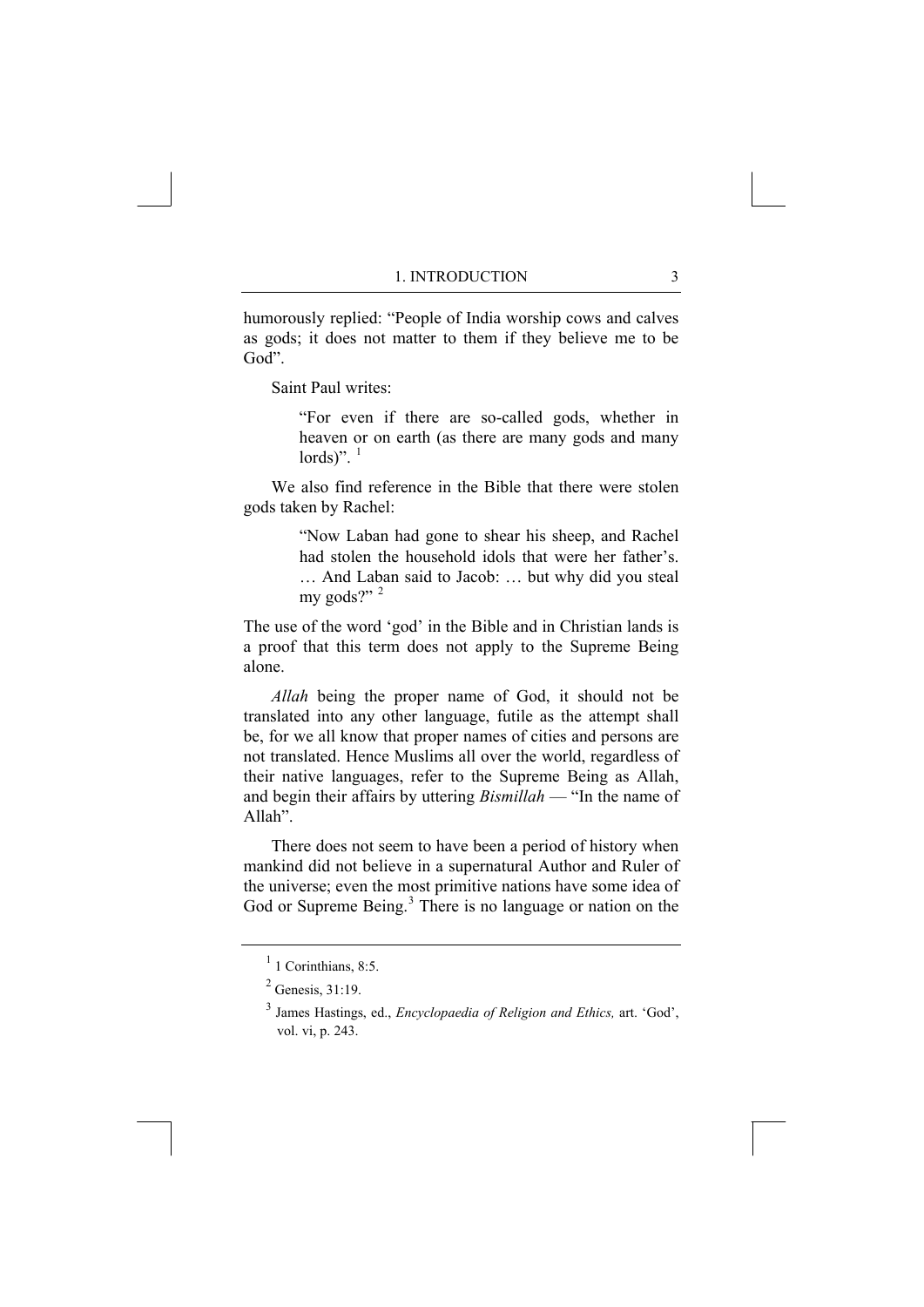earth which is without the name of God. We have stated that there is no equivalent of *Allah* in the English language nor in any other language of the world. Of course, different languages have different names for the Divine Being, but none of them connotes what the term *Allah* does; while they are general or descriptive of a particular expression of His nature, it is only the proper name Allah that entirely embodies descriptive names, i.e. He Who possesses all the attributes of perfection. We have in the Holy Quran:

"And Allah's are all the excellent names."  $1$ 

Again, we have:

"Allah — there is no god but He. His are the very best names<sup>"</sup>

We conclude, therefore, that the names of God in all other languages are merely expressions of particular attributes, and this the author intends to prove. It would be useful if we now study the concepts of God among different nations of the world.

<span id="page-12-0"></span> $<sup>1</sup>$  The Holy Quran, 7:180.</sup>

<span id="page-12-1"></span> $^{2}$  *Ibid.*, 20:8.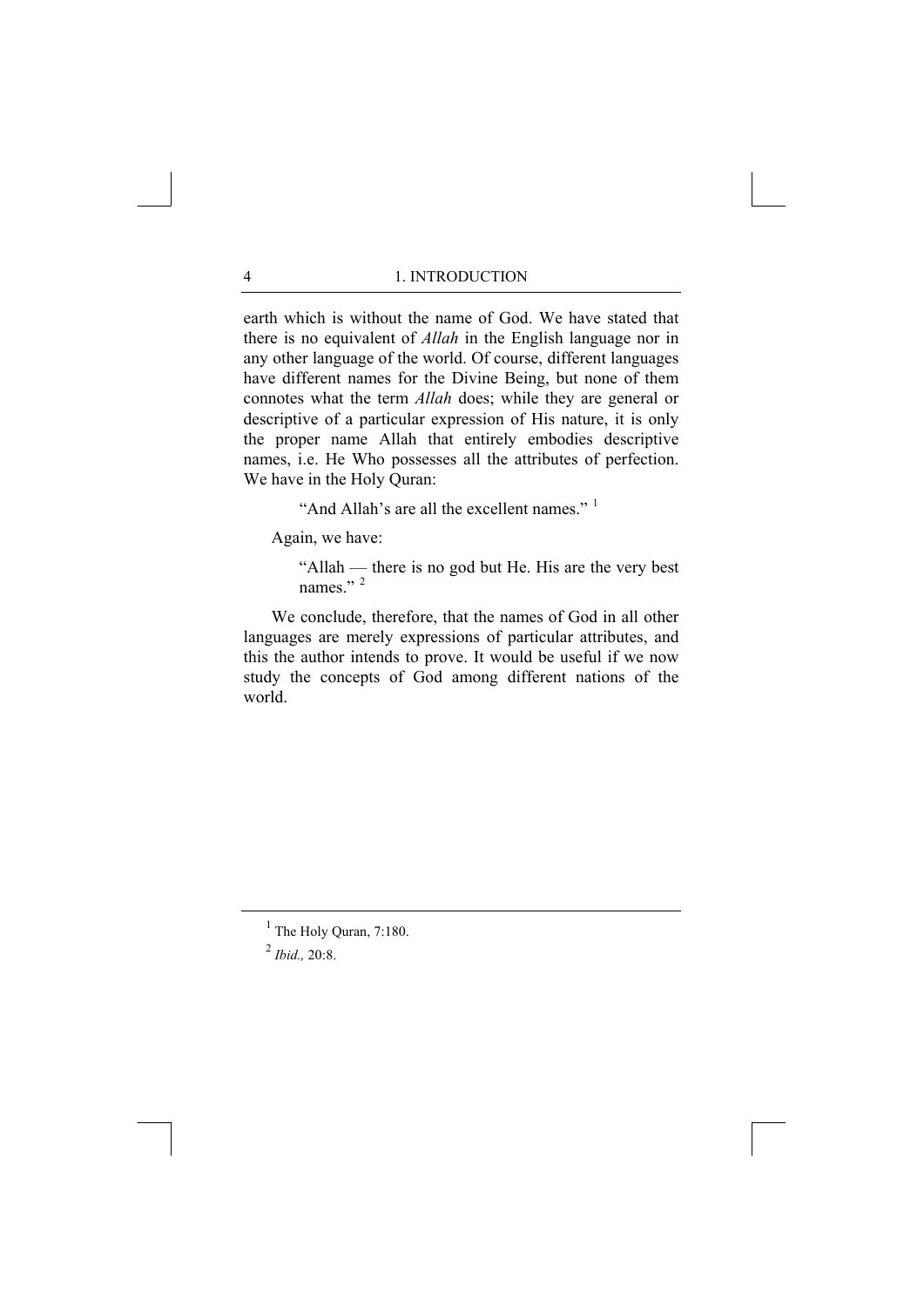### **2. The names of God among 155 nations of the world**

- **1.** The **Abipones**, a savage tribe of South America. Their chief deity is *Aharaigichi* or *Queevet.* "He gave us valour and Spaniards riches."  $(H., vol, 1, p, 29a)^1$  $(H., vol, 1, p, 29a)^1$  $(H., vol, 1, p, 29a)^1$
- **2.** The **Abor**, **Abor-Miri**, a people of the northern frontier of Assam. They acknowledge and adore one supreme being, *Jam*, as the father of all, who will judge all men. (H., vol. 1, p. 33*a*)
- **3.** The **Kaitish aborigines** of South Australia have *Atnatu* as their God. It means 'one without anus', or 'without flaw'. The god who eats and drinks should have an anus. The Quran says: "Say: Shall I take for a protector other than Allah, the Originator of the heavens and the earth, and He feeds and is not fed?" (6:14)

These aborigines also declare that Atnatu is prior to the Beginning. He appeared in the sky in a far remote past. He made Himself and gave Himself His name. He is very great, Whose law tribes obey. He established the rule that tribes at a fishing ground should keep peace. His name also means 'The Great'. (H., vol. 6, p. 243*a*, lower; vol. 2, p. 889*b*)

<span id="page-13-0"></span><sup>&</sup>lt;sup>1</sup> The abbreviation H in this chapter refers to the following reference work: J. Hastings (ed.), *Encyclopaedia of Religion and Ethics*, Edinburgh, T. & T. Clark, New York, C. Scribner's Sons, 1908–1926.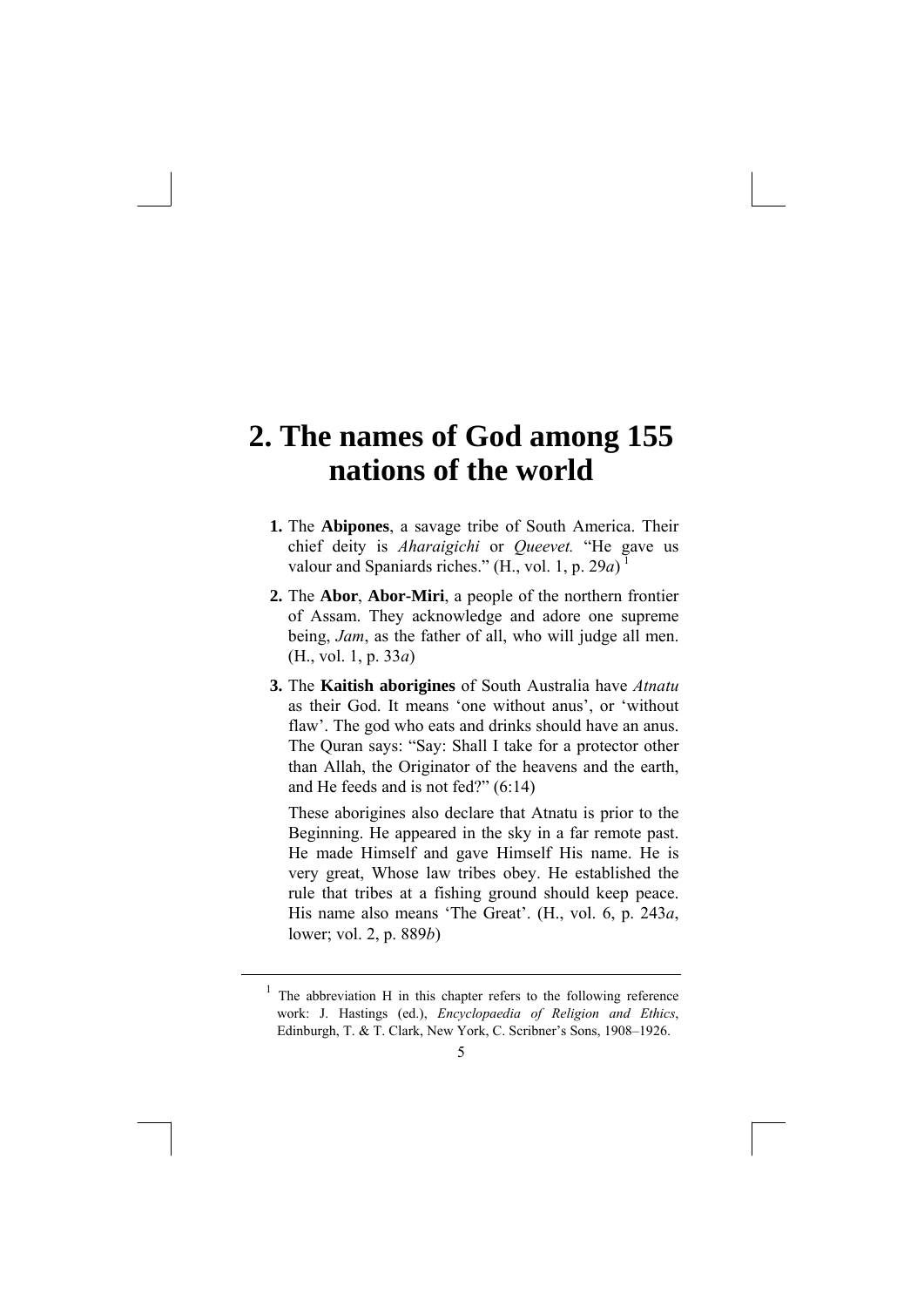- **4.** Some **aborigines** of South Australia say that they believe in *Baiame.* It means maker and father of all. (H., vol. 2, p. 246*a*; vol. 6, p. 244). They circumcise with a stone knife (H., vol. 1, p. 298*a*).
- **5.** The **Hamitic tribes of Abyssinia (Ethiopia)** adore *Waq*, pronounced *Waqay*. Originally, it meant 'heaven' (or 'one who is in heaven'). They say there is only one God Who is omnipresent, or everywhere. (H., vol. 1, p. 56*b*)
- **6.** The ancient **Aegeans**, people of the coast isles of the Aegean sea, said that they believed in *Rhea*, which means the spirit of nature. (H., vol. 1, p. 147*a*)
- **7.** The **Afrikaaners** say that they have been taught His name as *God*. In their language *godin* is 'goddess' and *godjie* is a little tin god.<sup>[1](#page-14-0)</sup>
- **8.** The **Agaos**, High Cushites of East Africa, say their chief god is *Deban* or *Jar.* It means sky or heaven. (H., vol. 6, p. 488*b*)
- **9.** The **Ahoms**, who belong to the Tai family, extending from the gulf of Thailand to Assam, say that they believe in *Phu-Ra-Ta-Ra*. It means God, the Creator. (H., vol. 1, p. 236*a*)
- **10.** The **Ainu** are an historic race at one time inhabiting the region extending from Siberia to Japan. Their God is *Kamui.* They were originally monotheists. *Kamui* means 'heaven' and 'above'. It has no plural number. "When speaking of the 'God of gods', the Ainu give Him the

<span id="page-14-0"></span><sup>1</sup> Dr. D. B. Bosman, I. W. van der Merwe and L. W. Hiemstra, *Tweetalige Woordeboek: Engels-Afrikaans, Afrikaans-Engels*, 2 vols, Cape Town, 1931–1936; H. J. Terblanche, *Nuwe Praktiese Woordeboek, Engels-Afrikaans, Afrikaans-Engels: New Practical Dictionary, English-Afrikaans, Afrikaans-English*, Johannesburg, Afrikaanse Pers-Boekhandel, 1966.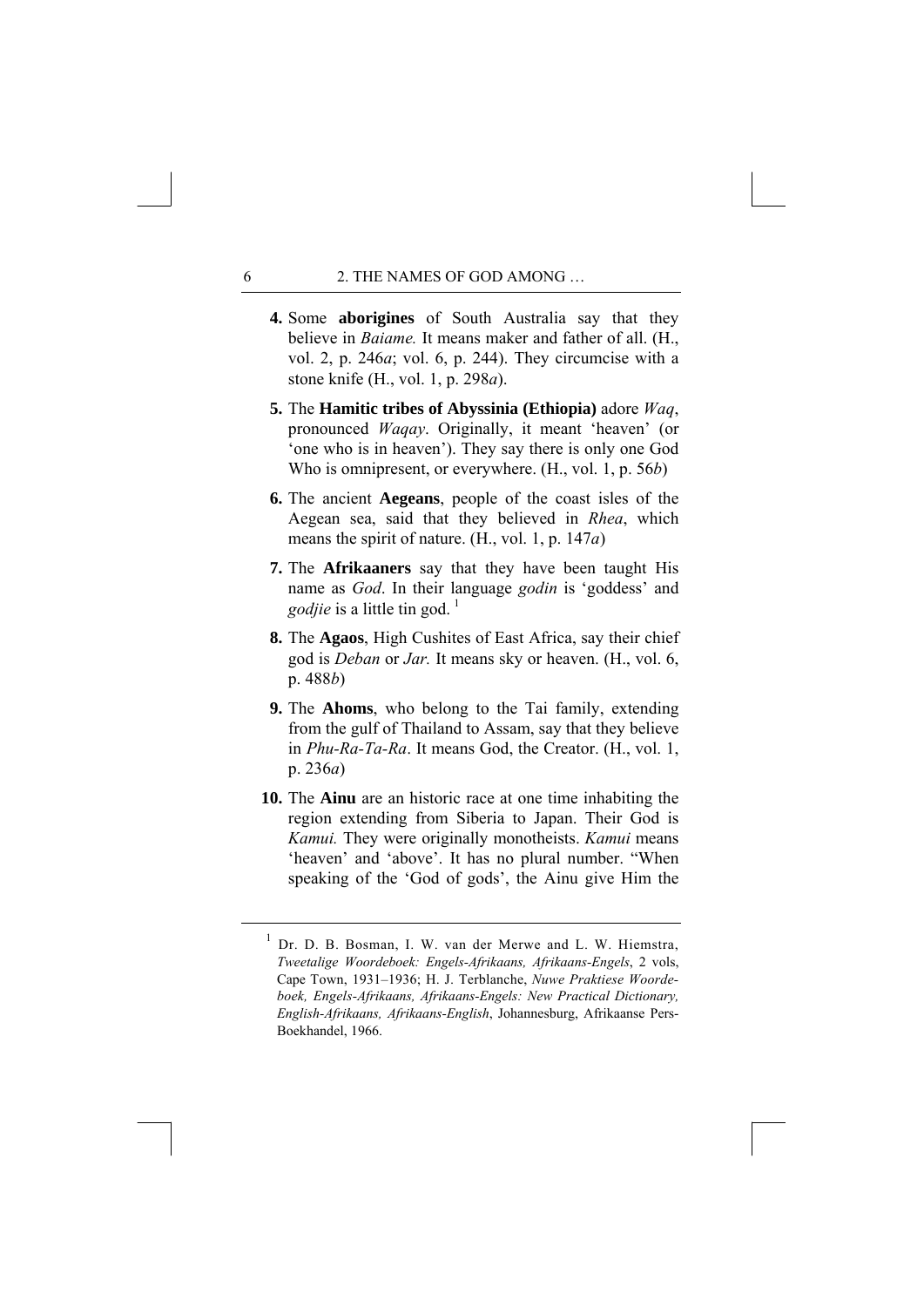name *Pase-Kamui*, 'Creator and Possessor of heaven'. All the rest are termed *Yaiyan Kamui*." (H., vol. 1, pp. 239–241)

- **11.** The **Aiyanar** of South India worship *Hari-Hara* or *Vishnushiva*, a Dravidian god recognised by the Aryans. (H., vol. 1, p. 257*b*)
- **12.** The people of **Akra** (an African tribe) say that they believe in *Jongmaa*, meaning the highest god.<sup>[1](#page-15-0)</sup>
- **13.** The **Akwapim** (Africans) believe in *Jankkupong*; it denotes God $^2$  $^2$
- **14.** The **Alakhnamis** of Northern India worship *Alakh-Nam*, or the 'unseeable god'. (H., vol. 1, p. 276*a*)
- **15.** The **Albanians** of the Balkan peninsula call their god *Hyjní*, which means 'celestial god'.<sup>[3](#page-15-2)</sup>
- **16.** The **Aleuts** (of the Aleutian Islands, Alaska) worship *Kugan*. It means 'the spirit who has power to create'. (H., vol. 1, p. 305)
- **17.** The **Algonquins**, a well-known Algic race of North America, say that they believe in *Kuloskap* or *Kuloskabe*. [4](#page-15-3) It means the god 'Liar and Deceiver', not because he deceives or injures man, but because he leads

<span id="page-15-0"></span><sup>1</sup> F. Max Müller, *Lectures on the Origin and Growth of Religion as Illustrated by the Religions of India: delivered in the Chapter House, Westminster Abbey, in April, May, and June, 1878* (The Hibbert lectures 1878), London, Longmans, Green / Williams and Norgate, 1878, Lecture No. 2, p. 110.

<span id="page-15-1"></span><sup>2</sup> *Ibid.*, p. 111.

<span id="page-15-2"></span><sup>3</sup> Angelo Leotti, *Dizionario Albanese-Italiano*, with preface by Prof. Norbert Jokl, Rome, Istituto per l'Europa Orientale, 1937; Stuart E. Mann, *An English-Albanian Dictionary*, Cambridge University Press, 1957, pp. 92, 105, 158.

<span id="page-15-3"></span><sup>4</sup> Modern spellings *GlusKap, GlusKabe — Editor*.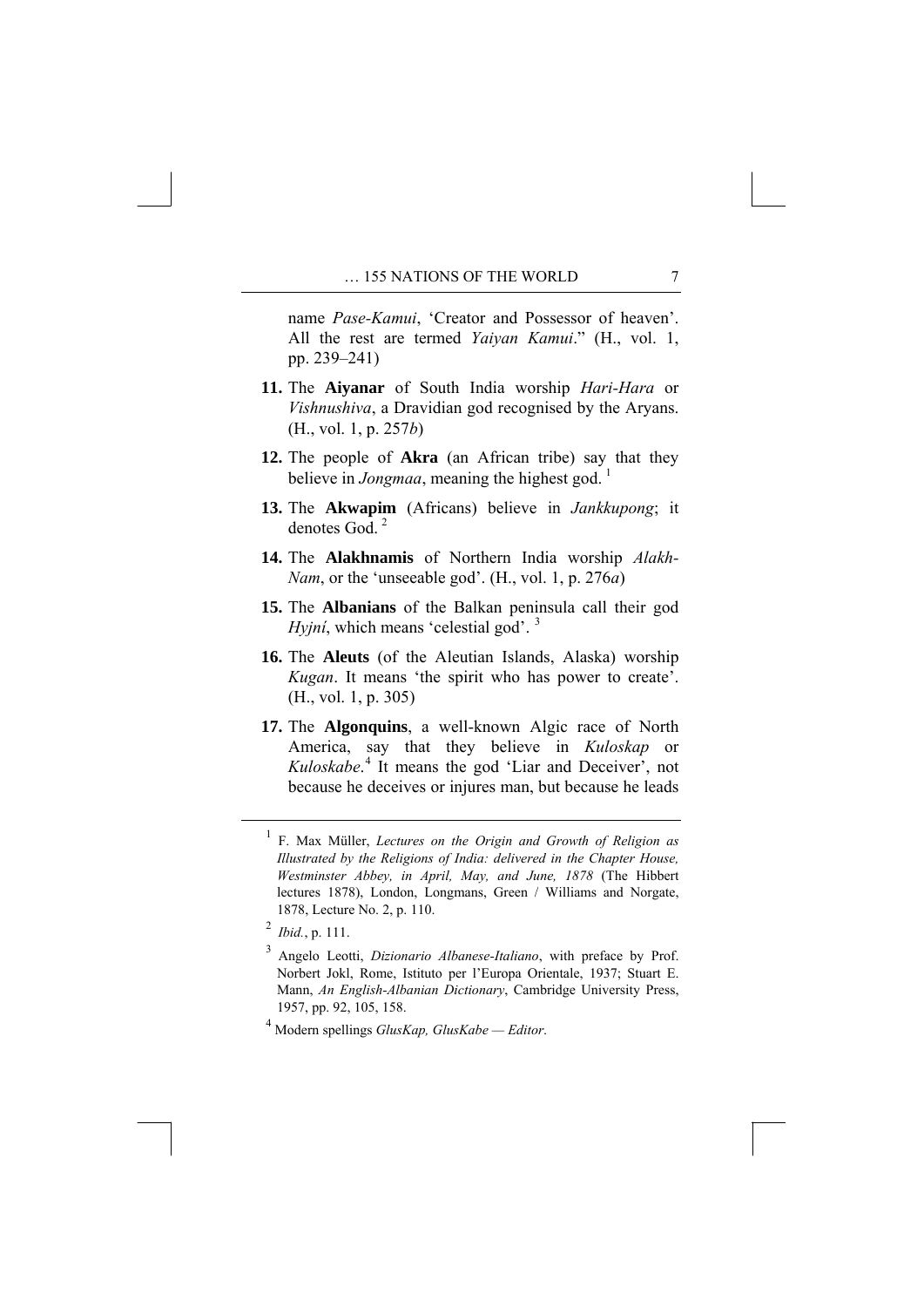his enemies astray. He is the creator and friend of man, who named animals and discovered that man was the lord of all. (H., vol. 1, p. 320)

- **18.** The **Andamanese** say that *Puluga*, their chief deity, is the cause of all things, and sins are displeasing to Him. He taught His teachings to Tomo, the first teacher. (H., vol. 1, p. 468*b*, 469*a*)
- **[1](#page-16-0)9.** The **Annamese**<sup>1</sup> call their god *Dôc-Cu'ó'c*, i.e., the onefooted god. They praise his merits thus: "The one-footed spirit has only one eye and only one foot, but he is swift as lightning and sees all that happens in the world." (H., vol. 1, p. 539*a*)
- **[2](#page-16-1)0.** The **Arabs** call their highest god *Allah*.<sup>2</sup> He comprises all the attributes of perfection. It is said in the Quran:

"All the most beautiful names are of Allah."  $3$ 

He is the being Who exists necessarily by Himself. The word *Allah* is not applied to any being except the True God. They never gave this name to an idol or an honoured person. It has no feminine gender, nor a plural number. It is not derived from any root. There is no equivalent for this word in any language of the world. It is a challenge from the All-Knowing Allah:

"(O man!) Do you know one that can be named along with Him?" — The Quran, 19:65.

<span id="page-16-0"></span><sup>1</sup> They belong to what is now Vietnam — *Editor*.

<span id="page-16-1"></span><sup>2</sup> The *Al* is inseparable from *Allah*. *Al-ilah* is a different word. See E. W. Lane, *Arabic-English Lexicon,* art. 'Allah'. In Hastings we read: "It may be observed that the retention of the article in the vocative (*ya Allah*) indicates that this form was used as a proper name from an early period" — H., vol. 6, p. 248*b*, art. 'God (Arabian, pre-Islamic)'.

<span id="page-16-2"></span><sup>3</sup> The Quran, 7:180; and see 20:8 and 59:24.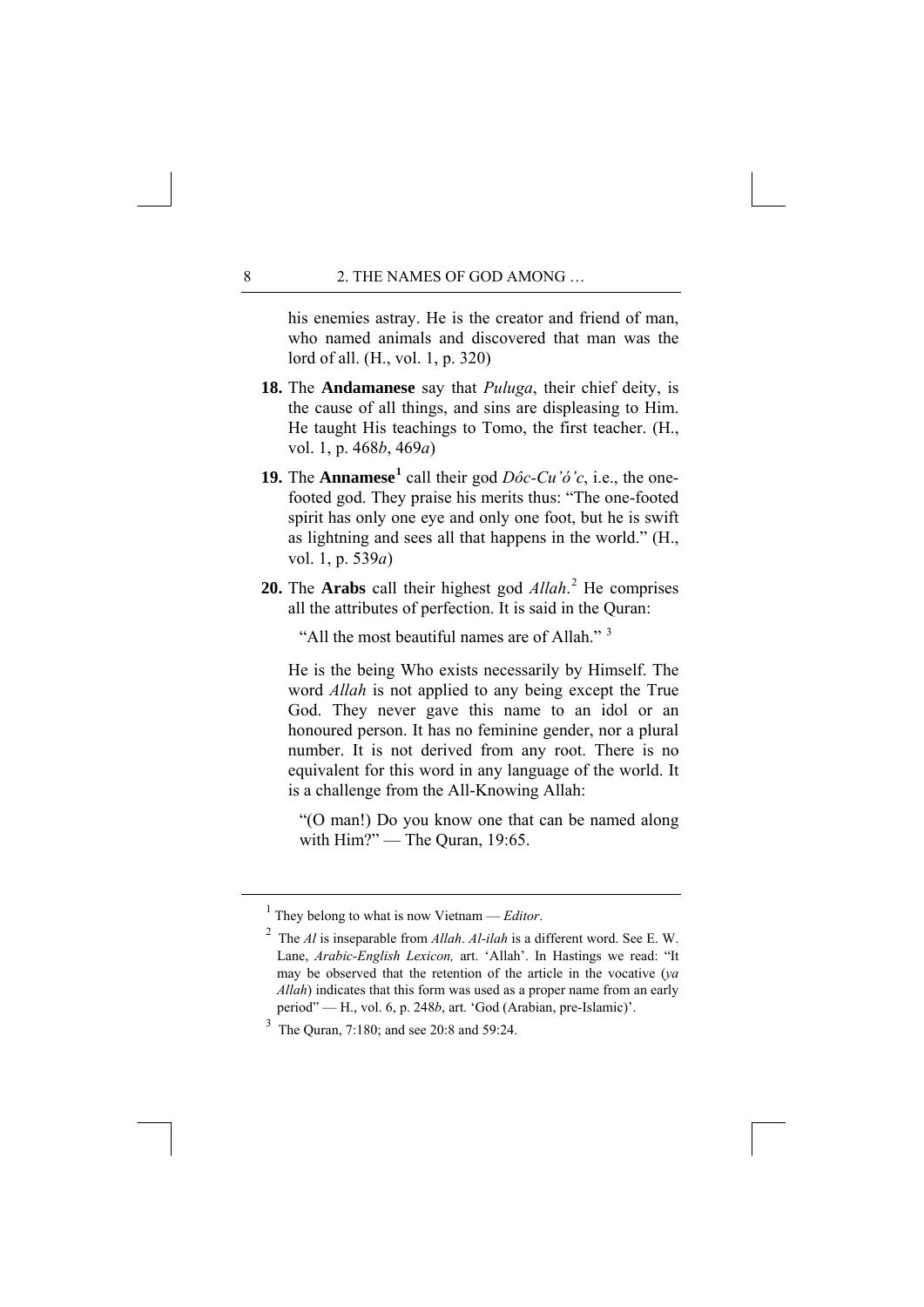- **21.** The **Arawak** tribes of Brazil worship *Jurupari* or *Jurupara-i*. It means: 'issue from the mouth of a river'. He was born from a virgin who possessed no sex. This river is the river of shoreless time. (H., vol. 2, p. 835*b*)
- **22.** *Tando* is the principal god of the **Ashanti** (negroes of West Africa). He is hostile to *Bobowissi*, because the people of Ashanti were at war with the worshippers of *Bobowissi*. (H., vol. 9, p. 277*b*)
- **23.** The ancient **Armenians'** chief deity was *Aramazd*. He is the father of the gods, the maker of the heavens and the earth. (H., vol. 1, p. 795*a*)
- **24.** The **Assyrians** adored *Baal* or *Bel*. [1](#page-17-0) It was considered the chief deity. It means 'owner' or **'**possessor'. It was also worshipped by the Israelites. Says the Bible:

"As their fathers have forgotten my name for Baal."<sup>[2](#page-17-1)</sup>

- **25.** The **Babylonians** served the god *Anu*, i.e., the god of heaven. It is the Sumerian *ana*, 'heaven'. (H., vol. 2, p. 310*a*)
- **26.** The **Bulgarians** worship *Bora.*[3](#page-17-2) It has many forms, plural and feminine. It means 'the chief object of worship'.
- **27.** The **Bantu**, an African tribe, name their god *Ambe* or *Nyambe*. It means 'God'. [4](#page-17-3)
- **28.** The **Basques**, an ancient people of Spain, worshipped *Jaungoiko*, *Jaun-Goiko*. *Jaun* means 'lord', and *goiko*

<span id="page-17-3"></span>4 Sir Harry H. Johnston, *A Comparative Study of the Bantu and Semi-Bantu Languages*, Oxford, The Clarendon Press, 1919–1922.

<span id="page-17-0"></span><sup>1</sup> W. Muss-Arnolt, *A Concise Dictionary of the Assyrian Language*, Berlin, [1854]–1905.

<span id="page-17-1"></span> $<sup>2</sup>$  Jeremiah, 23:27.</sup>

<span id="page-17-2"></span><sup>3</sup> Konstantin Stefanov, *English-Bulgarian Dictionary, Pronouncing and Explanatory*, 2nd ed., Sofia, Khemus, 1944.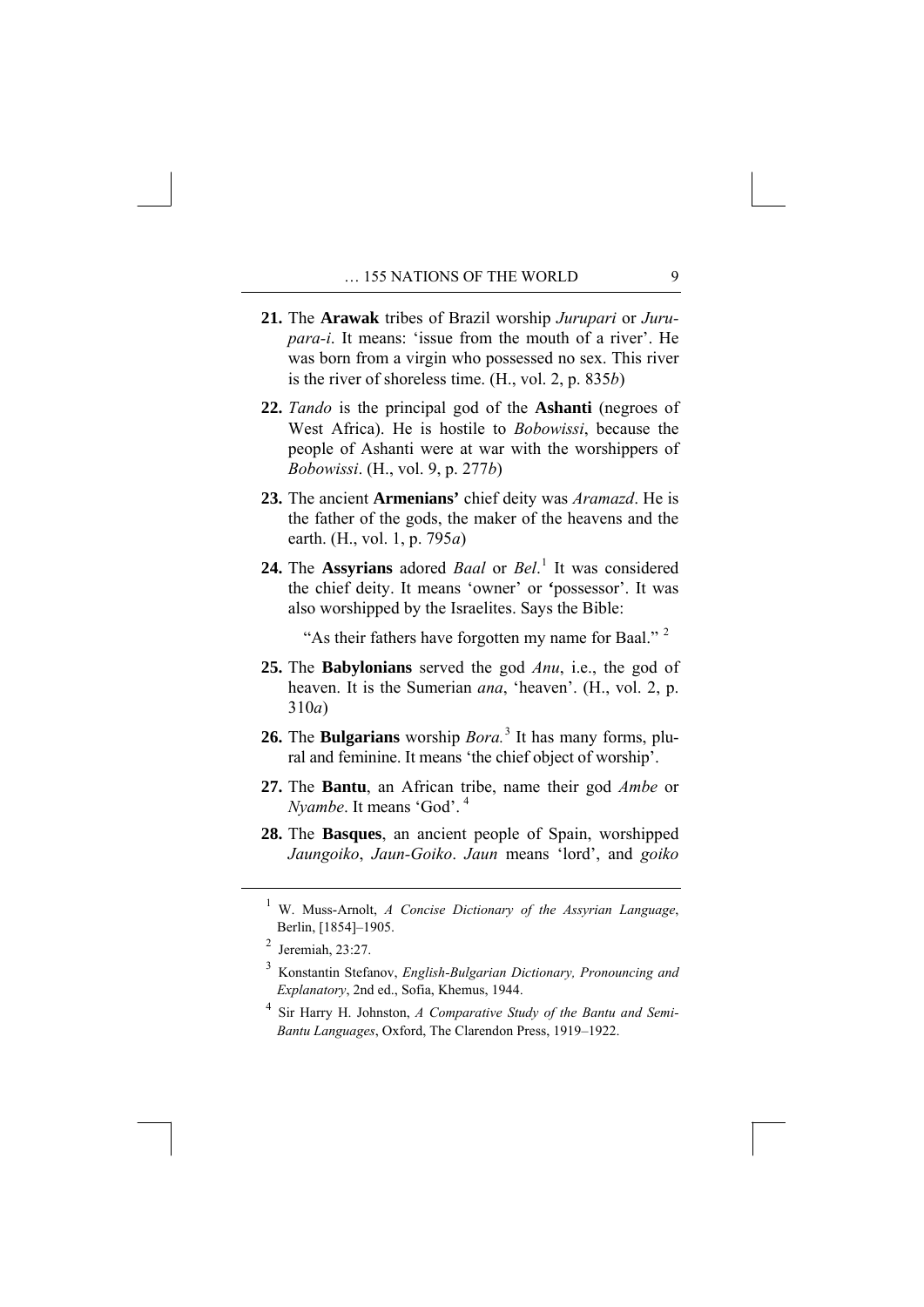means 'height', hence, 'master of the height'. It applied to men as well as to God. They have their own language, distinct from Spanish. Some say *goiko* means 'moon', and so *Jaun-Goiko* means 'lord of the moon'. (H., vol. 2, p. 436*b*)

- **29.** The **Buddhists** of Burma worship *Nats* and they believe them to be supernatural beings. (H., vol. 3, p. 22*b*)
- **30.** The **Buddhists** of Nepal serve *Adibuddha*. They are a unitarian and theistic people. *Adibuddha* means 'Buddha from the beginning'. They believe that He exists by Himself and is called *Svayambhu* or *Svayambhulokanatha* or self-existing protector of the world. They believe Him to be pure light. He is worshipped in His temple at Katmandu. (H., vol. 1, p. 94)
- **31.** Some sects of the **Buddhists** worship *Avalokiteshvara*. [1](#page-18-0) There are different interpretations of *Avalokiteshvara*. The Tibetans take it to mean 'the Lord Who looks both at the Buddha and at the creatures with compassion'.
- **32.** The **Buriats**, [2](#page-18-1) a branch of the eastern Mongols, called their god *Tengri*, 'one who lives in heaven' (*tangara*  means 'heaven'). There are two heavens. For the physical heaven they use *Oktorgoi*. (H., vol. 3, pp. 2–3)
- **33.** Among the islanders of **Buru** (Indonesia) the highest god is called *Opo-geba-snulat*, the lord creator of man. His messenger in very old time was *Nabiata*. Messengers of God who descend to earth are prevalent among all Indonesians. (H., vol. 7, p. 248*b*)

<span id="page-18-0"></span><sup>1</sup> Sarat Chandra Das, *A Tibetan-English Dictionary with Sanskrit Synonyms*, revised and edited by Graham Sandberg and A. William Heyde, Calcutta, Bengal Secretariat Book Depot, 1902, p. 806.

<span id="page-18-1"></span><sup>2</sup> Now spelt *Buryats* — *Editor.*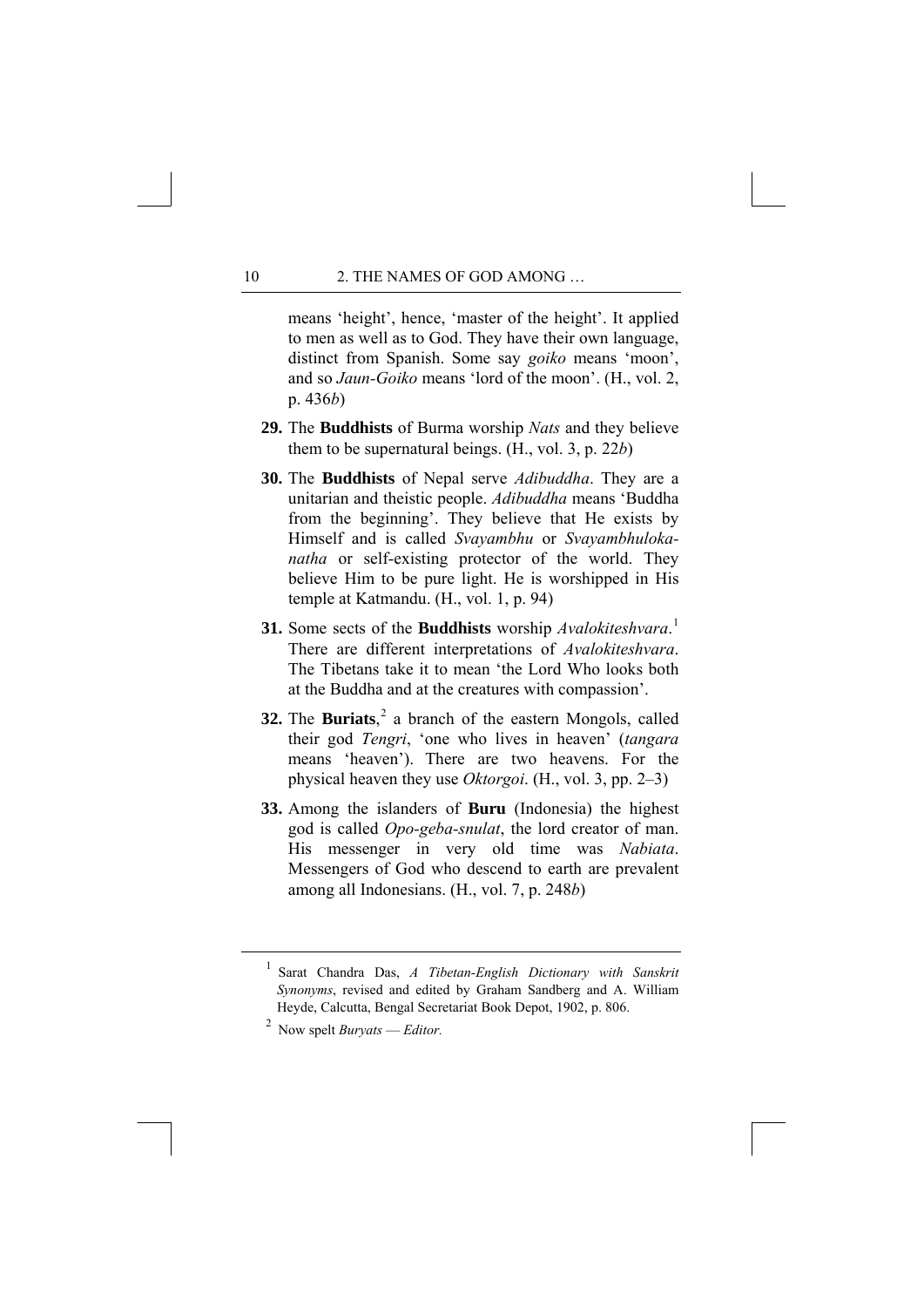- **34.** The **Canaanites** said their god was *El*. In Hebrew it means 'power'. Their other chief deity was *Adon*, from which the Israelites took *Adonai* as a substitute for the name *Yahweh* ('Jehovah'). (H., vol. 3, p. 178*b*, 179*b*)
- **35.** The **Caribs** of South America worshipped *Tamu*. It means 'grandfather' or 'old deity of the sky'. (H., vol. 2, p. 836*b*)
- **36.** The **Chaldeans'** god was *'Illa'a* /*'Illaya*, a very old Semitic name of God. It means 'the highest'.<sup>[1](#page-19-0)</sup>
- **37.** The **Chibchas**<sup>[2](#page-19-1)</sup> of Colombia (South America) named their God *Chimizapagua*. It means 'the supreme creator'. Their prophet's name was Bochica, who taught them all they knew. **(**H., vol. 3, p. 515*a*)
- **[3](#page-19-2)8.** The people of **Chile**<sup>3</sup> (South America) invoke their god *Pillan*. It denotes 'the soul' or 'the supreme essence'. (H., vol. 3, p. 547*a*)
- **39.** The **Chinese** god is *Shang Ti*. *Shên* (spirits) is the plural.[4](#page-19-3) The ancient books express a sort of Supreme Being by *Shang Ti*. Genii of particular places are also expressed by *shên*, as *ho shên*, god of the river, *shan shên*, god of the hill. But they say that all these are inferior to *T'ien* ('heaven' or 'above'), the sovereign. They say: "It is not lawful to use the name *Shang Ti* lightly; therefore, we name Him by His residence, i.e., heaven<sup>"</sup>

<span id="page-19-0"></span><sup>1</sup> Julius Fuerst, *A Hebrew and Chaldee Lexicon to the Old Testament*, 3rd ed., translated from the German by Samuel Davidson, Leipzig, B. Tauchnitz, London, Williams & Norgate, 1867, p. 1055.

<span id="page-19-1"></span><sup>2</sup> The Chibchas are now virtually extinct as a separate tribe — *Editor.*

<span id="page-19-2"></span><sup>3</sup> This refers to the Araucanians — *Editor*.

<span id="page-19-3"></span><sup>4</sup> Herbert A. Giles, *A Chinese-English Dictionary*, London, B. Quaritch, 1892; Hastings, vol. 3, p. 550–551.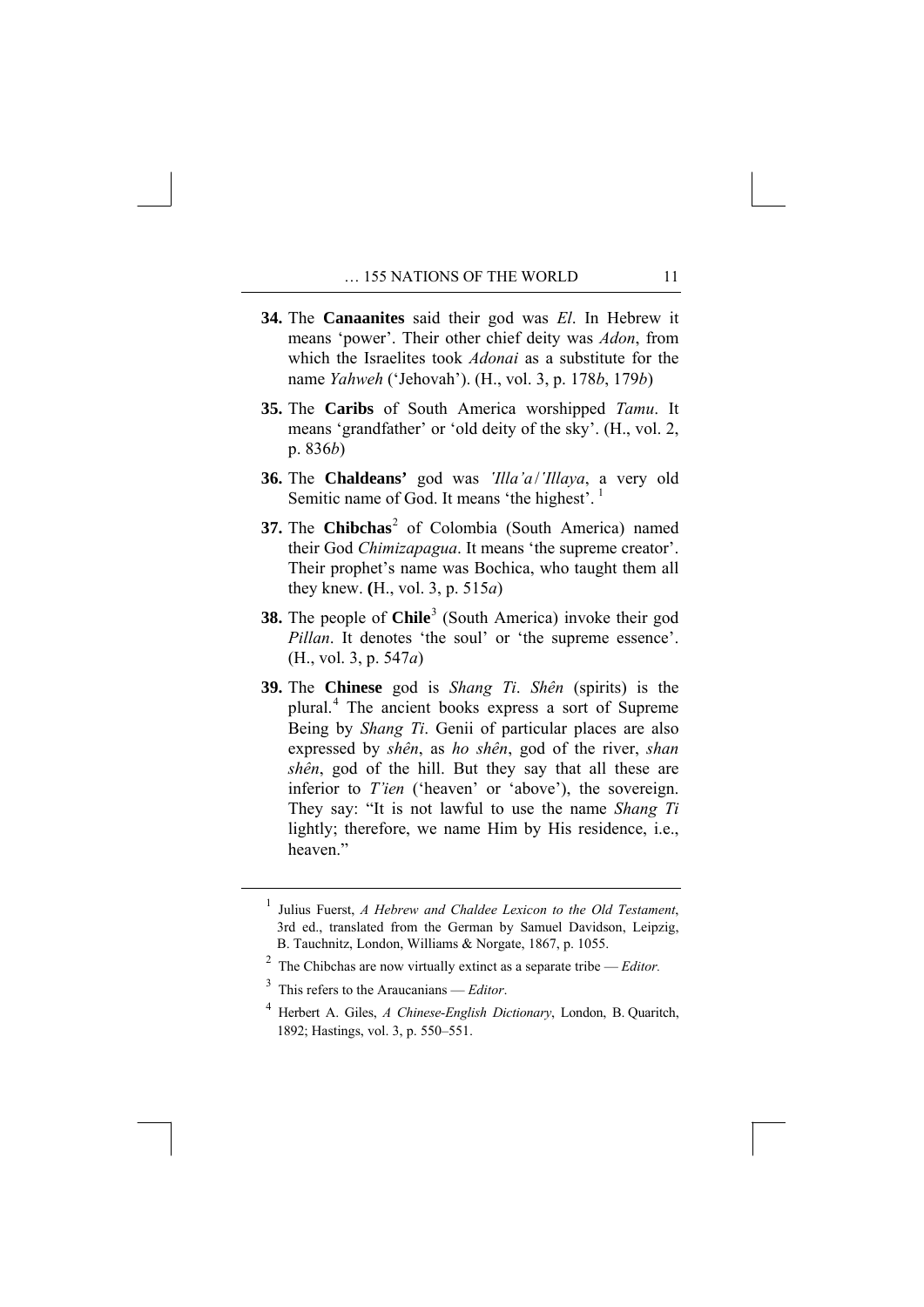- **40.** The **Confucians** (China), though considered polytheists, believe *Shên* to be the chief god, living in heaven. He rules and controls all spectres and their actions; no spirit can harm men without authority from Him or His silent consent. (H., vol. 4, p. 13*a*)
- **41.** The **Coptic Christians** of Egypt call their god *Noute*, used as singular and plural and feminine and masculine.<sup>[1](#page-20-0)</sup>
- **42.** In the **Cornish** language (one of the languages of the Celts — inhabitants of Northern and Western Europe) God is called *Dew* (or *Deu*, *Du*, *Dhew*, *Dhyw*, *Theu*, *Thu*, *Thyu*, *Thev, Thyw*, all these being different pronunciations). Its plural is *dewow*; *dués* is 'goddess'. [2](#page-20-1)
- **43.** The ancient **Cretans**, the people of Crete in the Mediterranean Sea, invoked *Theos* (heaven) as in Greek.<sup>[3](#page-20-2)</sup>
- **44.** In the **Czech** (pronounced 'Tchek') language of Bohemia and Moravia[4](#page-20-3) the name of God is *Bůh; bohynĕ* is 'goddess'. [5](#page-20-4)
- **45.** In Danish, the language of the **Danes** of Denmark, God is pronounced *Gud* as in the Norwegian; *gudder* is

<span id="page-20-0"></span><sup>1</sup> W. E. Crum, *A Coptic Dictionary*, Oxford, The Clarendon Press, 1939. (Coptic is the final stage in the evolution of the Ancient Egyptian language. *Noute* corresponds to the hieroglyphic *ntr*, 'god', for which see below, no. 50, 'The Ancient Egyptians'. Coptic is written with vowels as its alphabet is based on the Greek alphabet, but we can only make informed guesses at the vowels for the earlier forms of the language, hence the convention of adding dummy vowels when reading or transliterating Ancient Egyptian, as in 'netjer' or 'neter' for *ntr* or *ntr*. — *Editor*.)

<span id="page-20-1"></span><sup>2</sup> Fred W. P. Jago, *An English-Cornish Dictionary*, London, Simpkin and Marshall, 1887.

<span id="page-20-2"></span><sup>3</sup> See below no. 64,the Greek name of God, *Theos*.

<span id="page-20-3"></span><sup>4</sup> The modern Czech Republic — *Editor*.

<span id="page-20-4"></span><sup>5</sup> Prof. F. Krupicka, *Anglicko-Český Česko-Anglický Slovník*, Prague, Československá Akademie Ved.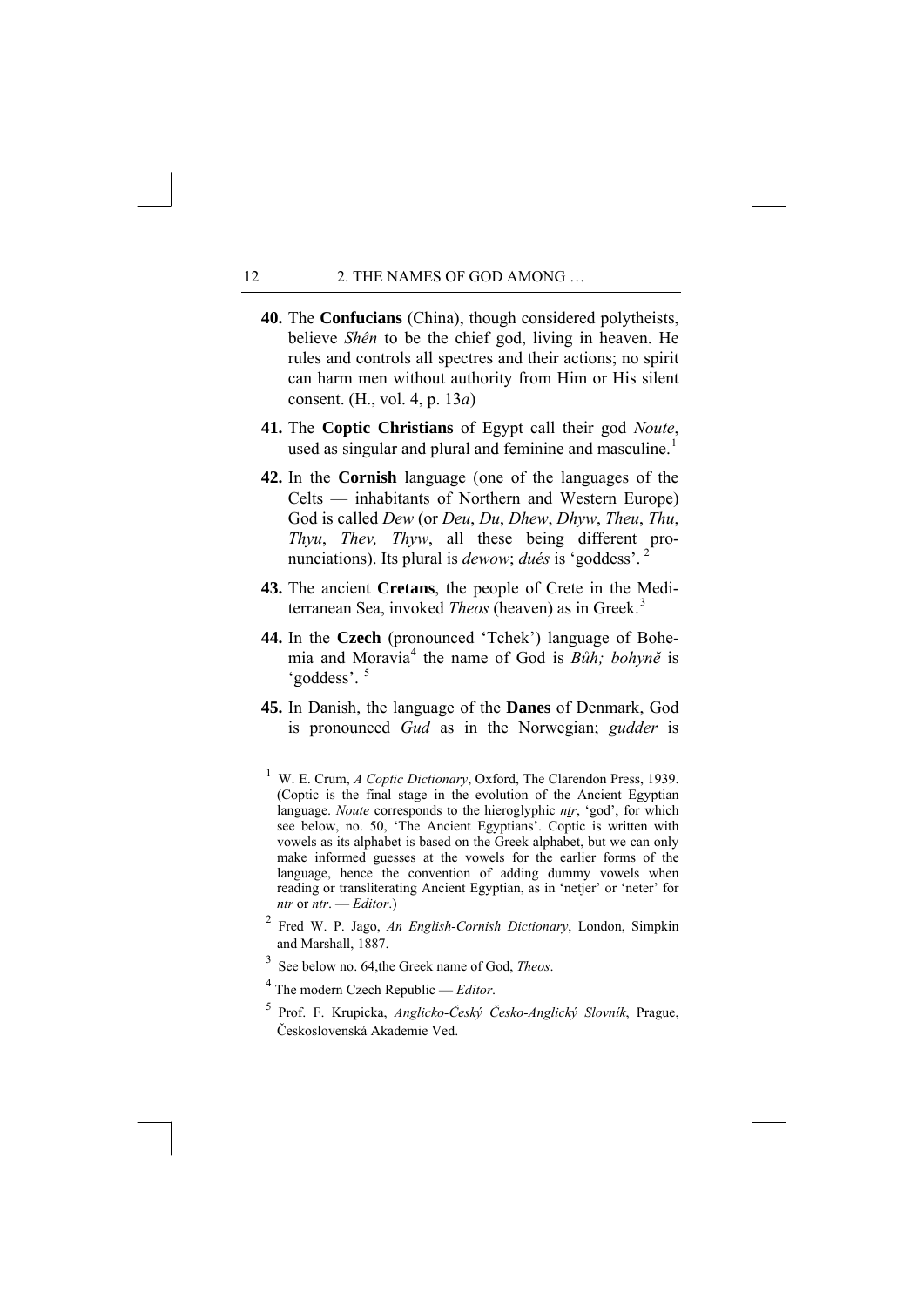plural, i.e., gods; *gudeverden* means 'world of the gods'; *gudinde* is the word for a goddess.<sup>[1](#page-21-0)</sup>

- **46.** The **Dene**<sup>[2](#page-21-1)</sup> (North American) tribes are a most important aboriginal group. Their chief god is *Yuttœre*, 'That which is on high', or, among the eastern Dene *Inkfwin-Wetay*, which means, 'He who sits on the zenith'. He is creator as well as ruler of the universe. (H., vol. 4, p. 639*b*)
- **47.** The **Dinka** are an independent tribe of Africa, 300 miles away from Khartoum. They are a deeply religious people and worship a high god whose name is *Dengdit*, literally meaning 'Great Rain', or *Nyalich*, meaning 'Who is above or in the above'. He sends rain. He created the world. (H., vol. 4, p. 707*a*)
- **48.** The chief deity of the **Dutch** of Holland is *God*, *godheid*; *godin* is the feminine and *goden* is the plural.<sup>[3](#page-21-2)</sup>

 *Gyldendal's English-Norwegian & Norwegian-English Dictionary*, Oxford, Basil Blackwell, 1941 (comprising *Gyldendals Ordbøker: Engelsk-Norsk*, ved B. Berulfsen, Oslo, Gyldendal Norsk Forlag, 1938 and *Gyldendal's Ordbøker: Norsk-Engelsk*, ved H. Scavenius, Oslo, Gyldendal Norsk Forlag, 1933).

<span id="page-21-0"></span><sup>1</sup> J. McLaughlin, *McLaughlin's Danish-Norwegian-English Dictionary,*  in two parts, Danish-Norwegian-English, English-Danish-Norwegian, Philadelphia, David McKay company [1941]; John Brynildsen, *A Dictionary of the English and Dano-Norwegian Languages*, Copenhagen, Gyldendal, 2 vols, 1902–1907. (McLaughlin's and Brynildsen's dictionaries are based on the Dano-Norwegian language, which is essentially Danish and is distinct from the modern Norwegian language *— Editor*.)

<span id="page-21-1"></span><sup>2</sup> The Dene live in Alaska and Canada. — *Editor*.

<span id="page-21-2"></span><sup>3</sup> I. M. Calisch, *Nieuw Volledig Engelsch-Nederlandschen Nederlandsch-Engelsch Woordenboek = New Complete Dictionary of the English and Dutch Languages*, Tiel, Campagne, 1890–1892; *Cassell's English-Dutch, Dutch-English Dictionary* compiled by Dr. F. P. H. Prick Van Wely, London, Cassell, [1951].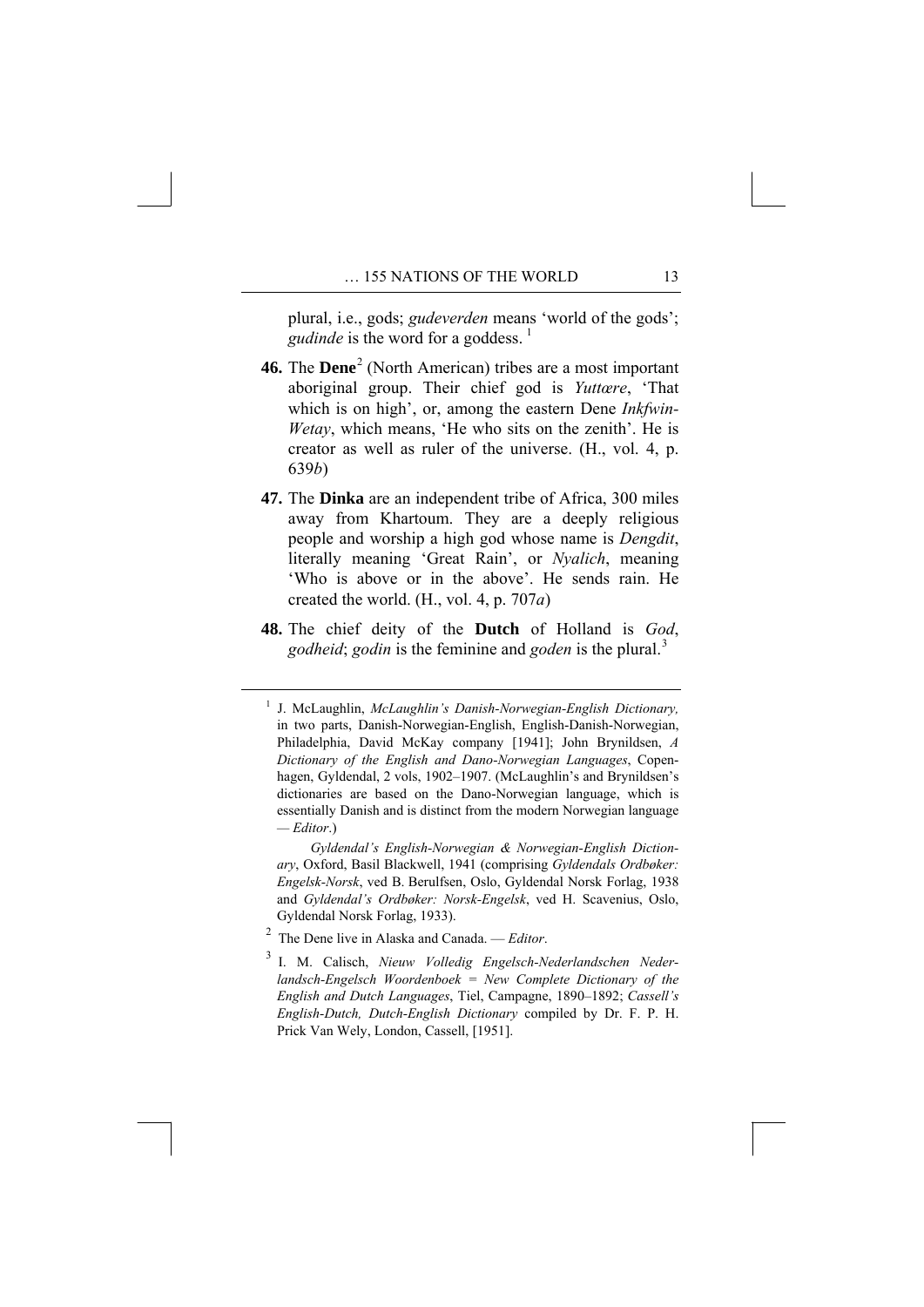- **49.** The Edîyahs of Fernando Po<sup>[1](#page-22-0)</sup> call their Supreme Being *Rupi*. [2](#page-22-1)
- **50.** The Ancient **Egyptians** called their god *Neter*, *Nether*. [3](#page-22-2) It denotes God or a god. *Netrit* is 'goddess'. *Ḥunu* [4](#page-22-3) means a youthful god; as the Quran says: "Every moment He is in a state of glory" (55:29).
- **51.** Another **Egyptian** hieroglyphic name of God is *Khem-*ren-f, 'He whose name is unknown'.<sup>[5](#page-22-4)</sup> Compare it with the Vedic deity *Ka* (*deva*), or 'Who?' *Ka* is the god of Chapter 10, Section 121 of the Rig Veda. The whole section is ascribed in the name of Ka Deva, or the 'unknown god'.

<span id="page-22-1"></span><span id="page-22-0"></span>1 An island off the West African coast, now called Bioko — *Editor*.

- 2 F. Max Müller, *Lectures on the Origin and Growth of Religion as Illustrated by the Religions of India: delivered in the Chapter House, Westminster Abbey, in April, May, and June, 1878* (The Hibbert lectures 1878), London, Longmans, Green / Williams and Norgate, 1878, Lecture No. 2, p. 109.
- <span id="page-22-2"></span>3 Sir E. A. Wallis Budge, *An Egyptian Hieroglyphic Dictionary*, London, Murray, 1920, pp. 401. (Budge's *neter*, *nether* is *ntr*, *ntr* in the modern Egyptological transliteration system, conventionally pronounced as 'neter' and 'netjer' respectively — *Editor*.)
- <span id="page-22-3"></span><sup>4</sup> *Ibid.*, p. 471. (See also *ibid.*, p. 401, *ḥunu neteri*, 'divine youth'; *Ḥunu* and *hunu neteri* are *Ḥwnw* and *hwnw ntry* in modern transliteration — *Editor*.)
- <span id="page-22-4"></span>5 Sir E. A. Wallis Budge, *An Egyptian Hieroglyphic Dictionary*, London, Murray, 1920, p. 546. (Budge's *Dictionary* lists several phrases compounded with the verb *khem*, 'not to know', including this one, but does not transliterate them. Budge's practice is to transliterate each key word and follow it by any phrases in which it occurs without the transliteration, in order to save space. The hieroglyphs are as shown below. In the modern Egyptological transliteration system they read  $hm-rn.f.$  - *Editor*.)

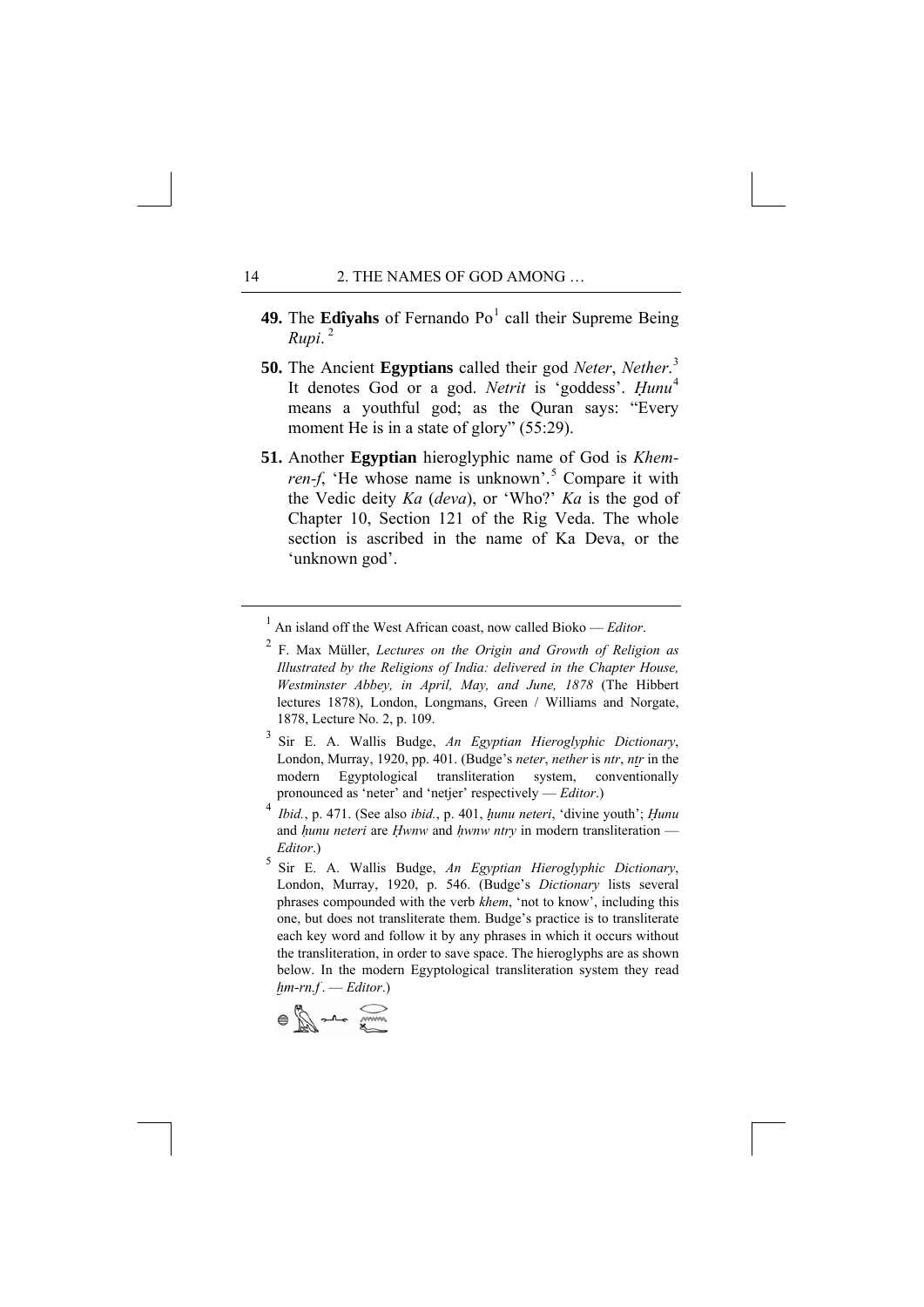- **52.** In **English** the Deity is  $God<sub>i</sub><sup>1</sup>$  $God<sub>i</sub><sup>1</sup>$  $God<sub>i</sub><sup>1</sup>$  plural *gods*; feminine *goddess*. It will be discussed separately.
- **53.** The **Eskimos** (it means 'eaters of raw flesh'): their main habitat is the Arctic coast of America. They speak an agglutinative language. In their language the name of God is *Torngarsuk*. *Torngak* means 'spirit' and *suk*  means 'great', hence 'the great spirit'. [2](#page-23-1)
- **54.** The **Estonians**: their god is *Jumal*, 'lord'; *jumalanna* is 'goddess'. [3](#page-23-2)
- **55.** The **Fijians** (people of the Fiji islands of the South Pacific) name their God *Kalou-Vu* (any superbeing); it originally implies wonder or esteem. (H., vol. 6, p. 14*a*)
- **56.** The **Fijians** of Rakiraki say God's name is *Ndengei*. It is a highly honoured god; the term means 'the creator of mankind'. They say "Ndengei is the true God, and, if Jehovah is also the true God, then Jehovah of the Bible is another name of Ndengei." So believe the aborigines of the Fiji islands. (H., vol. 6, p. 14*b*)
- **57.** The **Finns** (of Finland) call their God *Jumala*; *jumalatar*  is 'goddess'; *Jumalainen* denotes heavenly beauty. [4](#page-23-3)

- <span id="page-23-1"></span>2 H., vol. 1, p. 257*a*; vol. 2, p. 682*a*; vol. 5, p. 394*a*; vol. 9, p. 178*b*; Christian Wilhelm Schultz-Lorentzen, *Dictionary of the West Greenland Eskimo Language*, Copenhagen, C. A. Reitzel, 1927; Arthur Thibert, *English-Eskimo, Eskimo-English Dictionary*, revised edition, University of Ottawa, 1958.
- <span id="page-23-2"></span>3 J. Silvet, *Eesti-Inglise Sonaraamat (Estonian-English Dictionary)*, Toronto, Orto, 1964.
- <span id="page-23-3"></span>4 Aune Tuomikoski, *Englantilais-Suomalainen Sanakirja (English-Finnish Dictionary)*, edited by Aune Tuomikoski and Anna Sloor,

<span id="page-23-0"></span><sup>&</sup>lt;sup>1</sup> *God* is probably from the Indo-European root GHEDYŌ appearing in Sanskrit *hū*, to call upon, to invoke, *Webster's International Dictionary of the English Language*, London and Springfield, Massachussetts, 1907, pp. xlvii, 636.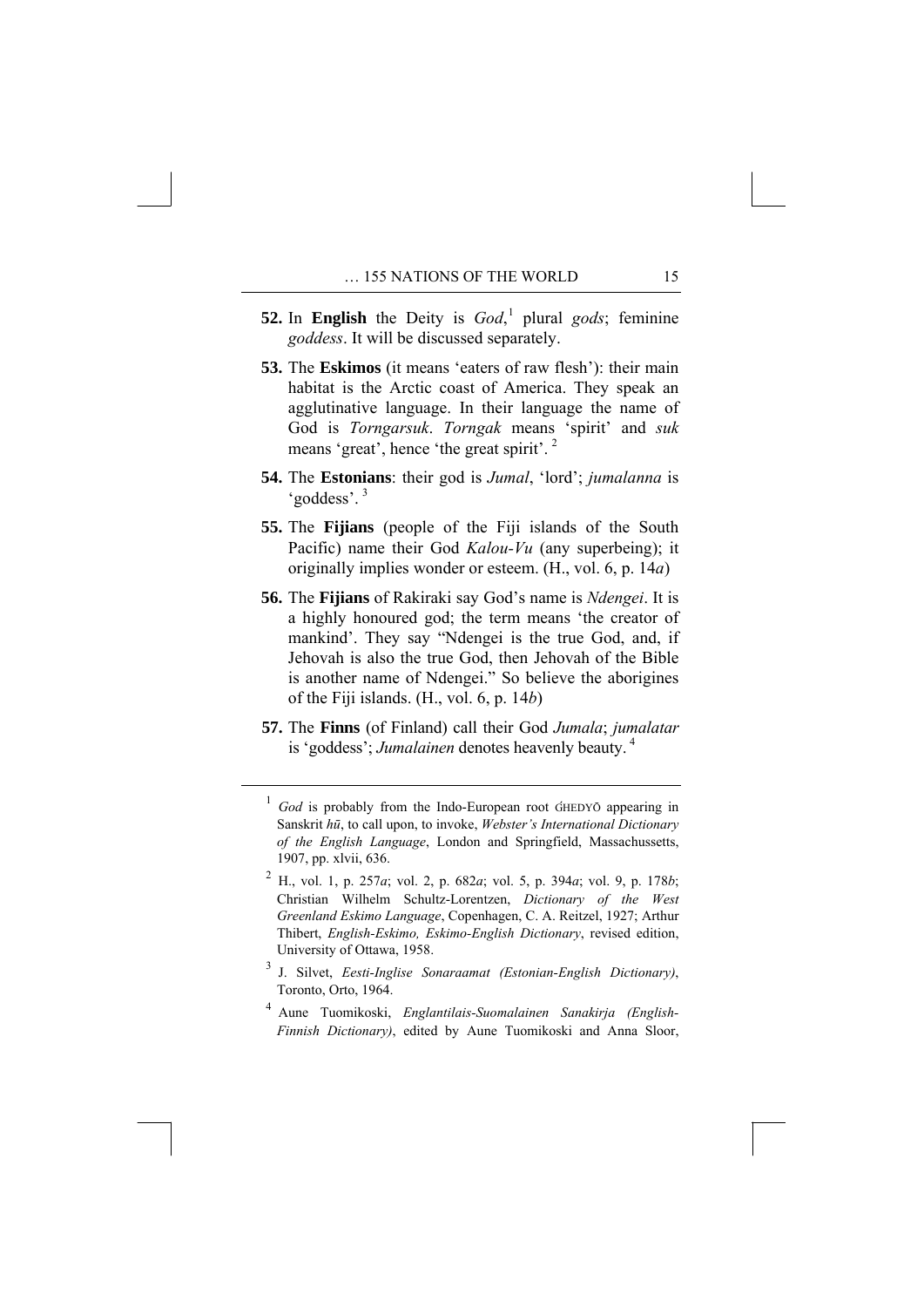- **58.** In **Formosa** (i.e., Taiwan *Editor*) the aboriginal people adore their god *Tamagisangak*. His wife is *Tekarpada*. It is said that thunder is heard when she scolds her husband for not sending sufficient rain on earth, which, however, he immediately does on hearing her voice. God is supposed to beautify men. Both (husband and wife) are worshipped by devotees most zealously. (H., vol. 6, p. 84*b*)
- **59.** The **French** call their God *Dieu*. It means a god or idol; *déesse* is 'goddess'. [1](#page-24-0)
- **60.** In the **Gaelic** language of Scotland the name of God is *Dia*, pronounced 'jia'; the plural is *dee*; *ban-dia* is 'goddess'. [2](#page-24-1)
- **61.** In Manx, the **Gaelic** language of the Isle of Man, *Jee* is 'God', plural *ghyn*; *jallu* means 'idol'; *ben-jee* is 'goddess'; *Jee-an* or *Jeeman* is the moon-god. [3](#page-24-2)
- **62.** The **German** name of God is *Gott*; *der Götze* is an idol; *Göttin* is 'goddess'. [4](#page-24-3)

Helsinki, Suomalaisen Kirjallisuuden Seura, 1973; Aino Wuolle, *Finnish-English Dictionary*, 3rd ed., Helsinki, W. Söderström, [1947].

- 1 Jules Giraud, *Dictionnaire Anglais-Français*, Paris.
- 2 Malcolm MacLennan, D.D., *A Pronouncing and Etymological Dictionary of the Gaelic Language: Gaelic-English, English-Gaelic*, Edinburgh, J. Grant, 1925.
- <span id="page-24-2"></span>3 John Kelly (Juan y Kelly), *The Manx Dictionary in Two Parts* (Part 1, *Fockleyr Manninagh as Baarlagh* by John Kelly, Part 2, *An English and Manx Dictionary prepared from Dr. Kelly's Triglot Dictionary … by the Rev. W. Gill … and the Rev. J. T. Clarke*, etc.), Douglas, [Isle of Man], Manx Society, 1866, pp. 107, 286, 298.
- <span id="page-24-3"></span><sup>4</sup> A. Pinloche, *Etymologisches Wörterbuch der Deutschen Sprache*, Paris, Larousse, 1922; Karl Breul, *A New German and English Dictionary*, New York, London, Funk & Wagnalls Company (= *Cassell's New German Dictionary: German-English and English-German*), [1909?].

<span id="page-24-1"></span><span id="page-24-0"></span><u>.</u>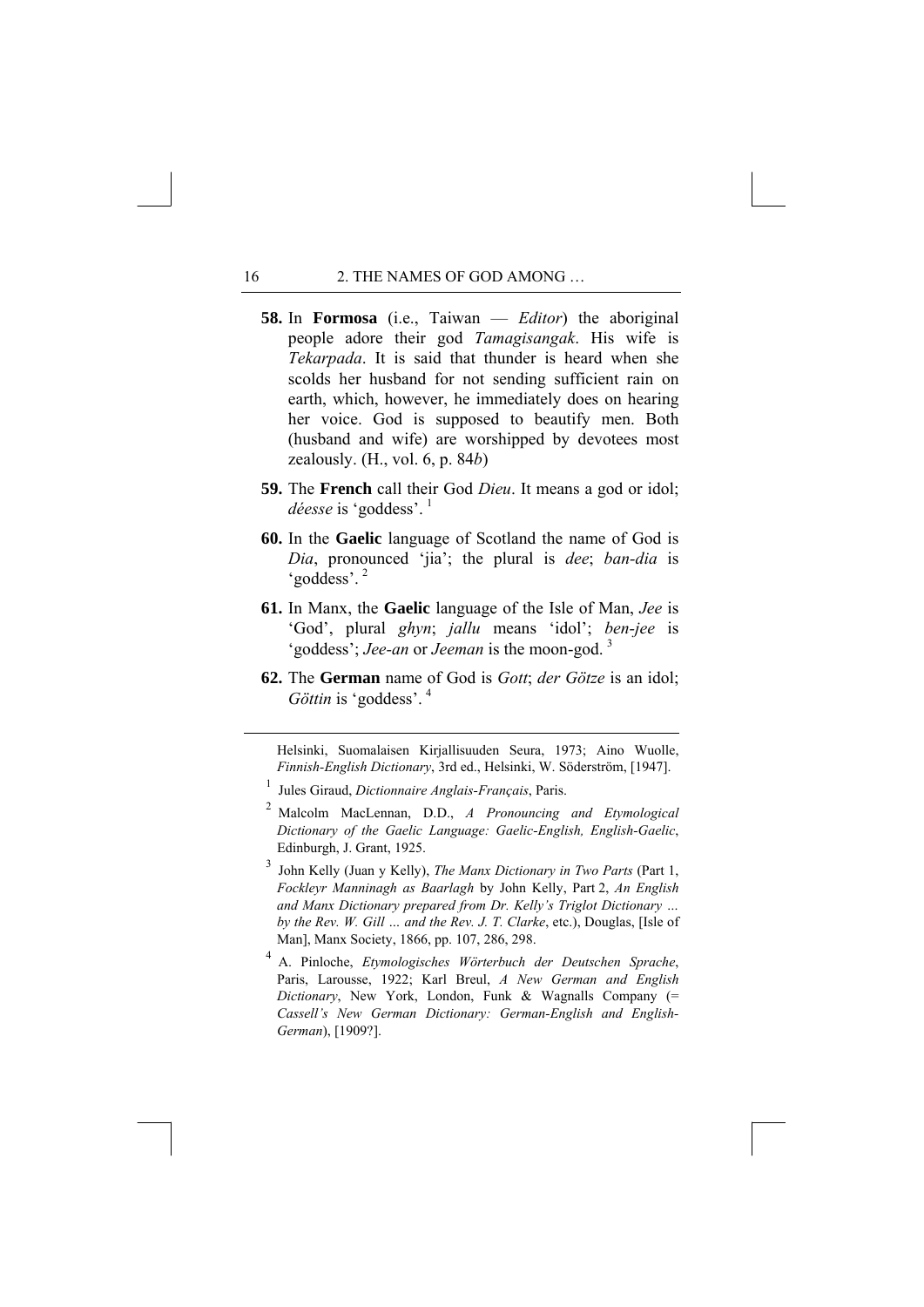- **63.** The **Gold Coast** (West Africa) negro tribes: in their language the name of God is *Bobowissi*. They think He appointed all local gods and has control over all elements and all things. (H., vol. 9, p. 277*b*, para i (a) )
- **64.** The **Greek** name of God is *Theos* (*Θεός*); *to theion* ( ) is 'Providence', 'Godhead'; *theothen* (*θεόθεν*) is 'by the will or help of the gods'.<sup>[1](#page-25-0)</sup>
- **65.** The Quiche Indians of **Guatemala** have a book named *Popol Vuh*. It means 'the book of bark' (i.e., written on the bark of a tree). In it, the creation of the world is narrated first. God's name is *Hurakan*. [2](#page-25-1) It means 'the one-legged god'. He is not two-legged like man. He is the creator of all. (H., vol. 10, p. 115*a*)
- **66.** The **Hausa** (Northern Nigeria, Africa) say: "Allah is the name of our God." But in their language *alloli* is the plural of *illah*, which are the heathen gods. [3](#page-25-2)
- **67.** The **Hawaiians** (of Hawaii in the Pacific Ocean) serve *Akua*. It means 'chief god'. [4](#page-25-3)
- **68.** In **Hebrew**, the language of the Jews (also called Israelites), *Yehowah* or *Yahweh* is God's name. A comprehensive discussion will follow on it in this book.
- **69.** The **Hindus** are an ancient people of India. In Bengal they call God *Hari*, or Forgiver. In other provinces, they prefer to adore *Rama* ('the joyful'). The highest name

<span id="page-25-0"></span><sup>1</sup> S. C. Woodhouse, *English-Greek Dictionary: a Vocabulary of the Attic Language*, 2nd Impression with a Supplement, London, Routledge and Kegan Paul, 1932, p. 365.

<span id="page-25-1"></span><sup>2</sup> This name is the origin of the English word 'hurricane' — *Editor*.

<span id="page-25-2"></span><sup>3</sup> Charles Henry Robinson, *Dictionary of the Hausa Language*, 2 vols, Cambridge University Press, 1913–1914.

<span id="page-25-3"></span><sup>4</sup> Henry P. Judd, *The Hawaiian Language*, Honolulu, Hawaii, Honolulu Star-Bulletin, Ltd., 1939.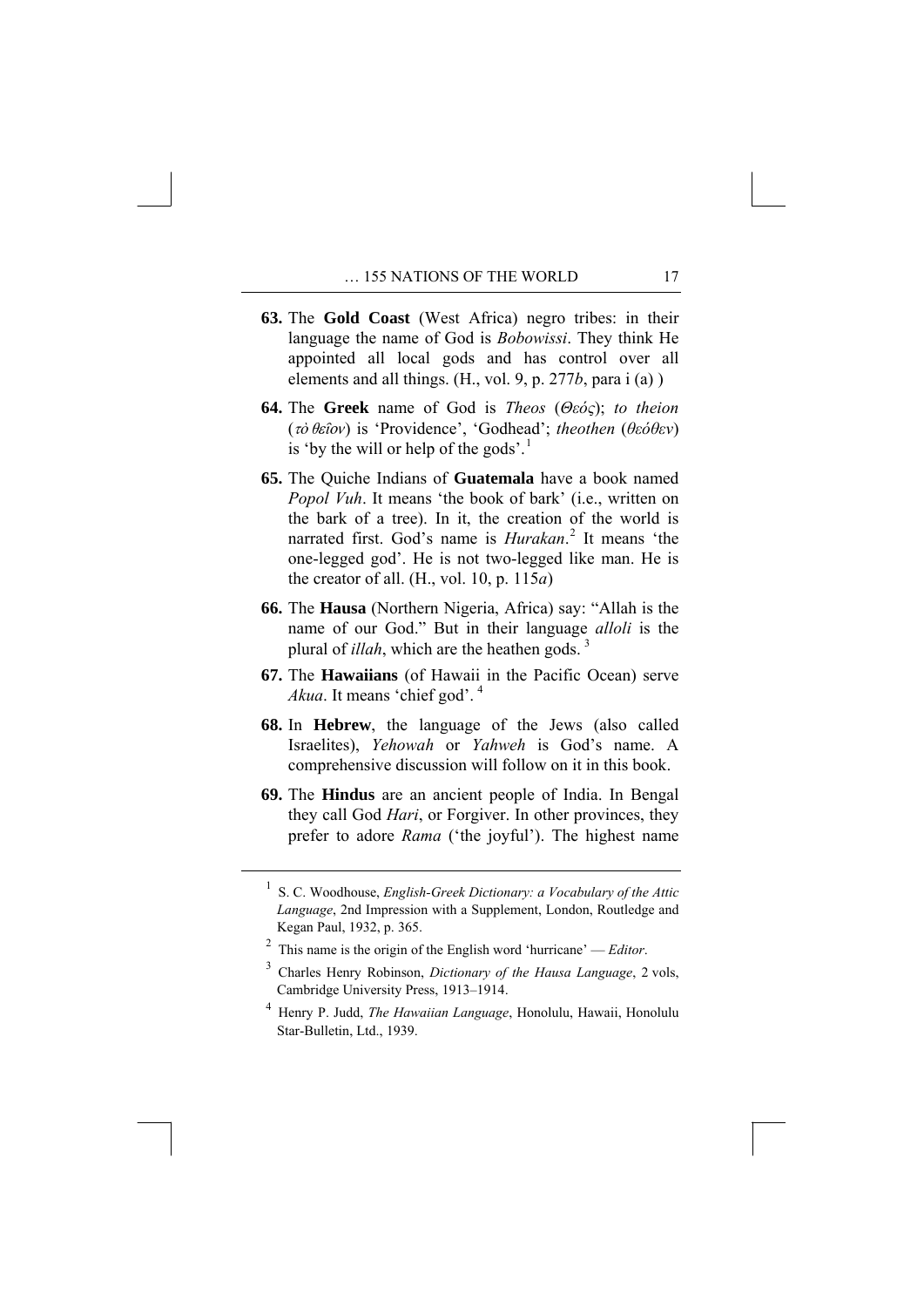according to the scriptures is *Om*. The origin of this word is uncertain. It has been traced to a pronominal base *Aw*, but then it should be *Awm*, not *Om.* However, *Aw* means to protect; hence *Om* means protector or guardian.

- **70.** The **Hungarian** name for God is *Isten*; *istenin* means 'dear me'; *istennő* is 'goddess'. [1](#page-26-0)
- **71.** The **Icelanders** say *Guð*. *Gyðja* is 'goddess'. *Guðdómur* is 'deity'. [2](#page-26-1)
- **72.** The **Incas** of Peru<sup>[3](#page-26-2)</sup> (South America) called God *Viracocha*. It means 'dweller in space'. They said He was the supreme creator.
- **73.** The old **Indo-Germanic** nation called their god \**Dyêus* ('Sky'); \**deivôs* is 'heavenly ones' (i.e., 'gods'). (H., vol. 2, pp. 33, 35; \* indicates reconstructed text)
- **74.** The **Indonesians**, different tribes: one of them, the Moluccans, believe in their God *Upu-lero*, the creator and chief god. (H., vol. 7, p. 248*b*)
- **75.** The **Irish** name of God is *Dia*. It means 'heaven' or 'one who lives in heaven'. It is related to the Latin word *deus*. The plural is *dée*, or *déite*. [4](#page-26-3)

<span id="page-26-3"></span>4 Tomás Bhaldraithe, *English-Irish Dictionary*, Baile Atha Cliath [Dublin], Oifig an tSoláthair, 1959; Patrick S. Dinneen, *A Concise* 

<span id="page-26-0"></span><sup>1</sup> Arthur B. Yolland, *A Dictionary of the Hungarian and English Languages*, Budapest, Franklin-Tarsulat, 1924; L. Országh, *Angol-Magyar Kéziszótár (A Concise Dictionary of the English and Hungarian Languages)*, Budapest, Franklin-Tarsulat, 1950; L. Országh, *Magyar-Angol Szótár (Hungarian-English Dictionary)*, Budapest, Akademiai Kiadó, 1953.

<span id="page-26-1"></span><sup>2</sup> G. J. Zoëga, *Ensk-Íslenzk Orðabók*, Reykjavík, Bókaverzlun Sigurdar Kristjánssonar, 3rd ed. 1932, reprinted 1951. (The letter ð is pronounced 'th' as in 'with', or 'that' — *Editor*.)

<span id="page-26-2"></span><sup>3</sup> H., vol. 1, p. 470*a*. *Inca* means 'people of the sun', H., vol. 9, p. 803*b*.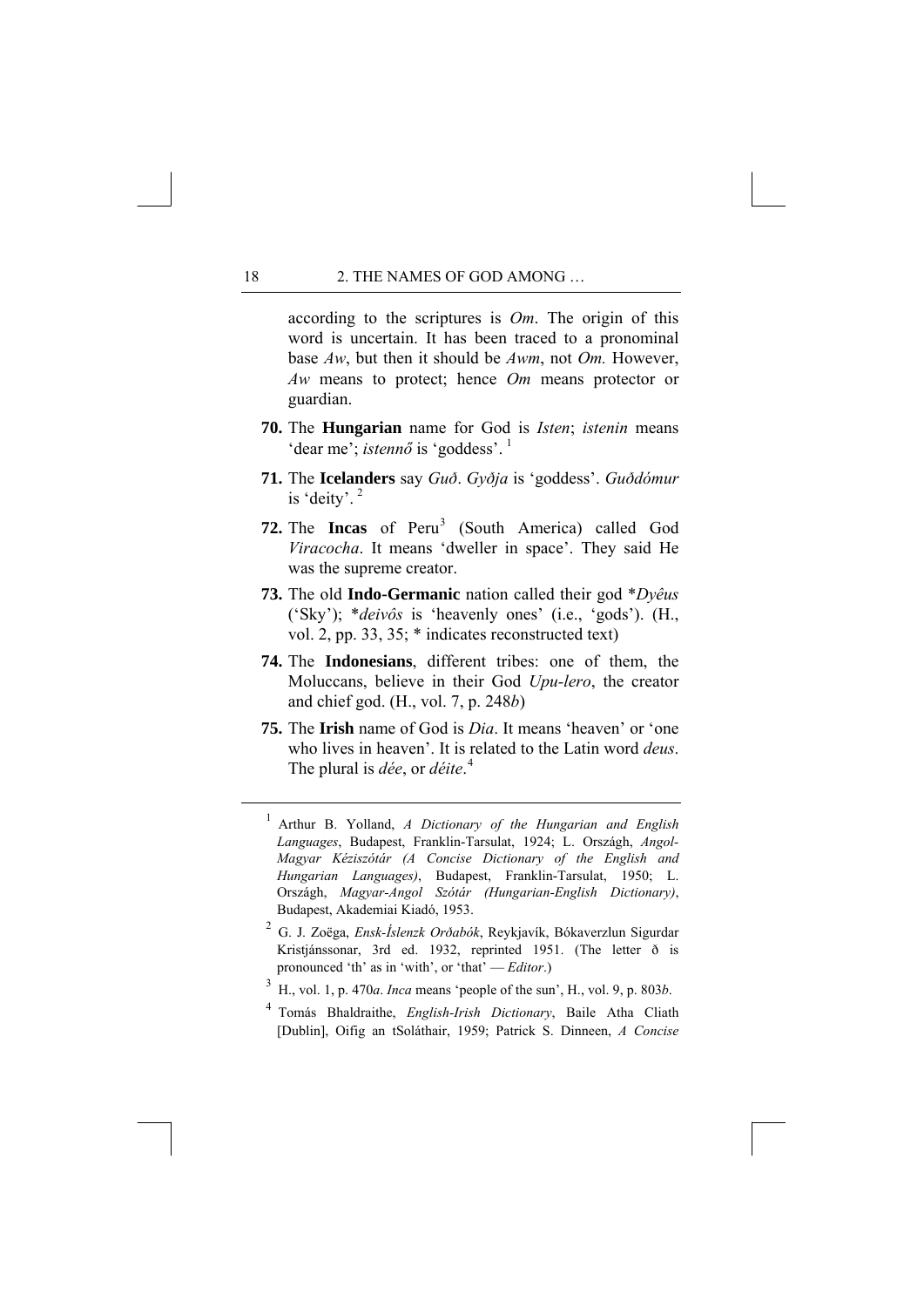- **76.** The **Italian** name for God is *Dio* (heaven); *dia* is 'goddess'.<sup>[1](#page-27-0)</sup>
- **77.** The **Japanese** call God *Kami*. It means 'above' or 'heaven'; *Kamigee* is a god-tree. *Kami* denotes also honorific rulers and spirits.<sup>[2](#page-27-1)</sup>
- **78.** The **Javanese**: some of them believe in the god *danghyang*. It means a supernatural power. (H<sub>r</sub>, vol. 8, p. 346*b*)
- **79.** The **Kols** (a Dravidian tribe of India) have no priests or idols. They have no idea of heaven, hell or sin, but they acknowledge the existence of God whom they style *Ko*, a realistic title. They erected to His honour a temple which they called *Ko-il* or God's house. *Ko* is the same *Ka Deva* copied by the Aryans. (H., vol. 5, p. 1*b*, art. 'Dravidians'; vol. 7, p. 755*a*)
- **80.** The **Koreans**: they have *ha-na-nĭm* (God), but *sĭn* is 'god' and *yŏ-sĭn* is 'goddess'.[3](#page-27-2)
- **81. Latin** refers to the people and language of Latium. They say that, until the seventeenth century, this language was practically the universal language of learning and

<span id="page-27-0"></span>-

*English-Irish Dictionary for the Use of Schools*, Dublin, M. H. Gill & Son Ltd., 1945.

- 1 Arthur Enenkel, *A New Dictionary of the English and Italian Language*, revised and corrected by J. McLaughlin, Paris, Garnier Brothers, [1908].
- <span id="page-27-1"></span>2 Sir Ernest Mason Satow, *An English-Japanese Dictionary of the Spoken Language*, 4th ed., Tokyo, Sanseido, 1936; Takenobu Yoshitaro (ed.), *Kenkyusha's New Japanese-English Dictionary*, Cambridge, Massachussetts, Harvard University Press, 1942.
- <span id="page-27-2"></span>3 Hyungki J. Lew (ed.), *New Life Korean-English Dictionary*, Washington D.C., Educational Services, 1952. (*Cf.* Joan V. Underwood, *Concise English-Korean Dictionary,* Rutland, Vermont, and Tokyo, Charles E. Tuttle Co., 1954, frequently reprinted — *Editor*.)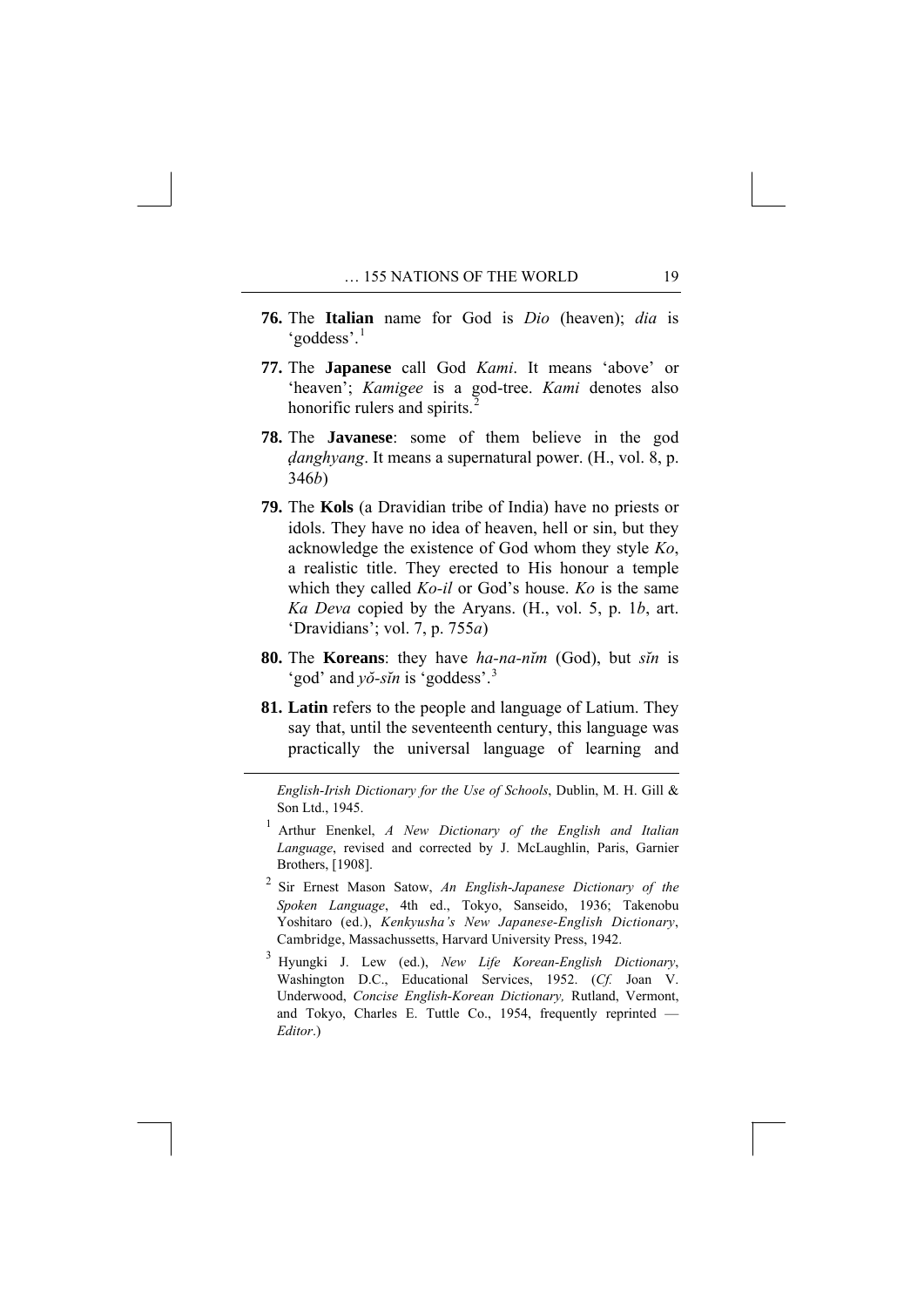diplomacy throughout Western Europe. Many languages developed from it. In this language the name of God is *Deus*. It means 'heaven'; *di* is its plural form, i.e., 'gods'. It has been used frequently in ancient literature. The root of *Deus*, they say, is in Sanskrit *dî*, *div-*, 'to gleam'.<sup>[1](#page-28-0)</sup>

- **82.** The **Lingayats**, the people of South India: they believe in one god *Shiva*, a creative and destructive force. (H., vol. 8, p. 69*b*)
- **83.** The **Lithuanians,** the people of Lithuania: the name of their god is *Dievas; dieve* is 'goddess'.[2](#page-28-1)
- **84. Madagascar,** an island in the Indian Ocean on the east coast of Africa: people here adore *Zanahary.* It means 'the creator of all things'. They believe in one God. (H., vol. 8, p. 230*a*)
- **85.** In the **Malay** language God is called *Tuhan*. It means 'master' or 'lord'.<sup>[3](#page-28-2)</sup>
- **86.** The **Mandeans,** a Parsi sect still extant in Western Persia and Southern Iraq, have their own language,

<span id="page-28-2"></span>3 Edward Tregear, *The Maori-Polynesian Comparative Dictionary*, Lambton Quay, Wellington, New Zealand, Lyon and Blair, 1891.

<span id="page-28-0"></span><sup>1</sup> E. A. Andrews (ed.), *Harper's Latin Dictionary: a new Latin dictionary founded on the translation of Freund's Latin-German Lexicon*, edition revised, enlarged and in great part rewritten by Charlton T. Lewis, and Charles Short, New York, Cincinnati [etc.], American Book Company, [1907]; Sir William Smith, *An English-Latin Dictionary Based upon the the Works of Forcellini and Freund with Tables of the Roman Calendar, Measures, Weights, and Money*, 13th ed., London, Murray, 1875.

<span id="page-28-1"></span><sup>2</sup> Anthony Lalis, *A Dictionary of the Lithuanian and English Languages*: *Part 1*, *Lietuviškos ir angliškos kalbų* (Lithuanian-English) and *Part 2*, *Angliškos ir lietuviškos kalbų* (English-Lithuanian), 3rd revised and enlarged edition, Chicago, Lietuva, 2 vols, 1915.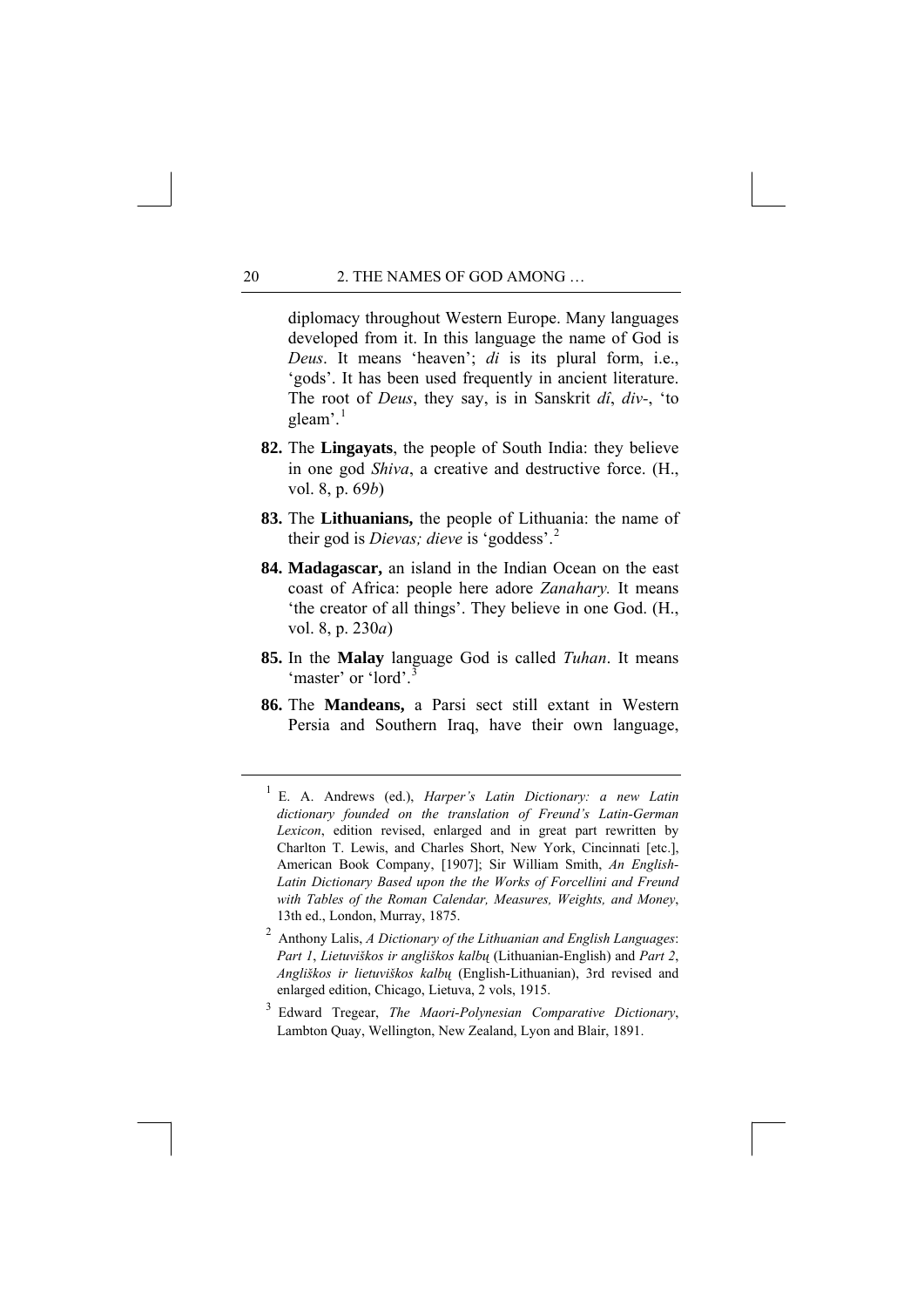religion and sacred literature. They are a branch of the Semitic stock. Their moral code says, "I say unto you, all who give heed to the name of God: in your standing and your sitting, in your going, coming, eating, drinking, resting, lying — in all your doings name and glorify the name of the lofty king of light." Their God is *Alaha* (not Allah). According to al-Mas'udi, these are the Sabians, mentioned in the Quran (2:62). They turn their faces in prayer to the North or to the Pole Star. (H., vol. 8, p. 384*a*)

- **87.** The **Masai** are a negro tribe of East Equatorial Africa. They believe in a far-reaching divine power emanating from the sky, high above the earth. They pray to Him with real earnestness. His name is *Eñ-ai*. It means: the black benign God of rain who takes a real, though faroff, interest in humanity. (H., vol. 8, p. 481*a*)
- **88.** The **Melanesians** (of the South Pacific Ocean near Fiji Isles) believe that their life and actions are carried on in the presence and under the influence of *Mana*, a power superior to that of living men. (H., vol. 8, p. 530*a*)
- **89.** The **Mikirs** (a Tibeto-Burman race of Assam) name their God *Arnam*, 'divine being, mighty and terrible'. (H., vol. 8, p. 629*a*)
- **90.** The **Mongols** name their God *Khormosda.* They have in their language *Jarlik* and other names for idols and false  $\text{gods.}$ <sup>[1](#page-29-0)</sup>
- **91.** The **Mordvins** (a Finno-Ugrian race) have two tribes, the Erzä (or Erzya — *Editor*) and the Moksha. Among the Erzä the deity of the sky is called *Vere-pas;* i.e., 'the god who is above'. **(**H., vol. 8, p. 844*a*)

<span id="page-29-0"></span><sup>1</sup> Folke Boberg, *Mongolian-English Dictionary*, 3 vols, Stockholm, Forlaget Filadelfia / Copenhagen, Ejnar Munksgaard, 1954–1955.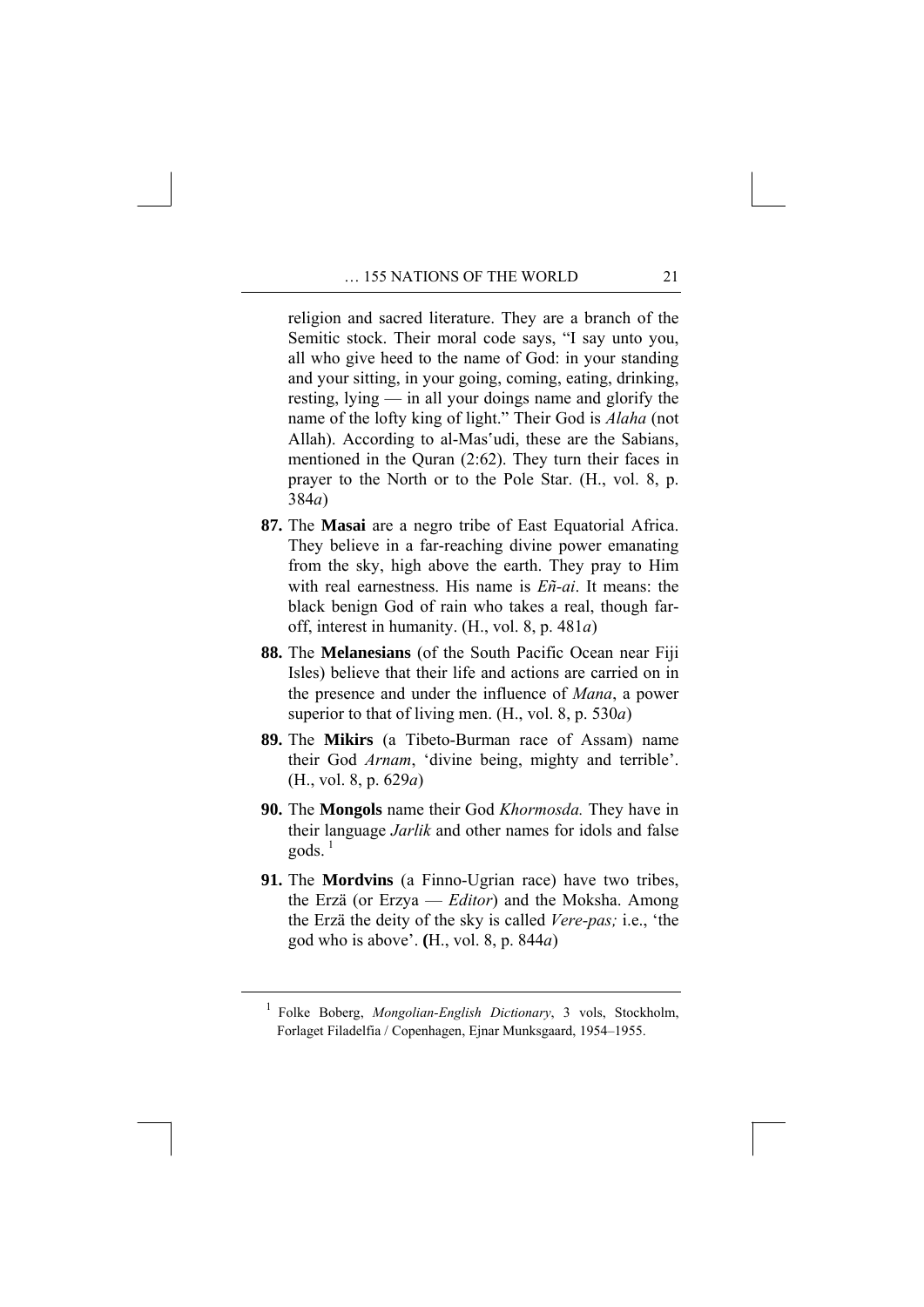- **92.** The **Mundas** (a tribe of Northern India) believe in many deities, but at the head of the divine pantheon stands *Singbonga*, the high, identified with the sun or the spirit residing in the sun. It means 'beneficent'. (H., vol. 9, p. 2*a*)
- **93.** The **Nabataeans** (a people of North Arabia) worshipped *Dushara.* His wife was *Allat*, i.e., the mother of the gods. *Dushara* means 'owner of Sirius'. (H., vol. 9, p. 122*a*)
- **94.** The **Nagas** of Bundelkhand (India) have a nameless god. (H., vol. 9, p. 124*a*)
- **95.** The **Natchez** (an American Indian tribe) have *Coyocopchill*. It means 'the great spirit', and under Him, they believe, are a multitude of lesser spirits, His servants. (H., vol. 9, p. 190*b*)
- **96.** The **Norwegians** say *Gud* instead of God; *guder* means 'gods'; *gudinne* and also *gydje* are feminine gender; *den stærke Gud* (Dano-Norwegian — *Editor*) means 'the Lord God of gods'.<sup>[1](#page-30-0)</sup>
- **97.** The **Nuba** may be regarded as the negro or negroid aborigines of the Kordofan region of Africa. Their high God is described as otiose, i.e., not having any function. Some of them believe in *Kalo* who created all things and in whose house (the sky) are the sun and the moon. (H., vol. 9, p. 403*a*)

<span id="page-30-0"></span><sup>1</sup> John Brynildsen, *A Dictionary of the English and Dano-Norwegian Languages*, Copenhagen, Gyldendal, 2 vols, 1902–1907; *Gyldendal's English-Norwegian & Norwegian-English Dictionary*, Oxford, Printed for the Shakespeare Head Press and sold for the Press by Basil Blackwell, 1941 (comprising *Gyldendals Ordbøker: Engelsk-Norsk*, ved B. Berulfsen, Oslo, Gyldendal Norsk Forlag, 1938 and *Gyldendal's Ordbøker: Norsk-Engelsk*, ved H. Scavenius, Oslo, Gyldendal Norsk Forlag, 1933). See vol. 1, 1902, p. 403.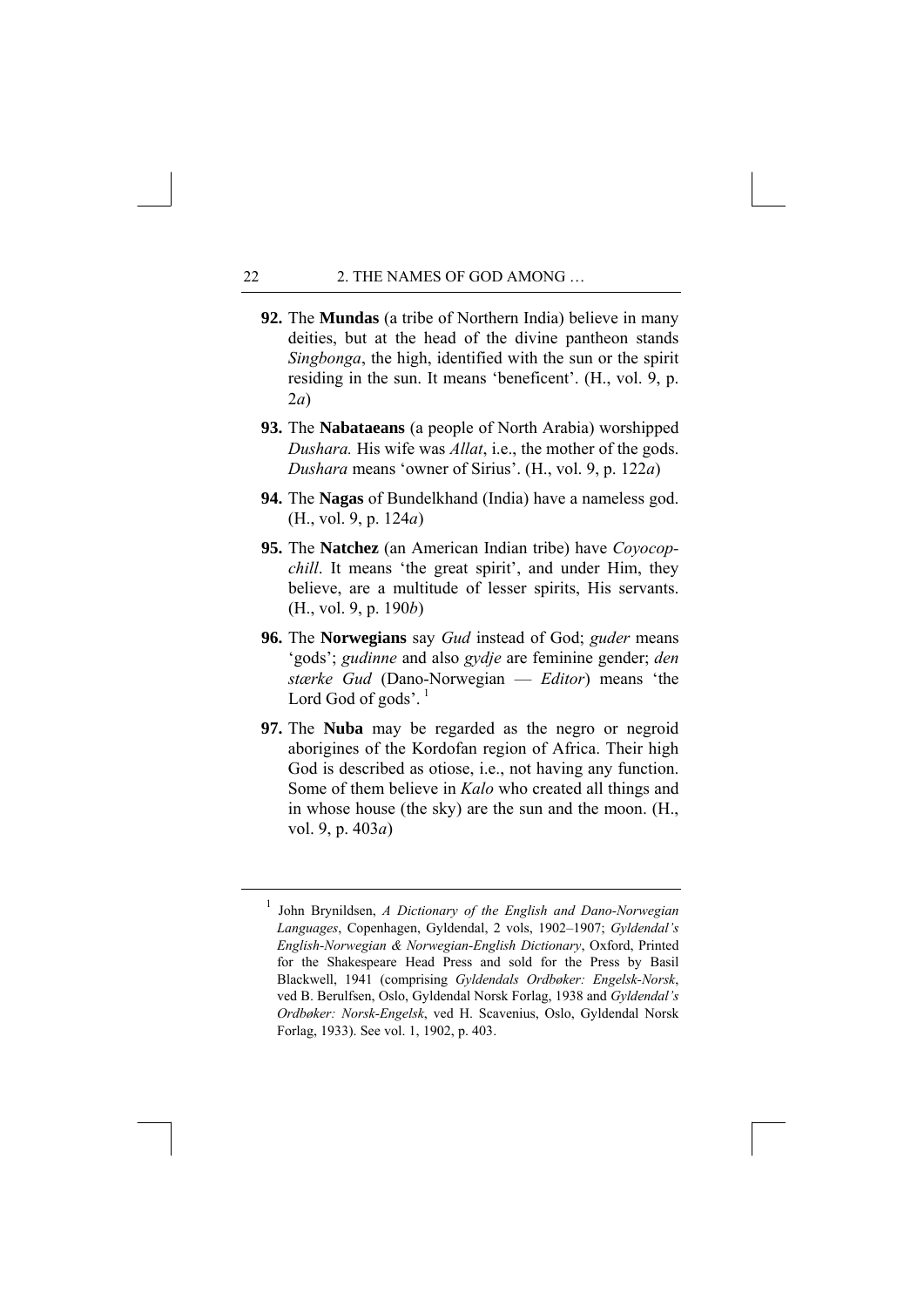- **98.** The **Nyanjas** of Nyasaland (now Malawi): their God is *Mulungu*, which means 'Supreme Being', and is the only designation in use. (H., vol. 9, pp. 419–420)
- **99.** The **Odjis** or Ashantis, natives of Ashanti in West Africa, a vigorous and warlike race of negroes, name their supreme deity by the sky, but they say: "He created all things and is giver of all good things. He is omniscient, knowing even the thoughts of men."<sup>[1](#page-31-0)</sup>
- **100.** The **Ossetes**, a people prevailing half-way along the main range of the Caucasus: their God's name is *Khutsau*, the super divinity, God of gods. He is regarded as too high. They believe Muhammad to be the son of the Sun or *Khori fyrt*. They are not Muslims but Parsis. (H., vol. 9, pp. 573–574)
- **101.** The **Ostyaks** of the Yenisei, or Yeniseians, a people of Siberia, name their God *Ess*. They say: "No one ever saw him, for he lives above the seventh sky." (H., vol. 9, p. 578*b*)
- **102.** The **Persian** name of God is *Khudā* (*khudā* means 'selfexistent'); *khudāyān* is the plural. It means 'owner';  $k$ *hud* $\bar{a}$ *vand* is a prince or king.<sup>[2](#page-31-1)</sup>
- **103.** The ancient **Peruvians** called their God *Pachacamac*, the Universal Spirit, *Pacharurac*, the Creator God, or *Pachayachachic*, the ruling or directing god. (H., vol. 9, p. 803*b*)

<span id="page-31-0"></span><sup>1</sup> F. Max Müller, *Lectures on the Origin and Growth of Religion as Illustrated by the Religions of India: delivered in the Chapter House, Westminster Abbey, in April, May, and June, 1878* (The Hibbert lectures 1878), London, Longmans, Green / Williams and Norgate, 1878, Lecture No. 2, pp. 108–109.

<span id="page-31-1"></span><sup>2</sup> F. Steingass, *A Comprehensive Persian-English Dictionary*, London, K. Paul, Trench, Trubner & Co., Ltd., 1930.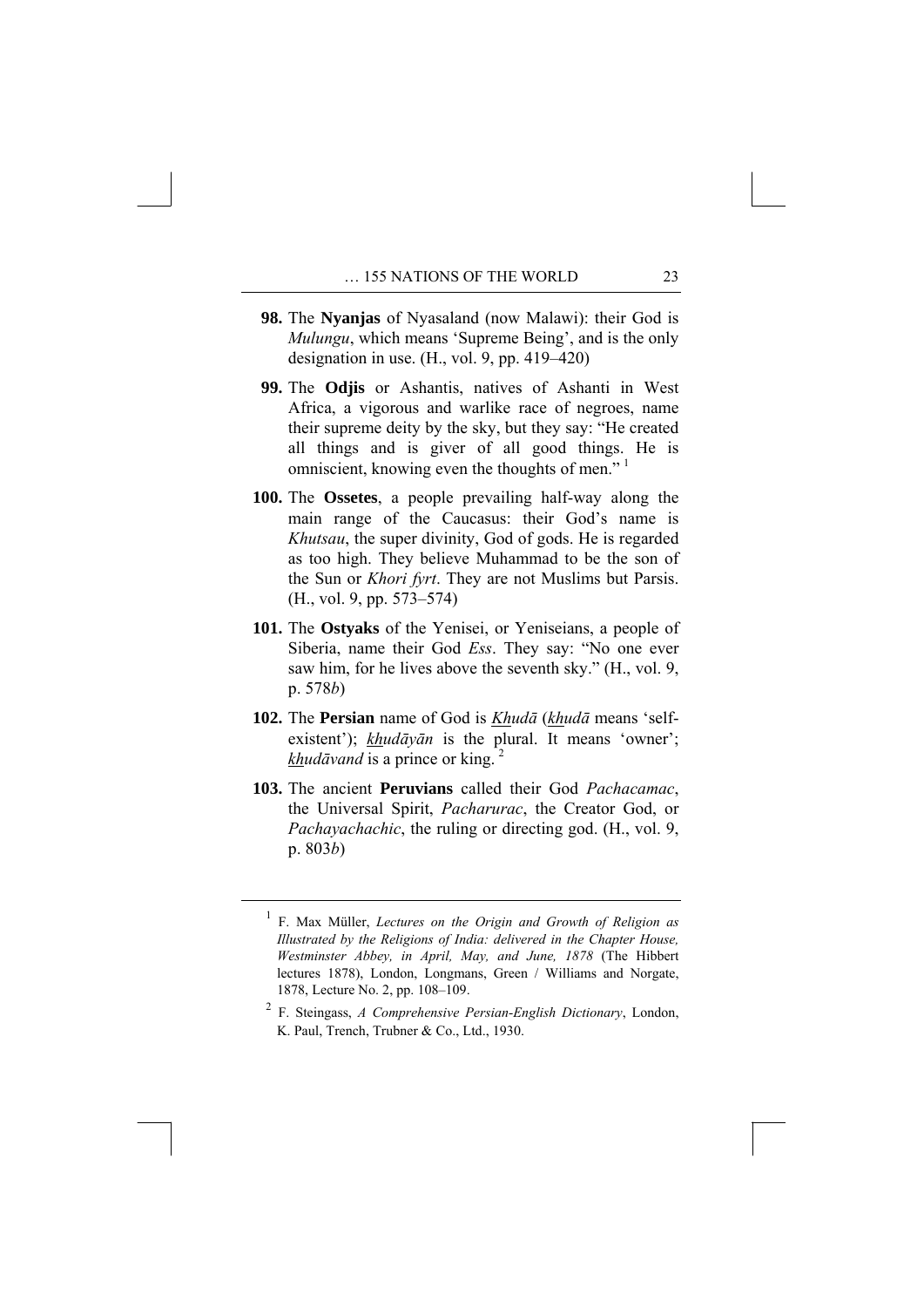- **104.** The **Phoenicians** (an ancient nation of the Lebanon): their God was *Allon*, 'Tree', i.e., worthy of worship. (H., vol. 9, p. 890*a*)
- **105.** The **Plains Indians** of North America believe in *Wakonda* and they say that all experiences of life are directed by *Wakonda*. (H., vol. 10, p. 54*a*)
- **106.** The **Poles**: in the Polish language God's name is *Bóg*. It means rich and wealthy or opulent; *bogini* is 'goddess'; *bożek* or *bostvo* is its plural, i.e., gods. [1](#page-32-0)
- **107.** The **Polynesians**: in the Pacific Ocean there are many tribes. The common name of God is *Atua*, meaning god or master, but *Atua-kikito* is a demon. [2](#page-32-1)
- **108.** The **Polynesian Samoans** also adore *Etua.*
- **109.** The **Polynesian Tahitians** call Him *Atua.*
- **110.** The **Polynesian Mangrevans** call Him *Etua*.
- **111.** The **Polynesian Tongans** pronounce the word *Otua*. [3](#page-32-2)
- **112.** The **Portuguese** say the name of God is *Deus* (which means 'heaven'); *deusa* is 'goddess'. [4](#page-32-3)
- **113.** The **Rumanians** (now normally spelled *Romanians Editor*) serve God by the name of *Dumnezeu* (heaven); zeita is its feminine form (goddess).<sup>[5](#page-32-4)</sup>

- <span id="page-32-3"></span><span id="page-32-2"></span><sup>3</sup> For references to Polynesians in nos. 108–111, see Tregear in last note.
- 4 Julio Albino Ferreira, *Portuguese-English Dictionary (Dicionario Português-Inglês)*, Boavista, Portugal.
- <span id="page-32-4"></span><sup>5</sup> Marcel Schönkron, *Rumanian-English and English-Rumanian Dictionary,* revised edition, New York, F. Ungar, [1952]. (*Dumnezeu* is derived from Latin *Dominus Deus*, 'the Lord God'; for Latin *deus* see above under no. 81 — *Editor.*)

<span id="page-32-0"></span><sup>1</sup> Kazimierz Bulas and Francis J. Whitfield, *The Kosciuszko Foundation Dictionary,* vol. 1*, English-Polish*, The Hague, Mouton, 1959.

<span id="page-32-1"></span><sup>2</sup> Edward Tregear, *The Maori-Polynesian Comparative Dictionary*, Lambton Quay, Wellington, New Zealand, Lyon and Blair, 1891.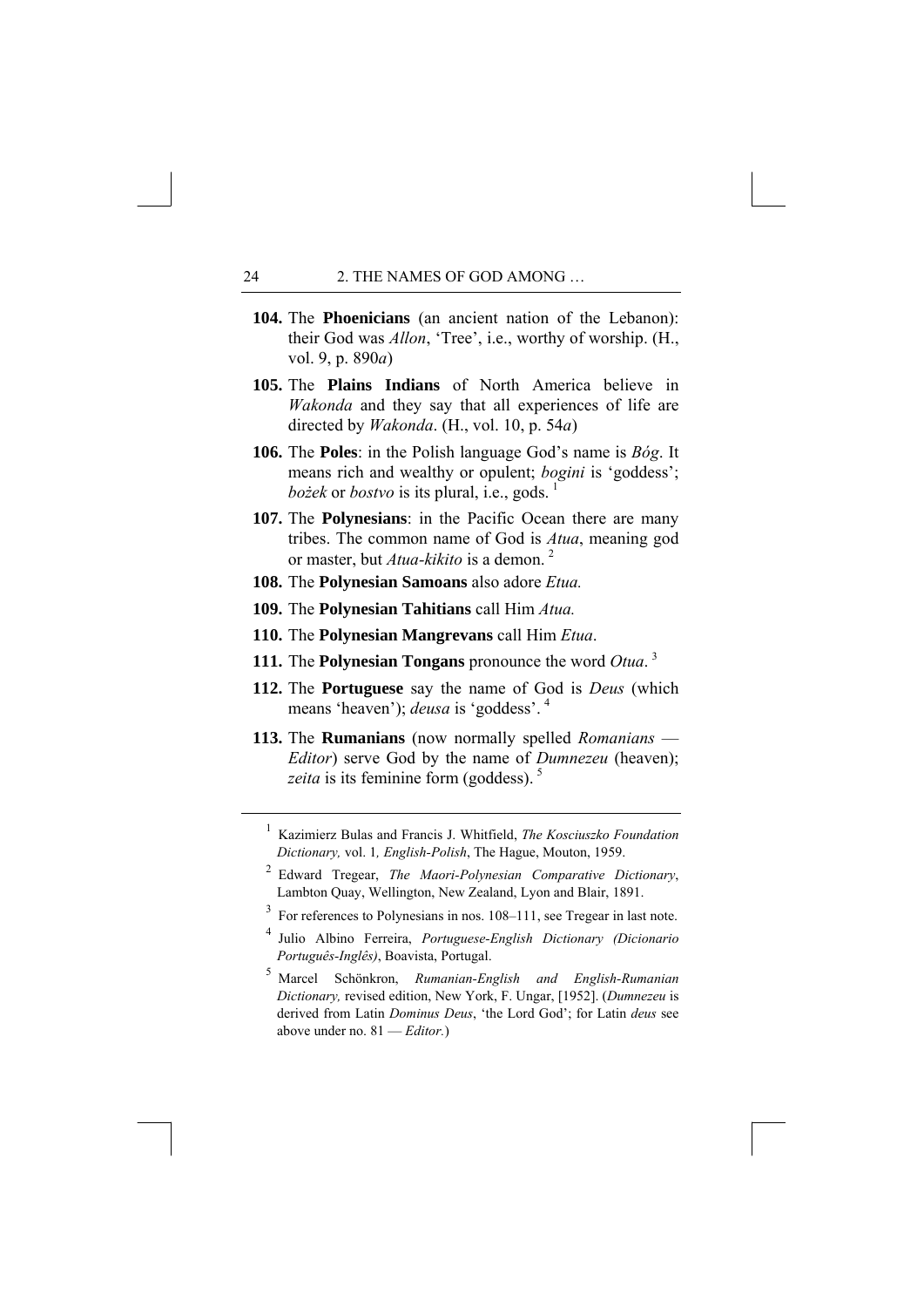- **114.** The **Russian** name for God is *Bog*. It means 'rich' or opulent; *boginya* is 'goddess'. [1](#page-33-0)
- **115.** The **Samoyed** tribe of Russia (it means 'self-eaters' or 'alone' in Russian): the highest God worshipped by the Yurak Samoyed is called *Numkympoi*. It means 'one who watches man from above'. (H., vol. 11, p. 175*a*)
- **116.** The **Santals** of India (Bhagalpur Division) worship *Thakur* (lord) and regard him as a good god. They worship him every fifth year with goat sacrifices. (H., vol. 11, pp. 193–194)
- **117.** The **scarab** (dung-beetle) cult of Ancient Egypt: its God was *Khepera* or *Kheperi*. It means 'self-begetting', as the scarab beetle, they surmised, begets itself. This name is from the Egyptian hieroglyphic. (H., vol. 11, p. 224*b*).[2](#page-33-1)
- **118.** The ancient **Scythians** (a nomadic tribe to the north of the Black Sea) revered *Tabiti*. They raised no statues of her. There are so many references in the Bible to them. Some think of them as Gog and Magog. They were worshippers of fire and believed that *Tabiti* was a goddess of fire. (H., vol. 11, p. 277*b*)
- **119.** The **Seminoles** (a people of the southern portion of the state of Florida, America): they believe in a Supreme Being who lives above the clouds. He is the giver and taker of life. His name is *E-shock-e-tom-e-see.* (H., vol. 11, p. 376*b*)
- <span id="page-33-0"></span>**120.** The **Semites** (an early Arabian race, descendants of Shem, son of Noah): their God was *Ashtoreth* or *Ishtar*.

<sup>1</sup> Louis Segal, *New Complete Russian-English Dictionary*, London, Lund Humphries, 1942.

<span id="page-33-1"></span><sup>&</sup>lt;sup>2</sup> I.e., *Hprr, Hpri, Hpry* in modern transliteration, which is rendered as *Khopri* (see R. O. Faulkner, *A Concise Dictionary of Middle Egyptian*, Oxford, Griffith Institute, 1999, p. 189) — *Editor*.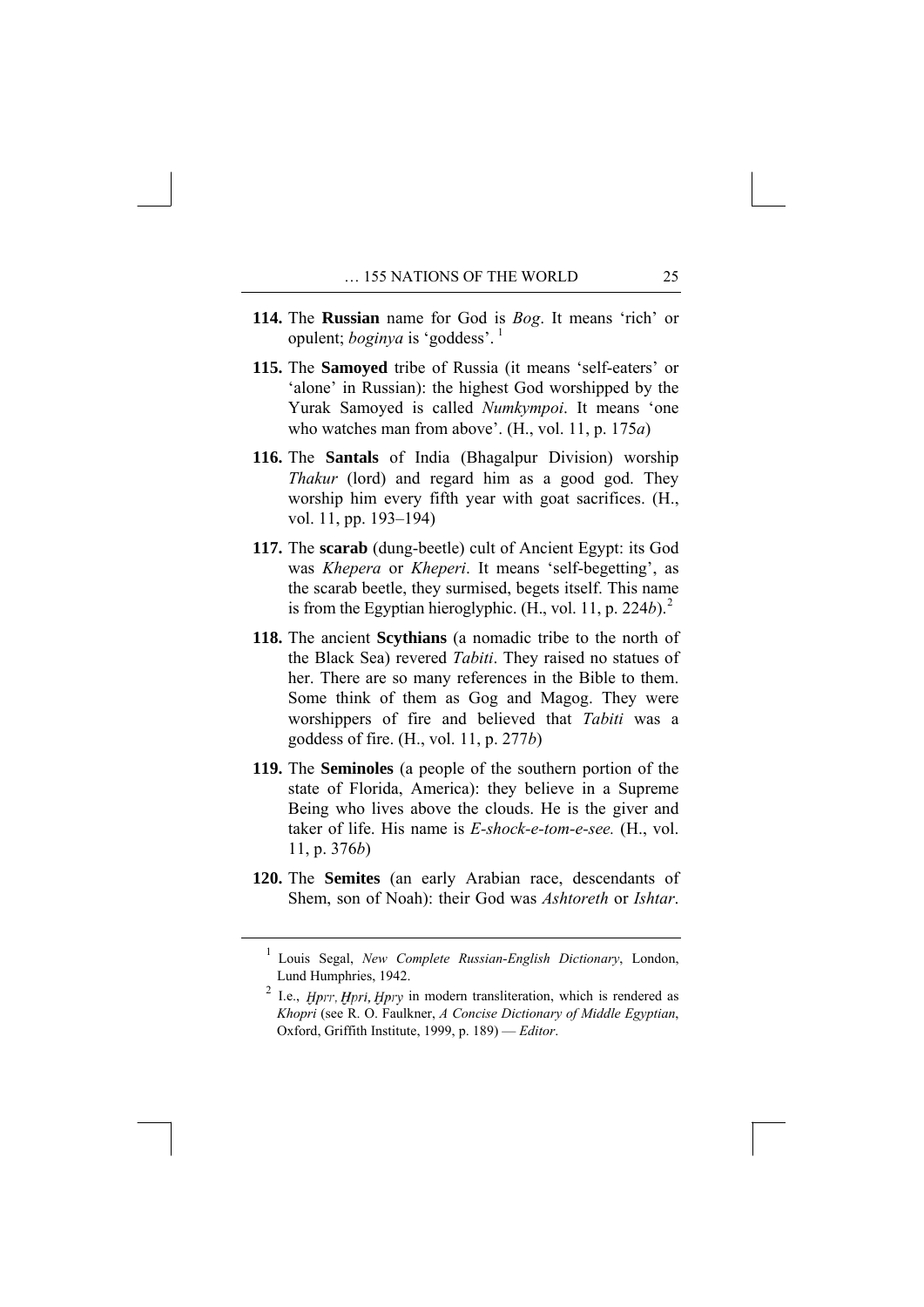They believed that she gave date-palms and children, and increase of camels, goats and sheep. (H., vol. 11, p. 382*a*)

- **121.** The **Shilluk,** on the west bank of the Nile (Egypt). Their high god is *Juok.* "He is formless and invisible and, like the air, is everywhere at once". They believe in their prophet Nyakang. (H., vol. 11, p. 459*a*)
- **122. Shintoism** is the royal religion of Japan. *Kami* is the highest heavenly deity. (H., vol. 11, p. 463*a*)
- **123.** The **Siberians** (of Russia) name God as *Kutqi* or *Kutq* ('supreme god'). (H., vol. 11, p. 496*a*)
- **124.** The people of **Siau** island (Indonesia): their highest god is *Duata*. (H., vol. 7, p. 248*b*, lower)
- **125.** The **Siouans** (American Indians): they hold the idea of a supernatural power *wakonda* or *wakan-tanka*. They address Him as the power that moves. (H., vol. 11, p. 576*a*)
- **126.** The **Slavonic** languages are used by Russians, Serbs and Bulgarians. The name of God in the Serbo-Croat language is *Bog*. It means 'rich'. *Bog ljubavi* is the god of love; *bog dana* is the god of the day; *bog* is 'idol'; *boginja* is 'goddess'.<sup>[1](#page-34-0)</sup>
- **1[2](#page-34-1)7.** In **Somaliland**<sup>2</sup> people call God *Abba*, father or protector. (H., vol. 6, pp. 488–489, art. 'Hamites and East Africa')
- <span id="page-34-0"></span>**128.** The **Spanish** name of God is *Dios*. It means 'heaven', as also used in Latin<sup>[3](#page-34-2)</sup>

<sup>1</sup> Svetomir Ristic and Zivojin Simic, *Englesko-Srpskohrvatski Recnik (An English-Serbocroatian Dictionary)*, Beograd, Prosveta, 1959.

<span id="page-34-1"></span> $2$  In East Africa, roughly corresponding to the state established in 1960 as the United Republic of Somalia — *Editor*.

<span id="page-34-2"></span><sup>3</sup> Louis Tolhausen, *Neues Spanisch-Deutsches und Deutsch-Spanisches Wörterbuch (Nuevo Diccionario Español-Alemán)*, Leipzig,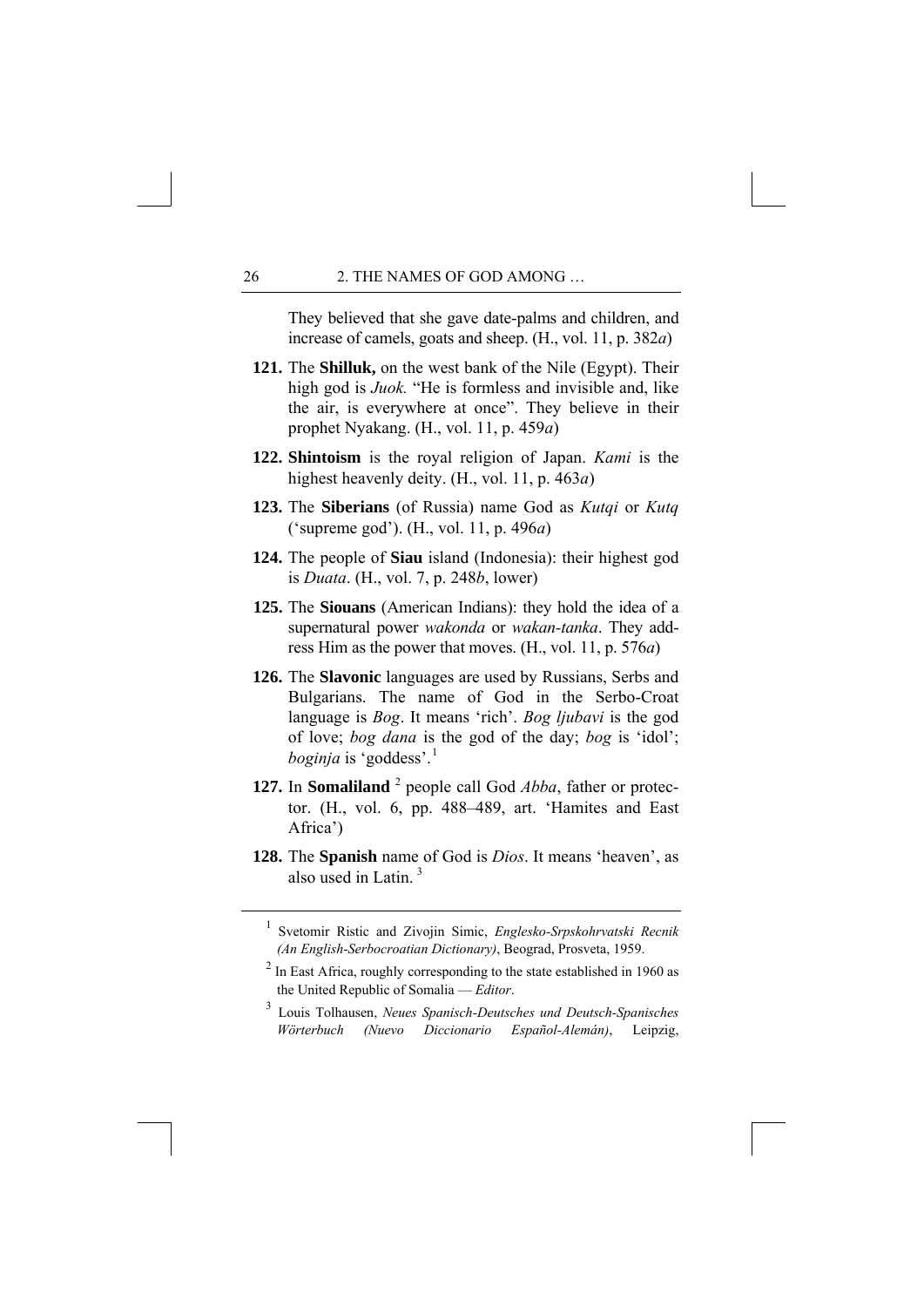- **129.** The **Sumerian** name of God was *îlu*, whom they served. (H., vol. 12, p. 41*a*, lower)
- **130.** The **Swahilis** (Africa): in their language the name of God is *Mungu* or *Mola; mkana Mungu* is an atheist (godless man); *Mungu* is used to describe anything unaccountable or unexpected.  $\frac{1}{1}$  $\frac{1}{1}$  $\frac{1}{1}$
- **131.** In the **Swedish** language, the name of God is *Gud;*  gudinna is 'goddess'.<sup>[2](#page-35-1)</sup>
- **132.** The ancient **Syrians** or Aramaeans: their God was *Hadad*. In Hebrew it means 'powerful and mighty'. He was venerated as the greatest and the highest of gods. It also signifies 'the One'.<sup>[3](#page-35-2)</sup> Some say He was the god of lightning and thunder. He is beneficent when He sends the rain. (H., vol. 12, p. 165*b*)
- **133.** One tribe of Tati, Bushmen of Southern Africa (inhabiting a region of what is now Botswana — *Editor*), believe in *Thora*, another in *!Kang* and *//Kaggen*. [4](#page-35-3)
- **134.** The **Teutonic** *Guth* is 'god'. The term *god* as used to denote anthropomorphic (representation of the Deity or

<span id="page-35-0"></span><u>.</u>

B. Tauchnitz, 1897; Edgar Allison Peers *et al.* (eds.), *Cassell's Spanish-English, English-Spanish Dictionary*, London, Cassell, 1970.

<sup>1</sup> Inter-Territorial Language Committee for the East African Dependencies (under the direction of the late Frederick Johnson), *A Standard Swahili-English Dictionary* (founded on Madan's *Swahili-English Dictionary*), London, Oxford University Press, 1939.

<span id="page-35-1"></span>2 J. E. Wessely, *Wessely's Swedish-English Dictionary*, Philadelphia, D. McKay Co., [1941].

<span id="page-35-2"></span>3 W. Gesenius, *Scripturae linguaeque phoeniciae monumenta quotquot supersunt edita et inedita ad autographorum optimorumque exemplorum fidem edidit additisque de scriptura et lingua phoenicum commentariis illustravit Guil. Gesenius*, Leipzig, F. C. G. Vogel, 1837, p. 385.

<span id="page-35-3"></span>4 H., vol. 12, p. 206*b*, lower. The *!* and // represent two different 'click' sounds in the Bushman and related languages — *Editor*.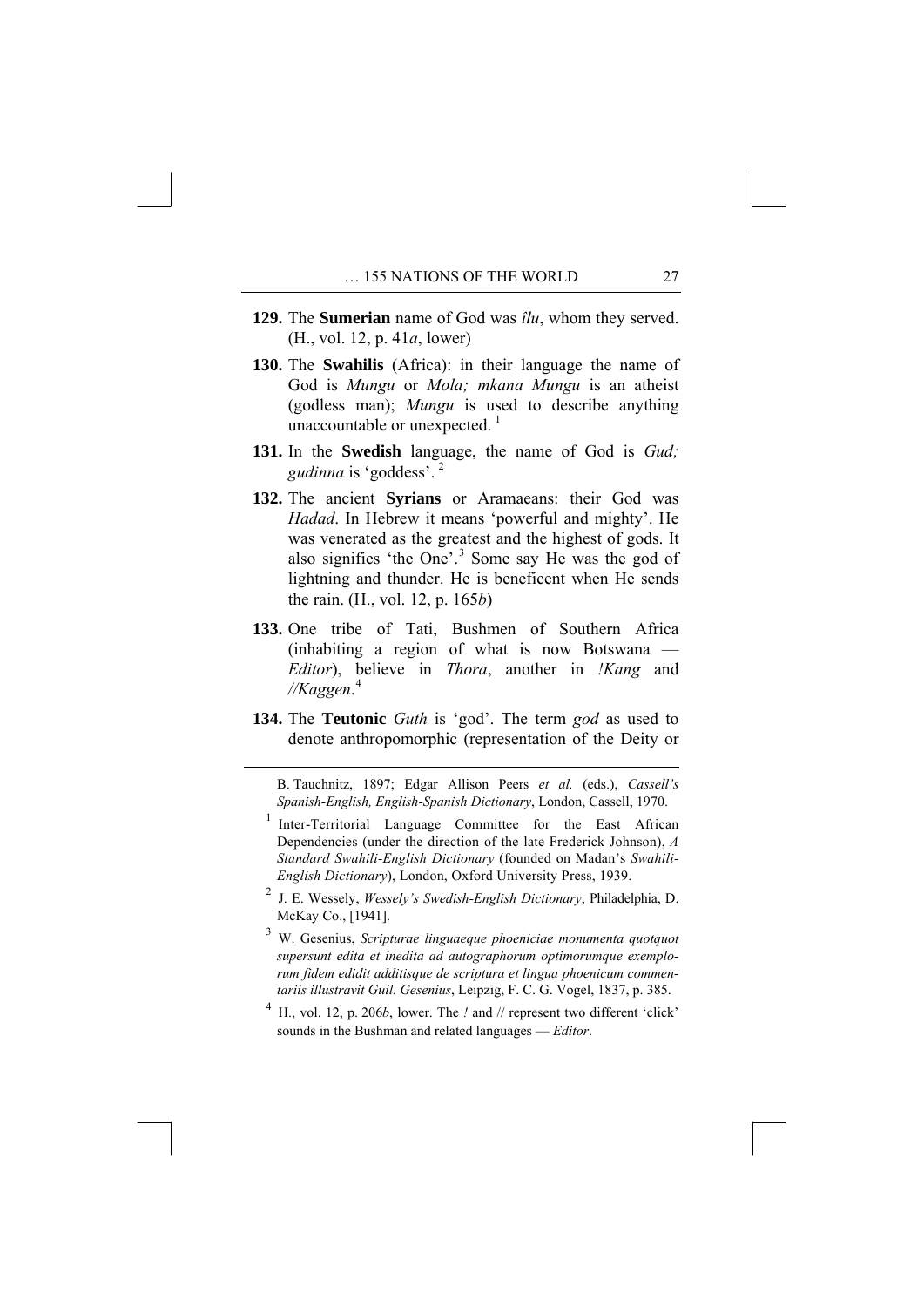of a polytheistic deity under a human form or with human attributes and affections) beings of higher order is found in all the Teutonic languages. (H., vol. 6, p. 302*b*, lower)

- **135.** The **Tibetan** name for God is *Spayan-rasgzigs* (pronounced 'Chenresi' — *Editor*). It means a god who looks on every side, or the lord who looks both at the Buddha and at the creation with compassion. (H., vol. 2, p. 257*a*, footnote)
- **136.** The **Todas** of Nilgiri Hills, India, believe in one who created them and their buffaloes. (H., vol. 12, p. 354*b*)
- **137. Tonga** is a group of islands in the Western Pacific, lying to the north of New Zealand. *Tonga* means 'Friendly Islands'. There are three groups of Tongan gods. The great gods are the *Tangaloa* and the *Maui*. The Tangaloa include *Tangaloa* '*Eiki,* meaning 'Lord Tangaloa' or 'Tangaloa the Elder'. There are other gods of older origin. (H., vol. 12, 376*b*; circumcision is practised for spiritual purity, H., vol. 3, p. 665*b*, lower)
- **138.** The second group of **Tongan** gods, the Maui (pronounced 'mowy'), include *Maui Motu*'*a*, 'Old Man', or 'Maui the Father'. (H., vol. 12, p. 376*b*)
- **139.** The **Tongans** also say the name of God is '*Alo*'*alo*. (H., vol. 12, p. 377*a*, upper)
- **140.** The **Tungus** of Eastern China are pastoralists and farmers. Their chief god is *Havaki* ('living in the sun'). (H., vol. 12, p. 476*a*, upper)
- **141.** The **Turks**, before their conversion to Islam, believed in the highest god *Yulgen*. It means 'sky' or 'one who lives in the seventh sky'. (H., vol. 12, p. 482*a*)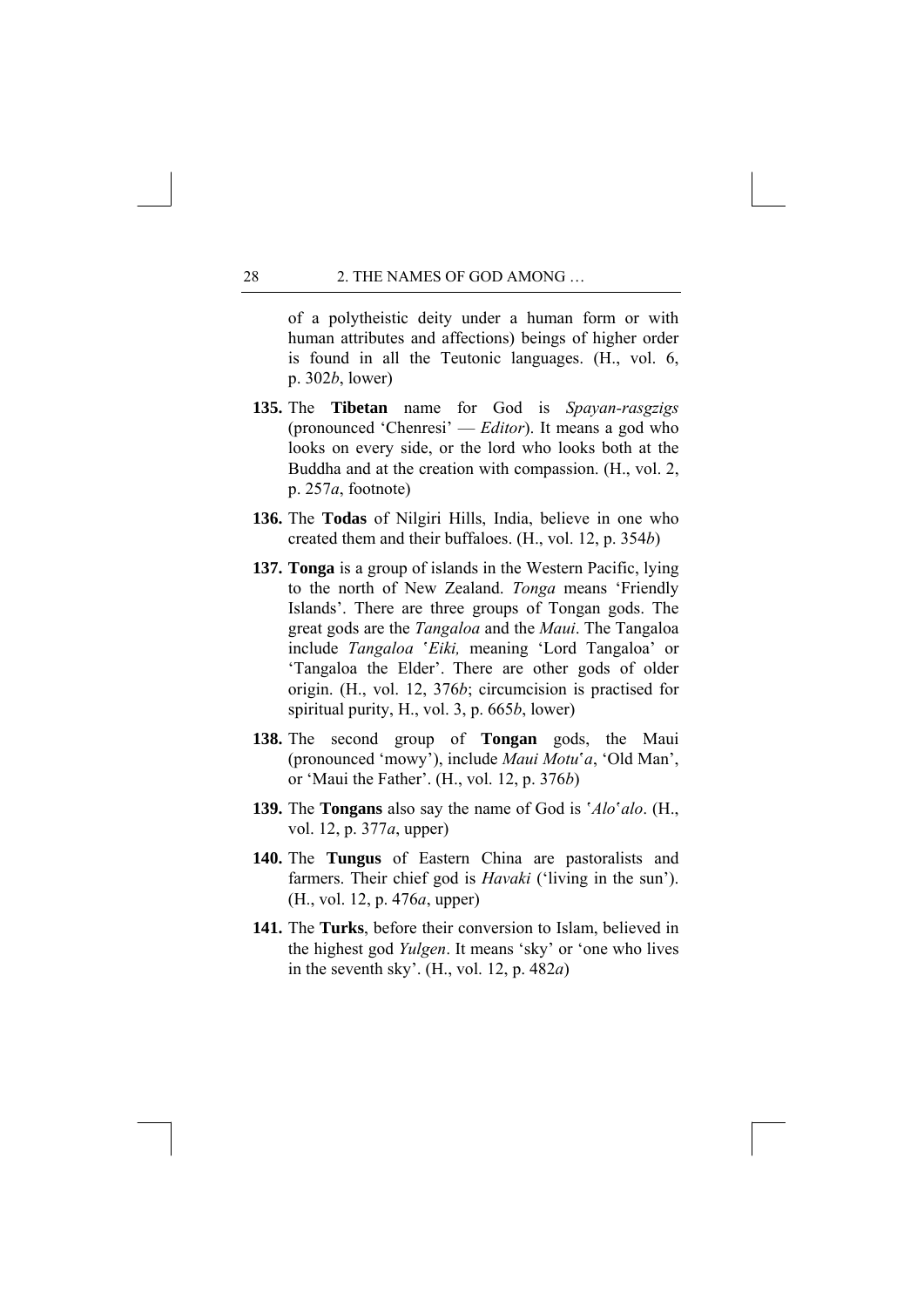- **142.** Another **Turkish** tribe invoke their god *Tanrı*. It means 'glorious god'. [1](#page-37-0)
- **143.** The **Tushes** (now termed 'Tushians' *Editor*) of the Caucasus: their god's name is *Kati.* He is a celestial god. (H., vol. 12, p. 484*a*)
- **144.** The people of **Uganda** (Africa) call God *Mukasa*. It means 'benign'. (H., vol. 6, p. 247*a*)
- **145.** The **Welsh** people call god *Duw. Duwies* is 'goddess'; *duw* also denotes a false god or idol.<sup>[2](#page-37-1)</sup>
- **146.** The **Yiddish** language is used by German Jews (hence called Judaeo-German) and written in Hebrew characters. The name for God is *Got* (גאָט), plural *getter* (געטער);  $gothayt$  (גאַטהייט) is for 'godhead', 'deity'.<sup>[3](#page-37-2)</sup>
- **147.** The **Yoruba** are a Negro tribe of the African slave coast, between Dahomey and the lower Niger.<sup>[4](#page-37-3)</sup> They are

<span id="page-37-2"></span>3 Alexander Harkavy, *Yidish-English-Hebreisher Verterbuch (Yiddish-English-Hebrew Dictionary)*, 2nd edition, New York, Hebrew Pub. Co., 1928.

<span id="page-37-0"></span><sup>1</sup> H. C. Hony, *A Turkish-English Dictionary*, 2nd ed., Oxford, Clarendon Press, 1957.

<span id="page-37-1"></span><sup>2</sup> H. Meurig Evans, *Y Geiriadur Mawr: the Complete Welsh-English, English-Welsh Dictionary*, 5th ed., Llandysul, Gwasg Gomer, 1971; Rev. D. Silvan Evans, *Welsh-English Dictionary*, London; Daniel Silvan Evans, *An English and Welsh Dictionary*, *adapted to the present state of science and literature; in which the English words are deduced from their originals, and explained by their synonyms in the Welsh language*, 2 vols, Denbigh, Thomas Gee / London, Simpkin and Marshall, 1852–1858, vol. 1, pp. 826–827.

<span id="page-37-3"></span><sup>4</sup> F. Max Müller, *Lectures on the Origin and Growth of Religion as Illustrated by the Religions of India: delivered in the Chapter House, Westminster Abbey, in April, May, and June, 1878* (The Hibbert lectures 1878), London, Longmans, Green / Williams and Norgate, 1878, Lecture No. 2, p. 109.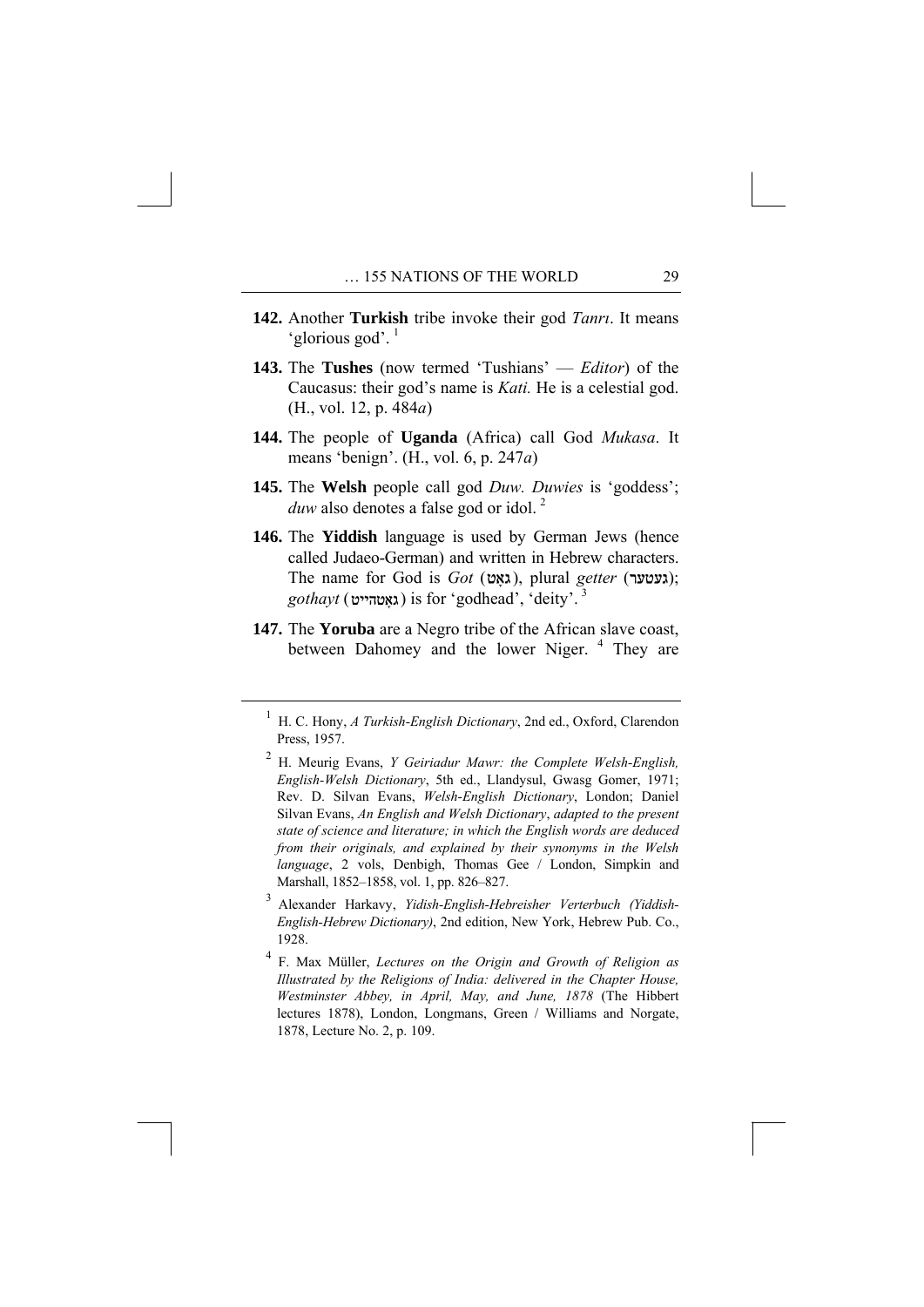mostly pagan, yet they believe in their god *Olorun,* i.e., the Lord of Heaven.

- **148.** The **Zoroastrians** are originally natives of Iran. They believe that many prophets were raised in their country, the most famous among them being Zoroaster. Their sacred languages are Zendi and Pahlavi. In the *Zend Avesta* the highest name of God is *Ahura Mazda* or *Ormuzd*. It means 'the light'. (H., vol. 12, p. 864*b*)
- **149.** The **Zulus**, natives of Natal (South Africa), are one of the great Bantu tribes. They are mostly Christians. They are the tallest people in the world, intelligent and strong. In their language the name of God is *Unkulunkulu.* It means an 'old, old one'. (H., vol. 2, p. 364*a*, upper)
- **150. 155.** There are some tribes who believe in a nameless god, like Australian *Mungan-ngaur*, Pawnee *Ti-ra-wa*, Huichol *Tatevali*, Bahnar *Bōk Glaih*, Guiana *Wacinaci*, Ifilici *Wacinaci*. All these names mean 'our father', 'father-spirit', 'grandfather'. (H., vol. 9, p. 178*b*, upper, art. 'Nameless Gods')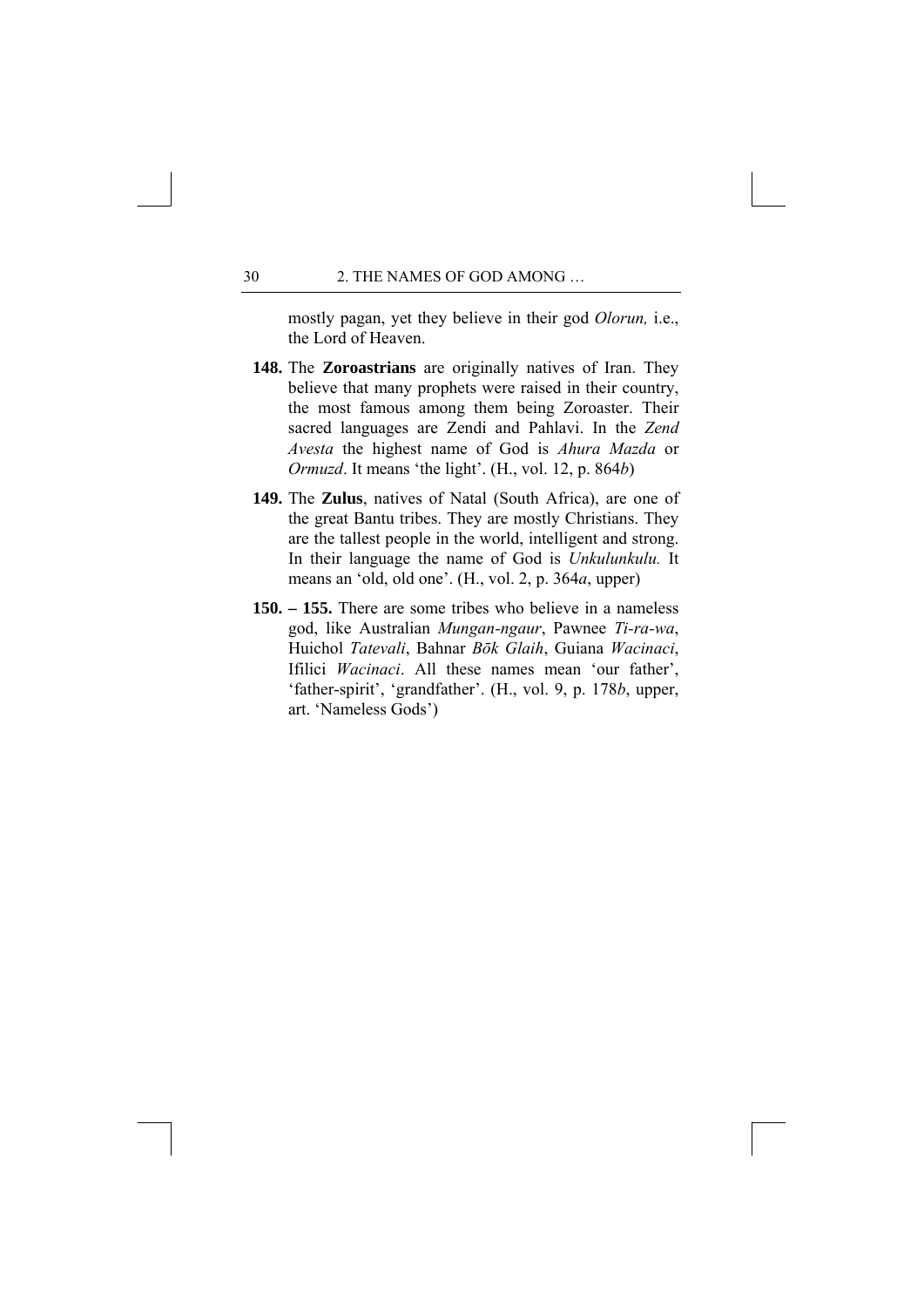# **3. A review of Divine names**

From a study of the concept of God prevalent in different nations of the world it can be realised that, since the dawn of creation, man has ever dedicated his sublime aspiration to the ideal of a Supreme Being. Every religion, as borne out by its teachings, points to this natural truth in coherence. It is, therefore, evident that the conception of a Supreme Being lies deep in the core of the human heart. Every nation on this earth has its own name of God, even if it is deemed the lowest of the low in the scale of civilization. It is strange to see:

> *Ethiop gods have Ethiop lips Bronze cheeks and woolly hair; The Grecian gods are like the Greeks As keen-eyed, old and fair.*

 But along with this they have a noble and sublime conception of the true deity. For example, the Quran speaks of an Ethiopian Prophet, Luqman, whose teachings are quoted as specially laying stress that there were:

> *Ethiop lips with such sweetness in their honeyed deeps As fills the rose in which a fairy sleeps*.

 With the exception of one or two, almost all the 155 names of the chief deity are the best names or aspects of the Divine Being. Every nation, in its own language, has an exalted name for its chief God, but it has its number and gender, and is derived from some root.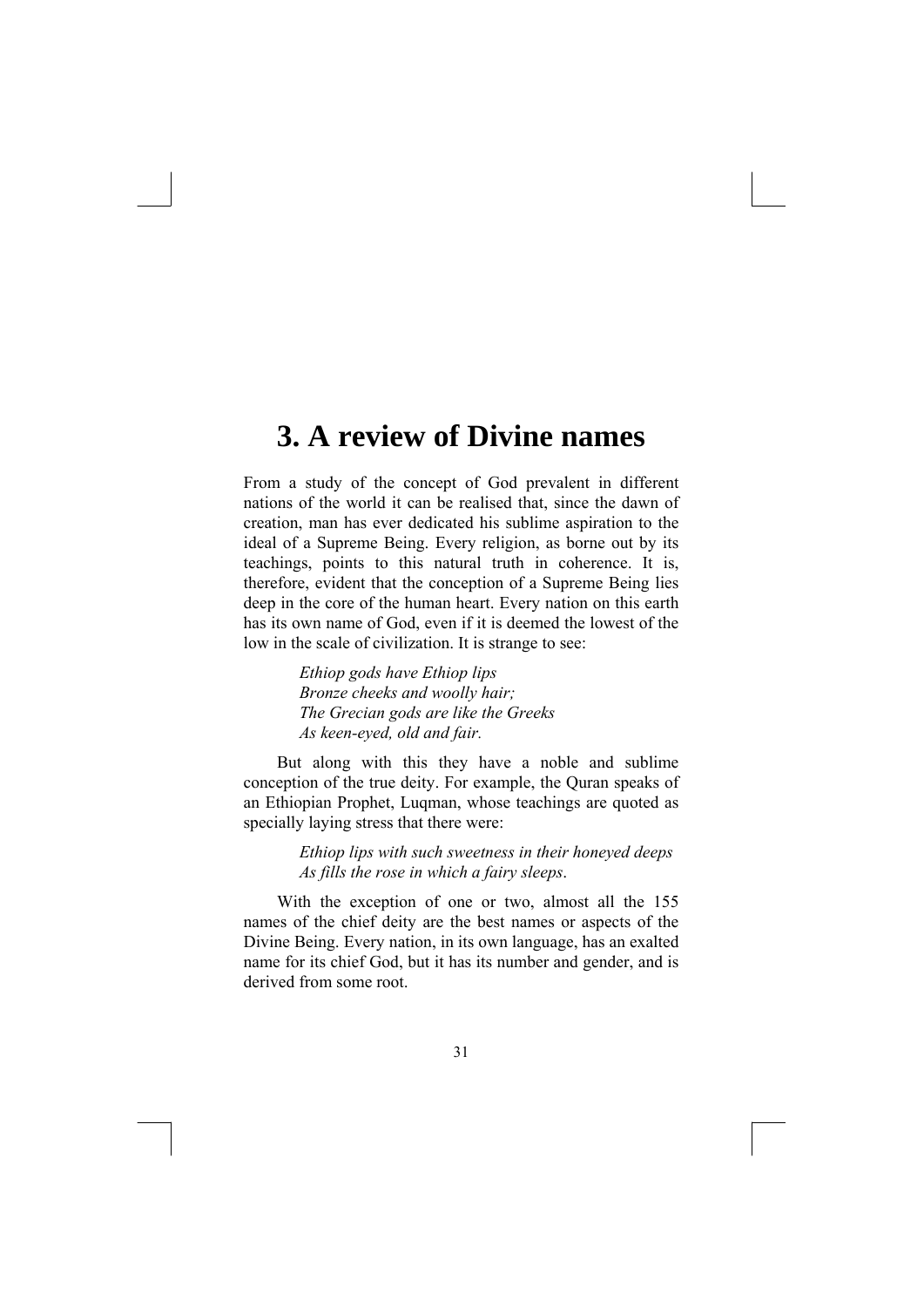It is true that most of the nations believe in many gods or sons of gods, but it is also true that these gods are under the supremacy of one Supreme Being.

An analysis of the 155 names of God will show that:

- 1. In more than forty languages, the name given to the Supreme Being is *Heaven* or equivalent to it.
- 2. Almost 26 languages have 'God'.
- 3. Eighteen nations call Him *Master*.
- 4. In fifteen languages He is called *The Light*, *Empyreal*, *Celestial Being* or, analogous to it, the *Sun*.
- 5. Fourteen nations invoke Him as their Creator.
- 6. Six of the nations consider Him *Benign* or *Compassionate*.
- 7. He is called *Glorious* in five languages.
- 8. Almost five tribes say He is *Omniscient*.
- 9. Four declare Him *Father* of all.
- 10. He is *Spirit* or *High Spirit* or, analogous to it, *Soul* or *Mind*, for seven tribes.
- 11. Three assert He is *Almighty*, *All-Powerful*.
- 12. For some He is *Omnipresent*, *Eternal*, *Sustainer*, and others adore a nameless God — *Ka Deva* among Hindus, *Khem-ren-f* of the people of the Pharaoh and *Ko* of the Koils of Bundelkhand. All these words mean 'Who?' Strangely enough, *Yehowah* (of the Jews and Christians) is also a *Ka Deva* for it means, 'I am that I am'.

## **Our Heavenly Father**

At a religious meeting held in Boston a Christian minister quoted some passages from the Gospels and laid the claim that these could not be matched in the sacred Books of any other religion. At this, Ralph Waldo Emerson rose and said: "The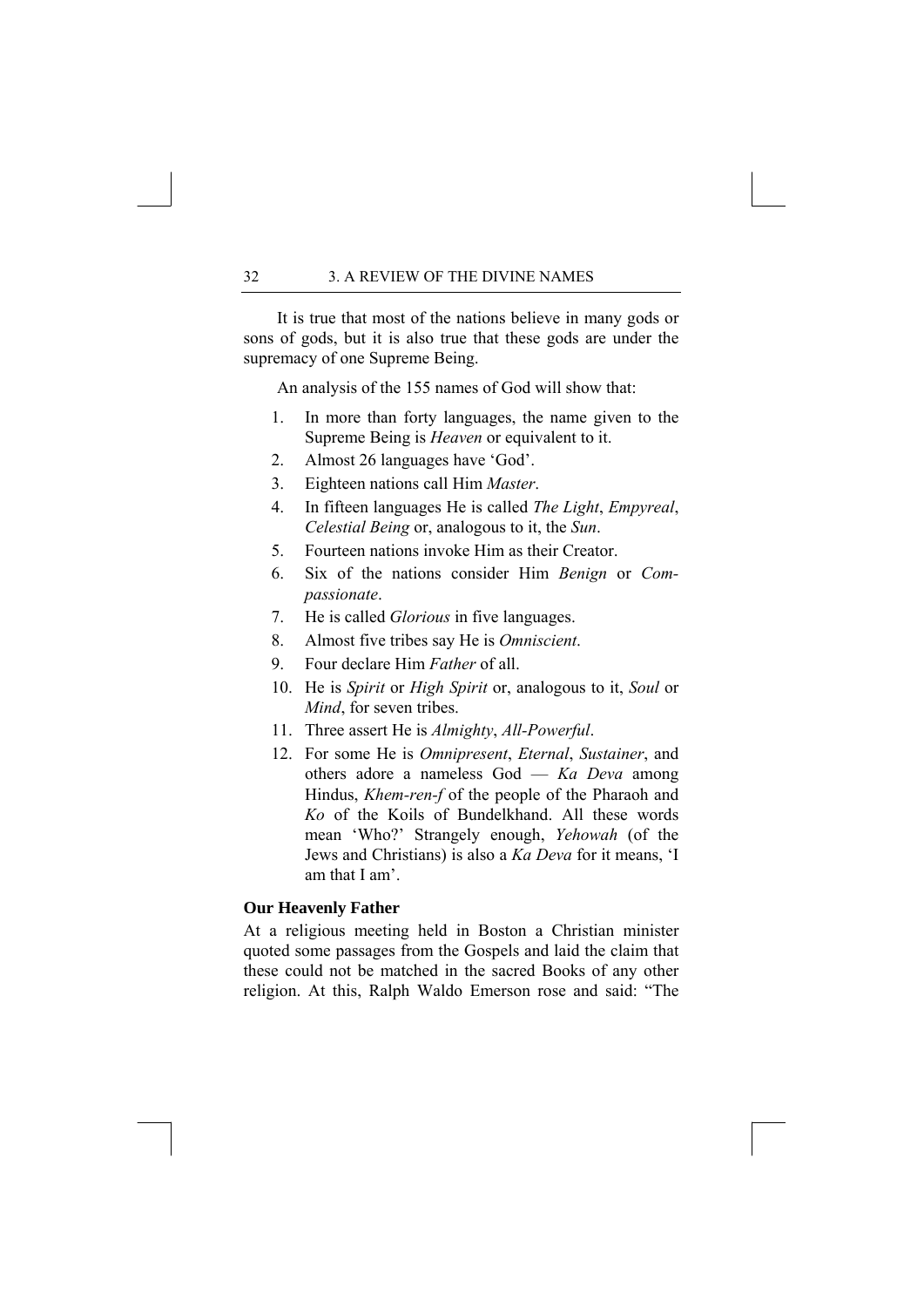gentleman's remark only proves how narrowly he has read."<sup>[1](#page-41-0)</sup> There is not a single aspect of God believed in by the so-called highly civilized nations that is not believed in and adored by the savages and negro tribes. Forty nations believe that God is in heaven and call Him 'Our Heavenly Father'.

 The word *heaven* is *heuen* (i.e., *heven*) in Mediaeval English; *heofon* in Anglo-Saxon; *heban* in Old Saxon; Low German *heben* (i.e., *heven*); and is of uncertain origin. It means the expanse of space surrounding the earth, especially that which seems to be over the earth like a great arched dome; the firmament empyrian, the place where the sun, moon and stars appear; the reign of the clouds and winds and flying birds; now chiefly in the plural. $<sup>2</sup>$  $<sup>2</sup>$  $<sup>2</sup>$ </sup>

 In early cosmography the space around the earth was divided into a series of heavens (varying in number from seven to eleven). The belief in the plurality of heavens, usually regarded as the abode of deities or spirits, prevailed among many ancient peoples, and is widespread in apocalyptic and rabbinic literature: the dwelling-place of the Deity; the celestial abode of bliss; the place of the blessed dead. That it is the dwelling-place of God is substantiated by the Old and New Testaments:  $3$ 

- 1. "Then the Lord came down upon Mount Sinai, on the top of the mountain …" (Exodus, 19:20)
- 2. "… the Lord is God in heaven above…" (Deut., 4:39)

<span id="page-41-0"></span><sup>1</sup> Robert O. Ballou, (ed.), *The Bible of the World*, in collaboration with Friedrich Spiegelberg and with the assistance and advice of Horace L. Friess, New York, The Viking Press, 1939, p. xvi.

<span id="page-41-1"></span><sup>2</sup> Noah Webster, *Webster's New International Dictionary of the English Language*, 2nd ed., Springfield, Mass., G. & C. Merriam Co. / London, G. Bell, 1934.

<span id="page-41-2"></span><sup>3</sup> Alexander Cruden, *Cruden's Complete Concordance to the Old and New Testaments*, art. 'Heaven'.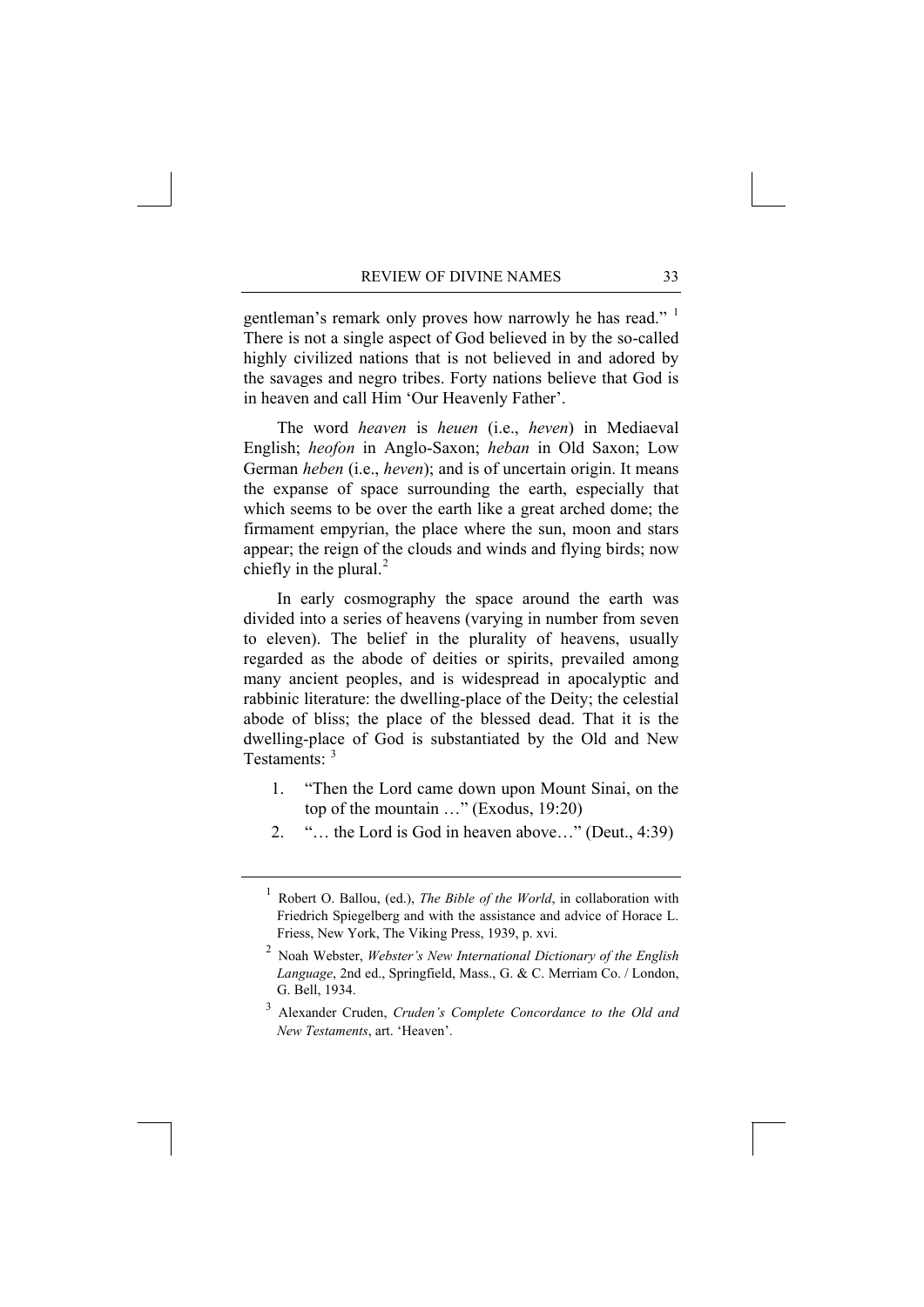- 3. God's dwelling-place is in heaven (1 Kings, 8:30, 32, 34, 36, 39).
- 4. "O Lord, God of our fathers, are You not God in heaven?" (2 Chronicles, 20:6)
- 5. "… the Lord's throne is in heaven …" (Psalms, 11:4)
- 6. "… but there is a God in heaven …" (Daniel, 2:28)
- 7. "… that they may … glorify your Father in heaven." (Matthew, 5:16)
- 8. "… that you may be sons of your Father in heaven …" (*Ibid.*, 5:45)
- 9. "Therefore you shall be perfect, just as your Father in heaven is perfect." (*Ibid.*, 5:48)
- 10. "In this manner, therefore, pray: Our Father in heaven…" (*Ibid.*, 6:9)
- 11. "Thick clouds cover Him, so that He cannot see, and He walks above the circle of heaven." (Job, 22:14)
- 12. "For God is in heaven, and you on earth; therefore let your words be few." (Ecclesiastes, 5:2)
- 13. "Do not call anyone on earth your father; for One is your Father, He who is in heaven." (Matthew, 23:9)
- 14. "No one has ascended to heaven but he who came down from heaven, the Son of man." (John, 3:13)

According to the Old and the New Testaments, God is in heaven. Compare this with the Chinese sacred books of old. The Chinese sacred books are characteristically ideographic, where God is depicted as the great one who is above or in heaven. In these books, no distinction is made between God and heaven<sup>[1](#page-42-0)</sup> (Shu Ching, 2.1.3, 4.2.2, 4.3.2, 3, 4.4.2, 4.4.4,

<span id="page-42-0"></span><sup>1</sup> James Legge (trans.), *The Sacred Books of China: the texts of Confucianism, Part 1, The Shû King, the religious portions of the Shih King, the Hsiâo King* (F. Max Müller (ed.), *The Sacred Books of the East*, vol. 3), Oxford, The Clarendon Press, 1879, pp. xxii–xxv, 476. (Wade-Giles transliterations have been adopted in the text above in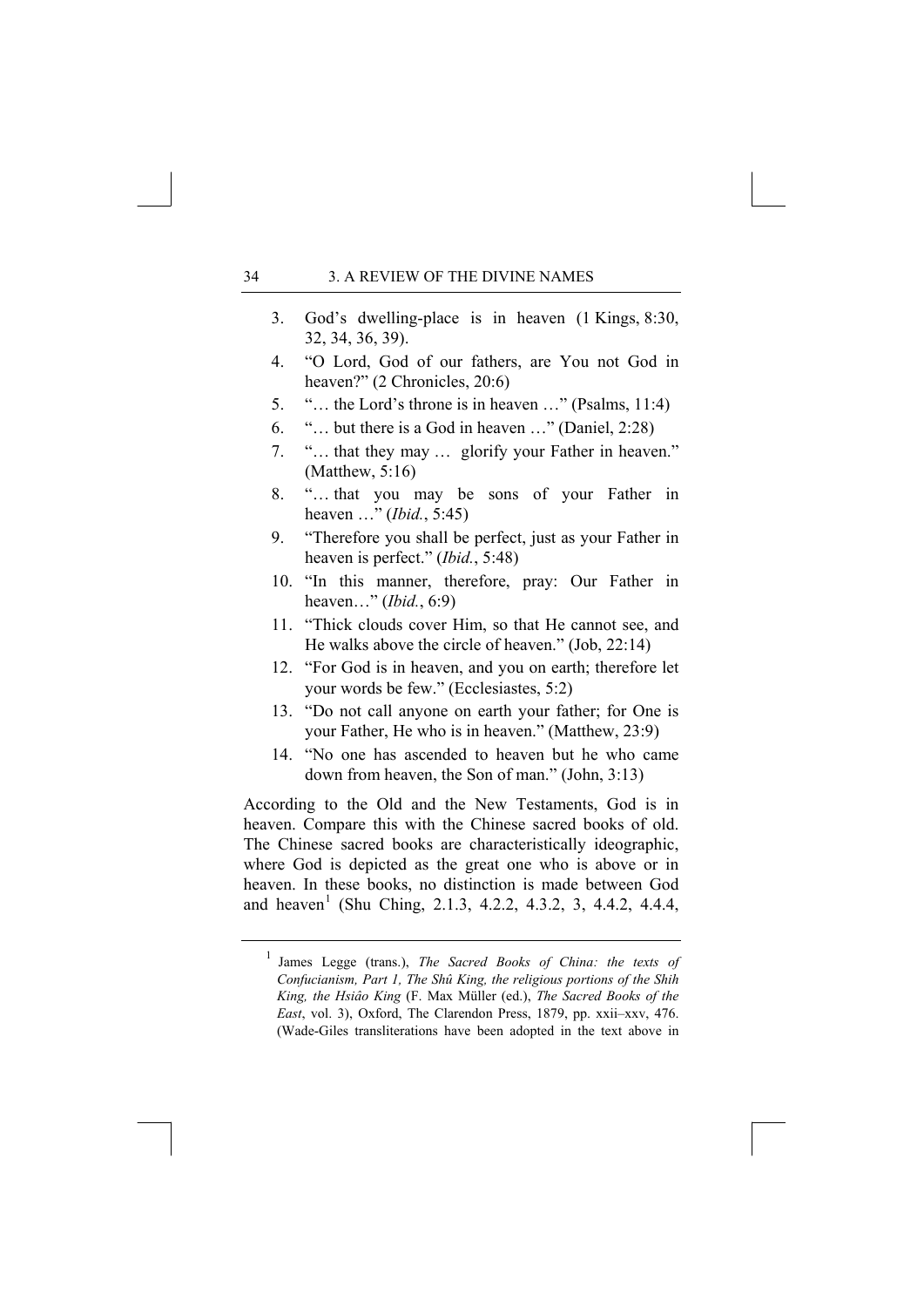4.5.2.[1](#page-43-0), 4.5.3.1, 5.1.1–3, 5.7.3, 5.8.5, 5.9.1; Hsiao Ching, 9)<sup>1</sup>:

- 1. The seat of  $Ti<sup>2</sup>$  $Ti<sup>2</sup>$  $Ti<sup>2</sup>$  (God) is in heaven (I Ching, Appendix  $1, 10:3$  $1, 10:3$ ).<sup>3</sup>
- 2. The kings appointed by Ti (God) are correlates of God (Shu Ching, 5.27.6; Shih Ching, Sacrificial Odes of Chou, 1.7, Major Odes, 1.1; Hsiao Ching, 9).[4](#page-43-3)
- 3. Heaven employs T'ang to punish the wicked Chieh, a terrible king<sup>[5](#page-43-4)</sup> (Shu Ching, 4.1, 4.2.2, 4.3.2, 5.1.2,  $5.14.2$ ).<sup>[6](#page-43-5)</sup>
- 4. A virtuous king is the fellow of God (heaven) (Shu Ching,  $4.5.3.1$ ).

preference to the Chinese transliteration system used in *The Sacred Books of the East*. Subsequent references to these volumes will be the abbreviated according to the format '*SBE*, vol. *n*' after their first occurrence — *Editor*.)

- <sup>1</sup> *SBE*, vol. 3, pp. 39, 86–87, 89–91, 93, 95, 98–99, 125–130, 159–161, 166, 476–477.
- <span id="page-43-1"></span>2 'Tî' in the Chinese transliteration system of *The Sacred Books of the East* — *Editor*.
- <span id="page-43-2"></span>3 James Legge (trans.), *The Sacred Books of China: the texts of Confucianism, Part 2, The Yi King* (F. Max Müller (ed.), *The Sacred Books of the East*, vol. 16), Oxford, The Clarendon Press, 1882, pp. 222–223. ('I Ching' is 'Yi King' in the Chinese transliteration system of *The Sacred Books of the East* — *Editor*.)
- <span id="page-43-3"></span>4 James Legge (trans.), *The Sacred Books of China: the texts of Confucianism, Part 1, The Shû King, the religious portions of the Shih King, the Hsiâo King* (F. Max Müller (ed.), *The Sacred Books of the East*, vol. 3), Oxford, The Clarendon Press, 1879, pp. 264, 317, 379, 476–478.
- <span id="page-43-4"></span><sup>5</sup> *SBE.*, vol. 3, p. 84.

<span id="page-43-0"></span>-

- <span id="page-43-5"></span><sup>6</sup> *SBE*, vol. 3, pp. 85–87, 89–90, 127–128, 197. ('T'ang' and 'Chieh' are 'Thang' and '*K*ieh' in the Chinese transliteration system of *The Sacred Books of the East*; Chieh was king of Hsia — *Editor*.)
- <span id="page-43-6"></span><sup>7</sup> *SBE,* vol. 3, p. 99.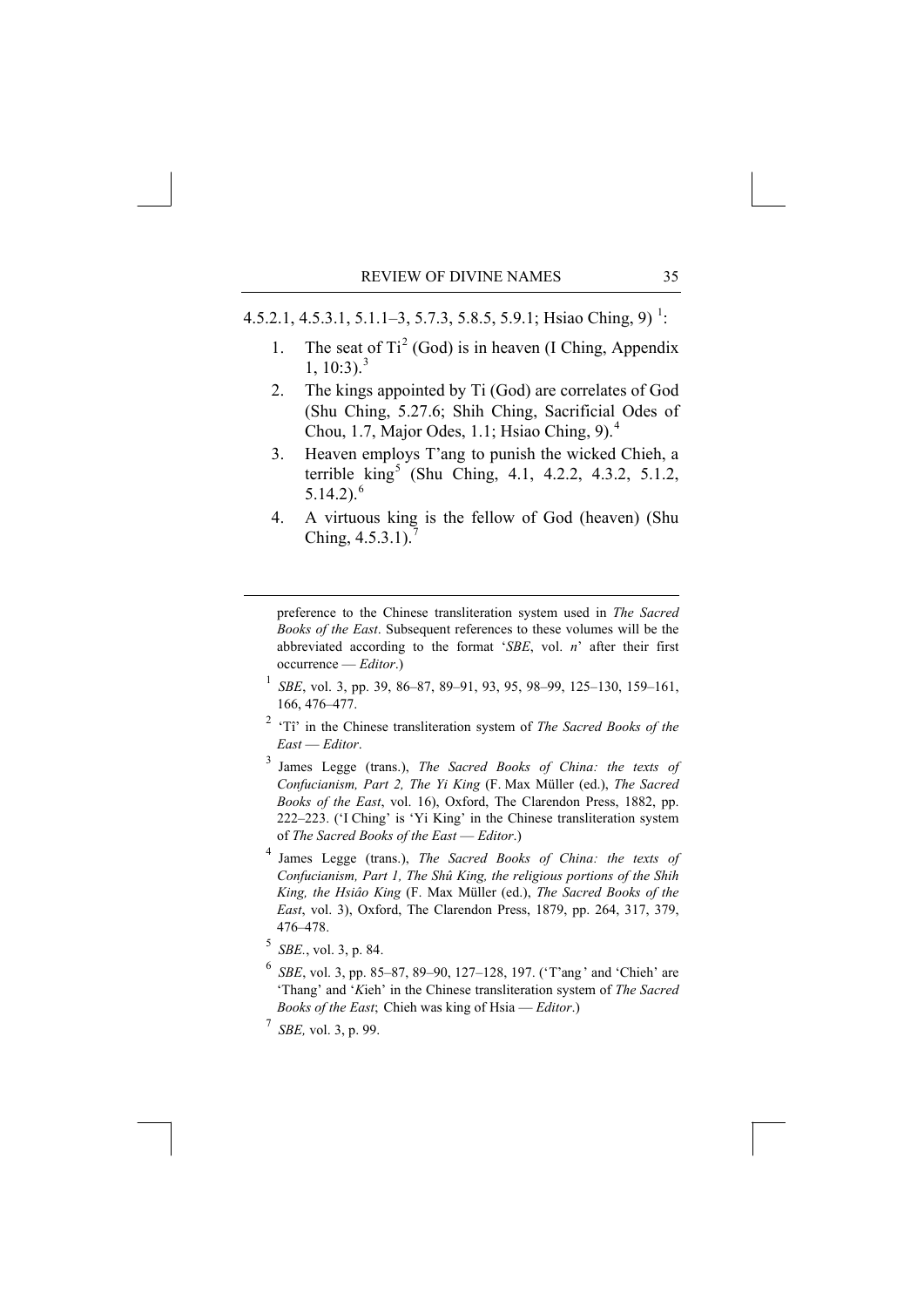- 5. Heaven curses the wicked king (Shu Ching, 5. [1](#page-44-0).3).<sup>1</sup>
- 6. The king is the great son and vicegerent of heaven (Shu Ching,  $5.12.2$  $5.12.2$  $5.12.2$ ).<sup>2</sup>
- 7. King Wên (the righteous king) ascends into heaven on the left and right of God (Shih Ching, Major Odes,  $1.1$ ).<sup>[3](#page-44-2)</sup>
- 8. Heaven speaks to king Wên (the righteous king) (Shih Ching, Major Odes, 1.7).<sup>[4](#page-44-3)</sup>
- 9. Sacrifices are offered by kings to heaven (Shu Ching,  $2.1.3, 5.1.1$  $2.1.3, 5.1.1$  $2.1.3, 5.1.1$ <sup>5</sup>
- 10. The spiritual sovereign is in the high heavens (Shu Ching,  $4.3.2$ ). $^{6}$  $^{6}$  $^{6}$
- 11. A commandment is given to worship God who dwells in the great Heaven (Li Chi,  $4.2.3.8$ ).<sup>[7](#page-44-6)</sup>
- 12. Summer sacrifices for rain are made to heaven (*ibid*.,  $4.2.2.8$  $4.2.2.8$ ).<sup>8</sup>

 The Chinese say that it is not lawful to use the name Shang-ti lightly; therefore, they name Him by His residence, i.e., heaven. In brief, the heaven, the heaven of heavens, or the

- <span id="page-44-2"></span><span id="page-44-1"></span><sup>3</sup> *SBE*, vol. 3, pp. 377–378. ('Wên' is 'Wăn' in the Chinese transliteration system of *The Sacred Books of the East* — *Editor*.)
- <span id="page-44-3"></span><sup>4</sup> *SBE*, vol. 3, p. 391–392.
- <span id="page-44-4"></span><sup>5</sup> *SBE*, vol. 3, p. 39.
- <span id="page-44-6"></span><span id="page-44-5"></span><sup>6</sup> *SBE*, vol. 3, p. 90.
- 7 James Legge (trans.), *The Sacred Books of China: the texts of Confucianism, Part 3, The Lî* K*î, 1–10* (F. Max Müller (ed.), *The Sacred Books of the East*, vol. 27), Oxford, The Clarendon Press, 1879, pp. 277–278. ('Li Chi' is 'Lî *K*î' in the Chinese transliteration system of *The Sacred Books of the East* — *Editor*.)

<span id="page-44-0"></span> $^{1}$  *SBE*, vol. 3, p. 130.

<sup>2</sup>  *SBE*, vol. 3, p. 184.

<span id="page-44-7"></span><sup>8</sup> *SBE*, vol. 27, pp. 273–274.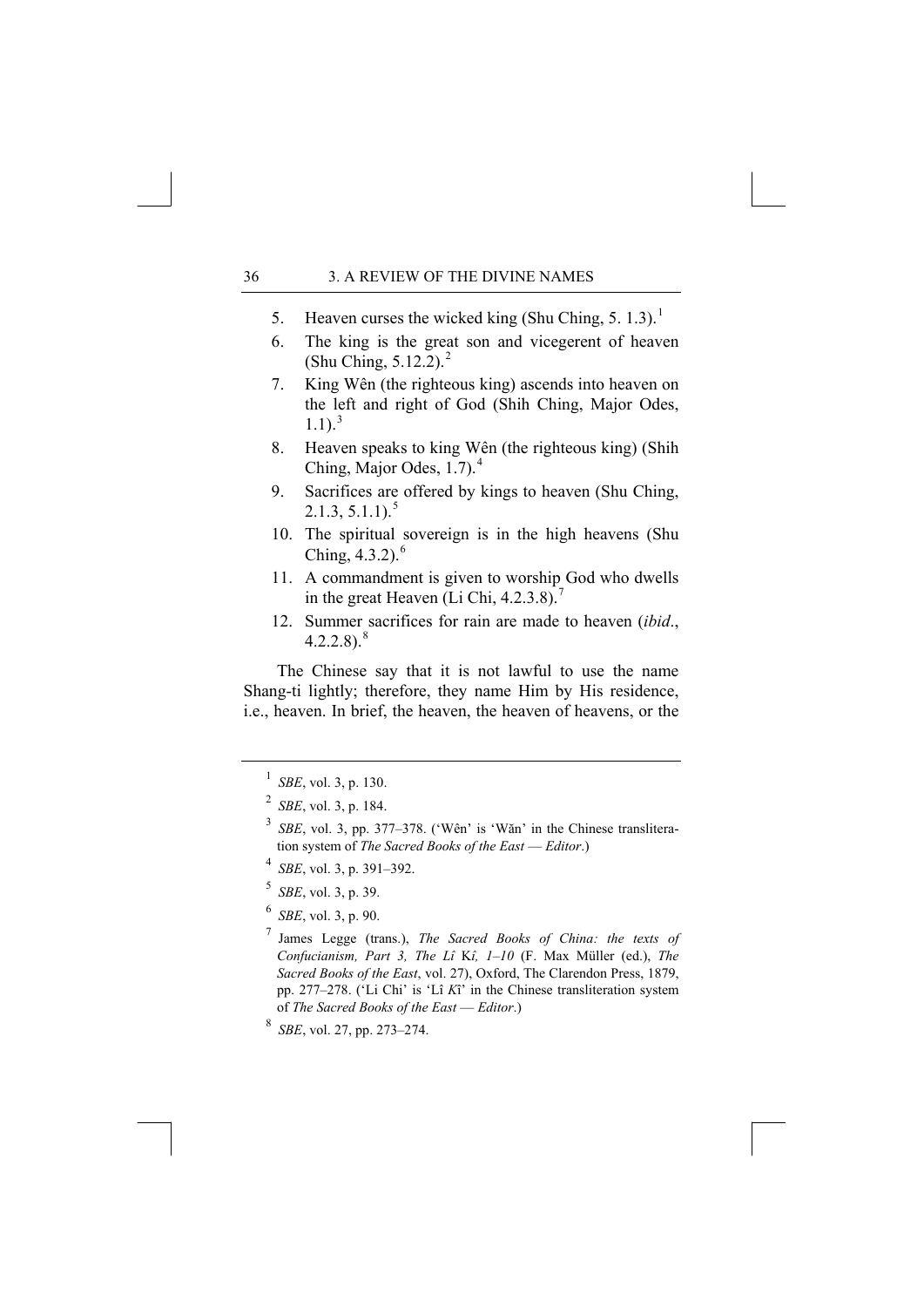highest heaven is the abode of God and the most exalted spirits; it is a place of supreme bliss. More than two score nations of the world, including Jews, Christians, Chinese, Abyssinians (Ethiopians), negroes of Africa, barbarians of Siberia, the Buryat of Mongolia, peoples of Greece, France, Spain, Old Germany, Ireland and the Aryans, all believe that God is heaven or that He dwells in heaven.

 In the Old and even in the New Testaments, heaven is also stated to be the abode of the redeemed after death and the second resurrection. It is sometimes used for air, as 'birds and fowls of heaven', and for the sky, wherein the sun, moon and stars are placed. In Hebrew it is *shamayim* (Arabic *samā'*). In the Greek Bible it is *ouranos*.

 The Hindus speak of God as *Dyaus pitar*, 'our Father Heaven', and of their revealed books as *Akash Bani.*

 It is now clear that 'heaven' is not a personal or proper name of the Divine Being; it only designates One who is above. But the Muslim is told in the Quran:

> "And when My servants ask thee concerning Me, surely I am nigh. I answer the prayer of the suppliant when he calls on Me, so they should hear My call and believe in Me, that they may walk in the right way." (2:186)

"Surely my Lord is Nigh, Answering." (11:61)

"And We are nearer to him than his life-vein."  $(50:16)$ 

#### **The Name 'God'**

After 'heaven', another important name of the Divine Being is 'God.' The word *god* is common in Old English, Old Frisian, Old Saxon, and Dutch. In Old High German and Middle High German it is *Got*, in modern German *Gott*, in Gothic *Guth*, in Old Norse *Godh* and *Guth*. The Teutonic term *god*, used to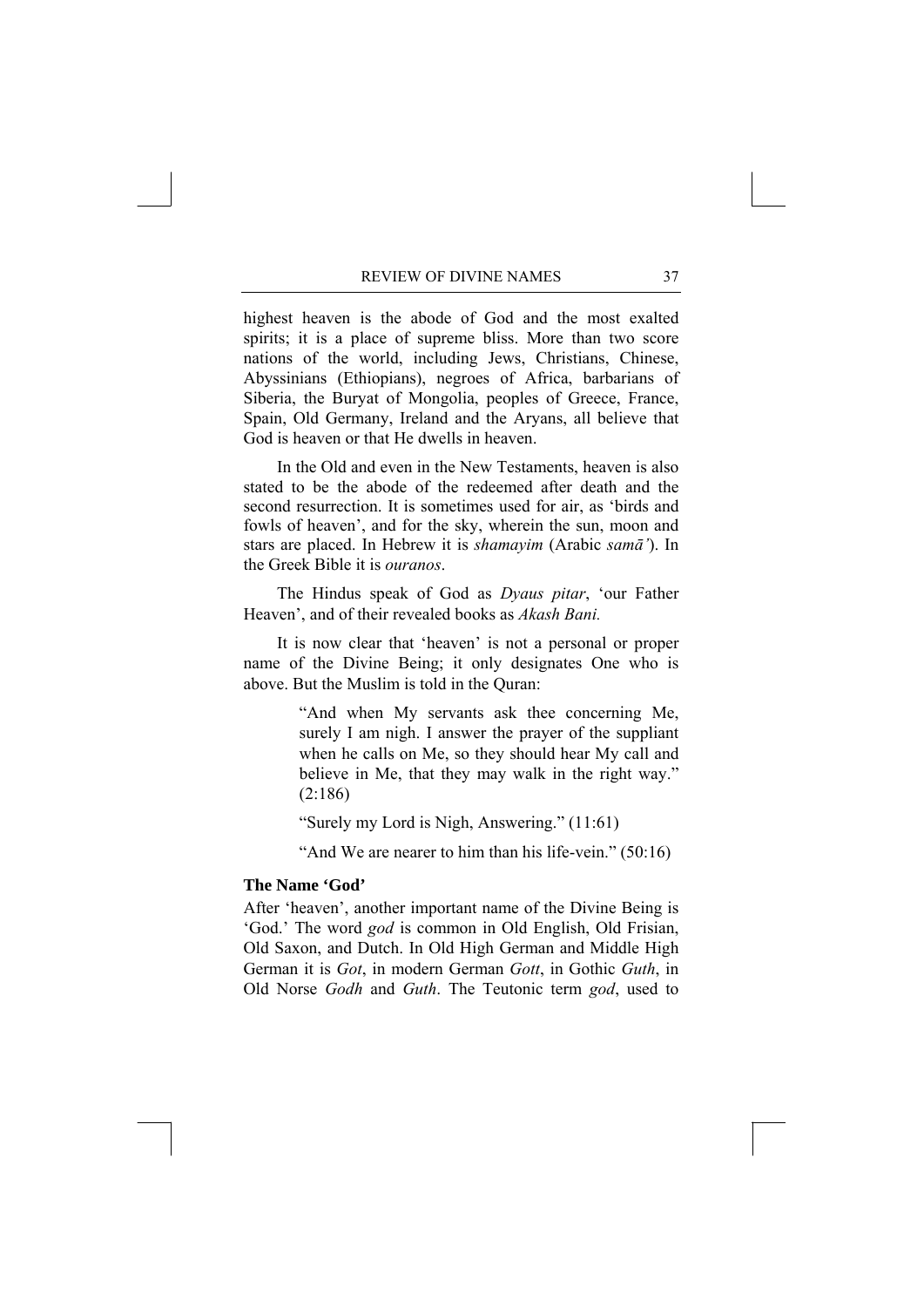denote anthropomorphic<sup>[1](#page-46-0)</sup> beings of a higher order, is found in all the Teutonic languages but in no other branch of the Indo-Germanic family of languages. After the conversion of the Teutons to Christianity, the word came to imply also the Christian deity. During the heathen period, it was neuter in gender; in Christian times it took the masculine form. Its etymology and original meaning are obscure and have been much debated; but as Norse *Godh* signified 'image of a deity' and as the word is philologically connected with German *Götze* (idol), its original meaning was perhaps 'image' (figure). The higher being was believed to be present in the image, and so the term was transferred from the latter to the former. In all the European languages the word *god* is used for false gods and demigods: Zeus (Jupiter), the Father of the Gods; Ares<sup>[2](#page-46-1)</sup>, the god of war; Apollo, the god of prophecy; Aphrodite the goddess of love; Dionysus, the god of wine; Tyche, the god of chance or luck; Pan, the shepherds' god; Nike, goddess of victory (Victoria); the Moirai, goddesses of destiny.

The term god is defined in the following different forms.

1. A being possessing more attributes and powers than human beings, especially a superhuman person conceived as dominating Nature or some province of Nature, and to whom worship is due and acceptable; a deity, especially a male deity (or goddess). Not all gods, even of the higher orders, are thought of by their believers as objects of worship, but among the beings worshipped by pagans and savages, ordinarily only those of the higher order are called gods, those of the

<span id="page-46-0"></span> $1$  Referring to the representation of the Deity or of a polytheistic deity under a human form or with human attributes and affections.

<span id="page-46-1"></span> $2$  Not to be confused with the Zodiac sign Aries (the Ram); Ares was identified with the planet Mars — *Editor.*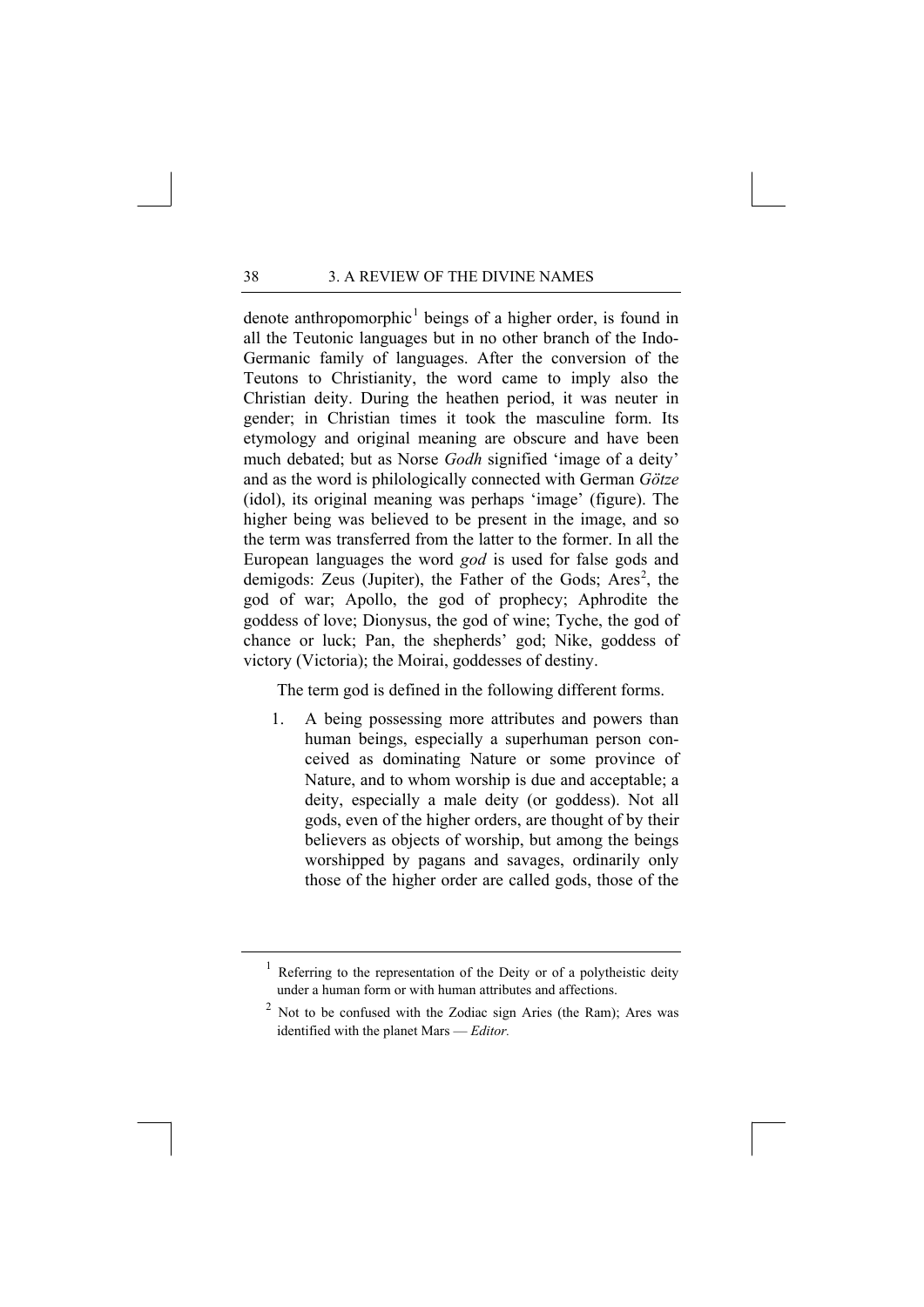lower order being termed demigods, demons, godlings, heroes, etc.

- 2. Any object (whether artificial, as a carved idol or image, or natural, as a meteor, an animal, or a tree) which is thought to be the seat of divine powers, the expression of a divine personality, or itself of supernatural or divine agency: "… he makes a god and worships it …" (Isaiah, 44:15)
- 3. The Supreme Being; the eternal and infinite; spirit; creator and sovereign of the universe; Jehovah: "God is spirit, and those who worship Him must worship in spirit and truth." (John, 4:24)
- 4. The ruler and sovereign embodiment of some aspect, attribute, or department of reality — as the god of love, of Nature. Also a supreme being conceived as the dominant or ultimate principle of the universe or as a world soul — as the pantheistic god.
- 5. A person or a thing deified and honoured as a god: "… whose god is their belly …" (Philippians, 3:19)
- 6. One who wields great or despotic power.
- 7. One of the occupants of the gallery of a theatre: "One young god between the acts favoured the public with a song. $\overline{5}$ <sup>[1](#page-47-0)</sup>

## **God according to the usage of the Bible**

- 1. 'God' referring to man: "…and you [Moses] shall be to him [Aaron] as God …" (Hebrew *we-attah tihyehllo lelohim*). (Exodus, 4:16)
- 2. "And the Lord said to Moses, 'See, I have made you as God to Pharaoh …' " (*wayyomer y(e)h(o)w(a)h elmosheh re'eh nethattikha elohim le-phar*'*oh*). (*Ibid*., 7:1)

<span id="page-47-0"></span><sup>1</sup> W. M. Thackeray, *Satan, God of this World*.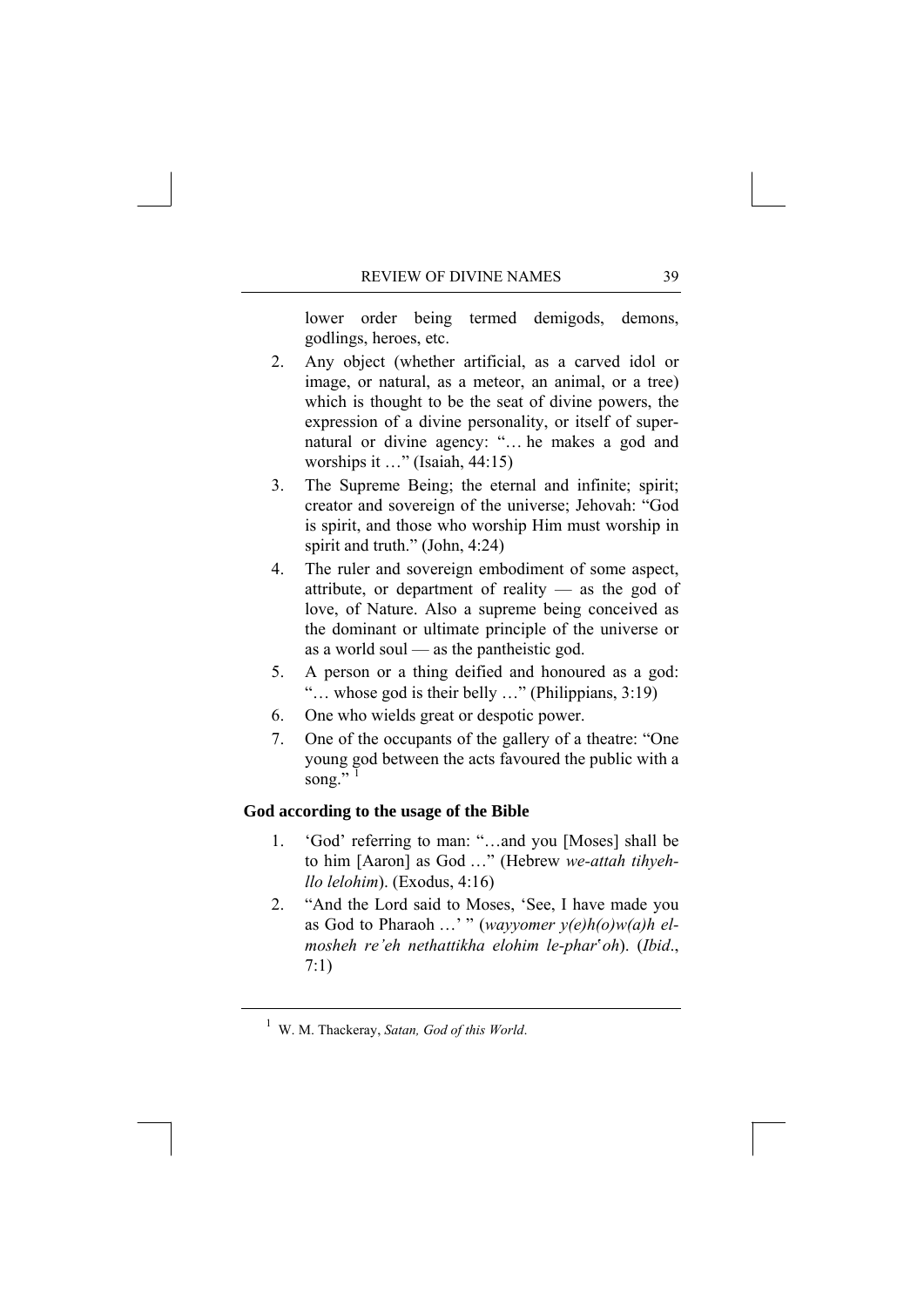- 3. 'God' for an idol: "… and [Israel] made Baal-Berith their god." (Judges, 8:33)
- 4. 'God' referring to Satan: "whose minds the god of this age [Satan] has blinded, who do not believe, lest the light of the gospel of the glory of Christ, who is the image of God, should shine on them." (2 Corinthians, 4:4)
- 5. Gods of other nations declared 'foreign' gods (King James Version uses 'strange' gods): "there was no foreign god with him" (Deut., 32:12); "There shall be no foreign god among you; nor shall you worship any foreign god" (Psalms, 81:9); "with a foreign god, which he shall acknowledge" (Dan., 11:39).
- 6. "Truly your God is God of gods …" (Daniel, 2:47).
- 7. "There is a man in thy kingdom, in whom is the spirit of the holy gods." (*Ibid*., 5:11; King James Version)
- 8. "… light and understanding and wisdom, like the wisdom of the gods, were found in him …" (*Ibid*., 5:11).
- 9. "… but why did you [Jacob] steal my gods?" (Genesis, 31:30)

 In brief, 'God' is not a personal name of the Divine Being. Originally, it is neuter in gender, it signifies idol, image, figure, Satan (god of this world), honoured person, bestial gods and false objects of worship. The Jews argued with Jesus that " '… you, being a man, make yourself God.' Jesus answered them, 'Is it not written in your law, "I said, you are gods"? If He called them gods, to whom the word of God came (and Scripture cannot be broken) …' " (John, 10:33–35).

## **God's name, 'Light'**

To the ancient mind, light was a holy thing and the scriptures associated it with God. In the Vedas, Dyaus-pitar ('Celestial Father'), Suryah (sun), Agni (fire) are considered gods and worshipped as gods. Agni was the god of the earth and Suryah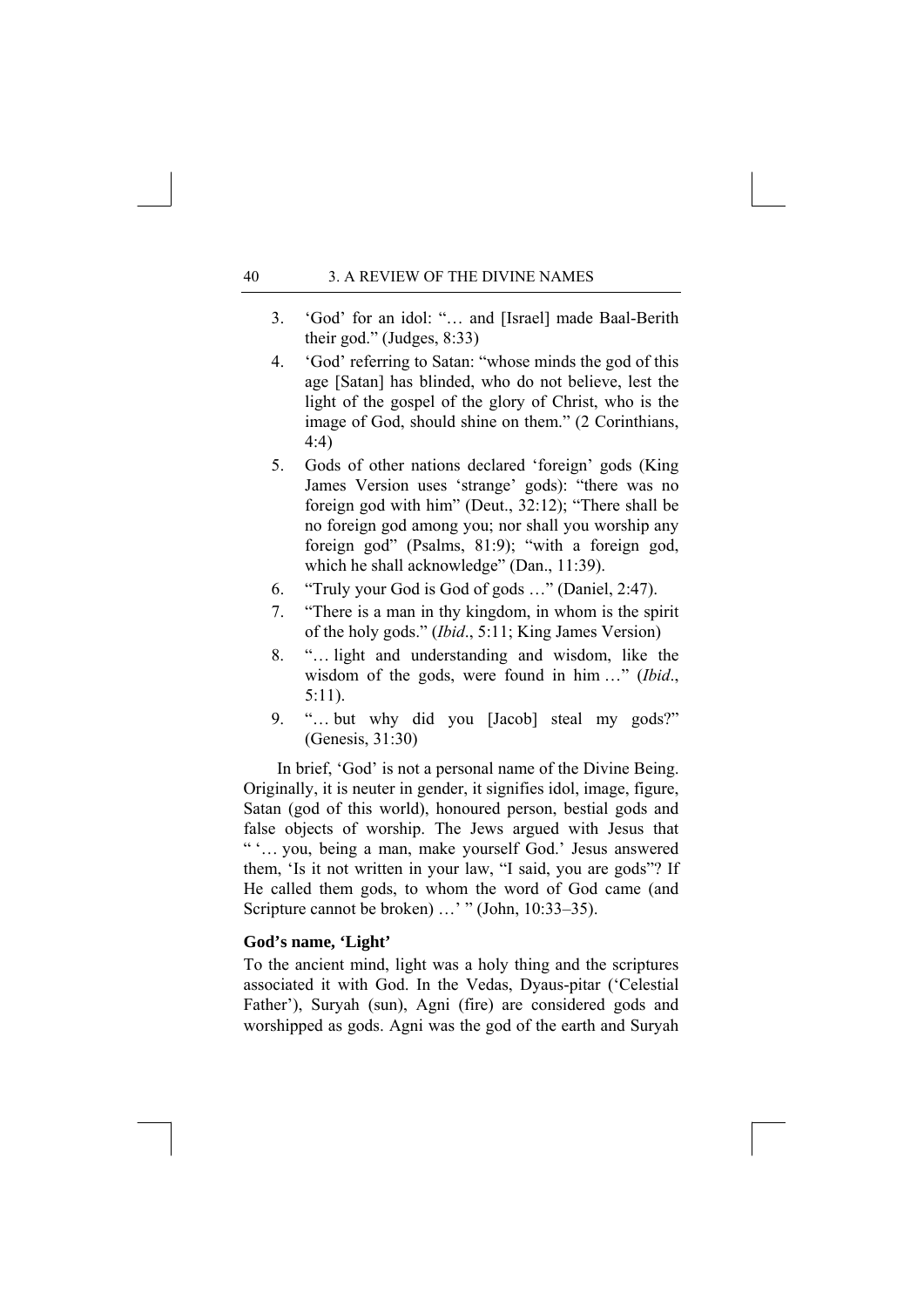the god of heaven; again, Agni was the god of Brahmans, Indra the god of Kshatriyas and Vishve Deva the god of Vaishyas. It says in the Bible: "… who cover Yourself with light as with a garment" (Psalms, 104:2); "God is light and in Him is no darkness at all" (1 John, 1:5); "Lord, lift up the light of Your countenance upon us" (Psalms 4:6); "In Him was life, and the life was the light of men. And the light shines in the darkness, and the darkness did not overcome it." (John, 1:4–5)

 'Light' in the Hebrew is *esh* and *or*. Originally it meant 'fire'. No material phenomenon seemed to primitive man to be so plainly divine as fire. Hence in the Zoroastrian Scriptures it is stated as an object of worship. In the Bible it says:

> "And the Lord went before them by day in a pillar of cloud to lead the way, and by night in a pillar of fire to give them light, so as to go by day and night  $\ldots$ <sup>" [1](#page-49-0)</sup>

There was a flaming sword at the gate of Paradise. $2$  Fire is often used as a symbol of god: "For the Lord your God is a consuming fire, a jealous God."<sup>[3](#page-49-2)</sup> And it is said that Jesus will appear in the midst of fire, at his second coming. $4$  The word of God is also compared to fire.<sup>[5](#page-49-4)</sup> "The fire of God fell from heaven ..." <sup>[6](#page-49-5)</sup> Yahweh is a devouring fire against those who provoke him.<sup>[7](#page-49-6)</sup> He is a cheering light to those who obey  $\text{Him.}^1$  $\text{Him.}^1$ 

- <span id="page-49-3"></span><span id="page-49-2"></span><span id="page-49-1"></span>3 Deuteronomy, 4:24.
- 4 2 Thessalonians, 1:7–8. *Cf.* also Malachi, 3:2, 4:1; Matthew, 3:10–12; Hebrews, 10:27; 2 Peter, 3:7; Revelation, 21:8.
- 5 Jeremiah, 23:29.
- <span id="page-49-5"></span><span id="page-49-4"></span> $6$  Job, 1:16.
- <span id="page-49-7"></span><span id="page-49-6"></span>7 Deuteronomy, 4:24. *Cf.* also 2 Kings, 1:9–12; Isaiah, 30:27; Hebrews, 12:29, "for our God is a consuming fire."

<span id="page-49-0"></span><sup>1</sup> Exodus, 13:21. *Cf.* also *ibid.*, 40:38; Numbers, 9:15, 10:34, 14:14; Deuteronomy, 1:33; Nehemiah, 9:12, 19; Psalms, 78:14, 99:7, 105:39; Isaiah, 4:5; 1 Corinthians, 10:1.

 $<sup>2</sup>$  Genesis, 3:24.</sup>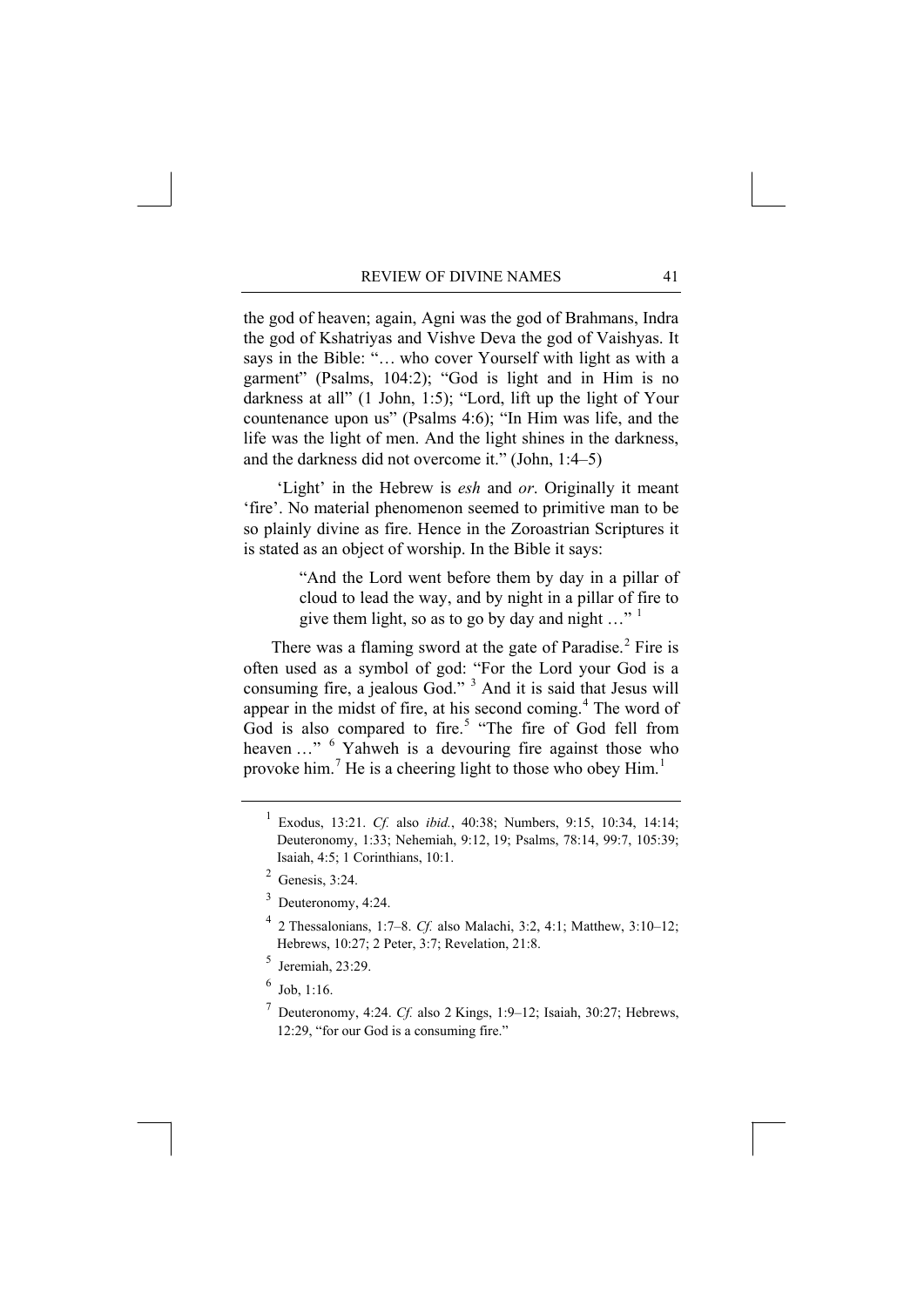These two aspects of God's nature are combined in Isaiah, 10:17: "So the Light of Israel will be for a fire, and his Holy One a flame". Isaiah 33:14 states: "Who among us can dwell with the devouring fire", the 'devouring fire' being 'the avenging god'. Compare it with Exodus, 3:2: God was in a bush which burned "but the bush was not consumed", divine fire being necessarily eternal.

 According to the Old Testament, fire, however, was not merely a destroying agent. In the hand of a refiner it separated the pure metal from the dross — a type of God's purifying judgement; but the effect was not produced: "Behold, I have refined you, but not as silver; I have tested you in the furnace of affliction" (Isaiah, 48:10).

### **And what is light ?**

Those things which now seem frivolous and slight will be of serious consequence to you when they will have once made you ridiculous. Almost all the religious Scriptures say: "God is light", but what is light? It is the essential condition of vision; the opposite of darkness. It is written in the Bible: "Then God said, 'Let there be light'; and there was light'' (Genesis, 1:3). In Hebrew this passage runs thus: *wa-yomer elohim yehi or wayehi-or*.

 The word equivalent to 'light' is *or*, which originally means 'fire'. We know fire as an object of perception: flames give light, we see the sun's light. It is that form of energy which by its action upon the organs of vision enables them to perform their function of sight. According to the undulatory or wave theory of light accepted today, light is transmitted from luminous bodies to the eye. The velocity of its transmission is about 186,300 miles a second. Before creating this light, "darkness was on the face of the deep" (Genesis, 1:2). He "called the light Day, and the darkness He called Night" (*ibid.*,

 $\frac{1}{1}$ Psalms, 4:6, 27:1; Isaiah, 2:5.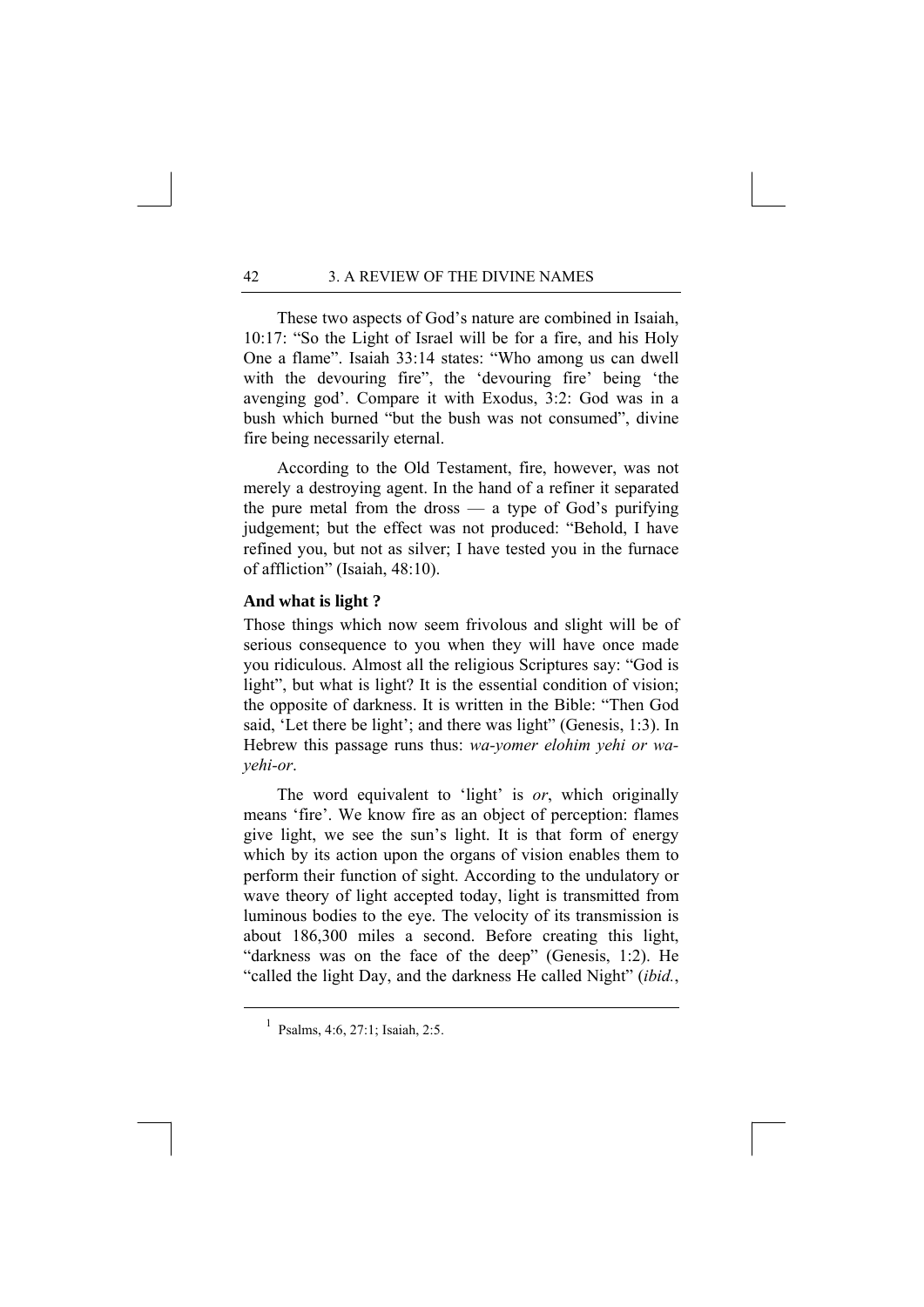1:5). It is not stated here that prior to the light darkness was created.

 At first glance it appears that light is all colour and there are scores of light colours, a large number of light characters, and numerous movements and effects. In the Quran, Allah has been stated to be the Creator of darkness and light, while some religions suggest there are two gods, one the creator of light and the other the creator of darkness.

 Darkness is the absence of natural light, as black is the absence of colour, but it is visible by the light; so we make darkness visible by any small light, as, when we light a match in a cellar, it merely makes darkness visible. On the one hand, it is said that God is light; on the other, God is stated to live in thick darkness  $<sup>1</sup>$  $<sup>1</sup>$  $<sup>1</sup>$ </sup>

Christopher Morley writes:

"Of all the gifts to earth, the first and greatest was darkness. Darkness preceded light, you will remember in Genesis. Perhaps that is why darkness seems to man natural and universal. It requires no explanation and no cause. We postulate. Whereas light, being to our minds merely the cleansing vibration that dispels the black, requires some origin, some lamp whence to shine. From the appalling torch of the sun down to the pale belly of the glow-worm we deem light a derivative miracle, proceeding from some conceivable source. We conceive darkness without thought of light; but we cannot conceive light without darkness. City streets at night are the most fascinating work of man. Like all handouts of Nature, man has taken darkness and made it agreeable, trimmed and refined and made it acceptable for the very nicest people, poring over the

<span id="page-51-0"></span><sup>&</sup>lt;sup>1</sup> Exodus, 20:21. *Cf.* Deuteronomy, 5:22; Psalms, 18:11, 97:2; 1 Kings, 8:12; 2 Chronicles, 6:1.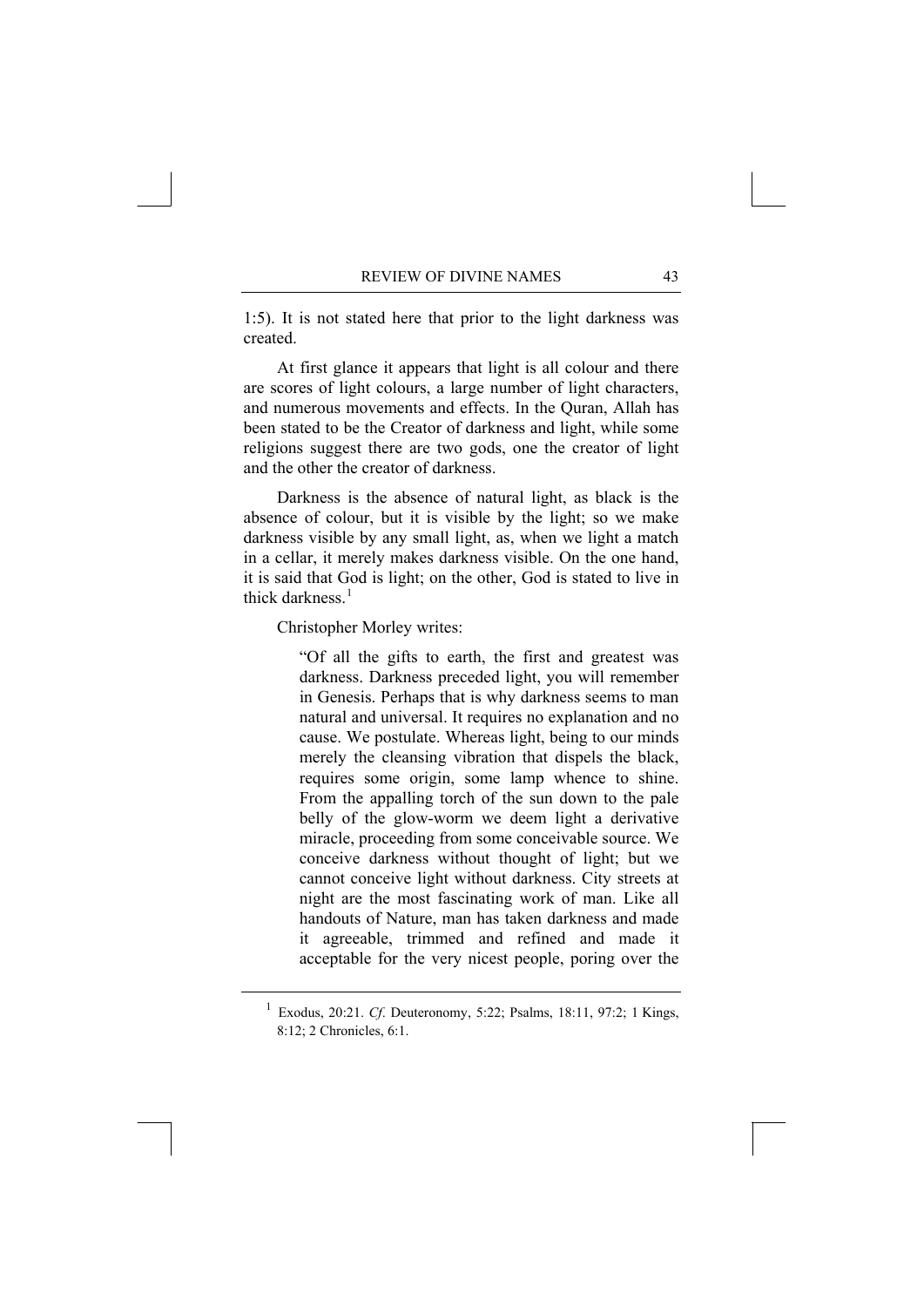glowing shelves of shop windows and rejoicing in the rich patterns of light wherewith man has made night lovely. So they are bereft of reason who think that darkness is created by evil. They hold a candle to the devil, like the old woman who lit one candle to St. Michael and another to the devil, so that whether she went to Heaven or Hell she would have a friend.

"Light that makes some things visible makes some other things invisible; we never see by day the worlds of light shown by darkness. It is more productive of sublime ideas than light. Someone has said, 'Come, blessed darkness, come and bring thy balm, for eyes grown weary of garish day. Come with thy soft, slow, steps, thy garments gray. The veiling shadows, bring in thy palm. The poppy seeds of slumber deep and  $\text{calm}$ <sup>'</sup>, "<sup>[1](#page-52-0)</sup>

 Light, according to the Quran, is of two kinds, physical and spiritual. The first creation of God, in the works of the days, was the light of the senses; the last was the light of reason, which is the most noble part of His work. Hence His word is a light to the path of the faithful. The following verses of the Quran are notable. Light manifests hidden things; therefore it has been said in  $24.35$ 

"Allah is the light of the heavens and the earth"

because He has manifested them and brought them into existence. Islam is repeatedly spoken of as Divine Light:

> "They desire to put out the light of Allah with their mouths, but Allah will allow nothing but the perfection of His light." (The Quran, 9:32, 61:8)

<span id="page-52-0"></span><sup>&</sup>lt;sup>1</sup> The American author Christopher Morley wrote many books and essays. It has not been possible to trace the source of this quotation — *Editor*.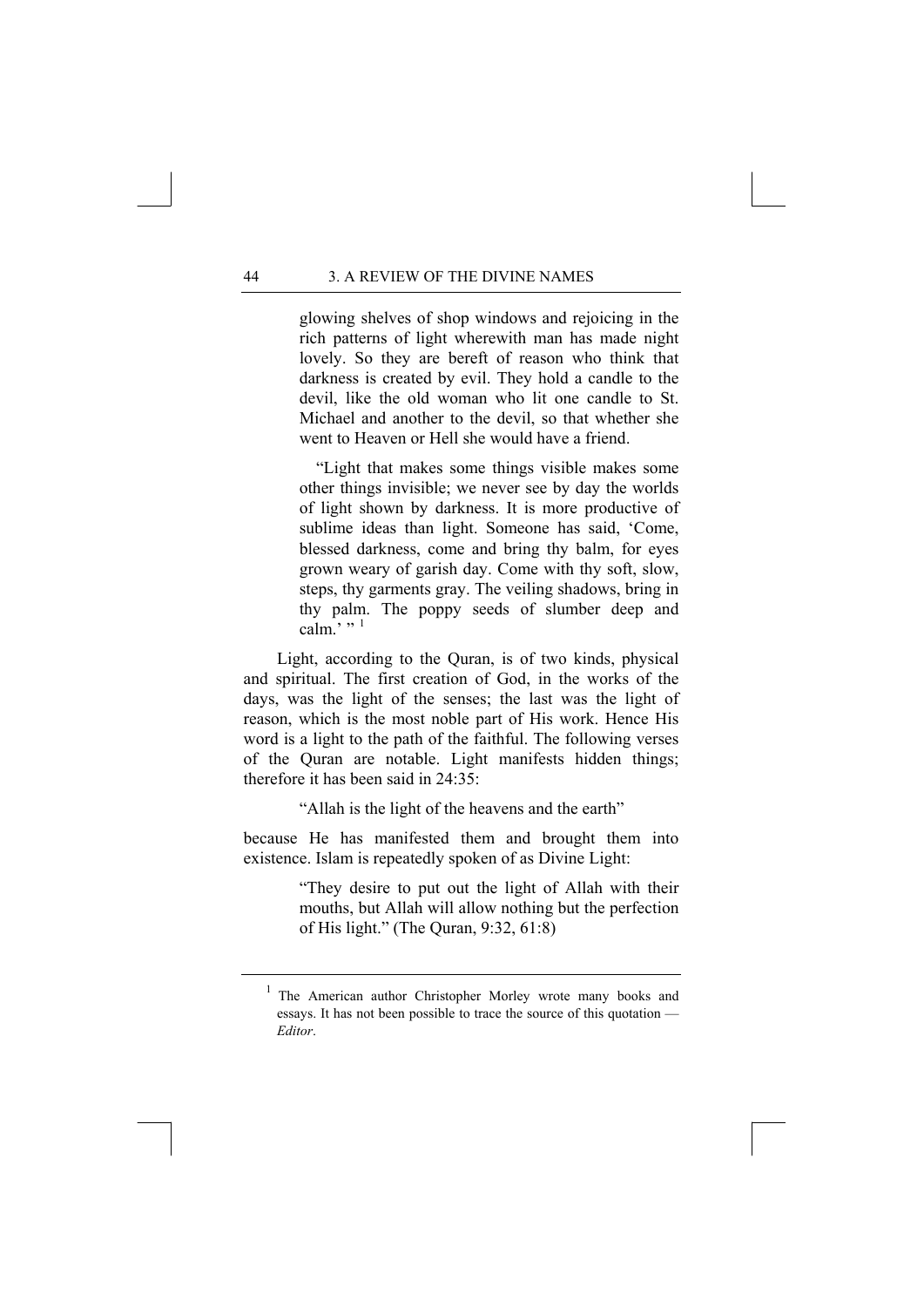"O people of the Book, indeed Our Messenger has come to you, making clear to you much of what you concealed of the Book and passing over much. Indeed there has come to you, from Allah, a light and a clear Book." (*Ibid.,* 5:15)

Two things are here spoken of as having come from Allah: a Light and a Clear Book. The light is the Prophet, and the Book, the Quran. The Prophet is the greatest spiritual light that ever dawned upon the earth; hence he is called a light-giving sun:

> "O Prophet, surely We have sent you as a witness, and a bearer of good news and a warner, and as one inviting to Allah by His permission and as a lightgiving sun." (The Quran, 33:45–46)

## **Unity of the Divine Being**

The unity of the Divine Being is the point on which Islam has laid the greatest emphasis. Unification is the true basis of human civilisation, the civilisation not of one nation of the world or of one country, but of humanity as a whole. There is only one God. The world shows endless diversity, variety and multiplicity; creation is manifold but the Creator is one. It is an accepted assumption of the scientists that we live in a *uni*verse and not in a *multi*verse. The cooperation of the entire universe is involved in the growth of a single blade of grass. This concept of the unity of existence of the Divine Being, according to the Quran, is corroborated by every prophet of the world. And this doctrine was the original basis of all religions. In the Old Testament a special name and scores of attributive names of the Supreme Being have been given. But the Jewish conception of God is called henotheism, which means "Our God is One":

"You shall have no other gods before Me";  $<sup>1</sup>$  $<sup>1</sup>$  $<sup>1</sup>$ </sup>

<span id="page-53-0"></span><sup>1</sup> Exodus, 20:3. *Cf.* Deuteronomy, 5:7.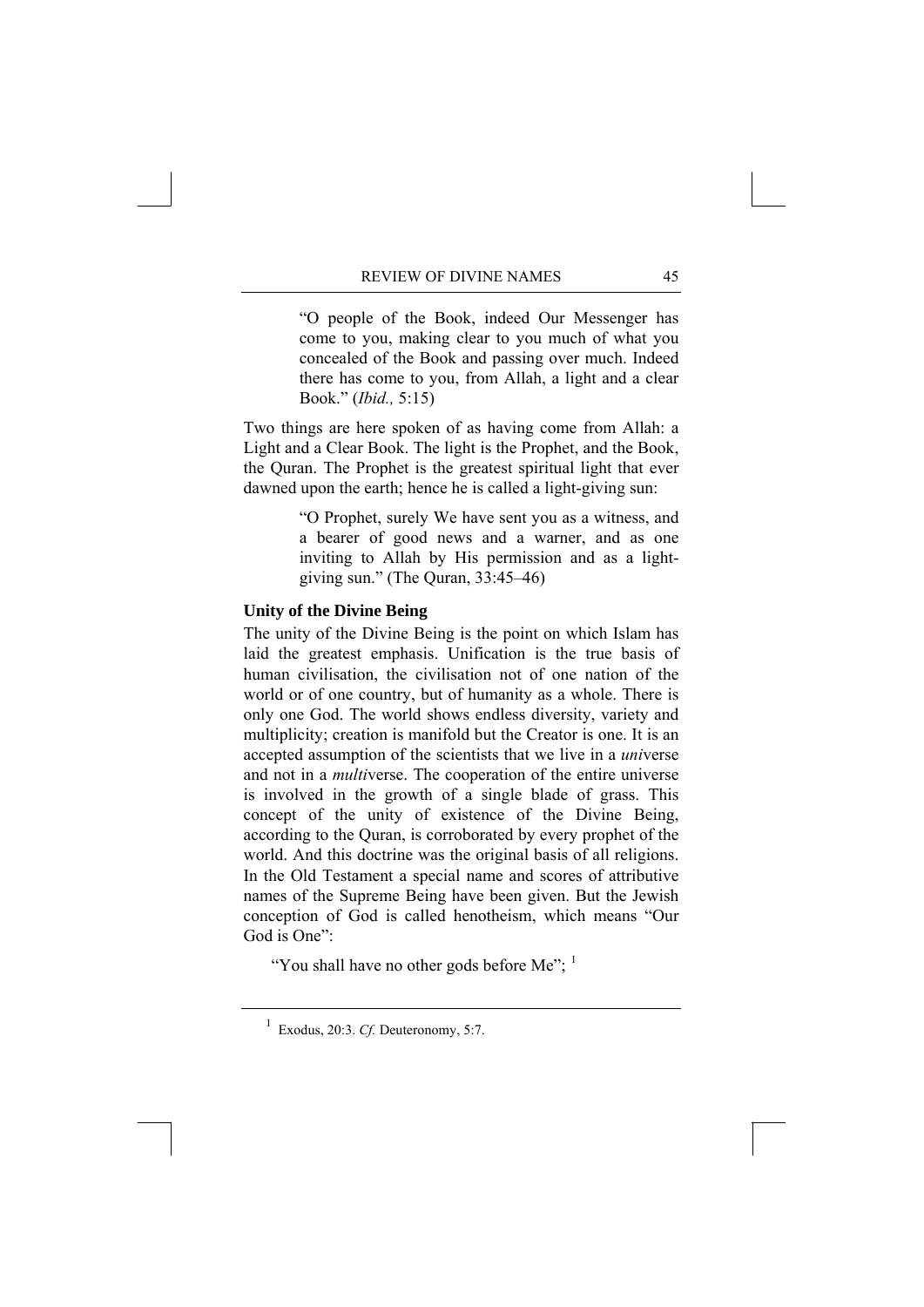"do not go after other gods to serve and worship them".<sup>[1](#page-54-0)</sup>

Pondering over all such verses of the Old Testament, scholars have come to the conclusion that these verses do not negate the existence of another god; rather, they contain an admission of the fact that there are other gods for other nations. They looked upon and held the Most High God to be their Father, and themselves they considered His sons. This conception gave rise to another perverted principle that the son is the image of the father, hence the Israelites asserted that they were God's firstborn, and that their image is on the palms of His hand (Isaiah, 49:16). The Hindus believe themselves to be *Ishvar-putraha:* [2](#page-54-1) *Aryasya aptam iti arya*, "Aryans are the sons of God". Islam has done a great good to the world by eradicating the faulty and wrong conception of henotheism and giving, instead, the most perfect monotheistic conception of Divine unity: there is no other God save the One True God, the Creator of the universe, the Sustainer and Lord of all the nations of the world.

## **The term 'Trinity'**

The unity of God is the common basis of all revealed religions. This has been rejected by the later builders of Christianity, but this belief shall, in the long last, prove to be the edifice of religion. Having proved the unity of Godhead, it is useless and futile to enter upon a discussion on the doctrine of Trinity. Trinity, or rather the Holy Trinity of the Christians, is only an intellectual deception and fraud. It is contended that the triad of God the Father, God the Son and God the Holy Ghost can be deduced, though not severally, from the collective evidence of Matthew (3:11, 16–17, 11:27, 16:16), John (20:28), the Acts (5:3–4) and the Epistles of the Apostles. There is, however, no

<span id="page-54-0"></span><sup>1</sup> Jeremiah, 25:6. *Cf. ibid.*, 35:15; Deuteronomy, 6:14.

<span id="page-54-1"></span> $<sup>2</sup>$  I.e., 'sons of the Lord'.</sup>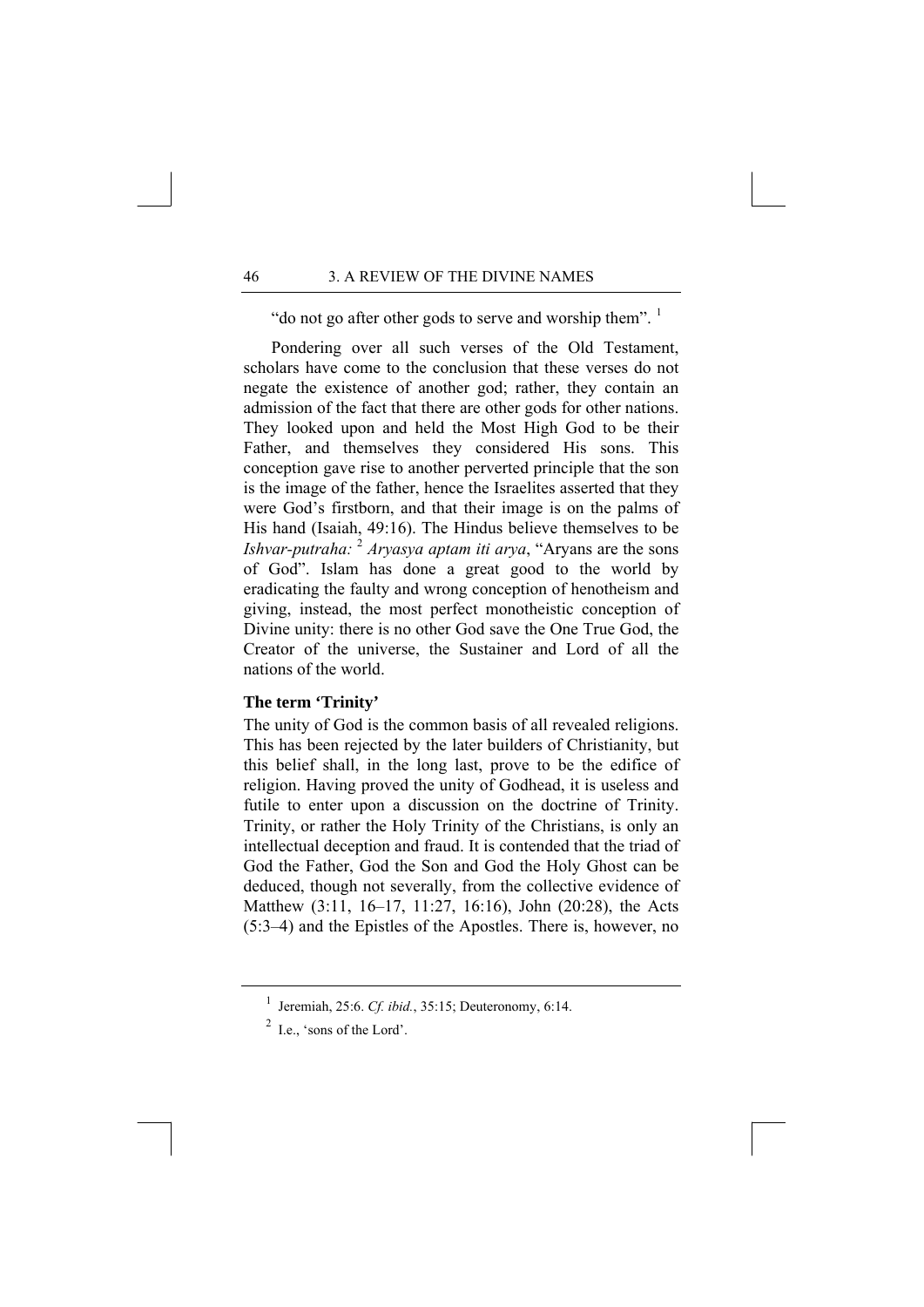saying of Jesus which can be adduced in proof of the Trinity of God.

It is in Hastings' *Encyclopedia of Religion and Ethics:* 

**'**The term 'Trinity' (from Lat. *trinitas*) appears to have been first used by Tertullian, while the corresponding Greek term 'Triad' (*τριάς*) appears to have been first used by Theophilus the Christian apologist, an older contemporary of Tertullian. In Tertullian, as in the subsequent usage, the term designates the Christian doctrine of God as Father, Son, and Spirit.

… In Indian religion, *e.g.*, we meet with the trinitarian group of Brahmā, Śiva, and Visnu, and in Egyptian religion with the trinitarian group of Osiris, Isis, and Horus, constituting a divine family, like the Father, Mother, and Son in mediaeval Christian pictures ...

… As Augustine said, if in the books of the Platonists it was to be found that 'in the beginning was the Word,' it was not found there that 'the Word became flesh and dwelt among us.' …

… The *Old Testament* could hardly be expected to furnish the doctrine of the Trinity, if belief in the Trinity is grounded … upon belief in the incarnation of God in Christ and upon the experience of spiritual redemption and renewal through Christ ...

… In the *New Testament*, we do not find the doctrine of the Trinity in anything like its developed form, not even in the Pauline and Johannine theology … If the passage [2 Corinthians, 13:14 — *Editor*] contains no formulated expression of the Trinity, it is yet of great significance as showing that, less than thirty years after the death of Christ, His name and the name of the Holy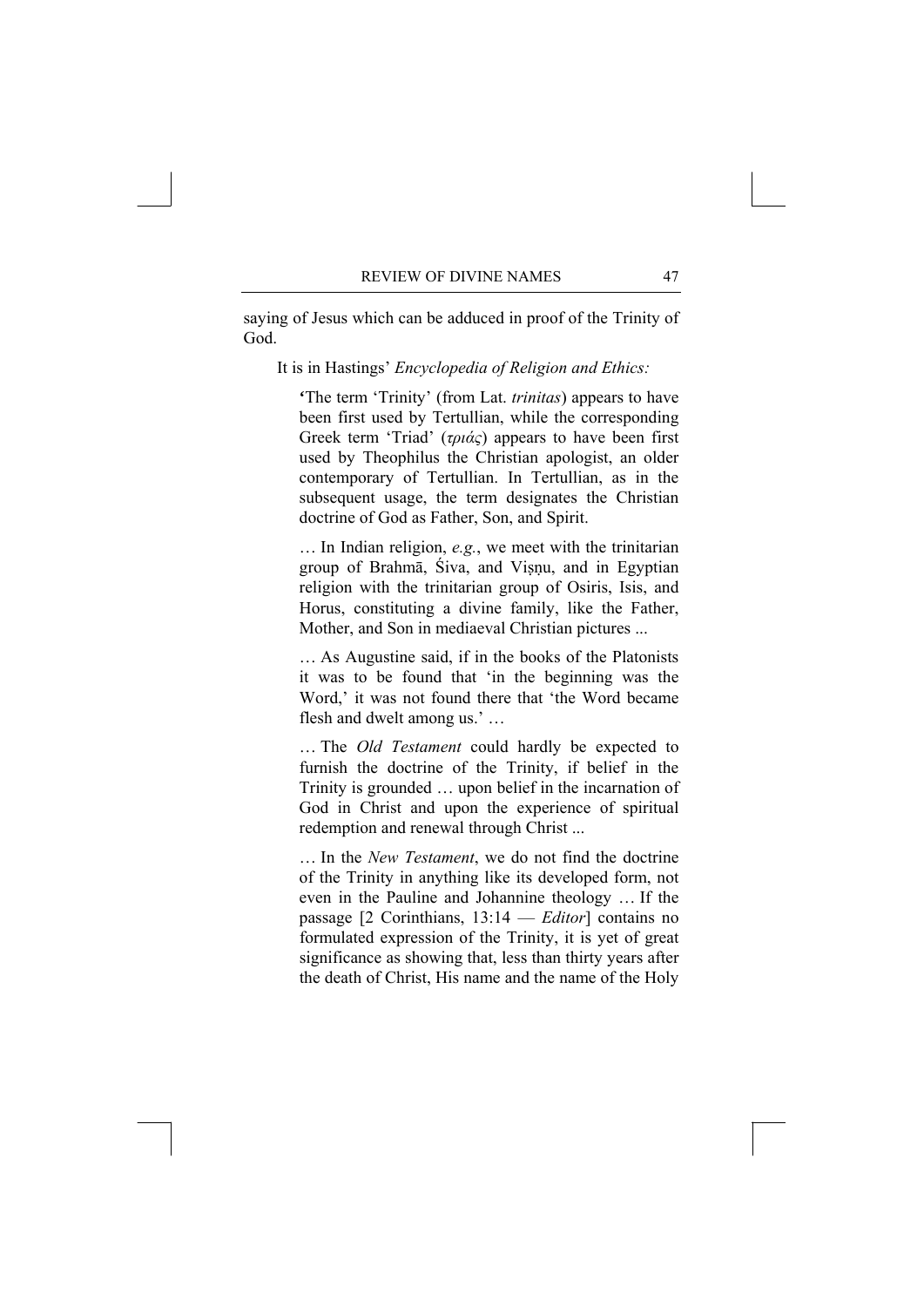Spirit could be employed in conjunction with the name of God Himself. **'** [1](#page-56-0)

And it is written in the *Encyclopaedia Britannica*:

**'**The Christian doctrine of the Trinity can be best expressed in the words "The Father is God, the Son is God, and the Holy Ghost is God, and yet they are not three Gods but one God … for like as we are compelled by the Christian verity to acknowledge every Person by himself (*singillatim*) to be God and Lord, so we are forbidden by the Catholic religion to say that there be three Gods or three Lords" (*Quicunque vult*).

… "The Creed"— it has been suggested (see *Hibbert Journal*, xxiv. No. I)—"means that there is only one being that can, with strict theological correctness, be called 'God', viz., the Trinity as a whole; but each of the three persons can be called 'God' in a looser sense." This suggestion is offered as a short method of "rendering consistent" the statements of the Creed. But the paradox is not thus lightly to be got rid of. Plainly the Church did not regard itself as lowering the conception of the Father, so that He should become merely one Component of a Divine Whole. "The Father," says St. Thomas Aquinas, "is as great as the whole Trinity," and explains that in such matters "greatness signifies perfection of nature and pertains to essence" (*Summa Theol*. i., xxx. I, xlii. 4).

… This conception of the Trinity is systematically developed by theologians, Greek, Latin and Protestant. "The whole perfection of the Divine nature is in each of the persons. The essence and dignity of the Father

<span id="page-56-0"></span><sup>1</sup> Hastings, vol. 12, p. 458.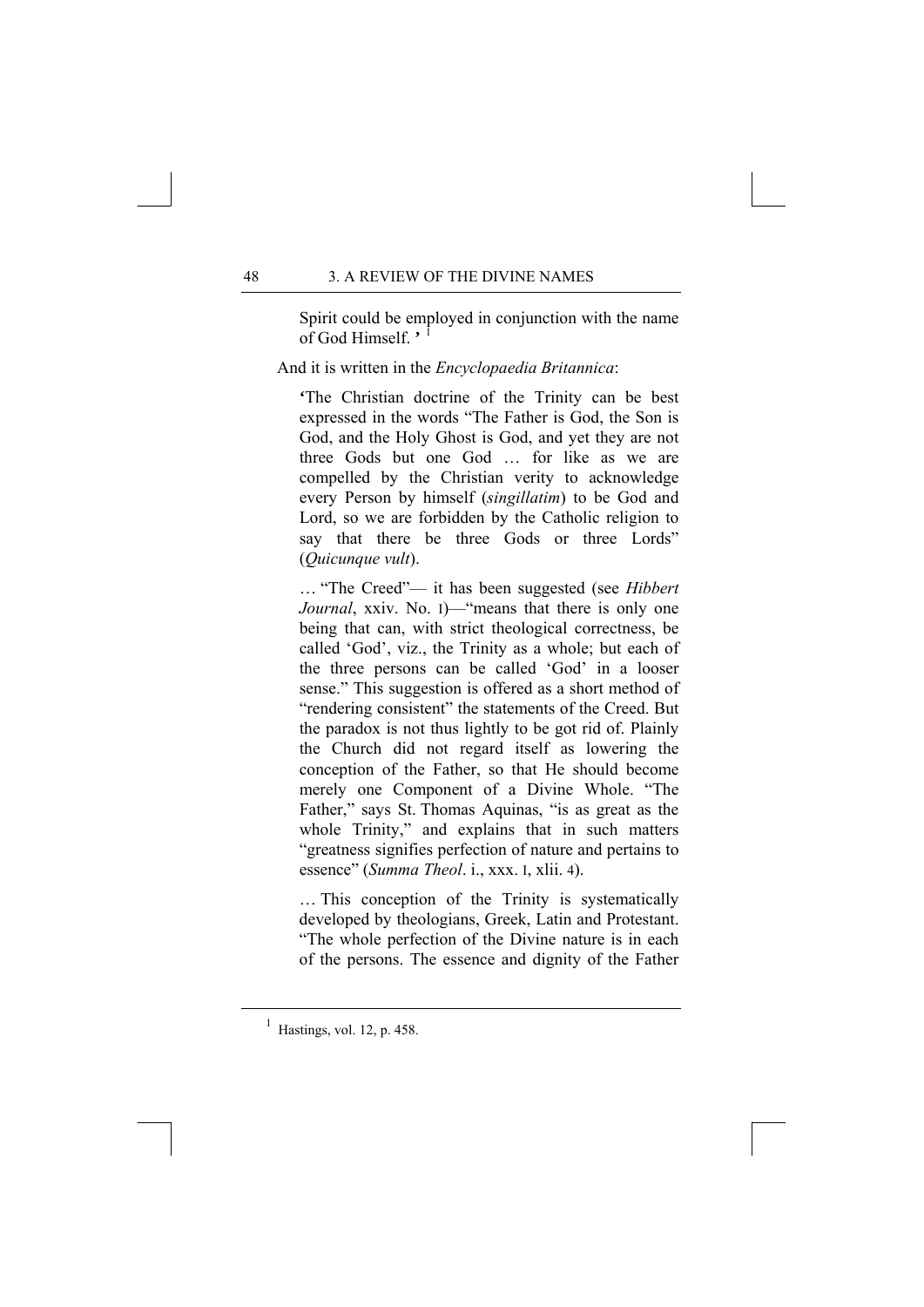and the Son is the same, but is in the Father according to the relation of Giver, in the Son according to the relation of Receiver" (*S.T.* i., xlii. 4). Writers in the 4th and 5th centuries had compared the relation of the Father to the Son with the relation of the "flame to its light," of the "spring to the stream," of the "seal to its impress." "Think," says St. Augustine (*Sermo ad Catechumenos*, sec. 8) "of fire as a father, light as a son. See: we have found coevals: and it is easy to see which begets which." The meaning of these comparisons is plain. They teach that the whole Divine nature or essence is in each of the Three Persons …

Thus, side by side with language declaring that the Father and Son are each in the full sense God, there is other language—not *intended* to be inconsistent with the former—which implies that the Son is "necessary to the completeness of the Godhead." The Son, we are told, is not "external" to the Father (Athan., *Discourse I*., ch. v.) does not "accrue" to the Father from without, but is "of the Substance of the Father." If the Son, it is argued, were not eternal, the Father would not always be Father, and this absence of fatherhood, it is implied, would be a defect  $\cdot$  <sup>[1](#page-57-0)</sup>

 The Christians, however, believe all the three persons of the Trinity to be everlasting and eternal, holy and true God, omnipresent and omnipotent, having knowledge of the unseen, purifying and possessing power to forgive sins.

 It is unfortunate that the unity of Godhead is examined and discussed with reference to arithmetical numbers. Divine unity, from the viewpoint of Islam and philosophers, does not mean one unit of God, but Trinity surely denotes three units of

<span id="page-57-0"></span><sup>&</sup>lt;sup>1</sup> *The Encyclopaedia Britannica*, Fourteenth Edition, 1932, vol. 22, pp. 479–480, art. 'Trinity'.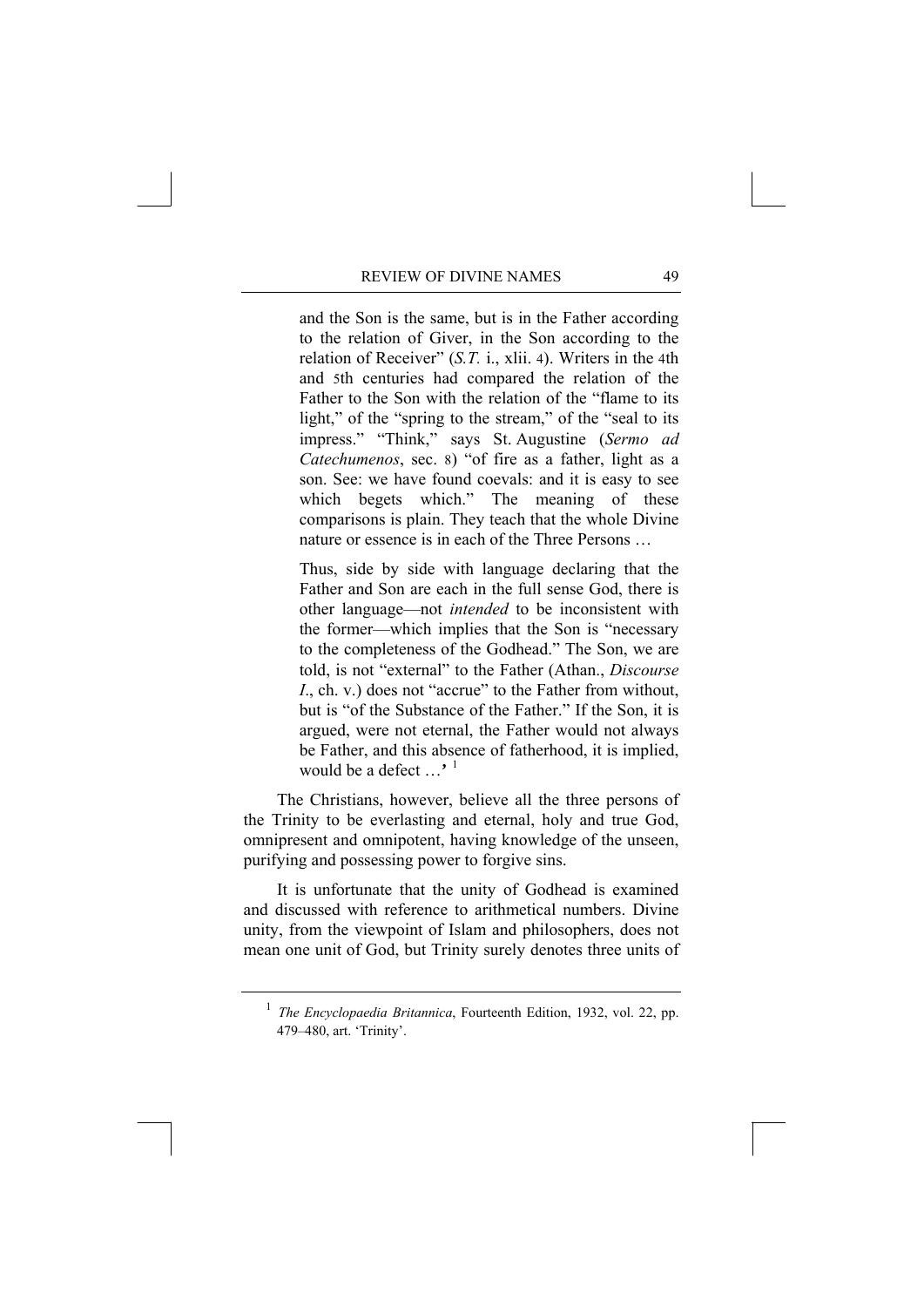God (just parallel to the United Kingdom or the United States of America). It is true the oneness of the Divine Being has nothing to do with arithmetical numbers. The Quran has defined the unity of Godhead as *huwa Allāhu ahad*, i.e., in all His attributes and actions, the Most High God is without a partner or associate. There is no other being to share His attributes, and to perform deeds like unto Him.

 In mathematics, which is an exact and precise science, one is used neither for more nor for less than one. In mathematics, 1 can never be equal to 1+1+1 nor equal to ⅓ and three or more can never be equal to one. Excepting one, all numbers are different names for the additions of one. The number three is in reality one added to itself three times and nothing else. It is the lowest of the cardinal numbers, the number of a single thing without any more, and to which the addition of another makes two.

 The relation between one and three is that of addition and subtraction, but the Divine Being is above and beyond addition and subtraction. The trinitarians, therefore, notwithstanding their reposing faith in the *three personalities*, believe them to be equal and alike in their attributes. Just as three and one are not alike mathematically, in the same way the three personalities cannot be equal and without difference in respect of attributes and actions. If the Father is equal and alike to the Son in all respects, it will be wrong and incorrect to call one Father, and the other Son. The Father creates and the Son is created, and the Holy Ghost is the product of both.

 The First Person, i.e., the Father, is the Creator and the Destroyer; the Second Person, i.e., the Son, is the Deliverer and the Liberator, and the Third Person, the Holy Ghost, is the Restorer of life. Every Person, it is thus evidently clear, has special attributes of his own which are not to be found in the others. And it is on account of these particular attributes that there is an order of priority among the three persons; first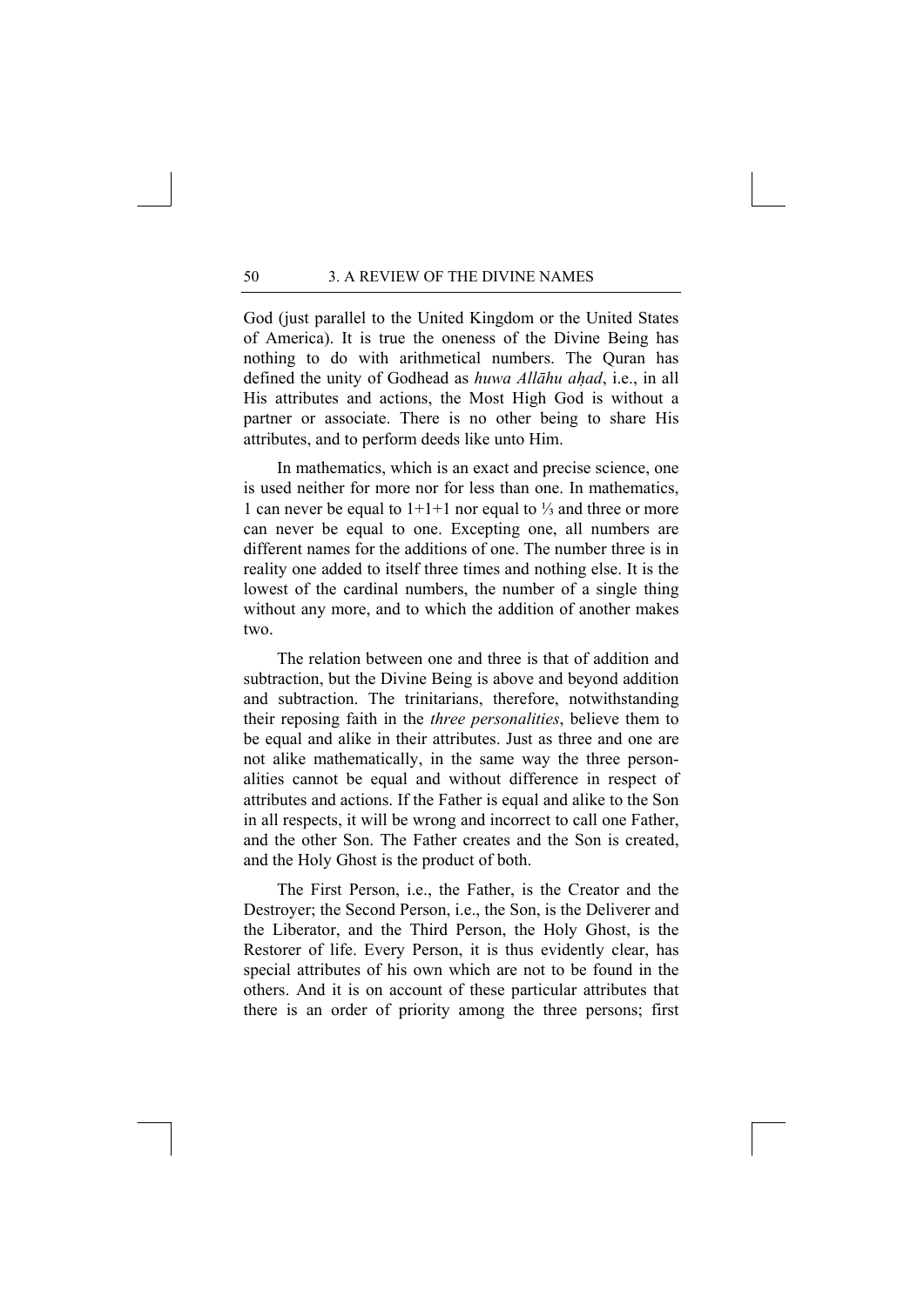comes God the Father, then God the Son, and last of all God the Holy Ghost. Their rank is also determined in the same order; and to utter their names in a different order is considered to be a great heresy. Nobody can say that the Holy Ghost is the First Person, the Father the Second, the Son the Third, or "in the name of the Holy Ghost, the Son and the Father". If the three Persons composing the Divine Being are equal and alike in all respects, why should there be a particular order of superiority in uttering their names?

 The Second Person is the Word of the First Person. He incarnates and dies upon the cursed cross in order to fulfil the justice of the Father; and the resurrection is finally perfected by the Third Person. It is an admitted truth that God is present everywhere. Is it, then, possible that all the three Persons are present in all places at the same time? Where one will be, the others will not be.

 Again, are all the three united and combined in the execution of every deed that is done on this earth? Or, is the creation of each separate and distinct? Both these conditions are logically wrong and absurd. If all the three perform it unitedly, then imperfect is their power which is made perfect and faultless with mutual help and cooperation. And if their creation is separate and distinct, then equality and alikeness is impossible among them; and all the three cannot, therefore, be compounded into one.

 God, according to the doctrine of the Trinity, is an amalgam of Father, Son and Holy Ghost. What was He (God) before these three united to form this amalgam?

 The meaning of the statement "I and the Father are one" will be that the Son is similar to and like his Father in all respects, as like as two peas; but Father is the cause and Son the effect, and the cause and the effect, according to the statement, are one. This is an absurdity; cause and effect cannot be one.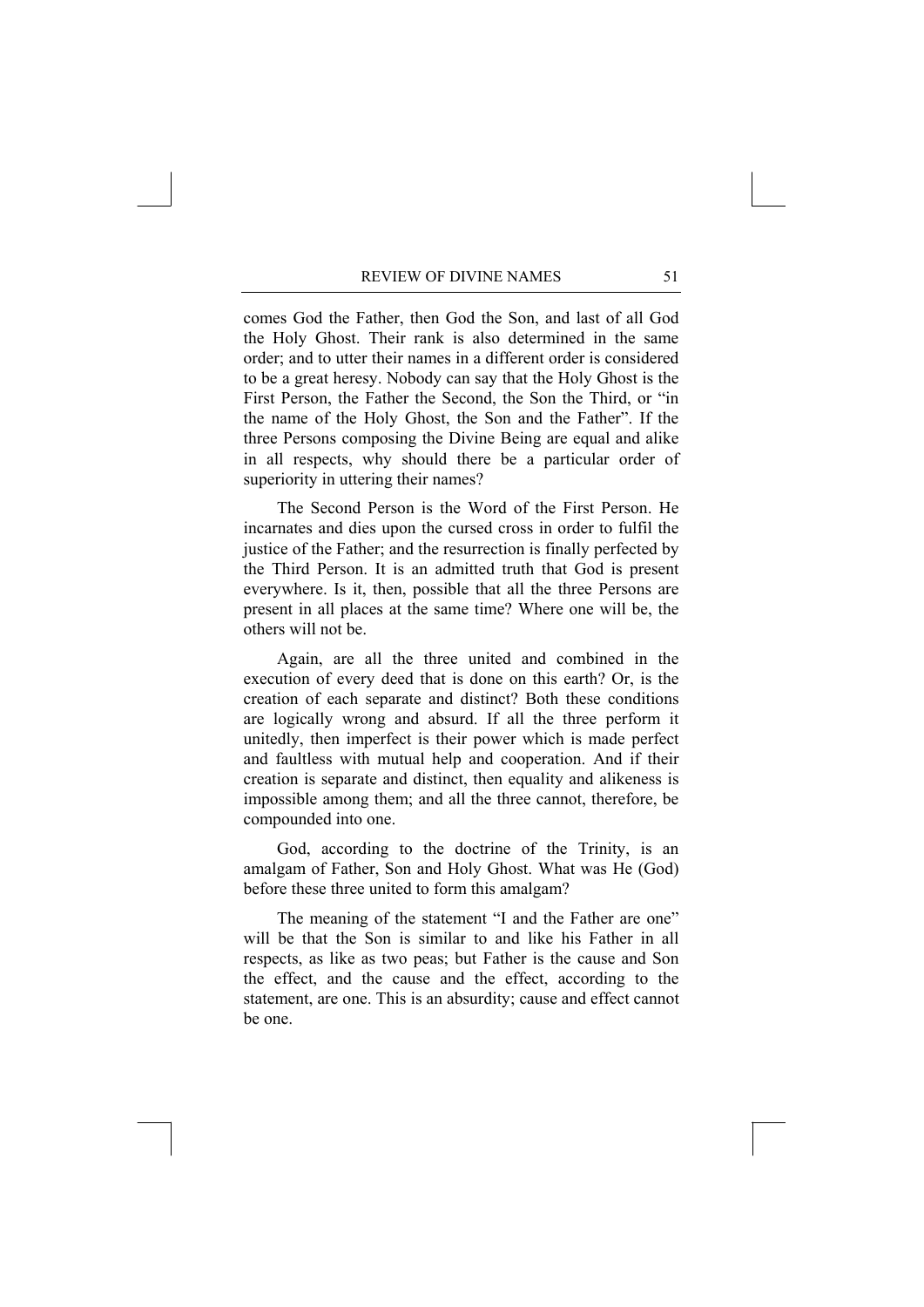If Father and Son are one and the same, can we say that the Father was born of the Son?

 The Holy Ghost came into being with the union of the Father and the Son. If they had not united, the Holy Ghost would not have come into existence, and if the emergence of the Holy Ghost was possible without their union, then the union which is said to have caused the existence of the Holy Ghost becomes useless and futile.

 It is evident that the Father had not depended for His existence on the Son, but the Son did rely in His manifestation on the Father. The needy and the dependent cannot be selfexistent; therefore, the Son was not God.

 The Son is an amalgamation of humanity and godhead, but God the Father never was and never would be an amalgamation of such anti-beings; hence Father and Son are not alike and species of one godhead.

 The only reference in support of the Trinity is the First Epistle of John. It runs thus: "For there are three that bear record in heaven, the Father, the Word, and the Holy Ghost: and these three are one. And there are three that bear witness in earth, the spirit, and the water, and the blood: and these three agree in one." (1 John, 5:7–8; King James Version)

 In these two verses the text *"in heaven, the Father, the Word, and the Holy Ghost: and these three are one. And there are three that bear witness in earth"* is an addition made after the fifteenth century. In the Greek version there is a footnote on it, which Luther omitted from his German edition.<sup>[1](#page-60-0)</sup>

<span id="page-60-0"></span><sup>1</sup> In the New King James Version there is a footnote on these verses saying that the Alexandrian type of texts (NU-text) and the Majority text (M-text) "omit the words from *in heaven* (verse 7) through *on earth* (verse 8). Only four or five very late manuscripts contain these words in Greek." — *Editor.*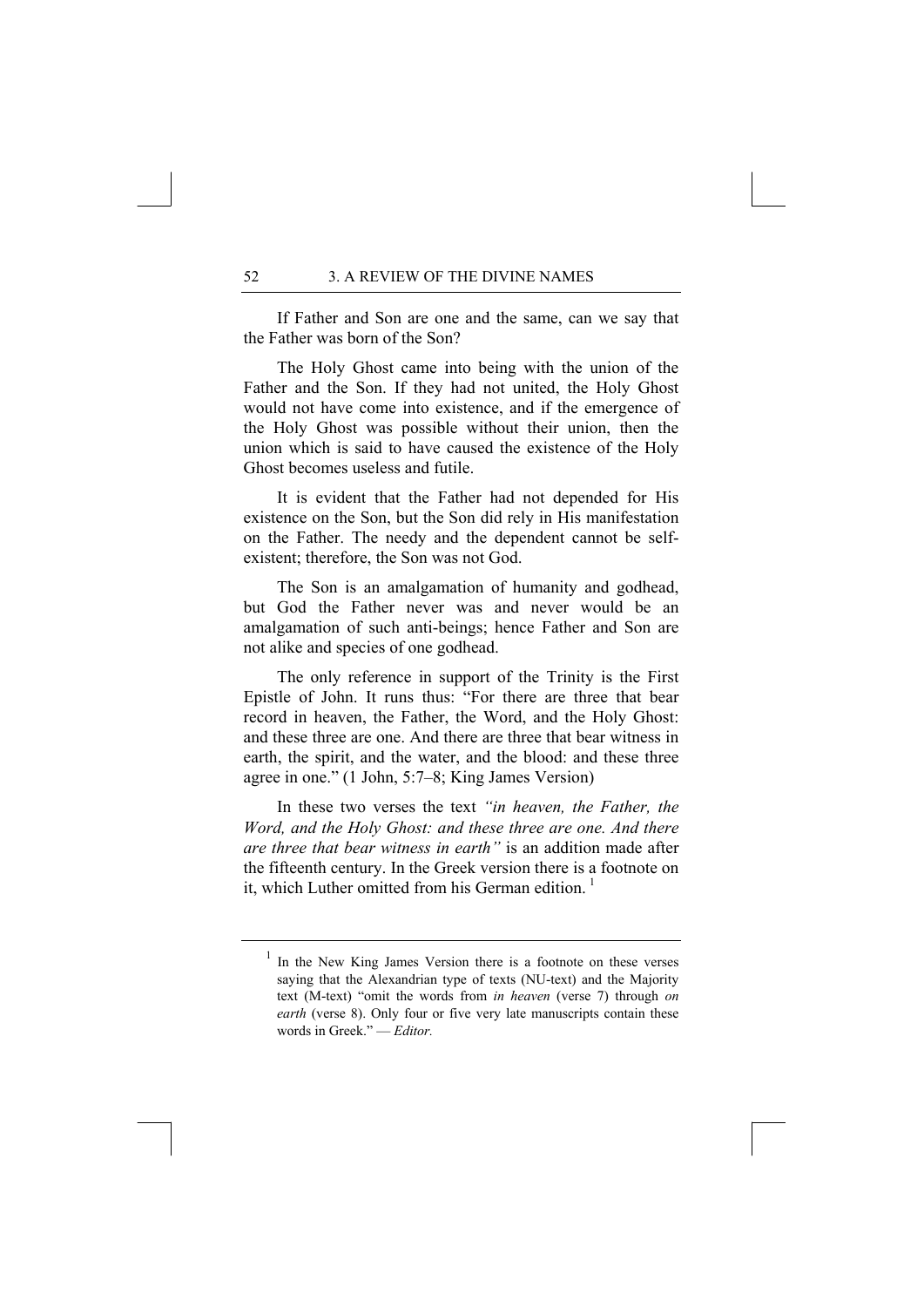Now, to revert to our main theme: with the exception of the Arabic name *Allah*, the names Maker, Creator, Without Flaw, Highest, Gracious, the Old One, Sovereign, Object of Worship, Great Spirit, Leader, Self-Existing, the Light, Who Looks on Every Side, Benign, Sacred Staff, are the adjectives or attributes of some person. This significantly suggests that God was first called by adjectival words describing Him or His functions before He was assigned a personal name. These epithets frequently become the personal names of God, if philologically studied. A personal name is a word of which the meanings are forgotten in course of time. The Jews say that it is probably innate among the folk to describe a man by his peculiarity rather than by his personal name. If this is the case even where personal names exist, much more would be true of a time when the personal names of God had not been evolved. He is often called by other names, while the personal name tends to become sacred. It is used only on particular occasions. We thus find that in the sense of a proper or personal name, there is no proper name of God in all the scriptures and languages, except Allah, the Arabic name.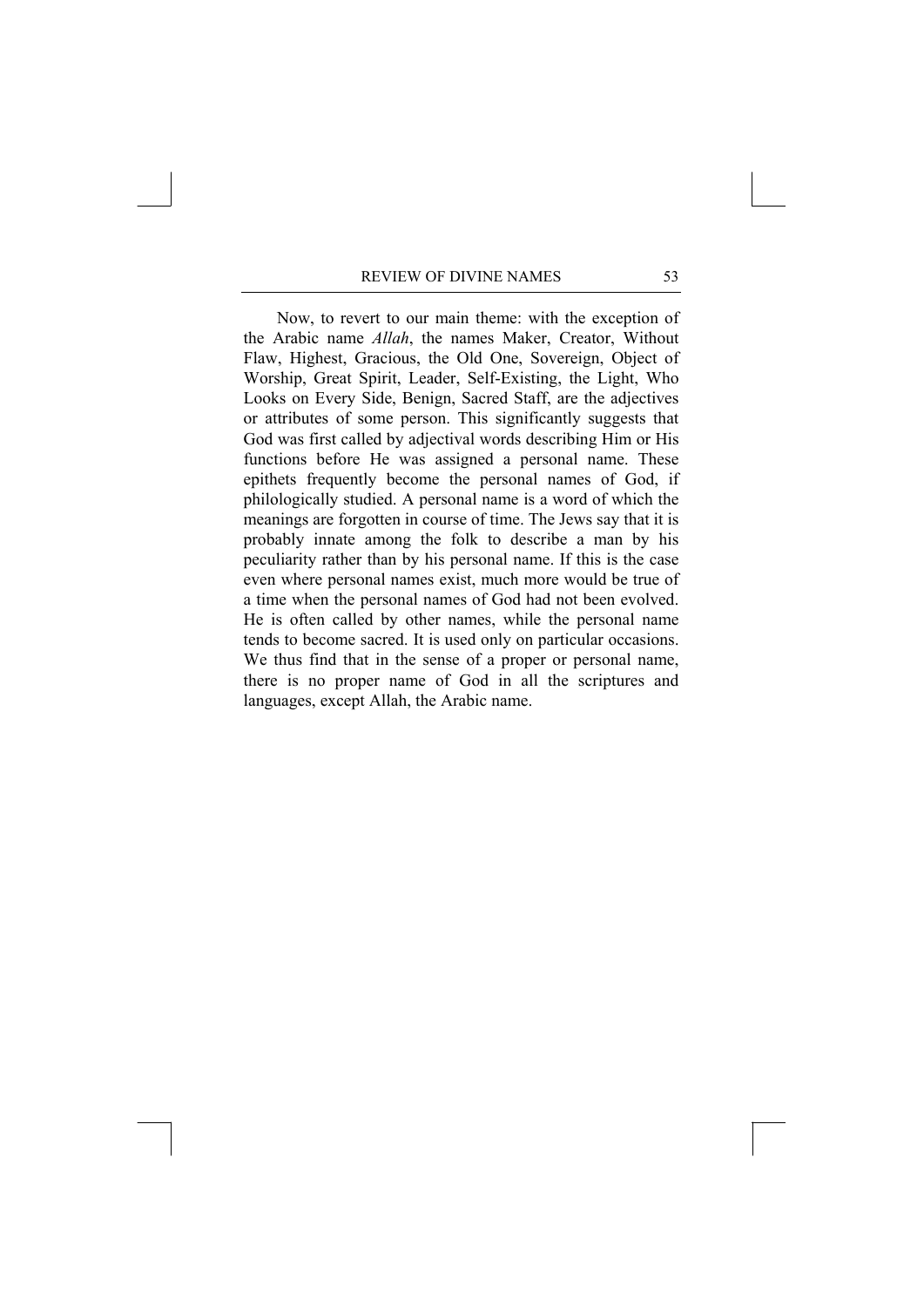## **4. The name of God in Jewish scriptures**

#### **Is Yahweh the name of God?**

As shocking as it may seem, the answer is not a simple, clear "Yes". God, the Creator of all things, is the Supreme Ruler of the universe. The usual name given to God by the Hebrews was what has been rendered into English as 'Jehovah' in the American Standard Version of the Bible (1901), whereas the older King James Version has the word 'Lord' or 'God' printed in capitals in its place. The name of God was so revered that it was not generally pronounced, its place being taken by *adonay*, 'Lord', and *elohim*, 'God', both of which are, as a matter of fact, expressions for the attributes of God. As it is said, the name 'Jehovah' revealed to Moses at Horeb is the name of the God of Israel. Its real pronunciation, they say, approximates to 'Yahweh', but the name might not, according to rabbinical teaching, be pronounced; hence it was written with the vowel points of *adonay* ('Lord') which was substituted for it in reading. The name itself was not pronounced 'Jehovah' before the sixteenth century. $<sup>1</sup>$  $<sup>1</sup>$  $<sup>1</sup>$ </sup>

<span id="page-62-0"></span><sup>&</sup>lt;sup>1</sup> On the other hand, *The Catholic Encyclopedia*, Charles G. Herbermann and others, New York, 1913, art 'Jehovah', pp. 329–332, traces the written form 'Jehovah' back to the 13th century CE and suggests that it may be even older, but it clearly was not in common use before the 16th century CE — *Editor*.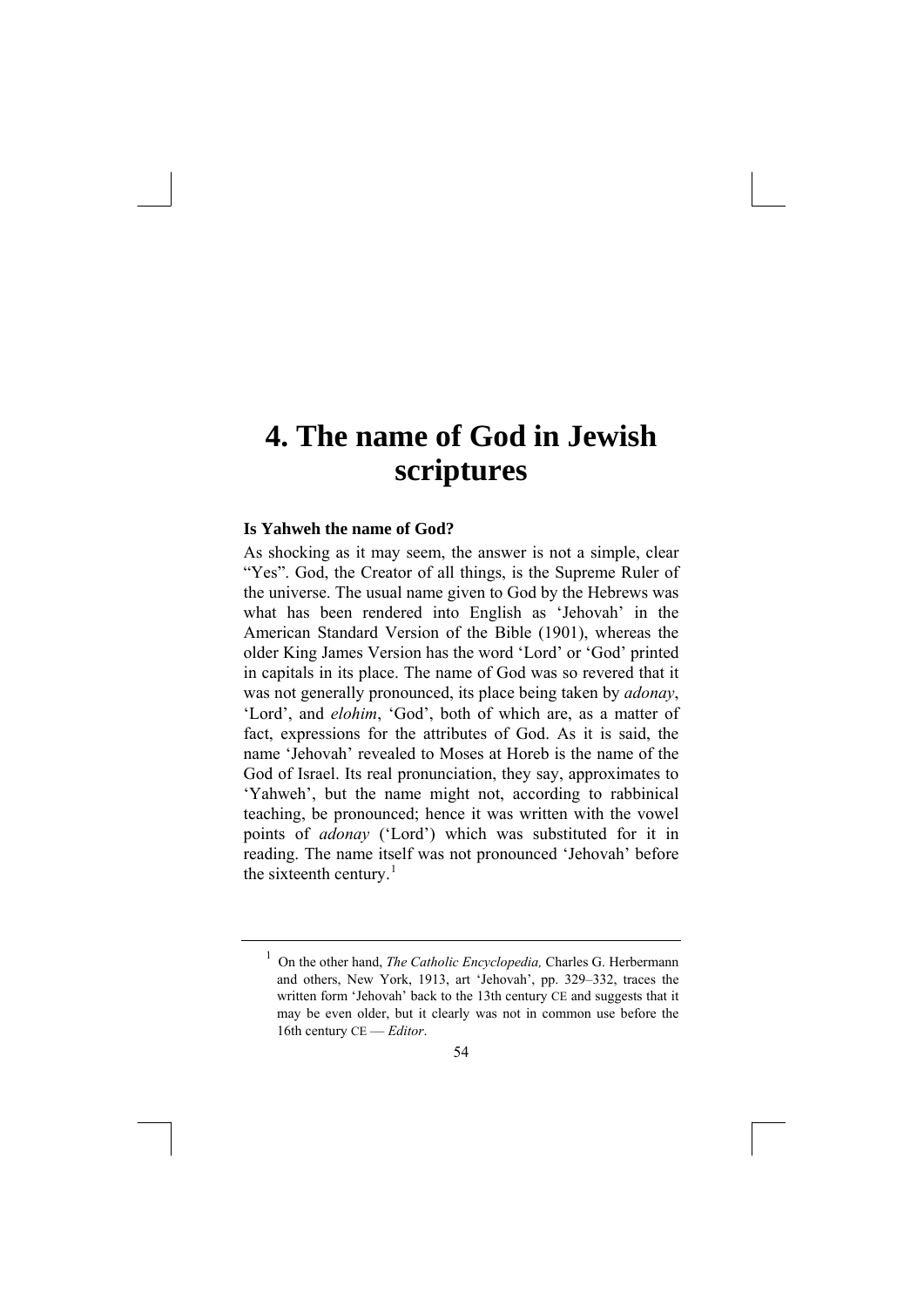This alternative or substituted name of God came under discussion among the Jews at a time when the correct pronunciation had long been corrupted and vitiated. It is certainly no matter of surprise, for in the Eastern countries it is common to call a man not by his personal name but by the name which has been given to him on account of his profession or some distinctive quality. If such a practice were in vogue in places where personal names also existed, one of God's attributive names was taken to be His personal name, more so because no personal name had yet been given to God. Although one particular name was regarded as the most excellent, He was more usually invoked through other attributive names; the supposed excellent name having been regarded as highly sacred, to be uttered only by particular persons on special occasions and at special places. Other people could utter it only under the penalty of having their tongues cut off or molten lead poured in their ears, or their hearts torn out or death as among the Hindus.<sup>[1](#page-63-0)</sup>

In Judaism and Christianity the most excellent name of God is 'Jehovah', which occurs 156 times in the book of Genesis and 6,000 times in the whole of the Bible. But both the Jewish and the Christian scholars agree that its pronunciation is not known to anyone for a certainty. When the Bible was first written in Hebrew, the script was free of vowel-points, much in the same way as the Arabic script, the reason being that the people of the tongue did not need them. But, when the question of the propagation of the Holy Quran among non-Arabicspeaking people arose, it was found that they could not read it correctly without accent marks. It was then that the Muslim scholars devised these accents. The Jews similarly thought of devising vowel marks for the Hebrew script. But since the Hebrew language in those days had fallen into disuse among the Jews, differences arose in putting these marks in the case of

<span id="page-63-0"></span><sup>1</sup> *Gautama Smriti*, 12.1; *Purva Mimamsa*, 1.3.38, 6.1.33.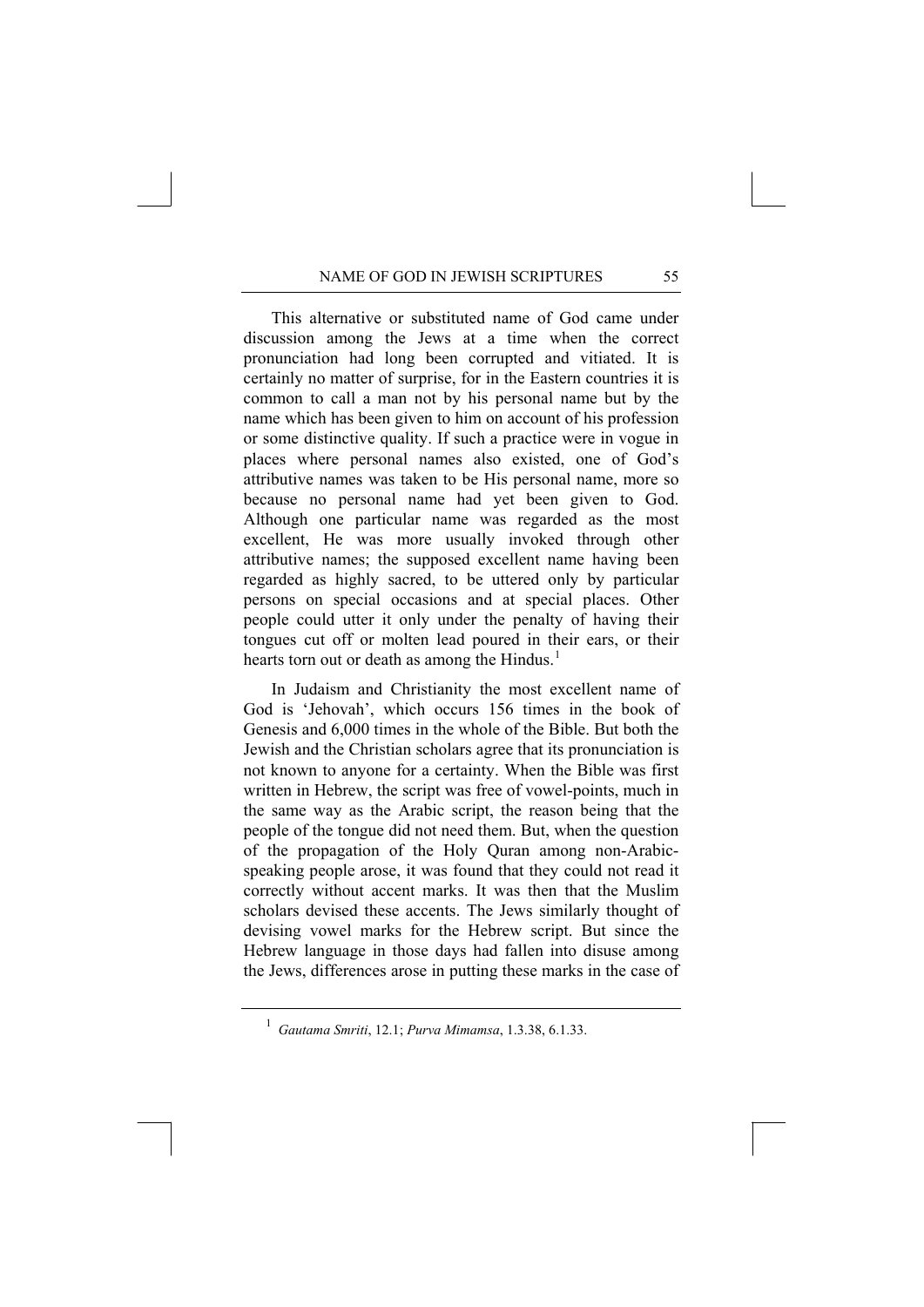many a word. Thus difficulty arose in the way of their writing down the name of God: how could they put it down in a book when they held the belief that it was strictly forbidden for people to utter it except by a Chief Rabbi? Therefore, instead of 'Yehowah' four letters *y-h-w-h* were written down without accent marks, and preceding them, or in the margin, was noted down the term *adonay* to mean that the four letters *y-h-w-h* together with the vowel points of *adonay* should be read instead of 'Yehowah'. It never occurred in the Bible even at a single place without *adonay* or *elohim*, so that on reaching the term *adonay*, it should be immediately understood that the next word is not to be read. This prohibition is not just an ordinary affair: it imposes the penalty of death on one who dares to utter the name of God. Even the Jewish scholars and savants, who are bitterly opposed to the higher criticism of the Bible, take not the name of God, but write 'Adonai' in its place.<sup>[1](#page-64-0)</sup>

The Jewish and the Christian scholars have divided the discussion pertaining to the name 'Jehovah' into three parts. The first part of the discussion relates to the pronunciation of this term. Since 1520 AD it had been written as *yehowah* but read 'Jehovah', but now it has become more popular. Before this, different pronunciations existed in different periods of history: (1) 'Jao'; (2) 'Jaoth'; (3) 'Jaou'; (4) 'Jeuo'; (5) 'Ja'; (6) 'Jabe'; (7) 'Jaho'; (8) 'Jehjeh'; and (9) the Samaritans pronounced it *yabe*. [2](#page-64-1) In the Biblical list of smaller prophets, Joel is the name of the prophet, which means 'Jo' is God.

<span id="page-64-0"></span><sup>1</sup> J. H. Hertz (Chief Rabbi), *The Pentateuch and Haftorahs*, Oxford University Press, 5 vols, 1929–1936, with reference to Exodus, 6:2, 6, etc.

<span id="page-64-1"></span><sup>2</sup>  *The Catholic Encyclopedia*, edited by Charles G. Herbermann and others, New York, 1913, art. 'Jehovah', pp. 329–32. (The eight names spelled with initial 'J' come from Greek and Latin sources. The 'j' in these names is a spelling convention and stands for an original *y* sound in Latin, Greek and Hebrew. — *Editor*.)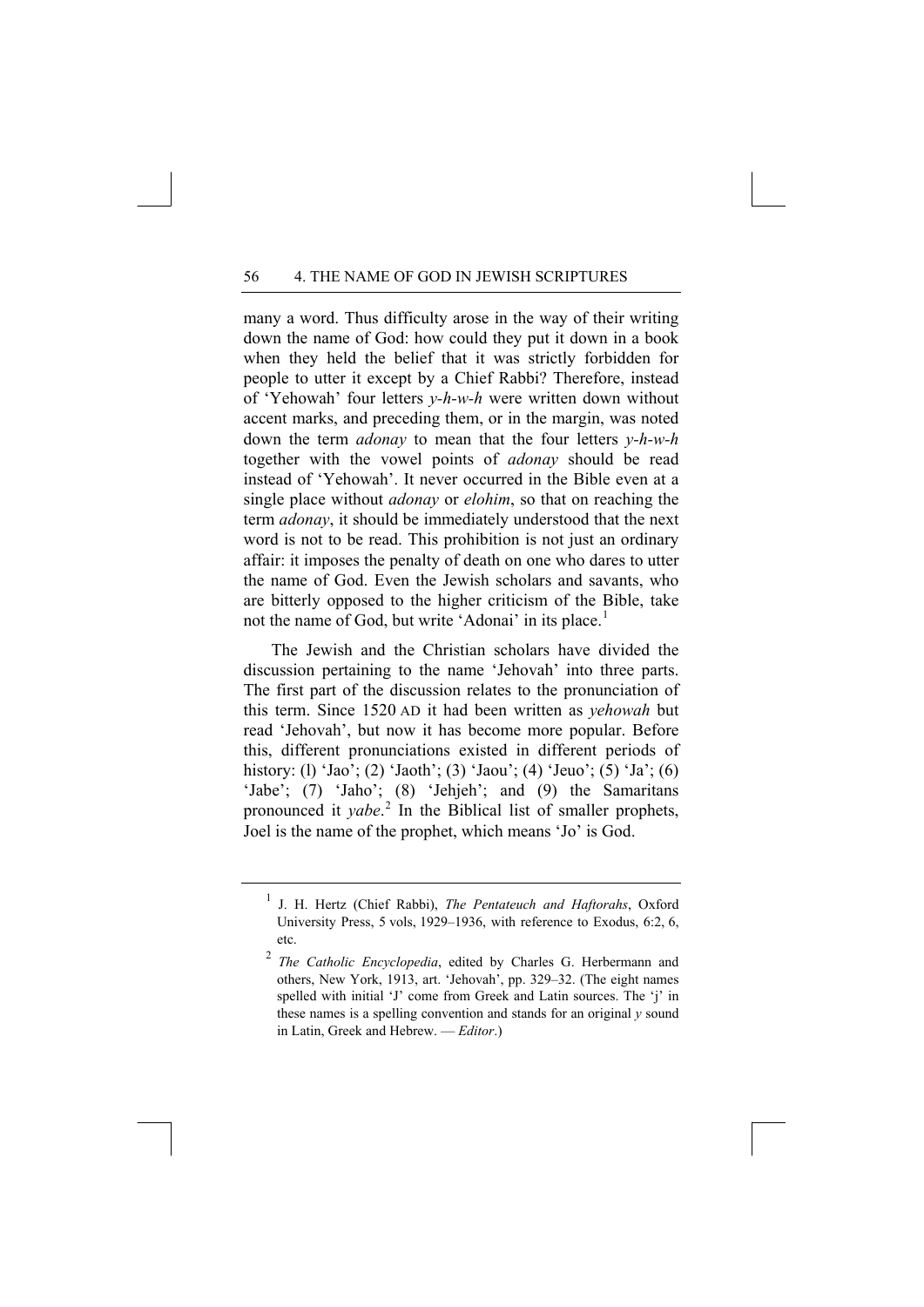#### **The Significance of 'Jehovah'**

The next discussion is on the meaning of 'Jehovah'. According to some scholars, it is in the nominative case, while others say it is an absolute verb. In its meaning also there is a lot of difference. In the nominative case it has been translated as 'the Creator' or 'the Sustainer'. But this meaning is merely imaginary and fanciful, without any rational explanation. It is also inconsistent with what has been stated in Exodus, 3:13–14 and 6:2–3. Moses asked God the Most High: "When I come to the people of Israel and say to them, 'The God of your fathers has sent me to you,' and they say to me, 'What is His name?' what shall I say to them?" (Exodus, 3:13). And God disclosed His name to him, saying: *ehyeh asher ehyeh*, is my name, i.e., 'I am who I am'. But Exodus 6:3 has it as: *y-h-w-h*, 'He who is'; and this translation is according to the Greek translation of the Bible: 'He Who Is has sent me' and not 'I Am has sent me'. Thus the name which God revealed to Moses, the third time, was *yahweh*, 'He That Is'. This translation, however, has been brought under heavy fire. It is wrong for the reason that this term might have been coined from the Hebrew *yihyeh*, and its meaning should therefore be 'He will be'. The second form, 'Jehu', which is concise and brief, has been derived from a different root. And the third meaning is said to be 'the Coming One', indicating prophecy. This significance is, of course, the most suitable and befitting and in conformity with the rules of Hebrew grammar.

The Jews say that 'Jehovah' is a wrong pronunciation which has been invented by the Christian theologians and it has never been accepted and acknowledged by them. This term is in reality a word of four letters, *y-h-w-h*, and is unpronounceable; in other words, its reading or writing is disallowed and forbidden. The pronunciation proposed by the Christian scholars is wrong and incorrect according to the rules of the Hebraic language. Adonai (*adonay*) is its substitute; and, whenever this term will be used as the name of God, Adonai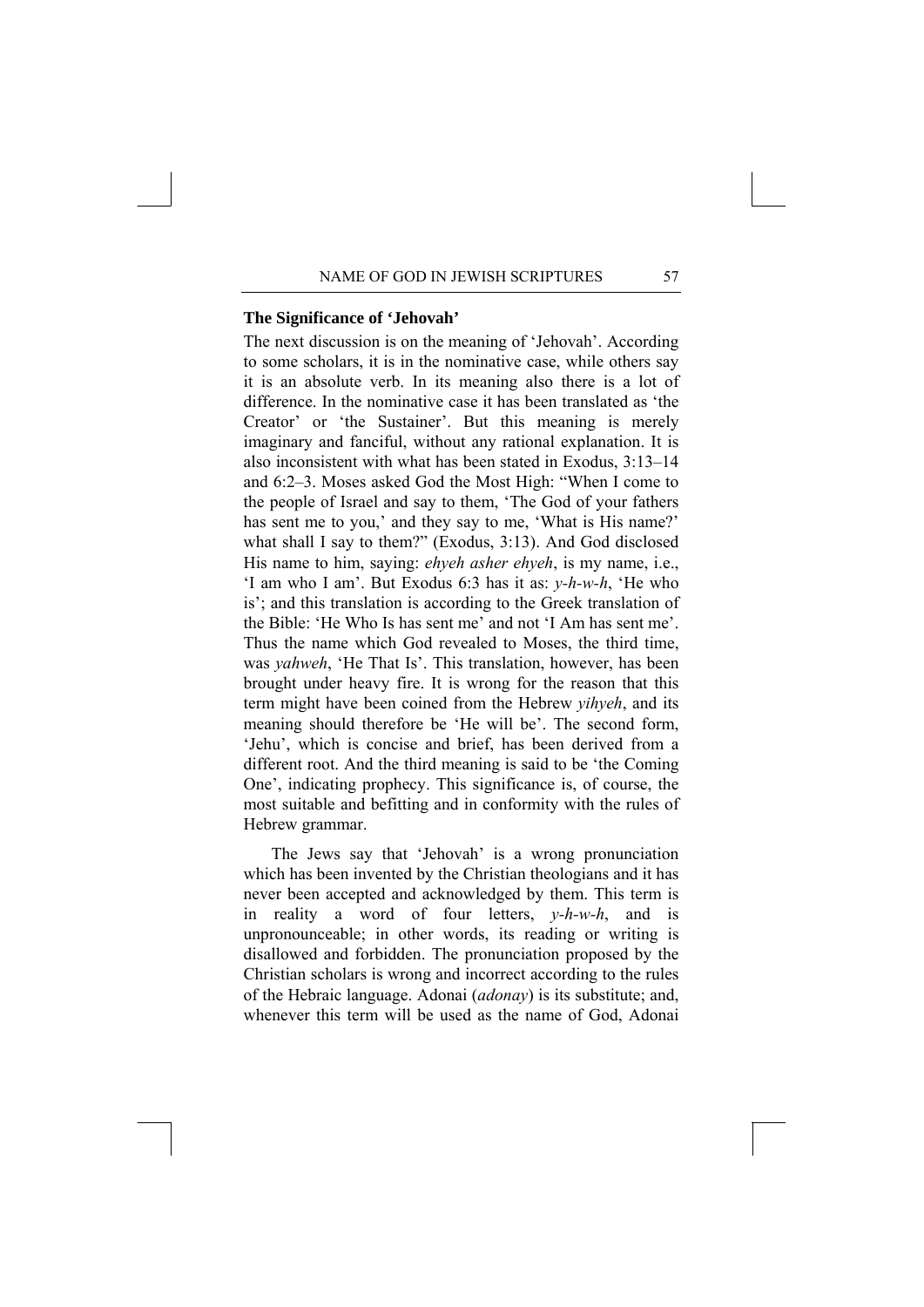will be used instead of it. In the ancient Greek manuscript not this term but *kurios* has been used, which gives the same meaning as *adonay*. It is written in the *Universal Jewish Encyclopaedia*:

> "**JEHOVAH,** An erroneous pronunciation of the Tetragrammaton, or four-lettered name of God, made up of the Hebrew letters Yod He Vav He (יהוה). According to Bible scholars, the proper pronunciation of this name was Jahveh. As early as Bible times, however, in obedience to the provision of the Third Commandment that forbids taking the name of God in vain, this name was never pronounced except once a year by the high priest on the Day of Atonement in the Temple at Jerusalem. The people, however, never spoke the name at any time; the term Adonai (אֲדֹנָי), meaning Lord, was consistently substituted for Yahveh  $"$   $^1$  $^1$

In another Jewish encyclopaedia we read:

"**JEHOVAH:** A mispronunciation (introduced by Christian theologians, but almost entirely disregarded by the Jews) of the Hebrew 'YHWH,' the (ineffable) name of God (the TETRAGRAMMATON or 'Shem ha-Meforash'). This pronunciation is grammatically impossible; it arose through pronouncing the vowels of the 'kere' (marginal reading of the Masorites:  $\frac{1}{2}$  are 'Adonay') with the consonants of the 'ketib' (textreading: = 'YHWH') — 'Adonay' (the Lord) being substituted with one exception, wherever 'YHWH' occurs in the Biblical and liturgical books." [2](#page-66-1)

<span id="page-66-0"></span><sup>1</sup> Isaac Landman (ed.), *The Universal Jewish Encyclopaedia*, New York, Universal Jewish Encyclopaedia Co. Inc., [c. 1948], vol. 6, pp. 54–55.

<span id="page-66-1"></span><sup>2</sup> Isidore Singer (ed.), *The Jewish Encyclopedia: a descriptive record of the history, religion, literature, and customs of the Jewish people from*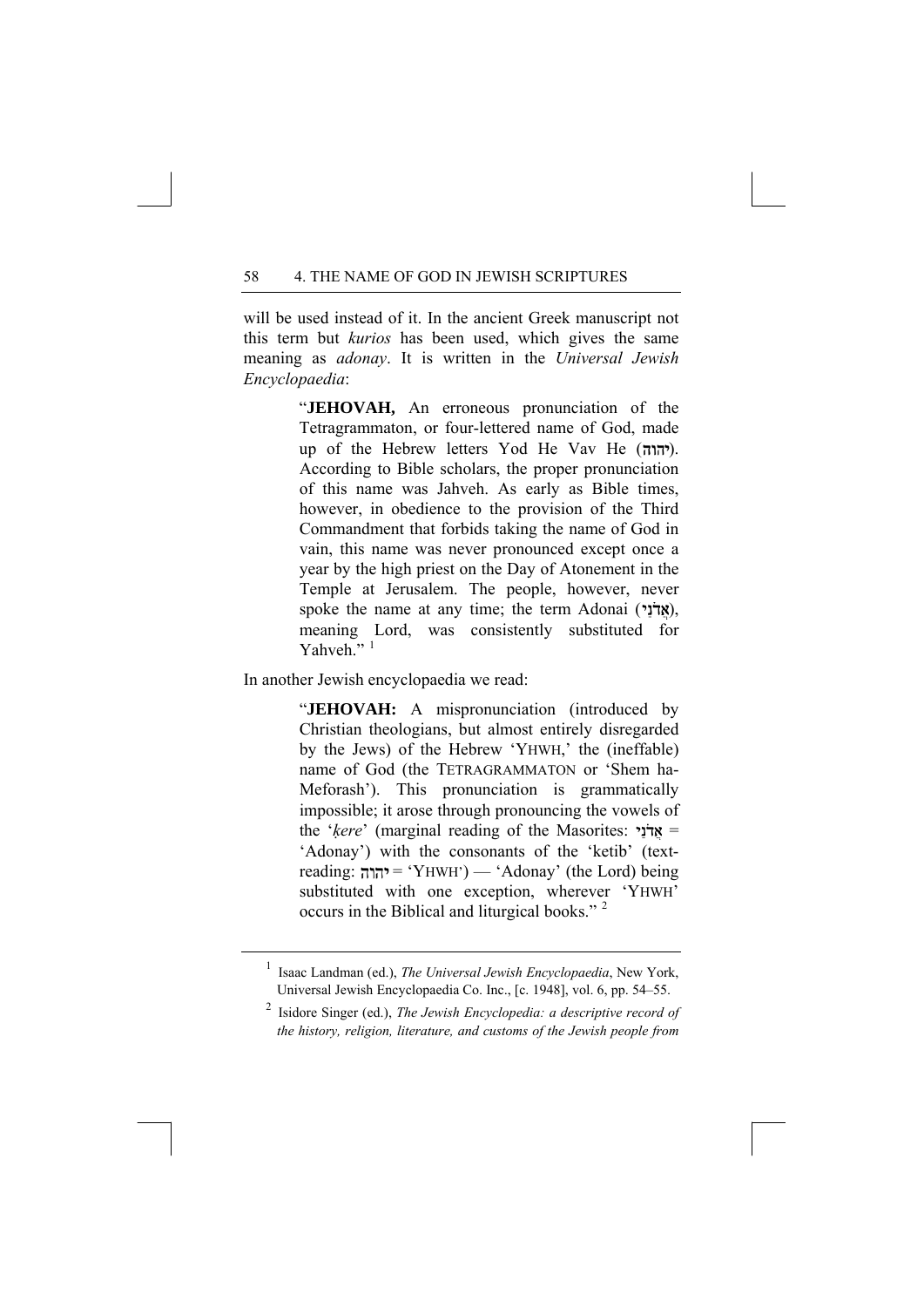The well-known Jewish divine Philo has written many a time that this name is unpronounceable, and only such person can hear and utter it within the sacred precincts whose ears and tongue have been purified with divine wisdom, and that any other person who dares to utter it in contravention of these conditions should be prepared to undergo the death penalty, and that one who pronounces it in its real letters shall be at a great loss in the next world. Some Christian padres have tried to articulate it; but their efforts have borne no fruit, for since long its correct pronunciation is unknown. With regard to the truth of this name and its accurate significance, there is a vast difference of opinion, and it is not an easy task to tell its meaning with exactness and precision. The languages of the East have their own mysterious manner, which is incomprehensible and unintelligible to the Western mind. Some take it to be a derivative of the Hebrew root *hawah* (*h-w-y*), which means 'to fall', as if something has fallen from the sky. Some define its root to be *wa*, which they interpret to mean 'to breathe' and 'to blow', and thereby the wind or the god of gales. Yet others are of the opinion that its meaning is 'to be', and call it, therefore, the instrumental case. They have probably adopted the right course. It is written in *The Catholic Encyclopedia*:

> "I. PRONUNCIATION OF JEHOVAH. — The Fathers and the Rabbinic writers agree in representing Jehovah as an ineffable name. As to the Fathers, we only need draw attention to the following expressions:  $\delta$ voµa  $\delta \rho \delta \eta \tau$ ov,  $\delta \rho \rho$ aστov,  $\delta \lambda \epsilon \kappa \tau$ ov, άφθεγκτον, άνεκφώνητον, άπόρρητον καὶ ρηθῆναι μὴ δυνάμενον, μύστικον. Leusden could not induce a certain Jew, in spite of his poverty, to pronounce the real name of God, though he held out the most alluring

-

*the earliest times to the present day*, prepared … under the direction of Cyrus Adler *et al.*, vol. 7, New York and London, Funk & Wagnalls, [c. 1916], p. 87.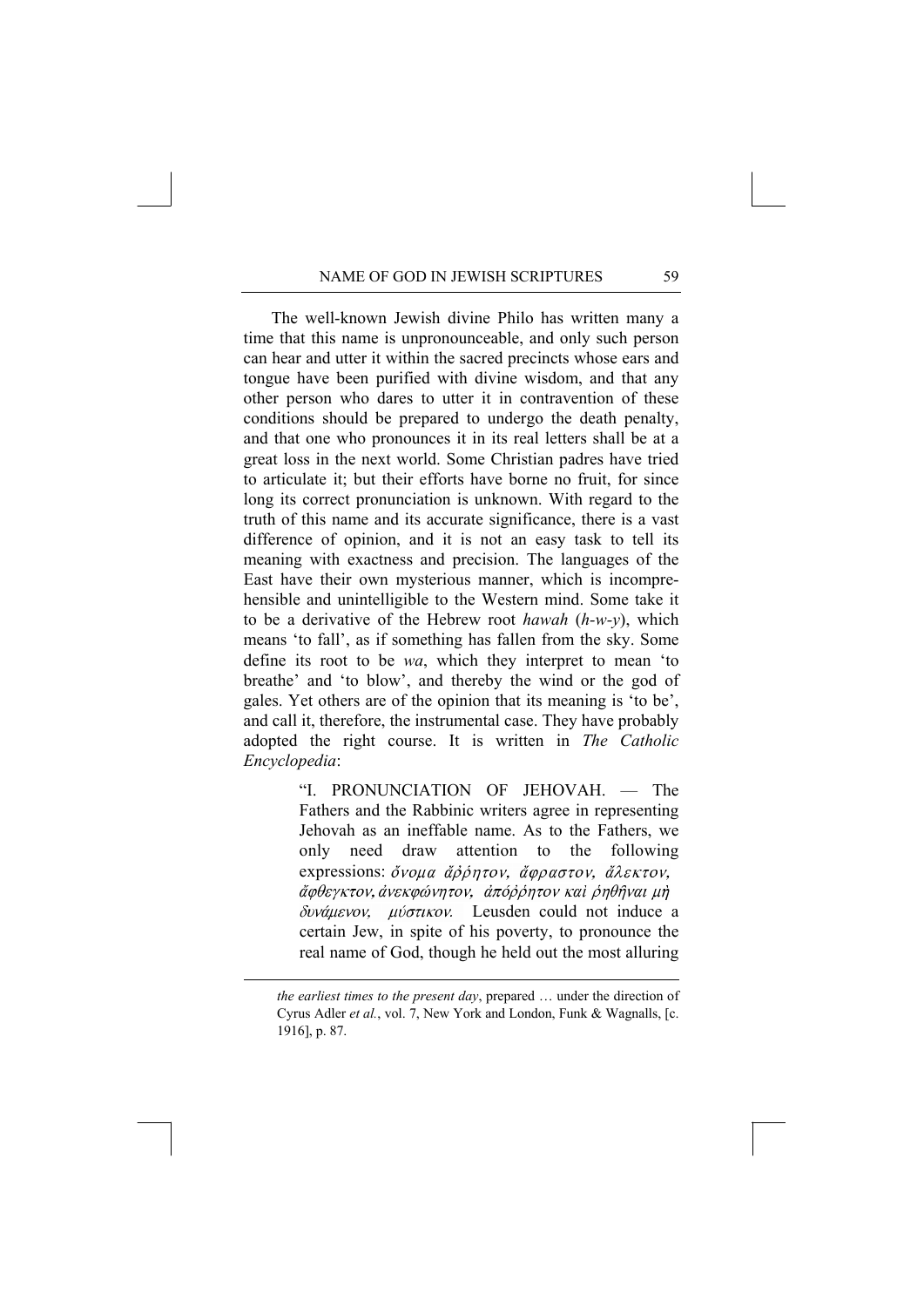promises. The Jew's compliance with Leusden's wishes would not indeed have been of any real advantage to the latter; for the modern Jews are as uncertain of the real pronunciation of the Sacred name as their Christian contemporaries. According to a Rabbinic tradition the real pronunciation of Jehovah ceased to be used at the time of Simeon the Just, who was, according to Maimonides, a contemporary of Alexander the Great. At any rate, it appears that the name was no longer pronounced after the destruction of the Temple. The Mishna refers to our question more than once: Berachoth, ix, 5, allows the use of the Divine name by way of salutation; in Sanhedrin, x, 1, Abba Shaul refuses any share in the future world to those who pronounce it as it is written; according to Thamid, vii, 2, the priests in the Temple (or perhaps in Jerusalem) might employ the true Divine name, while the priests in the country (outside Jerusalem) had to be contented with the name Adonai; according to Maimonides ('More Neb.', i, 61, and 'Yad chasaka', xiv, 10) the true Divine name was used only by the priests in the sanctuary who imparted the blessing, and by the high-priest on the Day of Atonement. Philo ['De mut. nom.', n. 2 (ed. Marg., i, 580); 'Vita Mos.', iii, 25 (ii, 166)] seems to maintain that even on these occasions the priests had to speak in a low voice. Thus far we have followed the post-Christian Jewish tradition concerning the attitude of the Jews before Simeon the Just."<sup>[1](#page-68-0)</sup>

<span id="page-68-0"></span>Noting that 'Jehovah' was mistakenly thought to be the correct pronunciation by Christian scholars until relatively

<sup>&</sup>lt;sup>1</sup> *The Catholic Encyclopedia* as cited above. (The Greek expressions of the Fathers all signify that the name is not to be uttered, at least outside a given context — *Editor*.)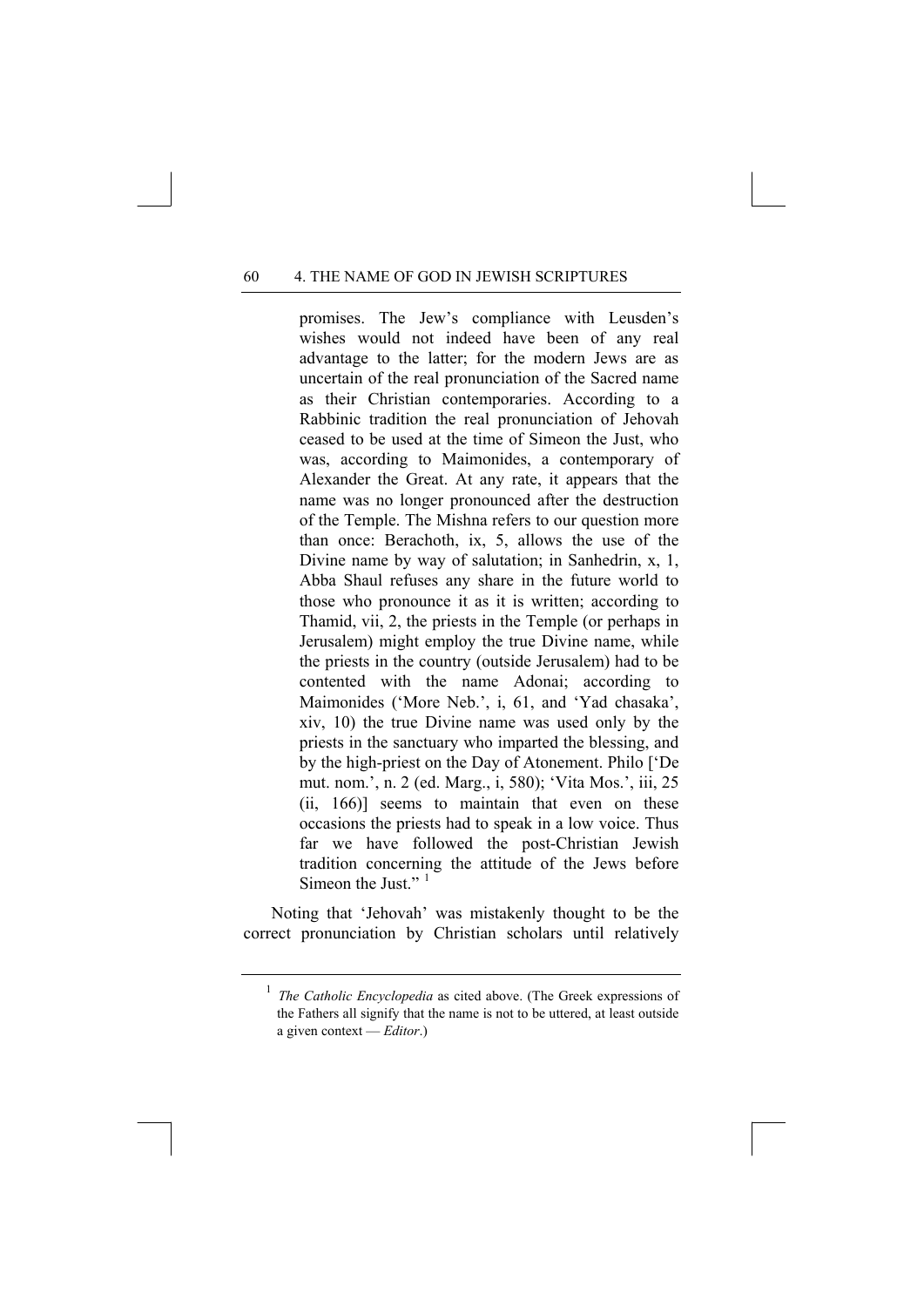recent times, *The Catholic Encyclopedia* summarises as follows the arguments that were used to explain the form 'Jehovah' and the reasons why they are not valid:

> "(a) Jehovah is composed of the abbreviated forms of the imperfect, the participle, and the perfect of the Hebrew verb 'to be' (*ye=yehî*, [1](#page-69-0) *; hô=howêh; wa=hāwâh*). According to this explanation, the meaning of Jehovah would be 'he who will be, is, and has been'. But such a word-formation has no analogy in the Hebrew language. (b) The abbreviated form *Jehô* supposes the full form Jehovah. But the form Jehovah cannot account for the abbreviations *Jāhû* and *Jāh*, while the abbreviation *Jehô* may be derived from another word. (c) The Divine name is said to be paraphrased in Apoc., i, 4, and iv, 8, by the expression  $\vec{a}$  *'o'*  $\vec{a}$  *o'*  $\vec{b}$  *i*)  $\vec{b}$  *is*  $\vec{b}$  *i*)  $\vec{c}$  *j*)  $\vec{c}$  *is is*  $\vec{b}$  *is is is is is ignified*  $\vec{a}$  *is*  $\vec{b}$ regarded as equivalent to  $\acute{o}$   $\acute{e}$   $\sigma \acute{o} \mu \acute{e} \nu \circ \varsigma$ , 'the one that will be'; but it really means 'the coming one', so that after the coming of the Lord, Apoc., xi, 17, retains only  $\dot{\phi}$   $\partial \dot{\phi}$  *kai*  $\dot{\phi}$   $\hat{\eta}$ *y*. (d) The comparison of Jehovah with the Latin *Jupiter, Jovis*. But it wholly neglects the fuller forms of the Latin names *Diespiter, Diovis*. Any connection of Jehovah with the Egyptian Divine name consisting of the seven vowels *ι ε η ω ο υ α*, has been rejected by Hengstenberg (Beiträge zur Einleitung ins Alte Testament, II, 204 sqq.) and Tholuck (Vermischte Schriften, I, 349 sqq.)."<sup>[2](#page-69-1)</sup>

#### **Moses asks the name of God**

<span id="page-69-0"></span>*The Catholic Encyclopedia* discusses the Divine name further as follows, on the basis of the forms that are found in Greek and Latin sources and in the Samaritan tradition:

<sup>1</sup> The superfluous comma appears in the original — *Editor*.

<span id="page-69-1"></span><sup>2</sup> *The Catholic Encyclopedia*, edited by Charles G. Herbermann and others, New York, 1913, art. 'Jehovah', pp. 329–32.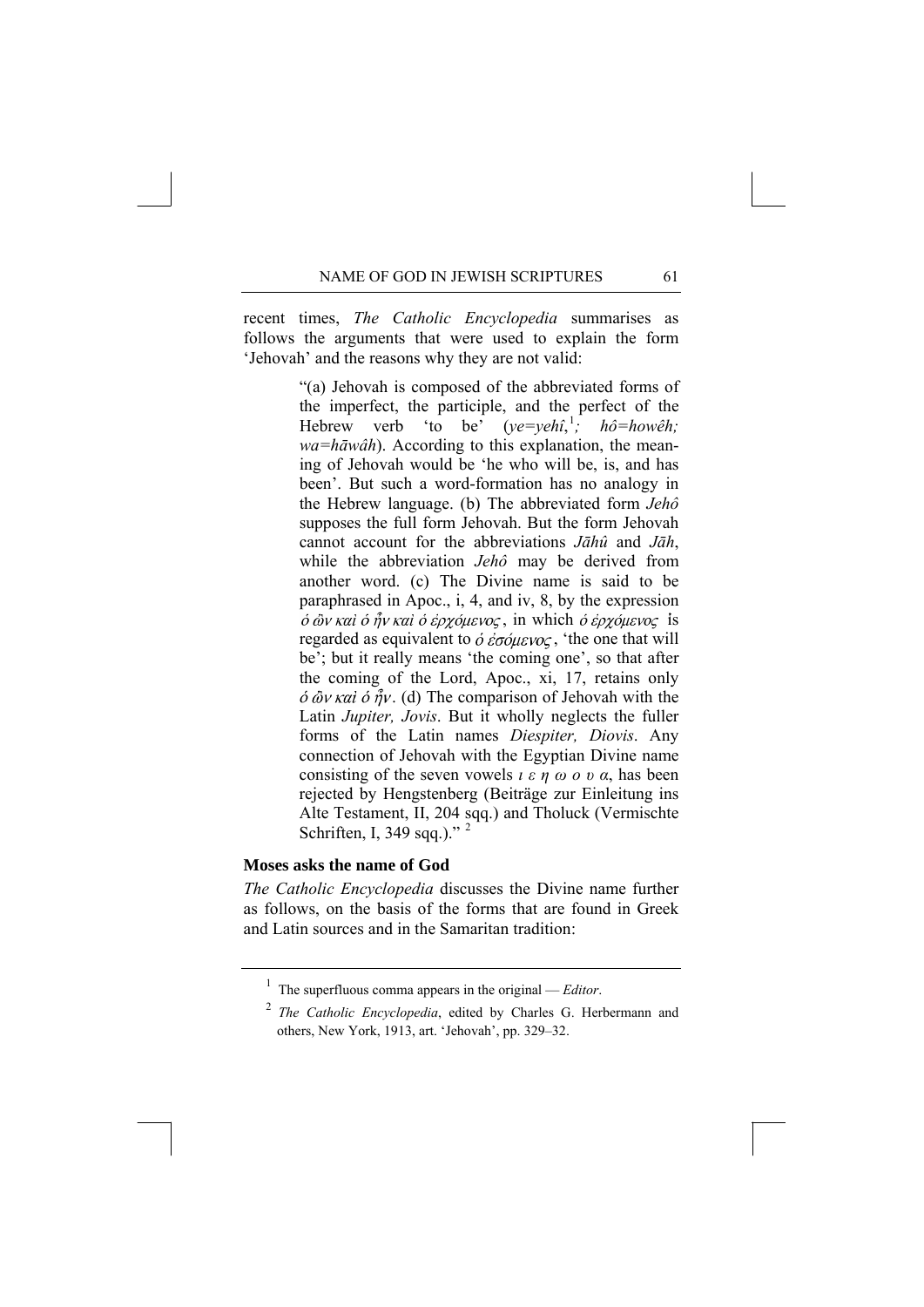"The judicious reader will perceive that the Samaritan pronunciation *Jabe* probably approaches the real sound of the Divine name closest; the other early writers transmit only abbreviations or corruptions of the sacred name. Inserting the vowels of Jabe into the original Hebrew consonant text, we obtain the form Jahveh (Yahweh), which has been generally accepted by modern scholars as the true pronunciation of the Divine name. It is not merely closely connected with the pronunciation of the ancient synagogue by means of the Samaritan tradition, but it also allows the legitimate derivation of all the abbreviations of the sacred name in the Old Testament.

**"**II. MEANING OF THE DIVINE NAME. — Jahveh (Yahweh) is one of the archaic Hebrew nouns, such as Jacob, Joseph, Israel, etc. (cf. Ewald, Lehrbuch der hebr. Sprache, 7th ed., 1863, p. 664), derived from the third person imperfect in such a way as to attribute to a person or a thing the action of the quality expressed by the verb after the manner of a verbal adjective or a participle. Fürst has collected most of these nouns, and calls the form *forma participialis imperfectiva.* As the Divine name is an imperfect form of the archaic Hebrew verb 'to be', Jahveh means 'He Who is', Whose characteristic note consists in being, or *The Being* simply.

"Here we are confronted with the question, whether Jahveh is the imperfect hiphil or the imperfect qal*.* Calmet and Le Clerc believe that the Divine name is a hiphil form; hence it signifies, according to Schrader (Die Keilinschriften und das Alte Testament, 2nd ed., p. 25), He Who brings into existence, the Creator; and according to Lagarde (Psalterium Hieronymi, 153), He Who causes to arrive, Who realizes His promises, the God of Providence. But this opinion is not in keeping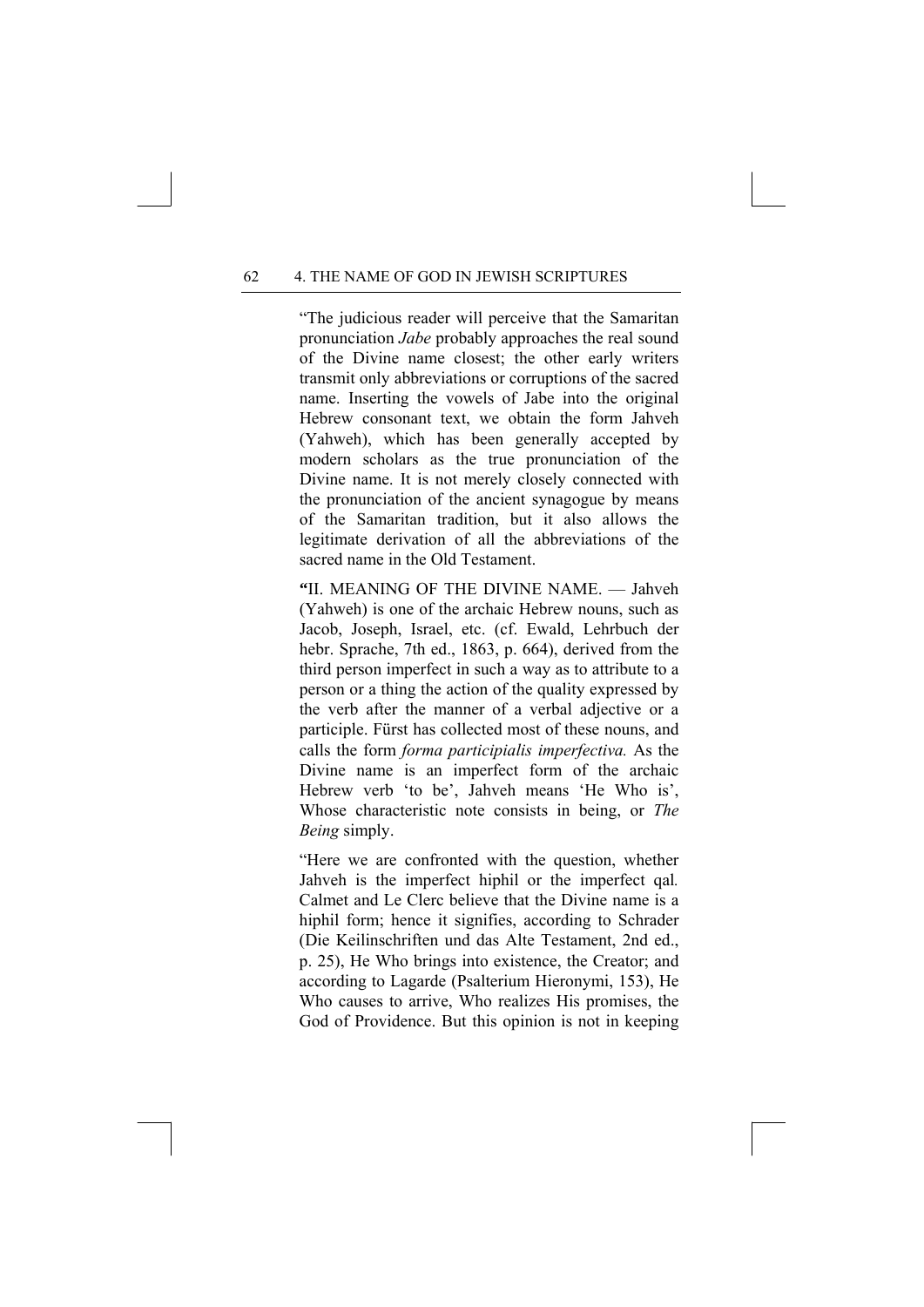with Ex., iii, 14, nor is there any trace in Hebrew of a hiphil form of the verb meaning 'to be': moreover, this hiphil form is supplied in the cognate languages by the pi'el form, except in Syriac where the hiphil is rare and of late occurrence.

"On the other hand, Jahveh may be an imperfect qal from a grammatical point of view, and the traditional exegesis of Ex., iii, 6–16, seems to necessitate the form Jahveh. Moses asks God: 'If they should say to me: What is his [God's] name? What shall I say to them?' In reply, God returns three several times to the determination of His name. First, He uses the first person imperfect of the Hebrew verb 'to be'; here the Vulgate, the Septuagint, Aquila, Theodotion, and the Arabic version suppose that God uses the imperfect qal; only the Targums of Jonathan and of Jerusalem imply the imperfect hiphil. Hence we have the renderings: 'I am who am' (Vulg.), 'I am who is' (Sept.), 'I shall be [who] shall be' (Aquila, Theodotion), 'the Eternal who does not cease' (Ar.); only the above-mentioned Targums see any reference to the creation of the world. The second time, God uses again the first person imperfect of the Hebrew verb 'to be'; here the Syriac, the Samaritan, the Persian versions, and the Targums of Onkelos and Jerusalem retain the Hebrew word, so that one cannot tell whether they regard the imperfect as a qal or a hiphil form; the Arabic version omits the whole clause; but the Septuagint, the Vulgate, and the Targum of Jonathan suppose here the imperfect qal: 'He Who Is, hath sent me to you' instead of 'I Am, hath sent me to you' (Vulg.); ' $\acute{o}$   $\ddot{\omega}$  v sent me to you' (Sept.); 'I am who am, and who shall be, hath sent me to you' (Targ. Jon.). Finally, the third time, God uses the third person of the imperfect, or the form of the sacred name itself; here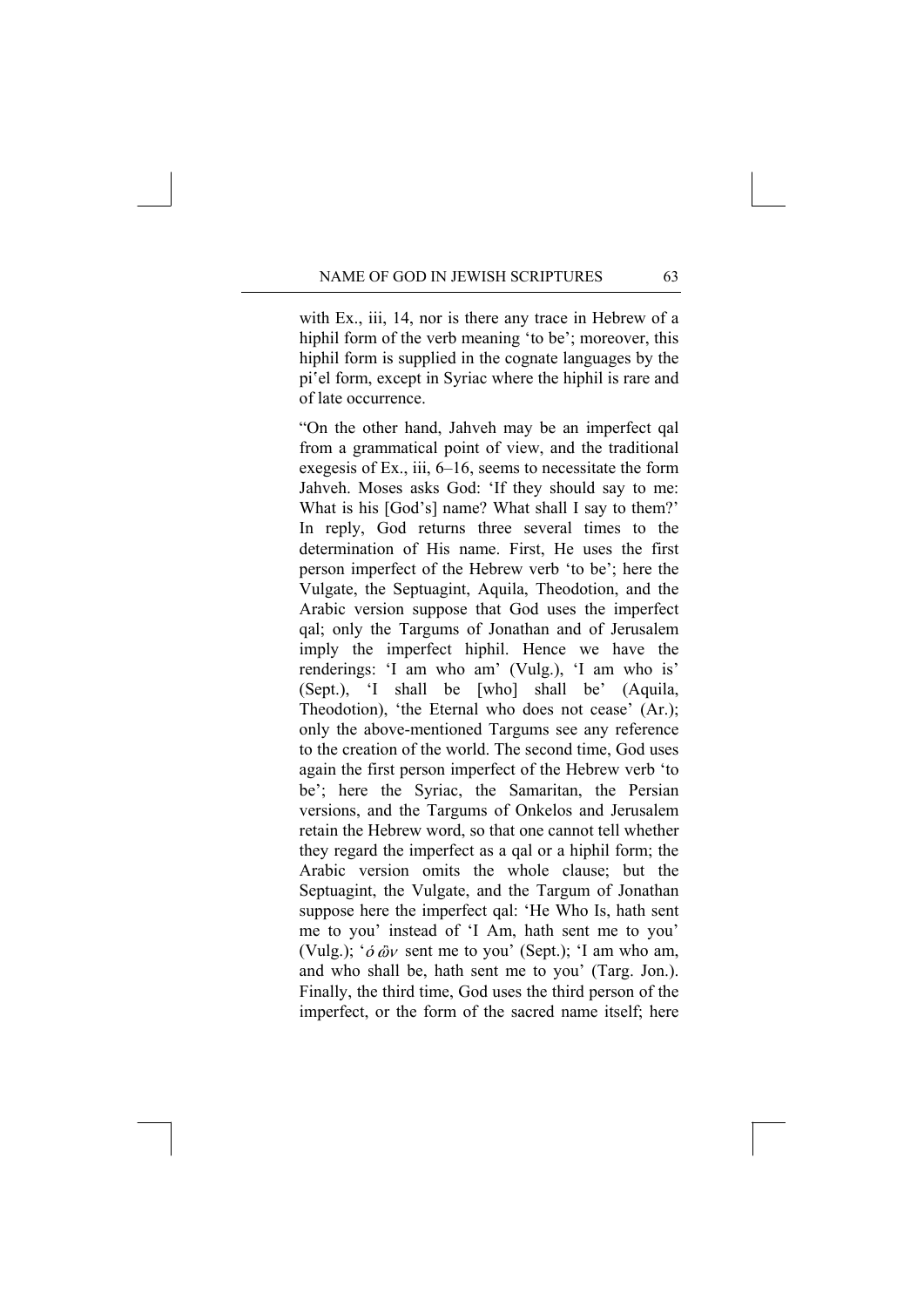the Samaritan version and the Targum of Onkelos retain the Hebrew form; the Septuagint, the Vulgate, and the Syriac version render 'Lord', though, according to the analogy of the former two passages, they should have translated, 'He Is, the God of your fathers … hath sent me to you'; the Arabic version substitutes 'God'. Classical exegesis, therefore, regards Jahveh as the imperfect qal of the Hebrew verb 'to be'."  $1$ 

### **The Vowels of** *adonay* **(Adonai) and letters of** *yhwh* **make the name of God**

We read in Hastings' *Dictionary of the Bible*:

"*(a)* The pronunciation 'Jehovah' has no pretence to be right. The word  $\pi r^2$  $\pi r^2$  acquired such a sacredness that, in reading, the name *'ǎdônāi*, 'lord,' was substituted for it; hence in MSS and prints the vowels of *'ǎdônāi* were attached to the letters יהוה, and 'Jehovah' (יְהוֹה) is a conflate form with the consonants of one word and the vowels of the other. It is not older in date than the time of the Reformation (1520). *(b)* The contracted forms in which the name appears suggest that the original form of the word was *yahweh* or *yahve* (a Greek transliteration is  $i\alpha\beta\epsilon$ ). *(c)* The occurrence of this name or a similar one in Assyr. cannot be regarded as certain. Hommel believes he has discovered in western Shemitic a divine name *i*, *ai*, or *ya* (*e.g.* I-zebel, Jezebel), which he considers the original form of the name, the Heb. being a more modern expansion. The last part of his conjecture at any rate cannot be considered probable. *(d)* The word being prehistoric, its derivation must remain uncertain. It has been connected with Arab. *hawa* 'to blow' or

<span id="page-72-1"></span><span id="page-72-0"></span><sup>&</sup>lt;sup>1</sup> *The Catholic Encyclopedia* as cited above.

 $^2$  Hebrew *yhwh* — *Editor*.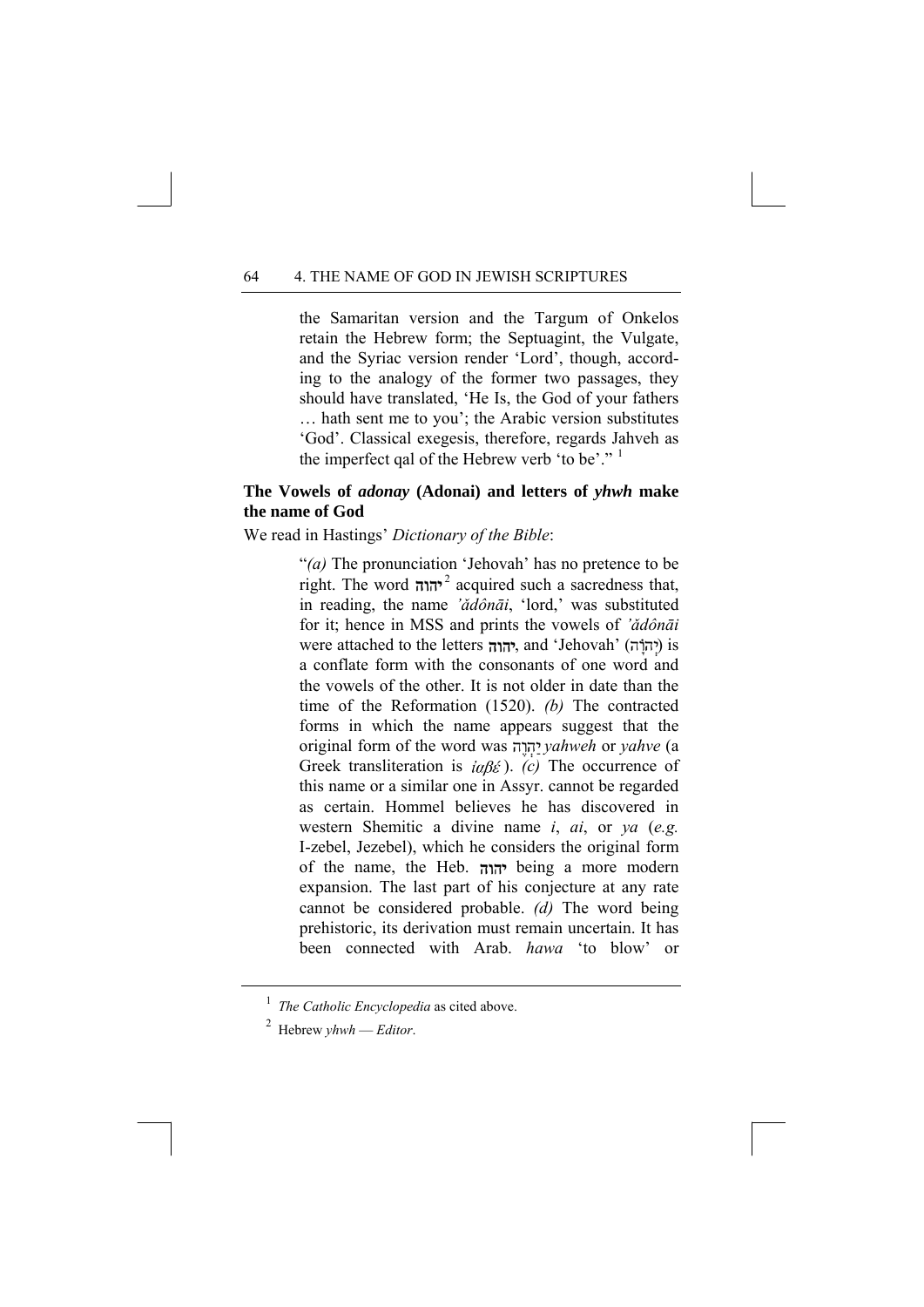'breathe,' J″ being the god who is heard in the tempest — the storm-god; or with the *hawa*, 'to fall' (Job 37:6)<sup> $1$ </sup>, in the causative meaning 'the prostrator' again the lightning-god; or with Heb. *hayah* (old form *hawah*), 'to be' in causative ('make to be'), *i.e.* 'the creator,' or fulfiller of his promises; and so on. *(e)* In Heb. writing of the historical period the name is connected with Heb. *hayah* 'to be,' in the imperf. Now with regard to this verb, *first*, it does not mean 'to be' essentially or ontologically, but phenomenally; and *secondly*, the impf. has not the sense of a present  $('am')$  but of a fut.  $('will be')$ . In Ex. 3:10 ff, when Moses demurred to go to Egypt, God assured him, saying, (*'EHYEH 'immāk*) 'I will be with thee.<sup>[2](#page-73-1)</sup> When he asked how he should name the God of their fathers to the people, he was told, (*'EHYEH 'ăsher 'EHYEH*). Again he was bidden say, ' *'EHYEH* hath sent me unto you'; and finally, ' *YAHWEH*, the God of your fathers, has sent me unto you.' From all this it seems evident that in the view of the writer '*ehyeh* and *yahweh* are the same: that God is '*ehyeh*, 'I will be,' when speaking of Himself, and *yahweh*, 'he will be,' when spoken of by others. What He will be is left unexpressed — He will be with them, helper, strengthener, deliverer."<sup>[3](#page-73-2)</sup>

<span id="page-73-0"></span><sup>&</sup>lt;sup>1</sup> Job, 37:6, "For he saith to the snow, Be thou *on* [i.e., 'fall on'] the earth, likewise to the small rain, and to the great rain of his strength" [KJV]. (NKJV translates the first part as: "For He says to the snow, 'Fall on the earth' " — *Editor*.)

<span id="page-73-1"></span><sup>&</sup>lt;sup>2</sup> "Then the Lord said to him [Moses], '... Now therefore go, and I will be with your mouth and teach you what you shall speak.' But he [Moses] said: 'Oh, my Lord, send, I pray, some other person.' Then the anger of the Lord was kindled against Moses …" (Exodus, 4:12–14).

<span id="page-73-2"></span><sup>3</sup> James Hastings, (ed.), *A Dictionary of the Bible*, Edinburgh, T. & T. Clark, New York, C. Scribner's Sons, 1906, vol. 2, p. 199. (According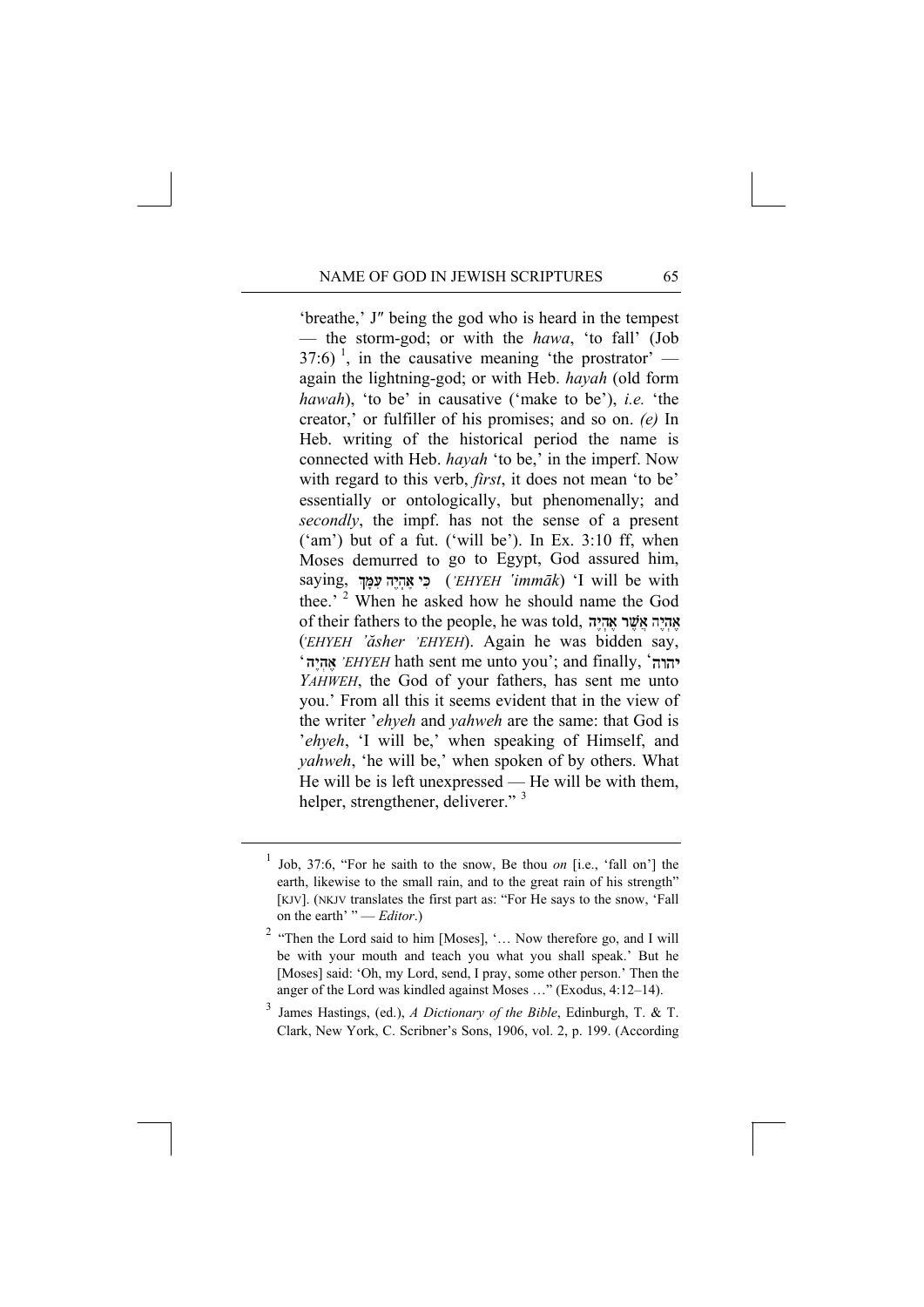#### **Jehovah or Yahweh?**

<u>.</u>

Jehovah's Witnesses attest as follows. In the Foreword to the *New World Translation of the Hebrew Scriptures* it is stated:

> "The greatest indignity that modern translators render to the divine Author of the Holy Scriptures is the omission or the hiding of his peculiar name when it plainly occurs in the Hebrew text thousands of times in the four-letter word ( $\tau$ יהוה = YHWH), generally called the 'tetragrammaton'. Far be it from us, therefore, to return to the practice of the Jewish synagogue after traditional Judaism and sectarianism and superstition had developed in it, or back to the style of the Latin *Vulgate*, which for a thousand years was the dominant translation of the Bible in western Europe. It followed the synagogue practice of substituting the titles 'Lord', 'the Lord,' 'Adonai,' and 'God' for the divine name represented by the tetragrammaton.

> "We follow the example of the first translators of the Greek *Septuagint*, who rendered the sacred name as a name, as shown by the Fouad Inventory No. 266 papyrus fragments of the 2nd century B.C., of the Greek *Septuagint* on the Book of Deuteronomy …

> "Therefore we render the divine name in every case where the four-letter name or tetragrammaton occurs, using the most familiar English form 'Jehovah', for the reasons offered in the Foreword of our translation of the Christian Greek Scriptures, pages 10–25. In this rendering we have followed the vowel-pointing of the tetragrammaton as found in Ginsburg's edition of the Hebrew text rather than that of Kittel, who vowel-points the tetragrammaton to read Yehwáh. Especially in the

to *The Catholic Encyclopedia* the form 'Jehovah' is, in fact, found in sources dating from before 1520, though not widely adopted until the Reformation: see *The Catholic Encyclopedia* cited above — *Editor*.)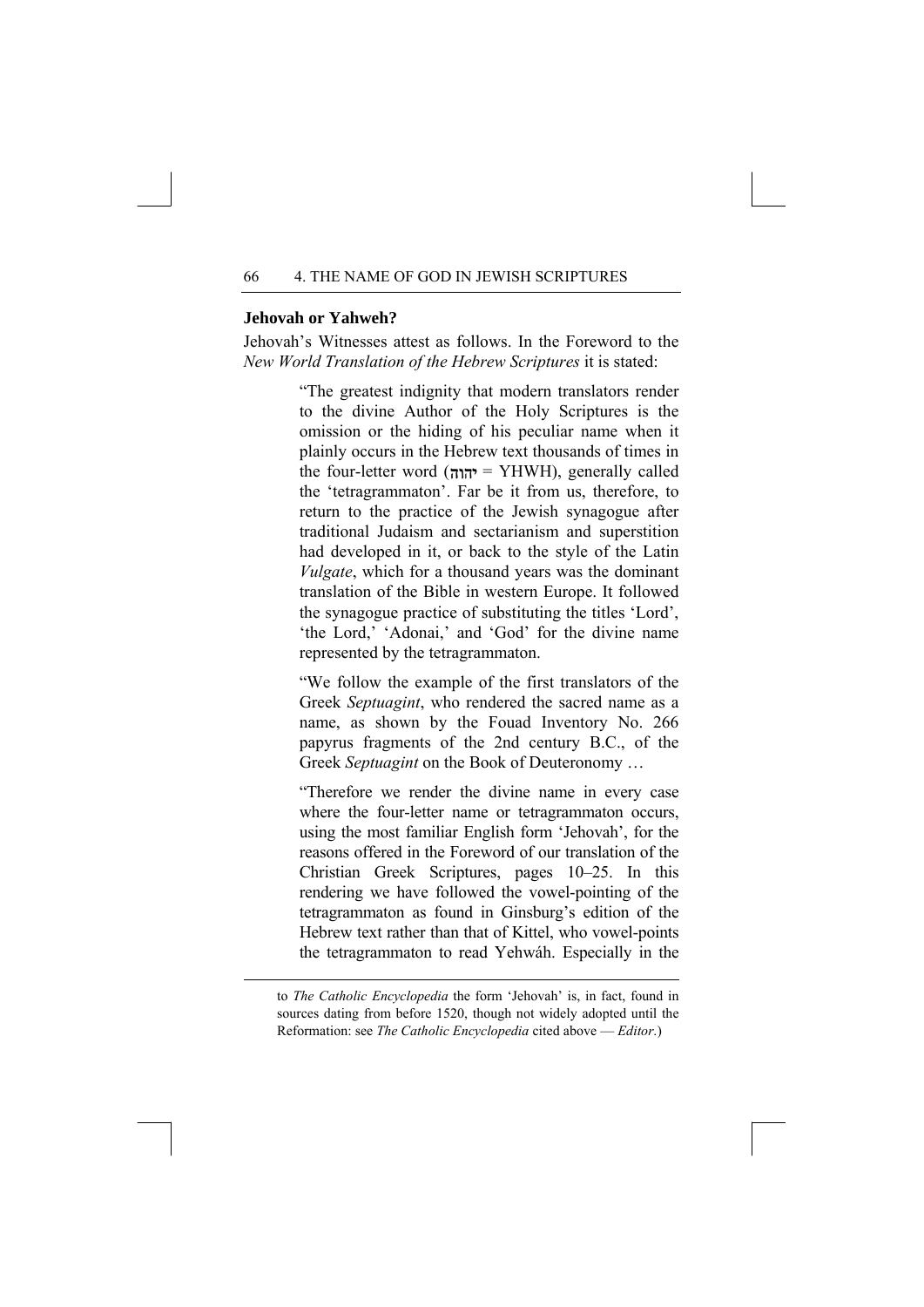English-speaking world it is the practice in recent decades of this century to hide that outstanding name and to confuse the reader with a substitute title." <sup>[1](#page-75-0)</sup>

Quite contrary to the above statement a noticeable number of European translators render the Divine name 'Yahweh' as  $follows<sup>2</sup>$  $follows<sup>2</sup>$  $follows<sup>2</sup>$ 

- 1. The French translation made under the direction of l'Ecole Biblique de Jérusalem uses the form 'Yahvé'  $(1948-)^3$  $(1948-)^3$
- 2. The French translation by A. Crampon uses 'Yahweh'  $(1939).<sup>4</sup>$  $(1939).<sup>4</sup>$  $(1939).<sup>4</sup>$
- 3. The French translation by Cardinal Liénart uses 'Yahweh'  $(1951)$  $(1951)$  $(1951)$ .<sup>5</sup>
- 4. The French translation by Edouard Dhorme (le Père Paul Dhorme des Frères Prêcheurs) uses 'Iahve'  $(1910-1946)^1$  $(1910-1946)^1$  $(1910-1946)^1$

- <span id="page-75-2"></span><sup>3</sup> *La Sainte Bible: traduite en français sous la direction de L'Ecole Biblique de Jérusalem*, Paris, Les Editions du Cerf , 1955.
- <span id="page-75-3"></span>4 A. Crampon (trans.), *La Sainte Bible* (revised 1923 and 1939 by Jules P. N. Touzard et al.), Paris, Tournai [etc.], Société de S. Jean l'Evangéliste, Desclée et cie, 2 vols. in 1, 1939.

<span id="page-75-5"></span><span id="page-75-0"></span><sup>1</sup>  *New World Translation of the Hebrew Scriptures*, 5 vols, Brooklyn, N.Y., Watchtower Bible and Tract Society, 1953–1960, Foreword, pp.  $20 - 21$ 

<span id="page-75-1"></span> $2$  The original source for this list (reproduced here with some amendments) is *New World Translation of the Hebrew Scriptures* as cited above and Footnote on Genesis, 2:4. The references in the following footnotes are supplied by the Editors of the present text — *Editor*.

<span id="page-75-4"></span><sup>5</sup> *La Sainte Bible: nouvelle édition publié sous le patronage de la Ligue catholique de l'Evangile, et la direction de Cardinal Liénart, avec le concours de Henri Renard*, Paris, Société Civile d'Etudes et de Publications non Commerciales, 1951.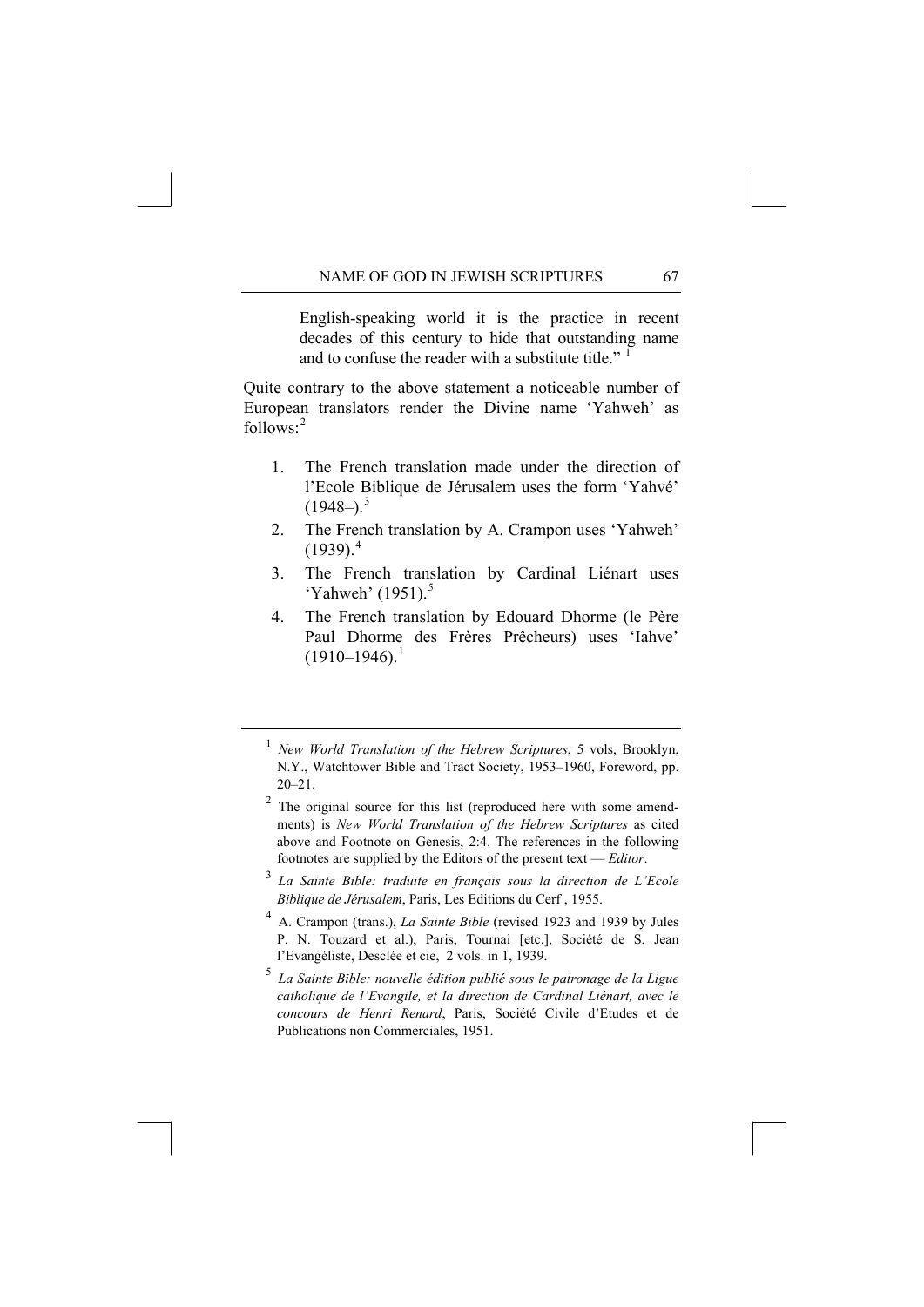- 5. The French translation by the monks of Maredsous uses 'Yahweh'  $(1949)$ <sup>[2](#page-76-0)</sup>
- 6. The Spanish translation by Bover and Cantera Burgos uses 'Yahveh'  $(1947)$ .<sup>[3](#page-76-1)</sup>
- 7. The Spanish translation by Nácar Fuster and Colunga uses 'Yave'  $(1944)$  $(1944)$  $(1944)$ <sup>4</sup>
- 8. The English Westminster Version of the Sacred Scriptures by C. Lattey, S.J., uses 'Jehovah'  $(1934-).$ <sup>[5](#page-76-3)</sup>
- 9. The Holy Bible translated by Monsignor Ronald A. Knox (1949) uses 'Javé' many times, as at Exodus, 33:19; Psalms, 67:5, 21; 73:18; 82:19; Isaiah, 42:8; 45:5, [6](#page-76-4); etc.<sup>6</sup>
- 10. The seventh edition of the Hebrew text by Rudolf Kittel  $(1951)$ <sup>[7](#page-76-5)</sup> vowel-points it to read 'Yehwáh', as this way of writing the Divine Name is supported by

- <sup>2</sup> *La Sainte Bible: version complète d'après les textes originaux par les moines de Maredsous* [Maredsous, Belgium], Editions de Maredsous, 1950.
- <span id="page-76-1"></span><sup>3</sup> *Sagrada Biblia: versión crítica sobre los textos hebreo y griego,*  Tomo 1, *Génesis a sabiduría*, translated by José María Bover and Francisco Cantera Burgos, Madrid, Editorial Católica, 1947.
- <span id="page-76-2"></span><sup>4</sup> *Sagrada Biblia*: *versión directa de las lenguas originales*, translated by Eloíno Nácar Fuster and P. Alberto Colunga, Madrid, 1944.
- <span id="page-76-3"></span>5 Cuthbert Lattey, S.J., *The Old Testament [Westminster Version of the Sacred Scriptures]*, London & New York, Longmans, Green, 1934.
- <span id="page-76-4"></span><sup>6</sup> *The Holy Bible: a translation from the Latin Vulgate in the light of the Hebrew and Greek originals, authorized by the Hierarchy of England and Wales and the Hierarchy of Scotland*, translated by Mgr. R. A. Knox, Definitive Edition, London, Burns & Oates, 1955.
- <span id="page-76-5"></span>7 Rudolf Kittel, *Biblia Hebraica*, 7th ed., Stuttgart, Württembergische Bibelanstalt, [1951].

<span id="page-76-0"></span> $\frac{1}{1}$  See *L'Ancien Testament:* édition publiée sous la direction d'Edouard Dhorme, 2 vols, [Paris], Gallimard, 1956–1959.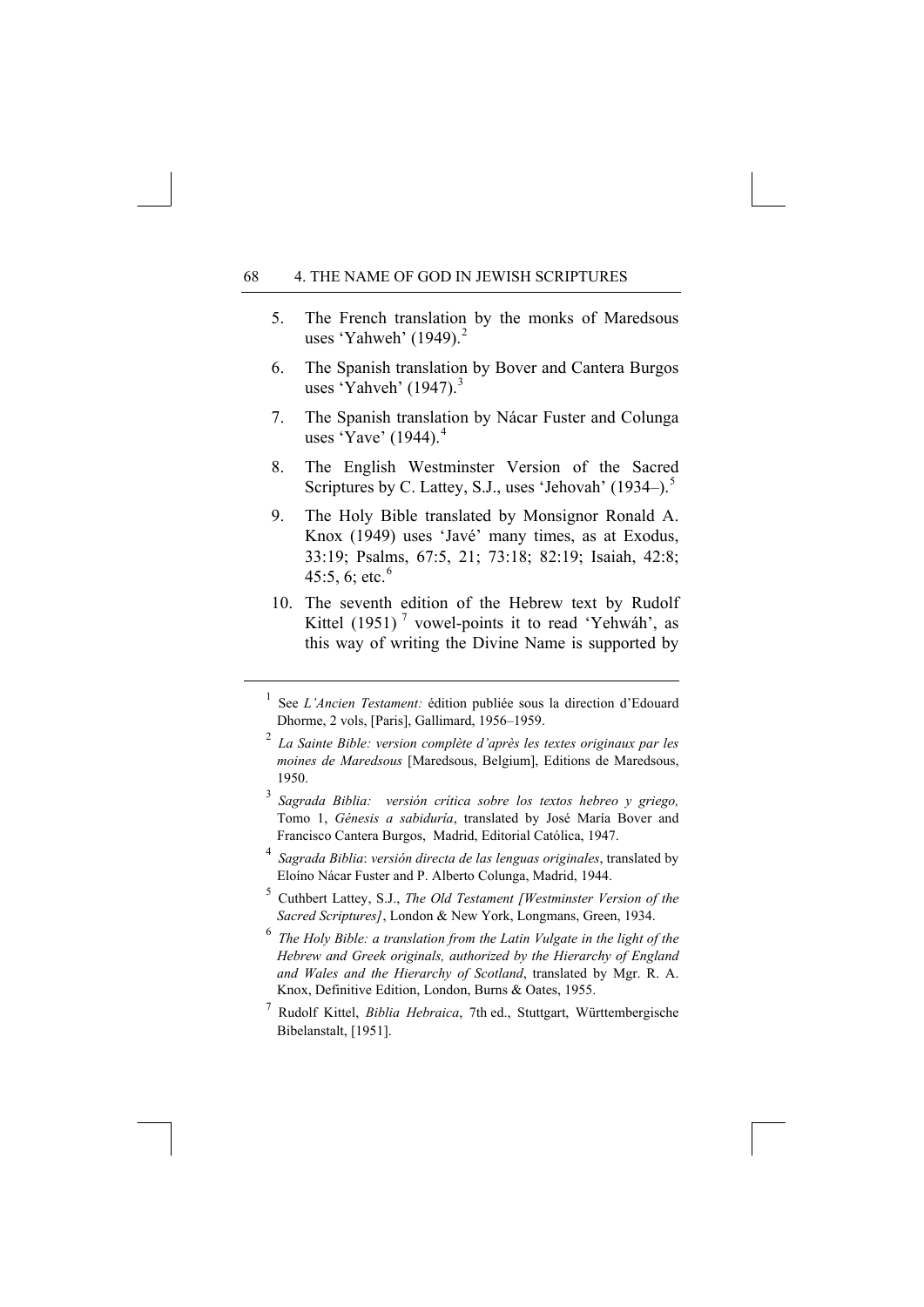the Leningrad Hebrew Codex  $(B \ 19<sup>A</sup>)$ , the Cairo Hebrew codex of the Prophets, and also many of the oldest Hebrew manuscripts. These point יהוה with the vowels of  $Y^eYa$ .<sup>[1](#page-77-0)</sup>

### **American Research on 'Jehovah'**

Its substitute 'Adonai' was a heathen god. It is written in *The Oxford Cyclopedic Concordance*:

> "**Jehovah**, the name revealed to Moses at Horeb, is *the* Name of the God of Israel. Its real pronunciation is approximately *Yahweh*, but this Name might not, according to Rabbinical teaching, be pronounced: hence it was written with the vowel points of *Adonai* (Lord), which was substituted for it in reading. The Name itself was not pronounced Jehovah before the l6th century. The *meaning* of JHVH, as it was written, is probably not 'I am,' but 'I will become;' thus it appears to contain the promise of a gradual revelation. It is frequently found in composition with proper names, as e.g., Yehô-shua (Joshua), Yehonathan (Jonathan), Eli-yahu (Elijah), Hizki-yahu (Hezekiah) …

> "… **Adonai** is an intensive plural of *Adon* (= lord), and occurs not seldom in prophecy and poetry as a substitute for JHVH. It was applied by heathen nations to their gods (thus the Phoenician Tammuz has the title Adonis) and is found compounded with JHVH as a proper name (Adoni-yahu = Adonijah)."  $2$

<span id="page-77-0"></span><sup>1</sup> *New World Translation of the Hebrew Scriptures*, 5 vols, Brooklyn, N.Y., Watchtower Bible and Tract Society, 1953–1960, Footnote on Genesis, 2:4.

<span id="page-77-1"></span><sup>2</sup> *The Oxford Cyclopedic Concordance*, New York and London, Oxford University Press, [c. 1903], p. 133.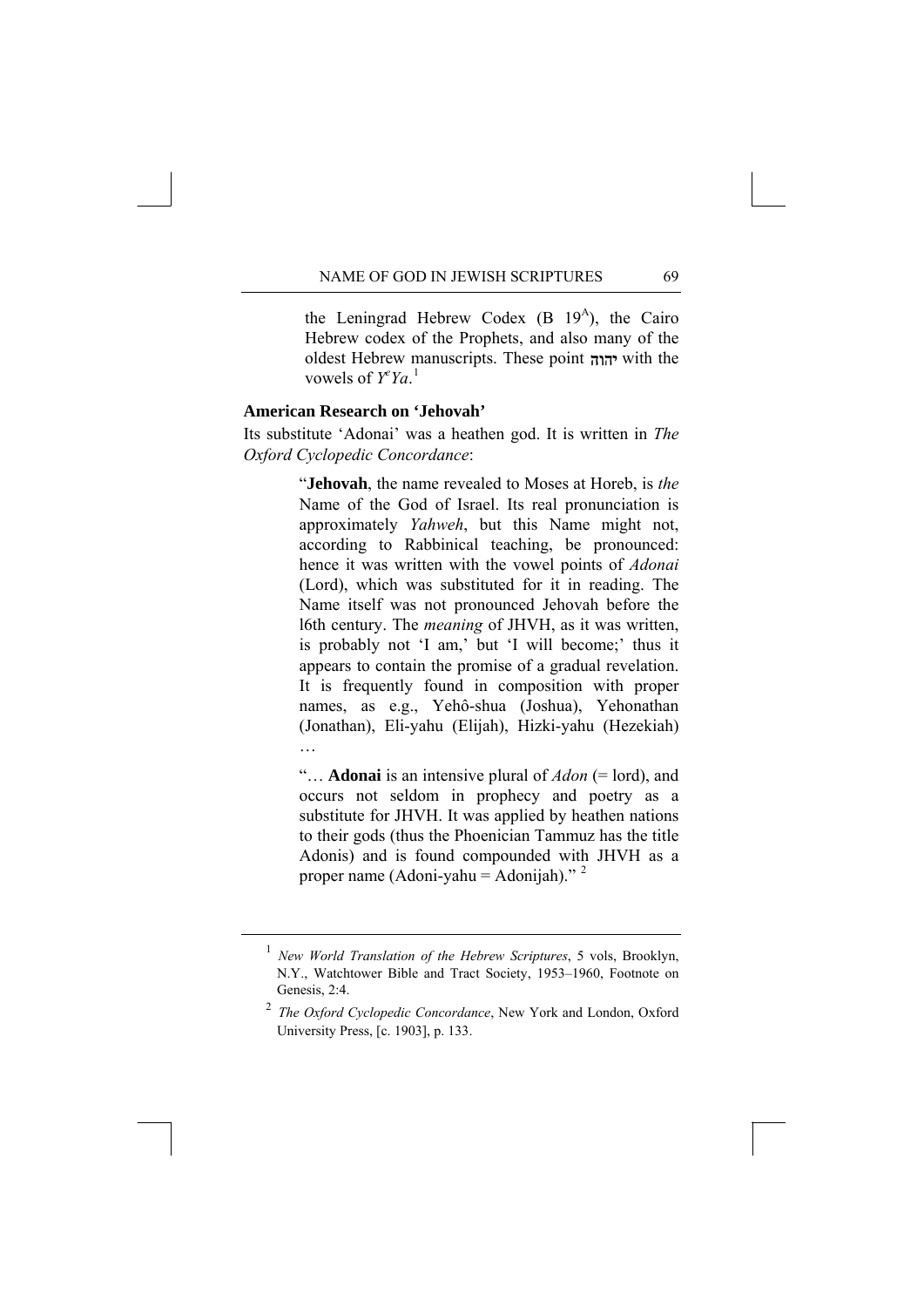The *Encyclopaedia of Religion and Religions* says about 'Jehovah', the name given to God in the Old Testament:

> "… In the Authorised Version it is often translated 'Lord.' It consists of the consonants JHVH or JHWH; and amongst the ancient Hebrews it was regarded as ineffable and was not pronounced, so that when they read it in the scriptures they said instead *Adonai*, 'lord.' The vowels from this word — the first A becoming an indistinct  $E -$  were inserted by the Hebrew scribes, but what they were originally, and how the word was pronounced, are unknown. Modern scholars incline to the view that it was Jahweh (pronounced Yahweh)." [1](#page-78-0)

<span id="page-78-0"></span><sup>1</sup> E. Royston Pike, *Encyclopaedia of Religion and Religions*, London, George Allen & Unwin Ltd., 1951, p. 207.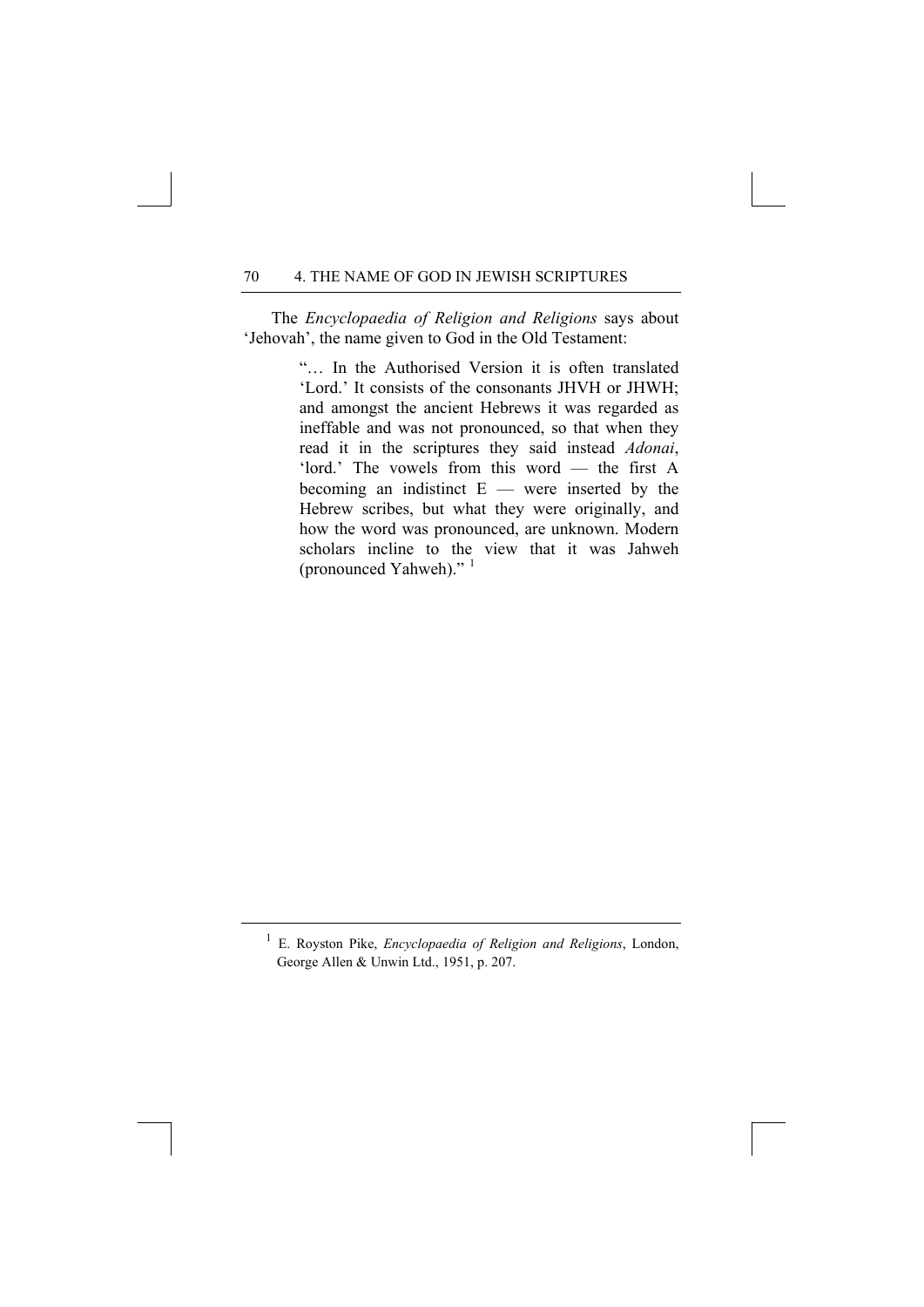# **5. Observations on the statements of Jewish and Christian scholars**

1. The sum and substance of what the Jewish and Christian scholars have investigated is that the name of their God has since long been 'Jehovah', which is said to be the word of God, and which has been used in the Bible.

2. It was in the last century that, after thousands of years, this name was disputed and declared to be wrong, followed by a quest for the correct name.

3. This research has been more difficult than finding out the correct position of the north and south magnetic poles. During this research ancient annals and inscriptions, religious traditions and the oldest manuscripts of the Bible were studied and scanned. As a result many important things came to light. The net outcome of all this toilsome labour and strain was that the real name of God had since long been lost and that whatever name be proposed, it ill becomes and ill befits.

4. It was quite a new discovery that the real name of God was not known to anyone even before the time of Moses.<sup>[1](#page-79-0)</sup>

<span id="page-79-0"></span>5. The name is said to possess greatness and grandeur of such a high order that a mere lip-profession of it earns a man

 $<sup>1</sup>$  Exodus, 6:3.</sup>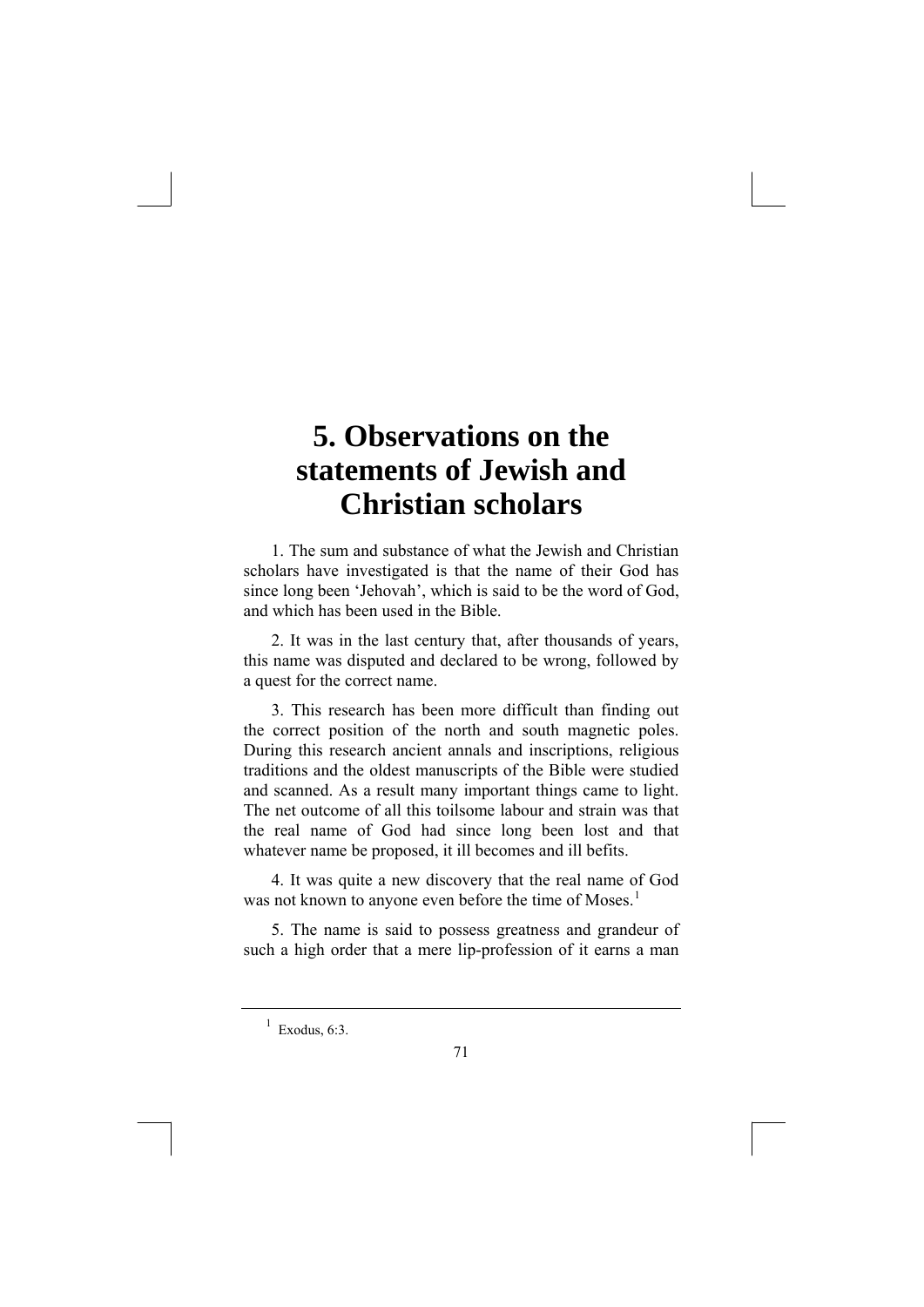all the blessings of this world. But when asked about the name, it is said that it is not known to anyone.

6. A study of the sacred history of the Jews and the Christians disclosed the fact that in every age there had been a vain quest after the name. A new name was, therefore, proposed which, later on, turned out to be wrong and incorrect. If every word is a frozen picture and its meaning is life and charm, then the word 'Jehovah' is a lifeless word; it had been born and reborn in ever new garbs, it grew old and died.

7. Differences arose because of changes to its pronunciation and the matter became doubtful and dubious; as a result its true significance is not known.

8. The Jewish charge that the Christian divines have misstated and mistaught the name of God as Jehovah, is unjustifiable and baseless. When it did not exist in the Bible in its correct form, nor was it permissible to utter it correctly, it is useless to wax hot against the Christian scholars because they did the same thing as the Jews wanted and desired; it was not allowed to utter the real and correct name of God and it constituted a grave offence, liable to be punished with death in this world and damnation and disgrace in the Hereafter.

9. If the Jews knew this name in its correct form, how and why did the dispute arise as to its correct pronunciation?

10. Do the Jewish priests sincerely wish (of course against their own doctrine) that the correct name of God be known to the world and be on the lips of every person; or do they want it ever to remain a sealed secret? If its correct pronunciation were disclosed to the world, the possibility of its being uttered by the tongue will obviously become greater; its seems the Jews wished the smaller the knowledge, the better.

11. Where in the Bible has it been commanded that Adonai, or some other name, should be recited instead of the real name of God?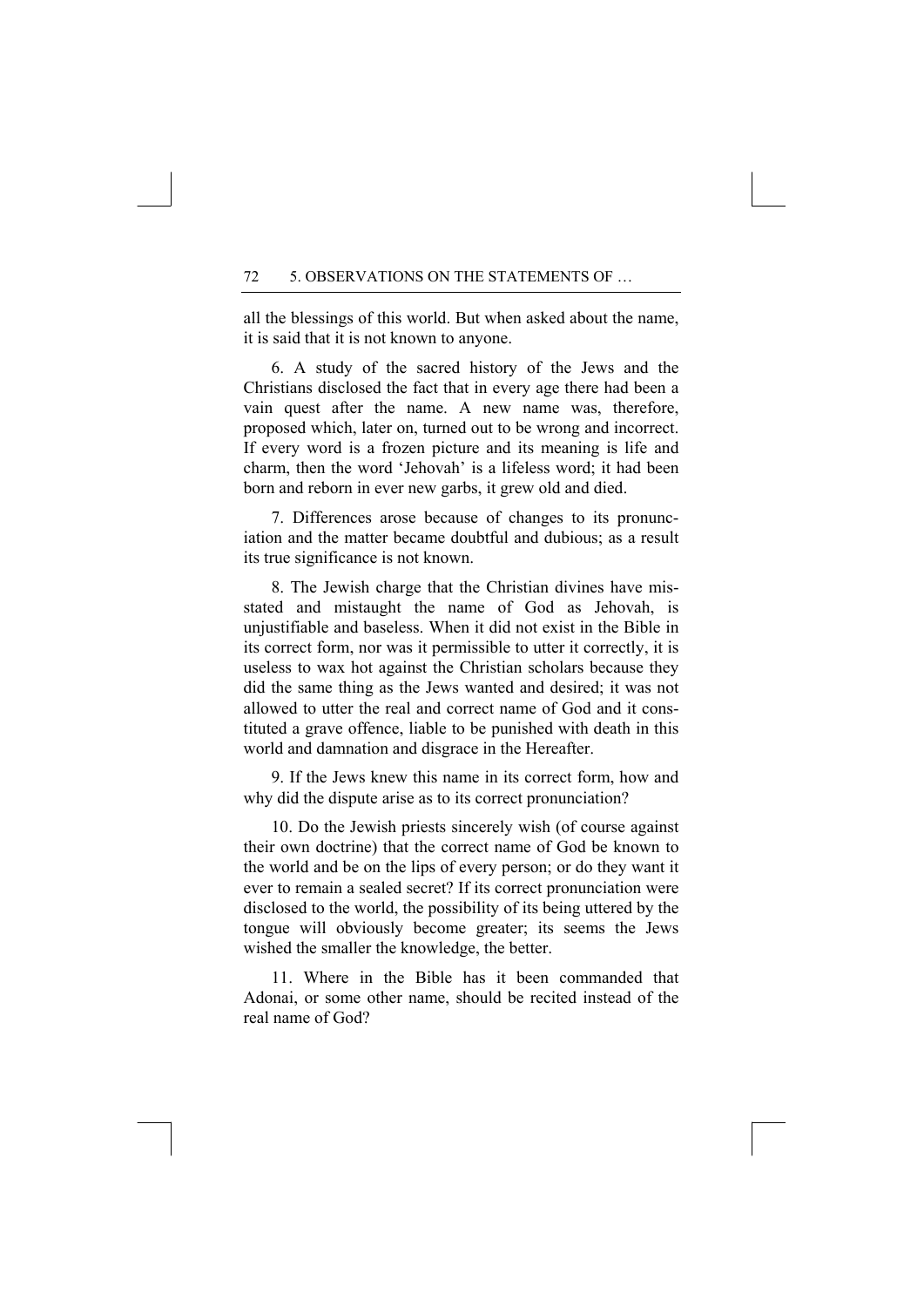12. Let us suppose that the 'Most High God' has two names, 'Jehovah' and 'Adonai'. Since both the names are His there seems to be no reason why He should be pleased by one and so much displeased on hearing the other that He should command the utterer thereof to be executed.

13. When God has a dislike for His own name and wants not be invoked by it, then why should He reveal it at all? A man having an aversion for a name does not even care to mention it. If God too, had likewise not disclosed His name, or only whispered it in the ear of Moses forbidding him to divulge it to anyone, the question whether or not it should be uttered by the tongue would not have arisen.

14. The Jews called it a sealed secret; the most exalted personal name, etc., but it is of no earthly use, for the reason that its utterer has to lay down and lose his life.

15. To repeat the name of one's dear one over and over again has a charm of its own, and the more a lover will recite and remember the name of his beloved, the more proved will be his love and adoration. It is written in the Book of Numbers: "So they shall put My name on the children of Israel, and I will bless them" $\frac{1}{2}$  $\frac{1}{2}$  $\frac{1}{2}$ ; and in the Psalms: "that men may know that thou, whose name alone is JEHOVAH, art the most high over all the earth."<sup>[2](#page-81-1)</sup>

16. The value and worth of a name are according to its meaning and significance; and if its meaning is not known, its value and worth are nothing. It is, therefore, unreasonable to look upon and regard Jehovah as the Mighty, Sacred and Blessed Name.

<span id="page-81-1"></span><span id="page-81-0"></span>17. A personal name is that which encompasses all the attributes of the named one. It is thus incorrect to define

 $<sup>1</sup>$  Numbers, 6:27.</sup>

<sup>2</sup> Psalms, 83:18; King James Version.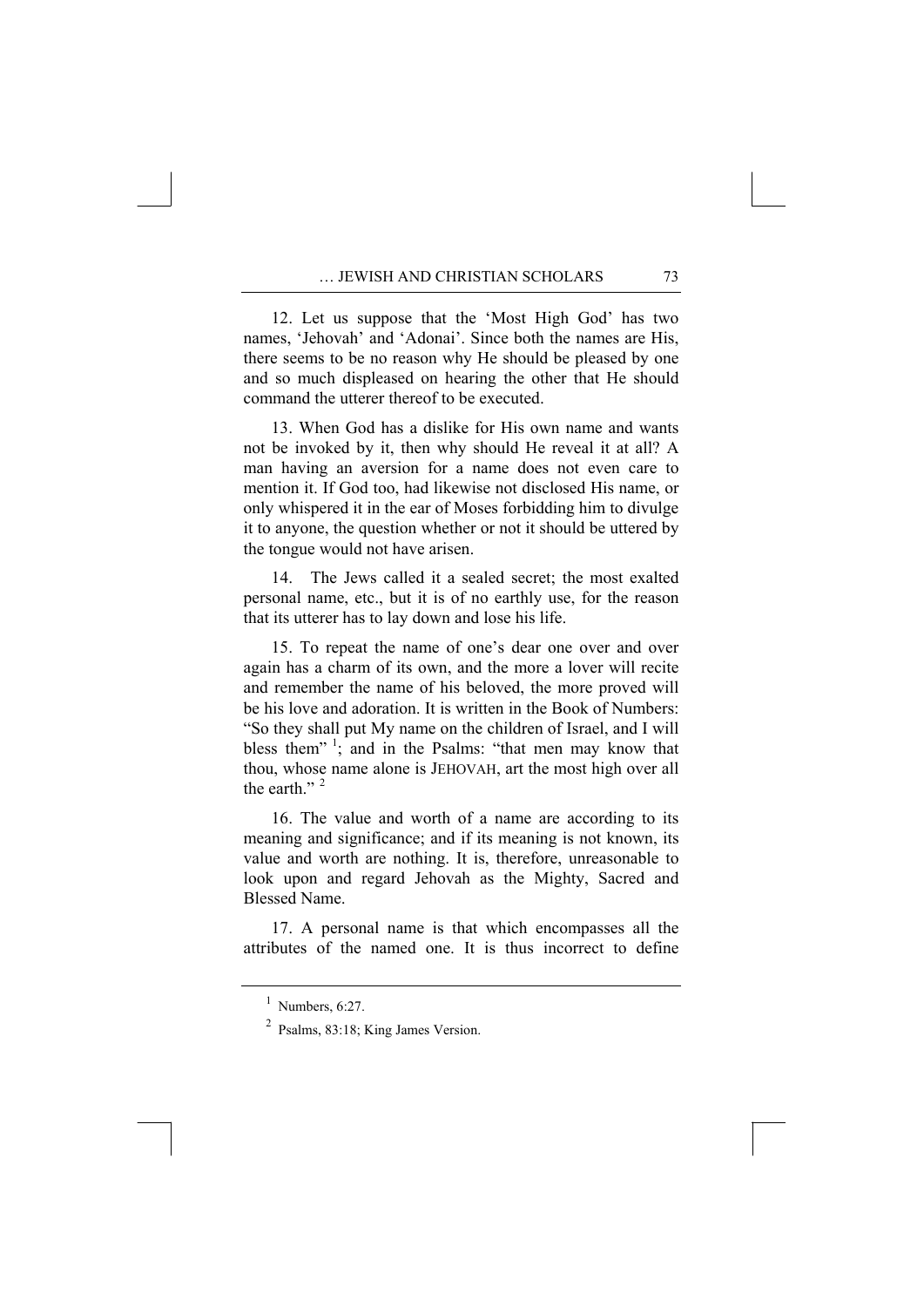Jehovah as a personal name. At the most, it expresses only one attribute of the Divine Being, that *He is*, as the Jews themselves say in commentaries. Jehovah, therefore, is an attributive, not a personal name.

[1](#page-82-0)8. It appears from Deuteronomy that it is a "fearful" name.<sup>1</sup> And Jacob said: "For I have seen God face to face, and my life is preserved";  $2 \text{ "Though not be affrighted at them: for the}$  $2 \text{ "Though not be affrighted at them: for the}$ Lord thy God is among you, a mighty God and terrible.";  $3$ "For the Lord your God is God of gods, and Lord of lords, a great God, a mighty, and a terrible"; <sup>[4](#page-82-3)</sup> "And I said, I beseech thee, O Lord God of heaven, the great and terrible God".<sup>[5](#page-82-4)</sup>

The conception of the fearful and terrible Lord Jehovah cannot be called the most exalted name. If He had had more of love and kindness in him, He would not have prescribed the penalty of death for uttering His name.

19. The rabbis of the Jews, who claim to know the Hebrew language and to have the best understanding of the Bible, propose Adonai as a substitute for Jehovah. They must have considered Adonai better than Jehovah; otherwise there could be no sense in replacing a superior name by an inferior one.

20. There are three kinds of signposts on the roads in cities: (1) road closed; (2) a red signal to warn that the road is dangerous, and (3) a green light, indicating peace and safety. In the Book of Genesis, one comes across this sign of danger at 156 places, and there are as many as 6,823 points in the whole of the Bible according to the careful computation of scholars.

- <span id="page-82-2"></span> $3$  Deut., 7:21; KJV.
- <span id="page-82-4"></span><span id="page-82-3"></span><sup>4</sup> *Ibid.*, 10:17; KJV.
- $<sup>5</sup>$  Nehemiah, 1:5; KJV.</sup>

<span id="page-82-0"></span><sup>&</sup>lt;sup>1</sup> Deut., 28:58; KJV. In NKJV it has "awesome" for "fearful" or "terrible" here and in the references below — *Editor.* 

<span id="page-82-1"></span> $<sup>2</sup>$  Genesis, 32:30; KVJ.</sup>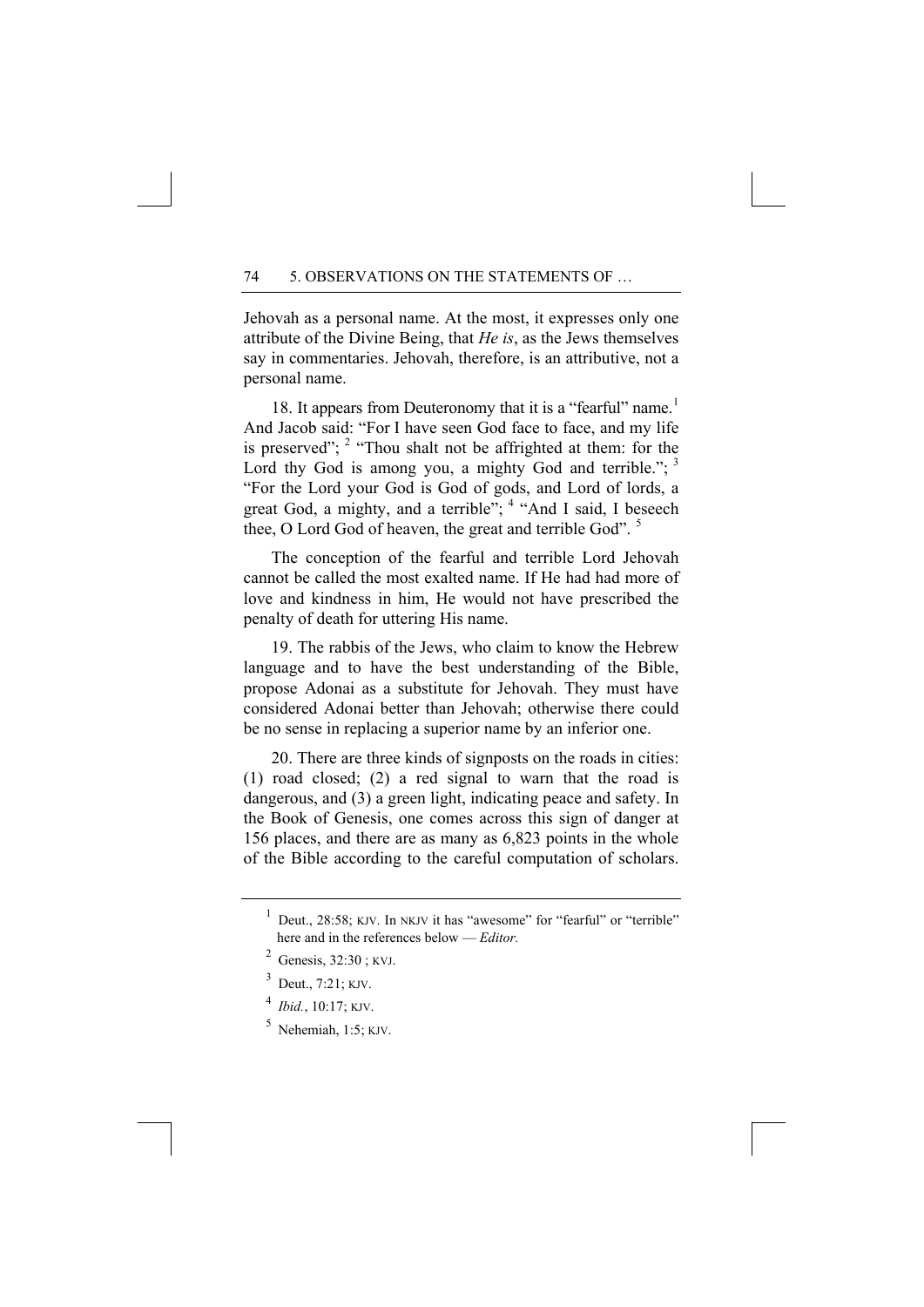The reader is confronted with two kinds of dangers: (1) that the name of God is doubtful and dubious, and (2) what should be read and what not. In other words, the road is closed, and positive danger of life lies ahead; that is to say, even if you pronounce it correctly, your life will not be spared. On the other side of it, there is the green light of Adonai directing: "Give up the upper road and adopt the lower one." It is, therefore, obviously clear that safety lies in abstaining from reciting the name Jehovah. But it is not understood why these four letters *y-h-w-h* or the four-lettered word, which is so deadly and dangerous that a mere repetition of it throws one into grave peril in this world and, according to Philo, into the flames of hell in the next, should have been recorded in the Bible as many as 6,000 times. Why should not a conference of the Jewish priests and the Christian padres be convened to expurgate it from the Bible?

21. In the Ten Commandments of the Bible the Third Commandment strictly forbids the recitation of this name. Should one suggest that it be obliterated from the Bible and replaced with 'Allah' in order to save people from the penalty of death in this world and the fire in the Hereafter?

22. It is written in the Book of Numbers: "So they shall put My name on the children of Israel, and I will bless them."<sup>[1](#page-83-0)</sup> But when the name of God itself got lost, all the blessing and grace must have vanished and gone from the nation. Why not, therefore, put the name of Allah upon the Children of Israel? He will bless them.

23. The attributive quality of God's name 'Jehovah' is said to be that it expresses His existence in all the three tenses, in Hebrew *yihweh* is in the future tense, *howeh* the present and *hawah* the past. It was by the fusion and coalescence of one letter from each of the four letters *y-h-w-h*, that 'Jehovah' came

<span id="page-83-0"></span> $<sup>1</sup>$  Numbers, 6:27.</sup>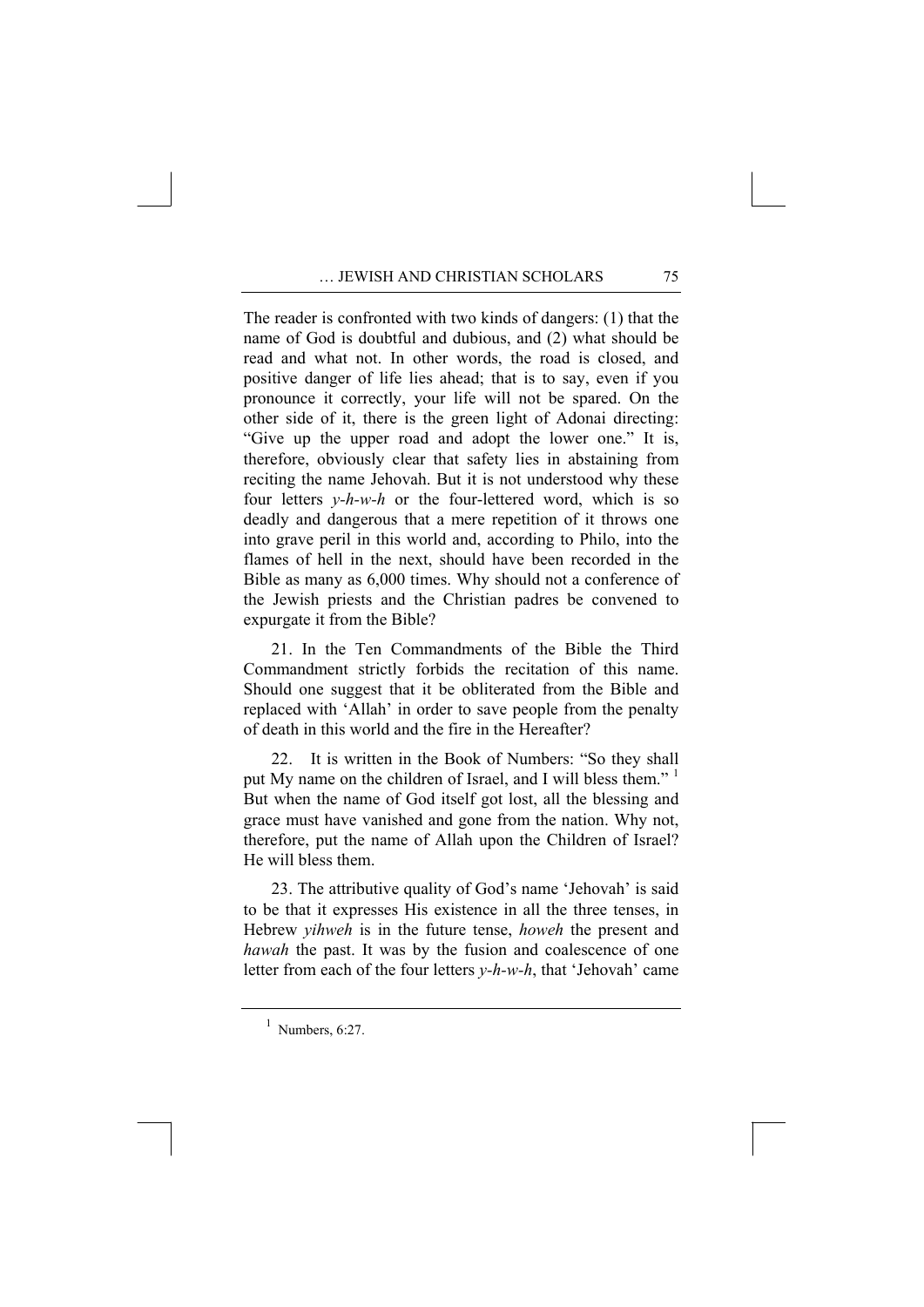to be formed. It is indeed a childish hotchpotch; and it suffers from a grave defect. Even if this arrangement be altered and changed, the meaning will remain the same, although 'Jehovah' will be shattered to pieces and broken. For example *h-y-w-h*, *h-w-h-y*, *w-h-h-y*, *h-h-y-w*, *w-y-h-h*, etc., etc., will all have the same meaning which *Yehowah* has, for the letters are the same. The meaning will be same, because it is said: "Every letter of *Yehowah* has individual sense."

24. That the name *Yehowah* is wrong according to grammatical rules of the language has now been accepted unanimously by both the Jewish and Christian scholars. It is now stated to be *Yahweh*, which is the future tense, that means 'The coming One'.

25. In this connection our Christian friends may well be asked a question. When both the Jews and Christians are agreed on this point that God's name should not be uttered by human mouth, why should not this interdiction be imposed on the name of Jesus, whom the Christians believe to be one of the Trinity? It is really strange that whereas the taking of the name of God the Father is strictly forbidden, the name of God the Son has not been placed under this ban, especially in view of the fact that the Gospels prohibit the taking of the name of the Messiah. Read Luke, 9:20–21 and Matthew, 16:15–20:

> "He [Jesus] said to them, 'But who do you say that I am?' Peter answered and said, 'The Christ of God.' And He strictly warned and commanded them to tell this to no one  $\frac{1}{1}$  $\frac{1}{1}$  $\frac{1}{1}$  ...

It is indeed a matter of great surprise that the Christians do not obey the explicit command of their Lord. They do not enunciate the name of the Father, but bow their heads at the name of the son.

<span id="page-84-0"></span><sup>1</sup> Luke, 9:20–21.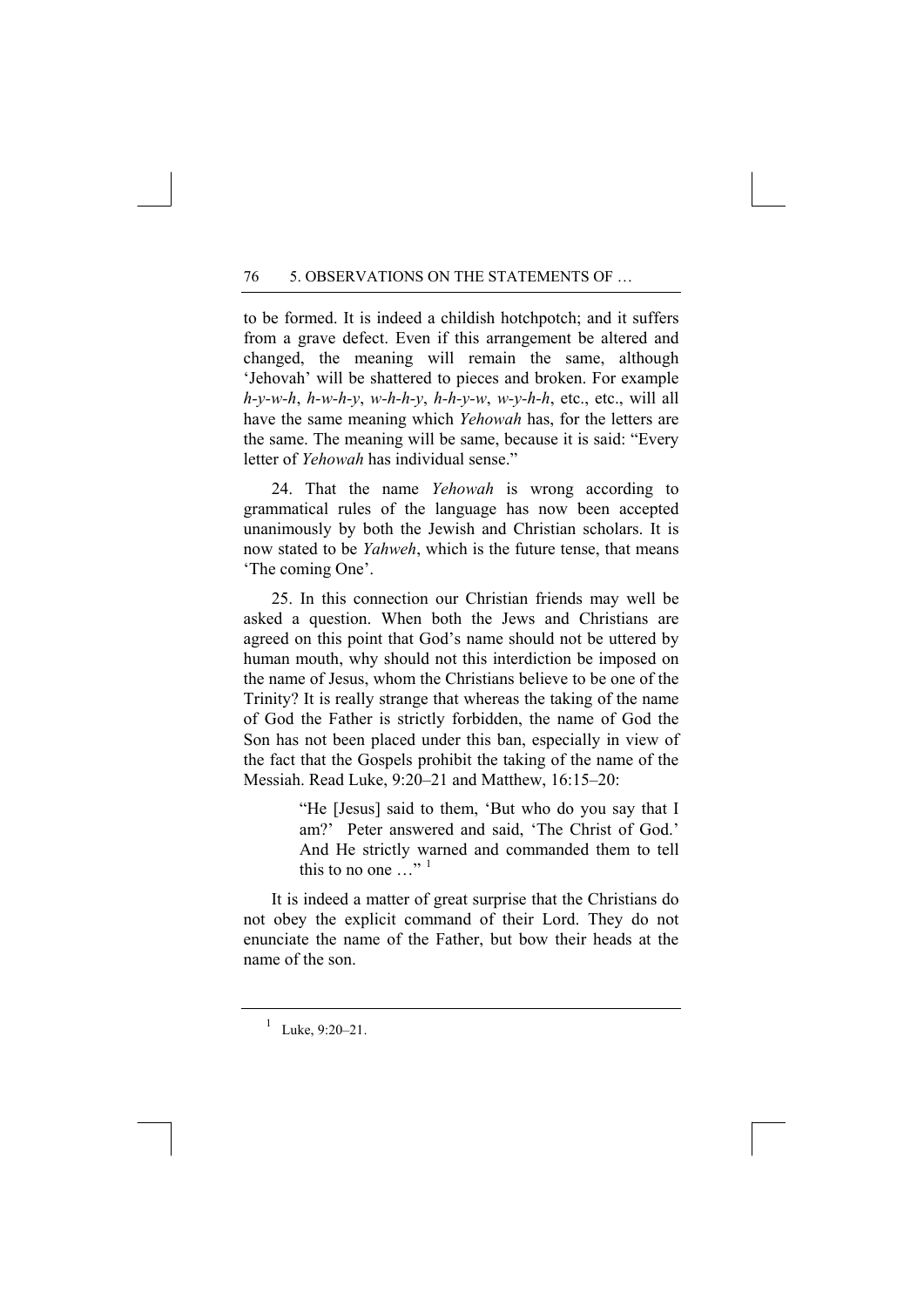#### *Yahweh* **is the name of the Coming Lord**

The frequency and force, together with strong incontrovertible arguments, with which the oneness and unity of God have been stated and stressed in the Holy Quran are surely not to be found with regard to this Great Truth in any other revealed book. Besides, the explicitness and clarity with which it was announced over and over again through the Prophet's own mouth that he was only a human being is undoubtedly not to be found in respect of any other prophet in his own Scripture.

Krishna, Ramachandra, Buddha and Jesus are reported to have claimed divinity for themselves; this is on account of the fact that there is dubiousness and doubt in their books as now available. There certainly was not any doubt and ambiguity in the actual words spoken by them, but the statements which have come down to us through the centuries do contain complexity and confusion.

The Quran has worked a wonder in the matter of inducing belief in the unity of God and adducing perfect arguments in support of it, and disclosing the Holy Prophet Muhammad's human nature to the clearest degree.

In the ancient scriptures the advent of the Holy Prophet Muhammad is prophesied as the advent of God Himself according to Deuteronomy, 33:2; the General Epistle of Jude, 1:14, etc. Let no one slip into the error of thinking that, like the Hindus, the Buddhists, and the Christians, we also wish to prove that the Holy Prophet Muhammad is God's incarnation or His son or (God forbid!) even God. The Muslims earnestly cherish an utmost jealousy for the Unity of God, and can never be induced to believe their Prophet to be God or His incarnation or son.

The significance of the coming of God Himself is, according to our belief, one's complete knowledge of His person and perfect attributes, the manifestation of His almightiness and perfect power, and the fulfilment of His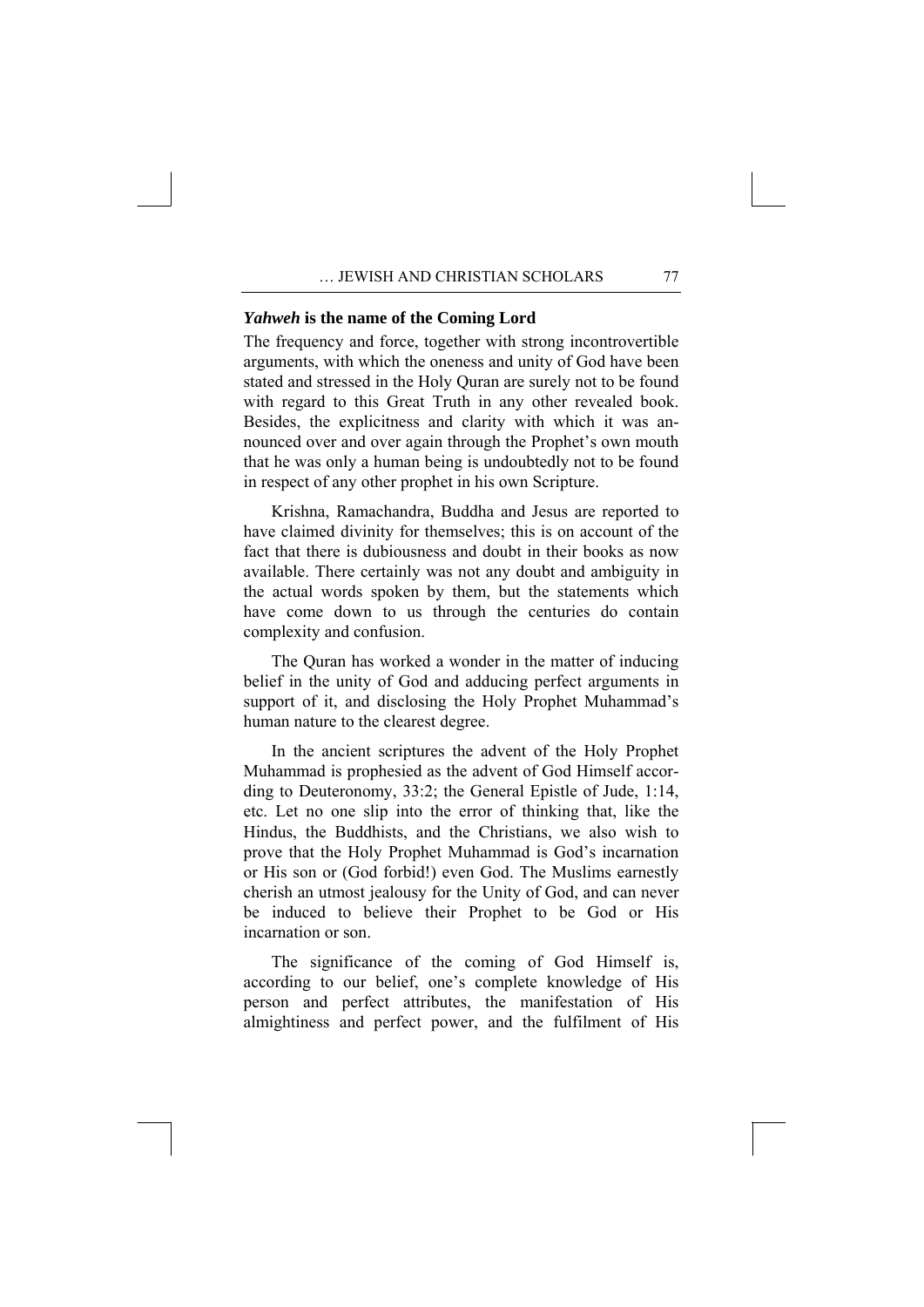promises held out to the prophets, and the coming of the victory and triumph of Truth.

It is true that God is inconceivable, but His existence is proved through His attributes and manifested by His works. All His attributes are exhibited in the creation and all natural processes: He is *al-Mubdī'*, the Author of life; He is *al-Zāhir*, the Manifest, He to Whose existence every created thing clearly points; He is *Al-Qābid*, the Controller, He Who keeps all things within limits; He is *Al-Khāfid*, the Depressor, He Who brings low the proud; He is *Al-Muqīt*, the Preserver, He Who preserves the faculties of all created things. These are but a few of His wonderful attributes mentioned in the Quran:

> "His knowledge extends over the heavens and the earth $" '$ <sup>[1](#page-86-0)</sup>

> "And thou art not engaged in anything, and thou recitest not from Him any portion of the Quran, and you do no work, but We are witnesses of you when you are engrossed therein. And there is not hidden from thy Lord even an atom's weight in the earth or in heaven. And there is nothing smaller than that or greater, but it is recorded in a clear Book." [2](#page-86-1)

By personal name, a person, place or thing is recognised and distinguished from others. Pondering over the 150 names of God or personal names found in the basic languages of different nations of the world, it appears that all of them with only one exception, are attributive names.

It is a matter of fact that the pre-Islamic religions, as we have found them, are not universal in their principles. They were undoubtedly enough to meet the needs of their respective times. All the same they were true. The personal name of God

<sup>&</sup>lt;sup>1</sup> The Quran, 2:255.

<span id="page-86-1"></span><span id="page-86-0"></span><sup>2</sup> *Ibid,*, 10:61.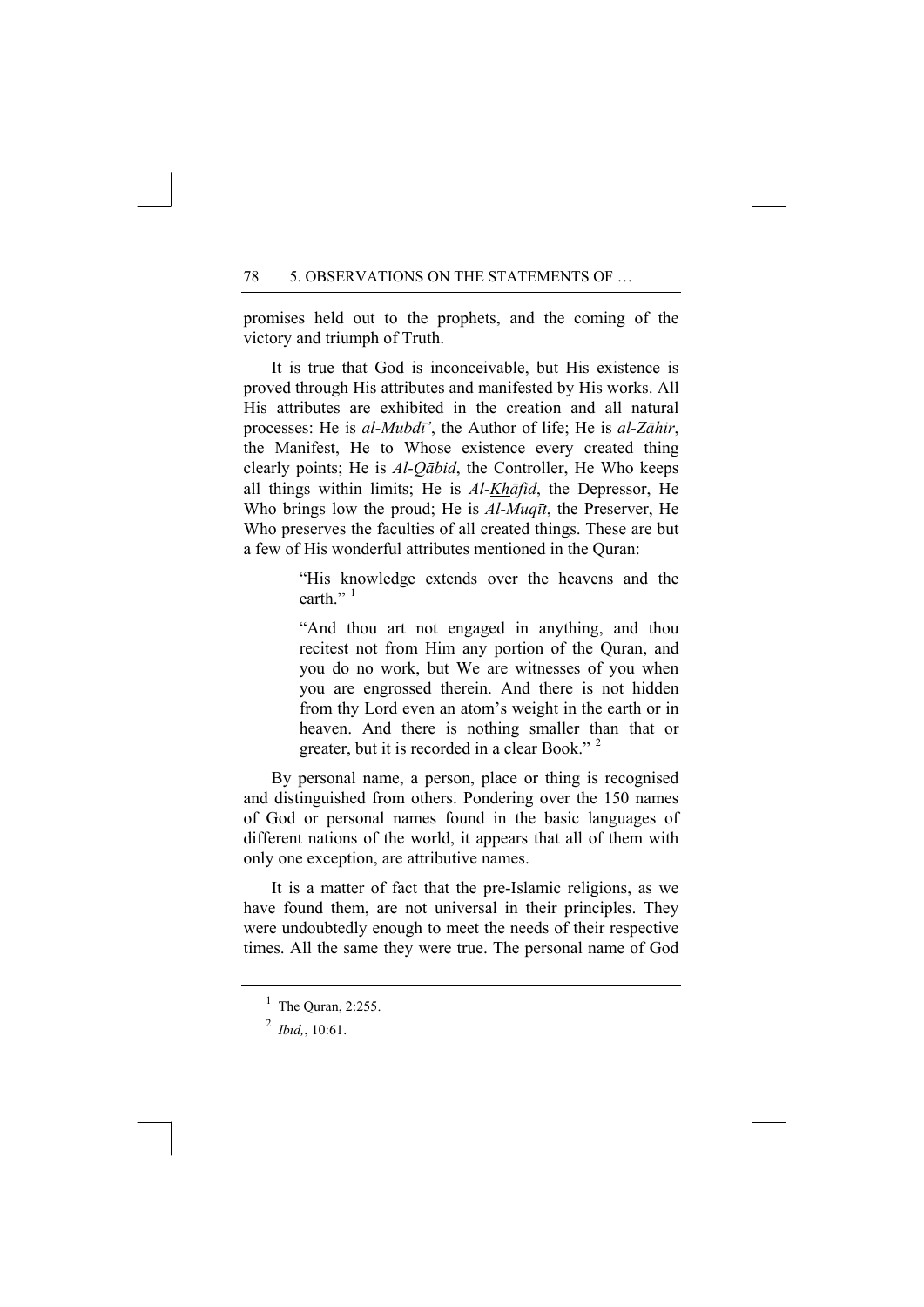was not revealed to the Jews. Only a hint was thrown at it; that He or His perfect manifestation would appear at some future time. So the Jews kept on calling the attributive name as His personal name; and later on threw it also into oblivion. When the Holy Prophet Muhammad came, he disclosed the personal name of God, threw perfect light on it, and taught the ways of its knowledge and wisdom. It was for this reason that the Holy Prophet's coming had been foretold as the Coming of God Himself, meaning thereby that the world will get Divine knowledge and wisdom through his intermediation.

### **Name and concept of the Divine Being in Islam**

Prior to the advent of the Holy Prophet Muhammad, stones and trees, cows and calves, the sun and the moon, the planets and the stars, were worshipped and adored as Divine Beings.

Against the children of Israel the prophets had to complain that they always began to worship the idols of other nations. Even mortal men, born of humble and helpless mothers, who stood in need of eating and drinking, who slept and had to be awakened, who wept and cried, had been raised to Divine heights by the people and worshipped. But it was the Holy Prophet Muhammad (may peace and the blessings of Allah be upon him) who taught that the personal name of the Most High God is Allah and that He is neither born, nor eats nor drinks, nor sleeps nor stands in need of rest on the seventh day, being tired; He takes no walk in the cool of the garden, nor is He afraid of the people who began to build the tower in Babylon; He climbed not down from the clouds to wrestle with Jacob nor did He ever feel aggrieved at His own deeds; into the mother's womb He never entered, nor was He ever an infant in swaddling clothes, neither a young man full of hot blood. On hearing His name uttered He falls not into a rage; nor ever killed a man for touching his cup or utensils.<sup>[1](#page-87-0)</sup> He is the Lord,

<span id="page-87-0"></span> $<sup>1</sup>$  Numbers, 4:15.</sup>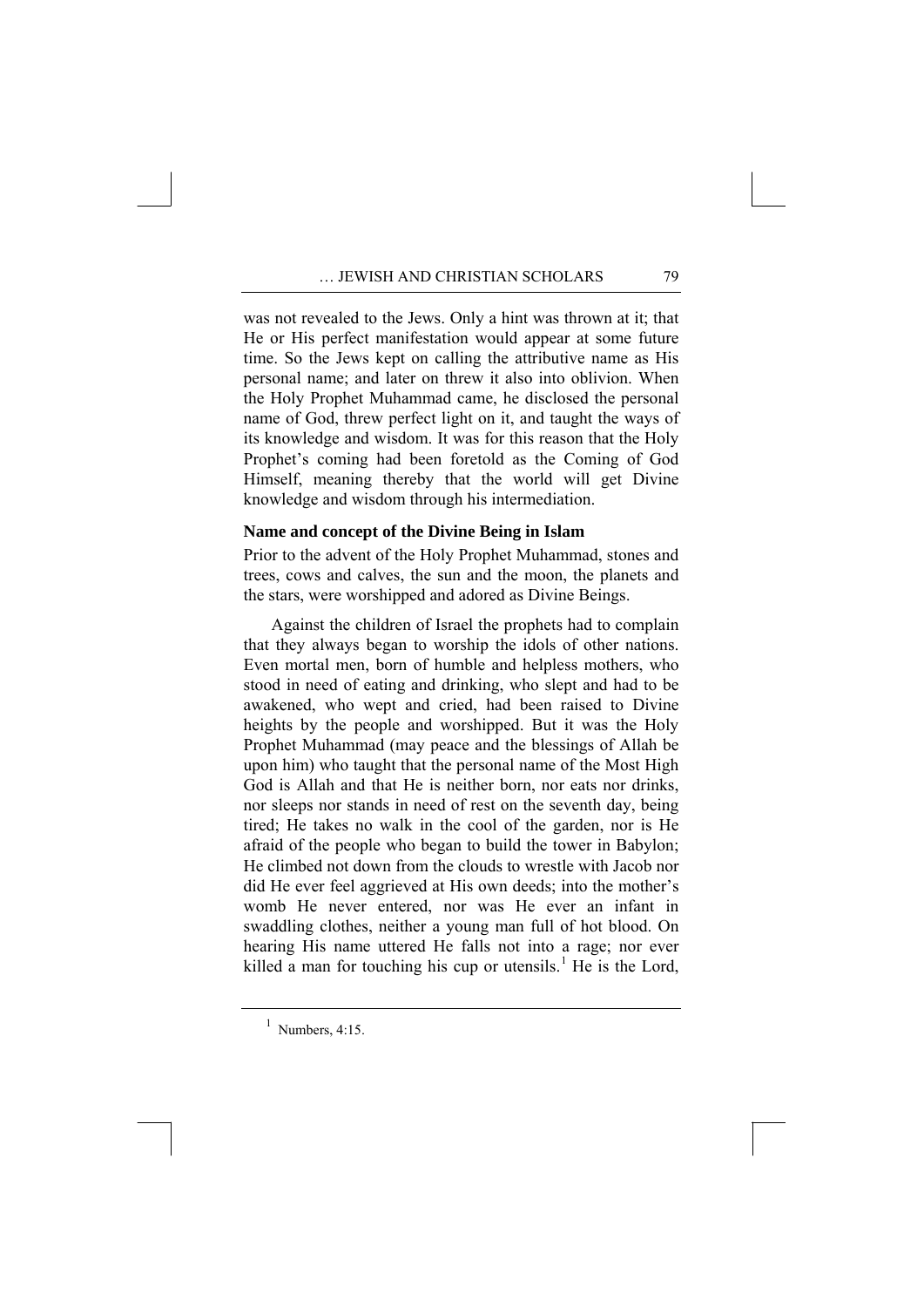not only of the children of Israel but of all the nations of the world. His holy name is Allah, for he is the possessor of all the perfect attributes; any kind of imperfection whatsoever is not to be found in Him; He is the Almighty, All-Powerful, the All-Wise, and the All-Knowing. He created not the world to fulfil the ends of His justice, but for the purpose of manifesting His Love and Benevolence to His creatures. In his *Arabic-English Lexicon*, E.W. Lane thus gives the meaning of the name Allah: 'Comprising all the attributes of perfection'.

1. There is in Him not only one excellent quality, but all the sublime attributes to the most perfect degree. If *Yehowah* was the name of the particular God of Israel, then Hari, Om, was the name of the Hindu God and Yazdan that of the Parsees. God, Lord, Theos, Shang-ti and Kamui are all His names. But Allah exclusively is one such name which encloses and includes all other names and expresses and indicates all the excellent attributes.

2. The Holy Quran has thrown a challenge to all the nations and religions of the world, saying: bring forth as against this name Allah another name or term, if you can, which has the comprehensive meaning: 'Comprising all the attributes of perfection'.

3. It contains all power and beauties and negates all evil and weakness as we see in human beings.

4. Allah has neither any dual nor any plural number, for He is neither two nor three, but the one true God.

5. His Unity is not the number one's unity, because one has its fractions,  $\frac{1}{2}$ ,  $\frac{1}{3}$ ,  $\frac{1}{4}$ , and so on to the unlimited number. Allah's unity, or unity in Islamic theology, means His uniqueness in all his attributes.

6. Unlike *Yehowah*, Om, Deus and Theos, etc., God's name has not been derived from any root, for God Himself has not been born.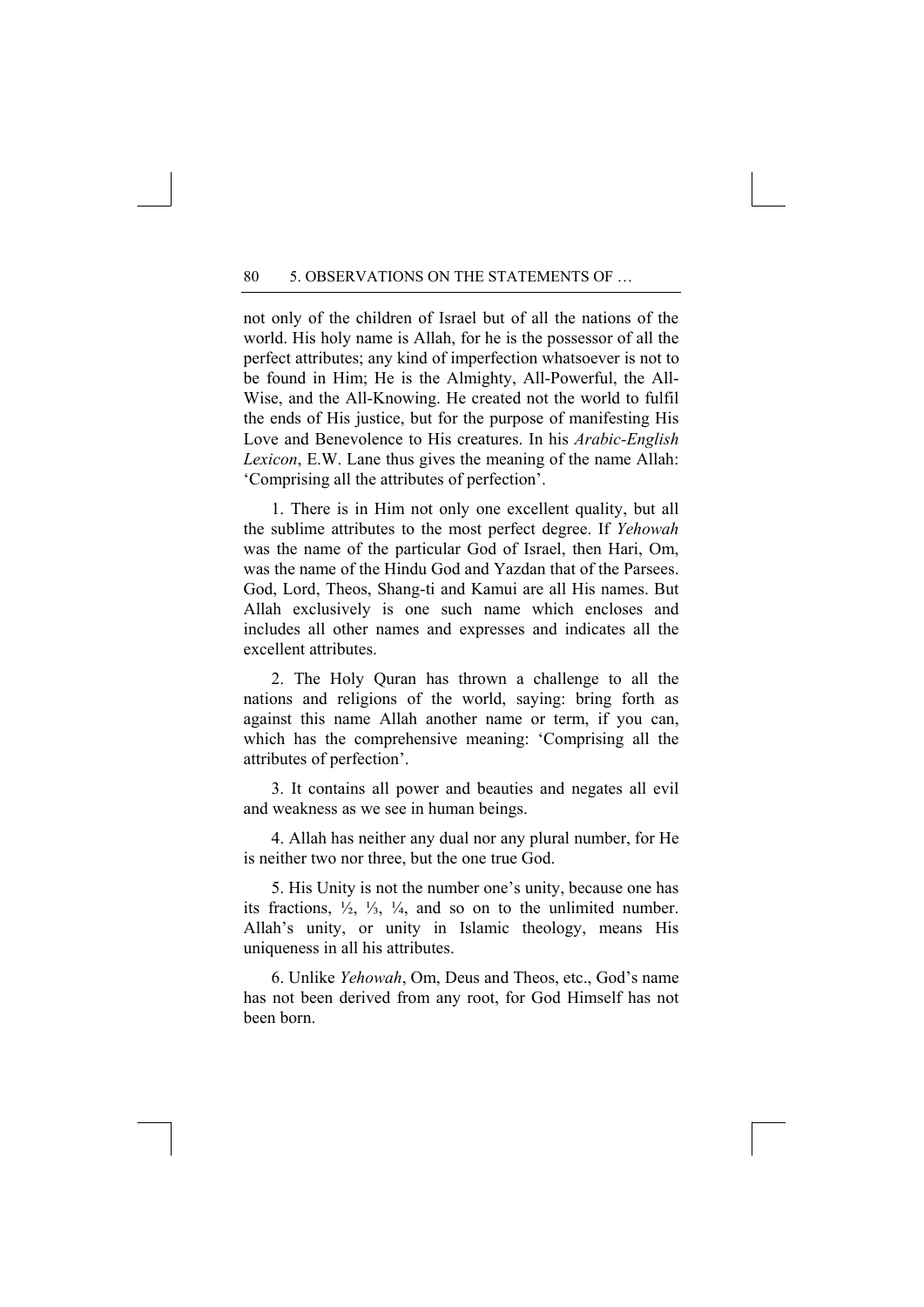7. Unlike Yehowah and Om, this name Allah is not an amalgam or compound of fractions and fragments, for the Most High God Himself is unsullied from fragments.

8. There is no feminine gender of Allah in Arabic like 'goddess' or *deva* and *devi,* the reason being that it is pure and free from the hotchpotch of God the Father, God the Son, God the Holy Ghost and the Mother of God.

9. Not only after Islam but in the pre-Islamic time, this name had never been used for any idol, the sun or the moon, a star or a planet, nor for anything else save the one true God.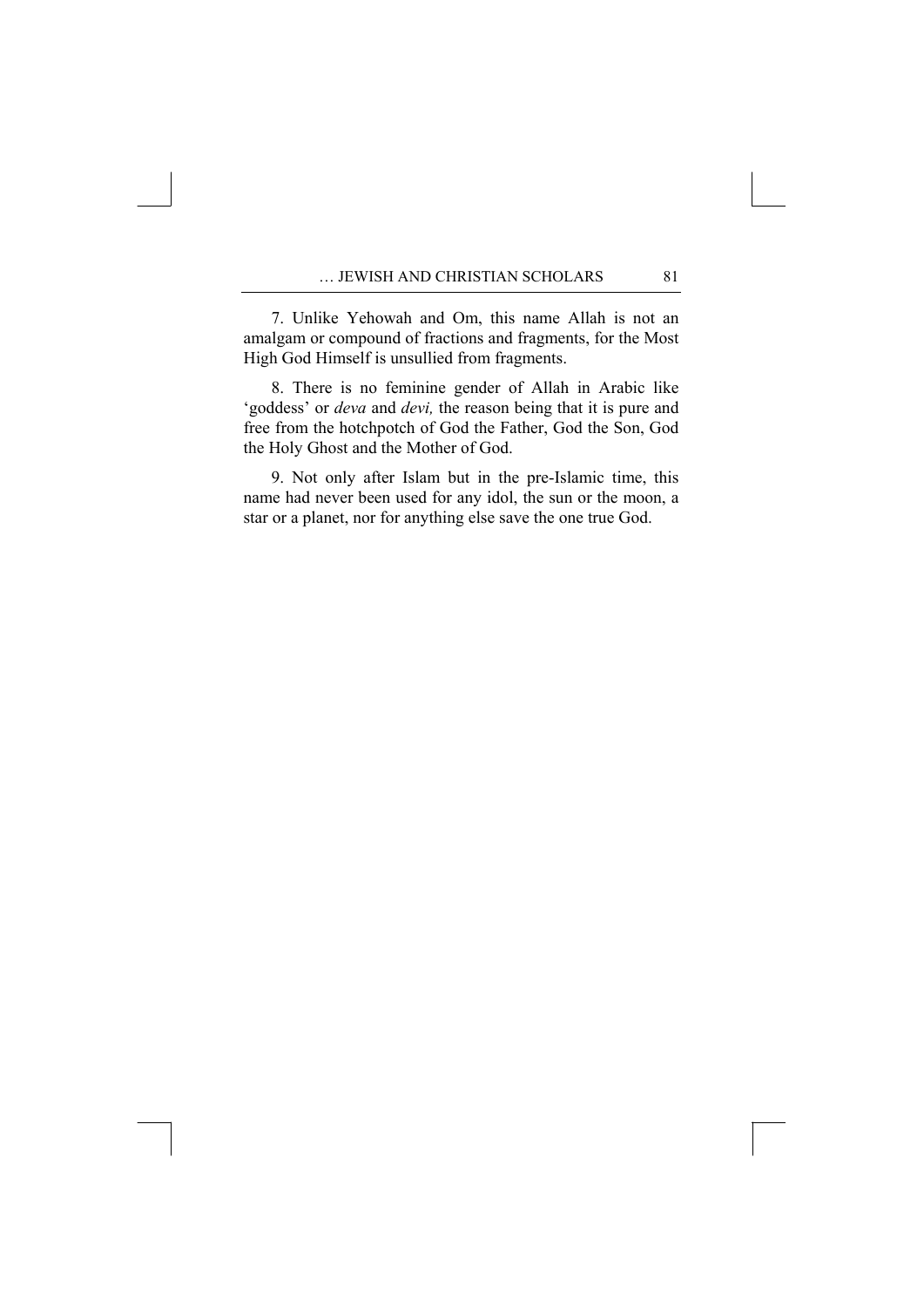### **6.** *Allah* **— the all-embracing compendium of all the names of God**

Ponder over the names of God in the different languages and you will realise that most of them are mysterious and wrapped in camouflage. The Babylonians, the Chinese, the Ancient Egyptians, the Cretans, the French, the Italians, the Celts, the Greeks, the Irish, the Japanese, the Romans, $<sup>1</sup>$  $<sup>1</sup>$  $<sup>1</sup>$  the Portuguese,</sup> the Spaniards, all of them name God 'Heaven', and we hear in England and America, "Heaven knows (this and that)." Heaven is not an attribute of God. It is symbolically an abode of God. As we read in the Bible:

"(may You) ... Hear in heaven Your dwelling place"<sup>[2](#page-90-1)</sup>

"He who sits in the heavens shall laugh"  $3$ 

<span id="page-90-0"></span><sup>1</sup> Latin *Deus* (singular), *di*, *dei* and *dii* (plural) is frequently found in manuscripts. Its root in Sanskrit is *dî*, *div-* (*dyu*) to gleam, as in *deva*, a god, *dyâus*, heaven (Greek, *Zeus*, genitive case *Dios*, Heaven, a deity). In Latin we say: *ita me di ament*, 'so help me the gods!'; *per deos immortales*, 'by the immortal gods!'; *cum dis volentibus*, ' by the gods' help '; *si dis placet*, 'if it please the gods'. It is used of highly distinguished or fortunate persons. E. A. Andrews (ed.), *Harper's Latin Dictionary: a new Latin dictionary founded on the translation of Freund's Latin-German Lexicon*, revised by Charlton T. Lewis, and Charles Short, New York, American Book Company [1907].

<span id="page-90-1"></span> $^{2}$  1 Kings, 8:30.

<span id="page-90-2"></span><sup>3</sup> Psalms, 2:4.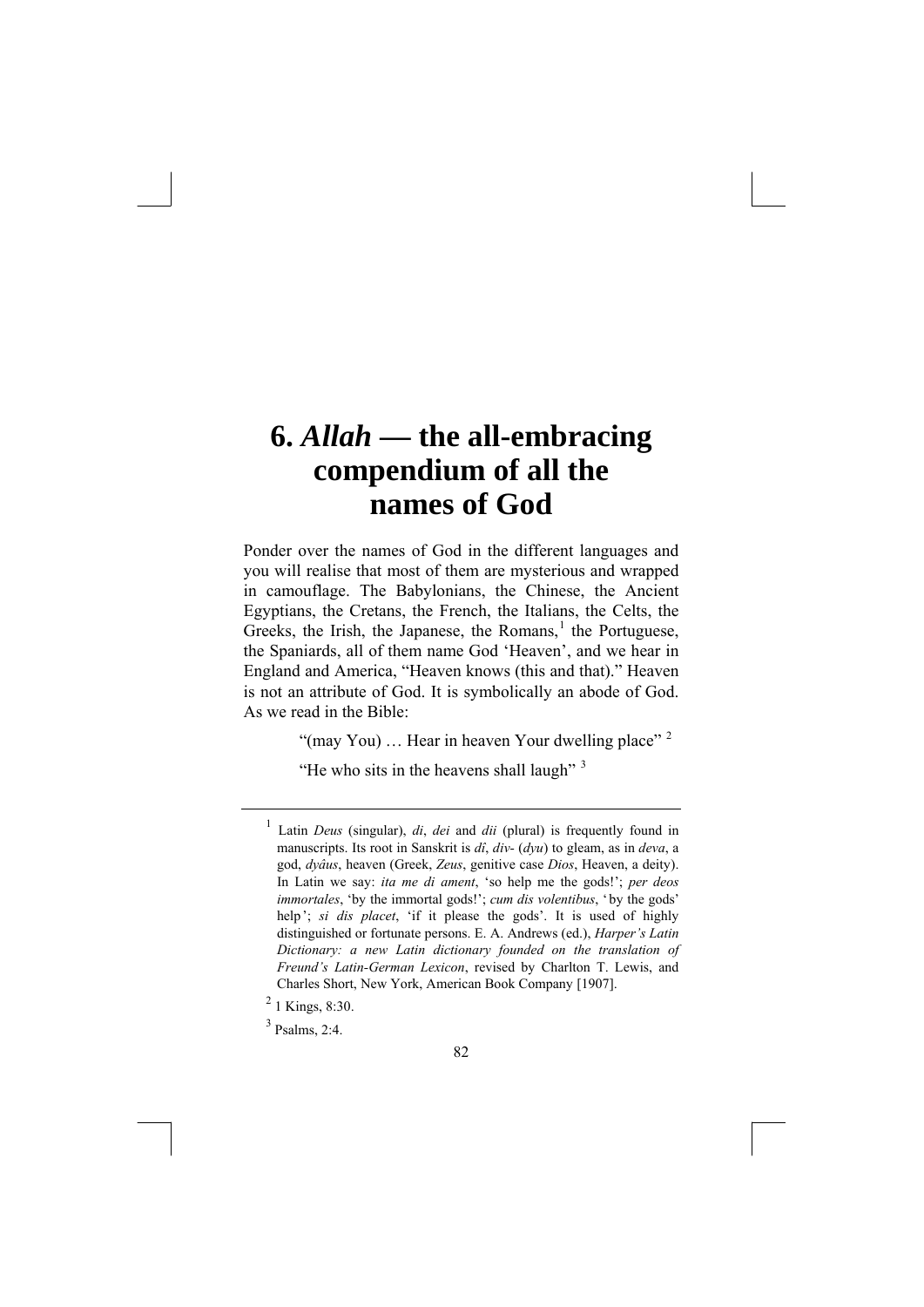"But our God is in heaven"<sup>[1](#page-91-0)</sup>

"O You who dwell in the heavens" [2](#page-91-1)

"In this manner, therefore, pray: Our Father in heaven, Hallowed be Your name".<sup>[3](#page-91-2)</sup>

'Heaven' in Anglo-Saxon is *heofon*, meaning the sky, firmament, expanse of space surrounding the earth. $\frac{1}{4}$  $\frac{1}{4}$  $\frac{1}{4}$  There are seven heavens and above all is the heaven of heavens in which God abides. All these nations name God by His residence. They have, it seems, no proper name for Him. The Chinese say:

> "It is not lawful to use the name *Shang-ti* lightly. Therefore, we name Him by His residence, which is *T'ien* or heaven."

They say:

"Heaven is most high, yet listens to the lowliest."

Heaven is man's origin and, when oppressed by poverty, he recalls his origin. For when men are overwrought and worn out, who is there that does not cry to Heaven? The Japanese say His name is Kami, which is an abbreviation of *kangami*, meaning to look at, to judge. Others say it is a form of *kimi*, 'lord', while still others give *kabi* as its origin, modern *kamui*, 'who or that which covers or shades'. In reality, the name of

<span id="page-91-0"></span> $1$  *Ibid.*, 115:3.

<span id="page-91-2"></span><span id="page-91-1"></span><sup>2</sup> *Ibid.*, 123:1.

 $3$  Matthew, 6:9.

<span id="page-91-3"></span><sup>4</sup> As in Genesis, 1:1, 8; Psalms, 19:6; Isaiah, 40:22. The term 'god' is found in all the Teutonic languages (Old High German *got*, Gothic *guþ*  [i.e., 'guth', the letter  $\hat{p}$  standing for 'th' as in 'think' — *Editor*], etc.) but, as in Norse sources 'god' signifies the image of a deity, and as the word is connected with *Götze*, 'idol', the higher being was believed to be present in the image.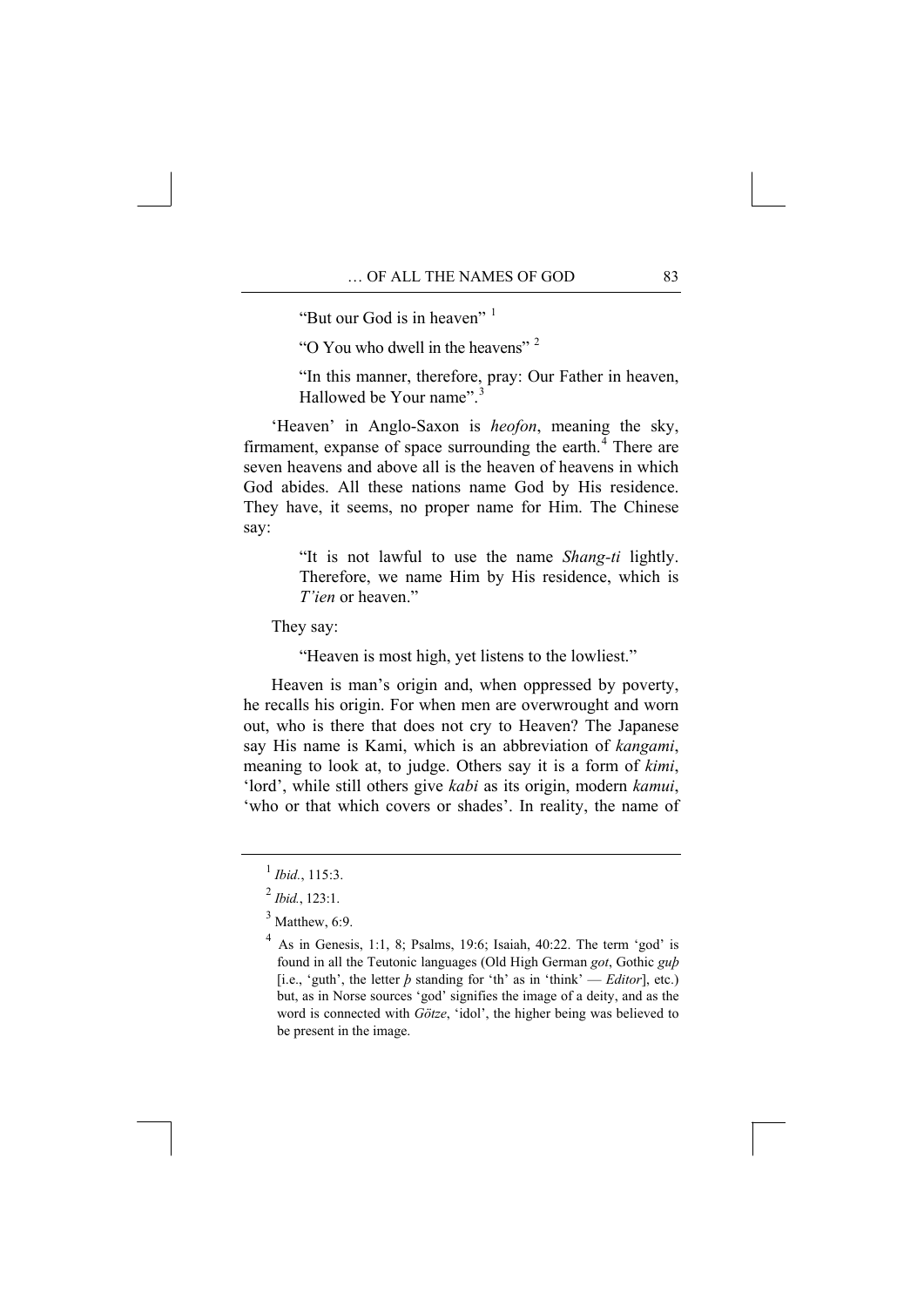God in Japanese is *Kami* which means 'above', as they say heaven is *Kami*, earth is *shimo.*[1](#page-92-0)

In the Slavonic languages the word for God is *Bog. Bogaty* means 'rich' and *ubog* signifies 'poor'. Compare it with Sanskrit *bhaga* and *bhagwan*. [2](#page-92-1)

Out of the 155 names of God stated above, God (with slight variations), the most popular name, is in the Dutch, Danish, German, Norwegian,<sup>[3](#page-92-2)</sup> Swedish, Icelandic and English languages. It is an Anglo-Saxon word. Germans pronounce it *Gott*, Icelanders *Godh*, *Goth* and *Guth*. Lexicographers say its root<sup>[4](#page-92-3)</sup> appears in Sanskrit  $h\bar{u}$ , 'call upon' or 'invoke'. Its verb is 'godded' and 'godding', i.e., to make into a god, deify, idolise. 'Godchild', 'goddaughter' are also used. 'Goddess' is a female god or deity, hence a woman of extraordinary or stately beauty. 'Godfather', 'godmother', etc. — all these phrases are used. 'Godling' is a little god, a minor or petty deity. So, having its root, plural form, feminine gender, sons, daughters and wives, it is not the proper name of the Divine Being. A proper name is

<span id="page-92-0"></span><sup>&</sup>lt;sup>1</sup> The meanings of the Japanese *Kami* in modern dictionaries are: (1) a spirit, which is thought to exist invisibly with unlimited supernatural power of good or evil to punish crime or reward virtue in human beings, an object of trust or fear; (2) the honorific given to rulers previous to the reign of Jimmu; (3) the name applied to spirits enshrined in Shinto Shrines; (4) the Christian God. F. Brinkley, *An Unabridged Japanese-English Dictionary*, Tokyo, Sanseido, 1896.

<sup>2</sup> Hastings, vol. 6, p. 302*b*.

<span id="page-92-2"></span><span id="page-92-1"></span><sup>3</sup> *Gud* (God), *avgud* (idol), *gudbarn* (godchild), *gudinne* and *gydje* (goddess), *guddommelig* (godlike). *Gyldendal's English-Norwegian & Norwegian-English Dictionary*, Oxford, Printed for the Shakespeare Head Press and sold for the Press by Basil Blackwell, 1941 (comprising *Gyldendal's Ordbøker: Engelsk-Norsk*, ved B. Berulfsen, Oslo, Gyldendal Norsk Forlag, 1938 and *Gyldendal's Ordbøker: Norsk-Engelsk*, ved H. Scavenius, Oslo, Gyldendal Norsk Forlag, 1933).

<span id="page-92-3"></span><sup>4</sup> I.e., the Indo-European root ǴHEDYŌ — *Editor*.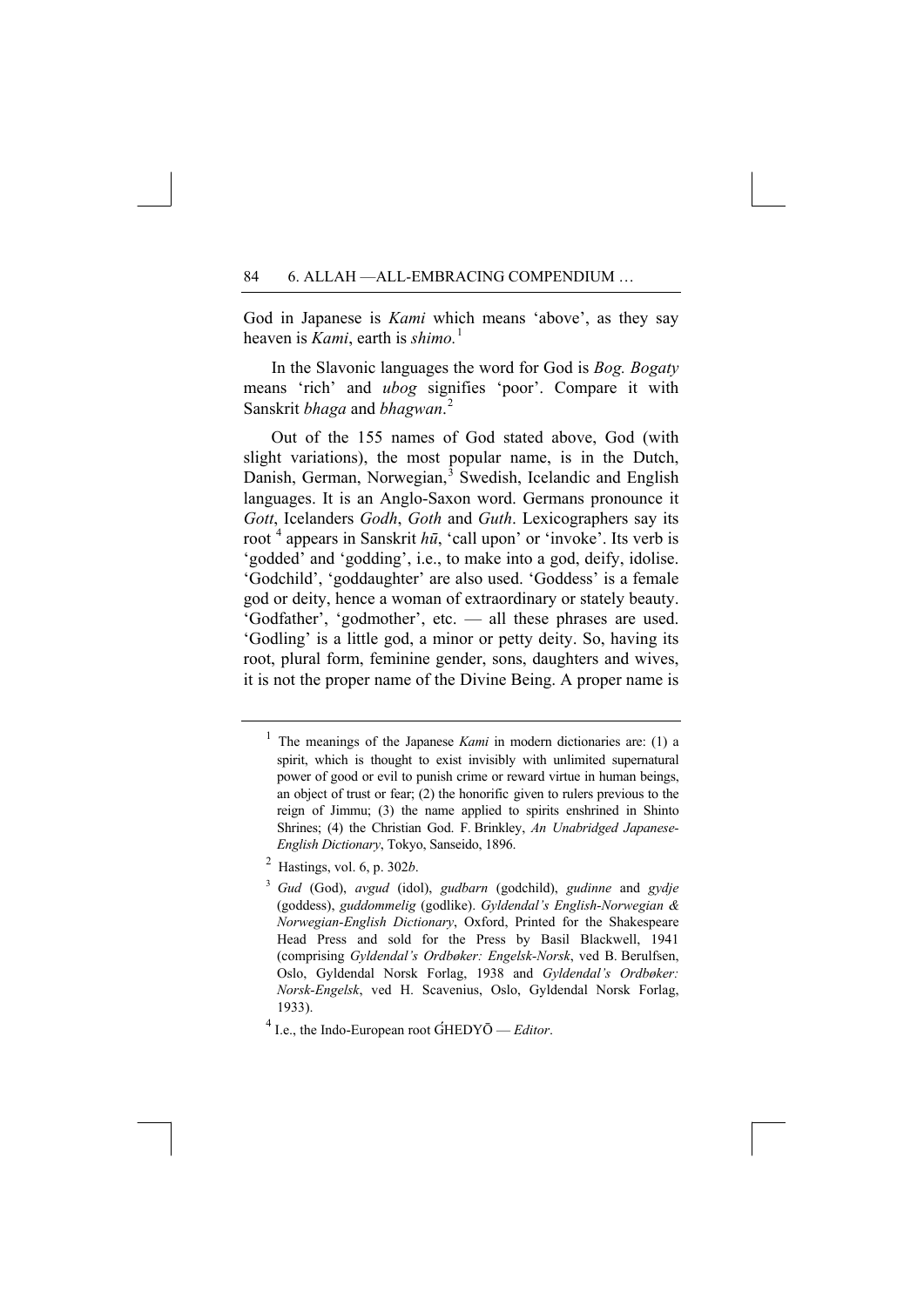a particular person's name, written with capitals and usually without 'the' or 'a'. Every religious scripture, no doubt, has a pre-eminent name of God, but really an attributive name of Almighty God. Though the language may be unfamiliar, the reality is not ambiguous to us. If we know the meanings of these names, we shall realise that most of them are the best attributes of our God. The names are at variance in various languages, but it is just like flowers of fine distinct colours. It seems to me that God may be better glorified by the very variety of flowers that blossom in the garden. Honen, the Japanese teacher (1132–1212), taught the worship of Amida and the Persian Zoroaster named God as Mazda. Both words are synonyms and with a very slight difference homonyms also. Both mean 'The Light'. The Holy Quran says:

> "Allah is the light of the heavens and the earth. A likeness of His light is as a pillar on which is a lamp the lamp is in a glass, the glass is, as it were, a brightly shining star — lit from a blessed olive tree, neither eastern nor western, the oil whereof gives light, though fire touches it not, light upon light. Allah guides to His light whom He pleases, and sets forth parables for men, and Allah is Knower of all the things." [1](#page-93-0)

This parable declares that the Divine Name in every nation, language and scripture is a lamp of subtle distinct colour, but light is the same. It comes from beyond and shines through it. If you keep looking at the lamp you are lost, for thence arises disparity. Jehovah is the Lord God of the Israelites, *Om* is the deity of the Hindus, Yazdan is the god of the Zoroastrians, Shang-ti is the heaven of the Chinese, Kamui or Amida is the saviour of the Japanese, and so on and so forth for the rest. But peep into the light (Allah) which shines through all those distinct lamps of distinct colours and you will be delivered

<span id="page-93-0"></span><sup>&</sup>lt;sup>1</sup> The Quran, 24:35.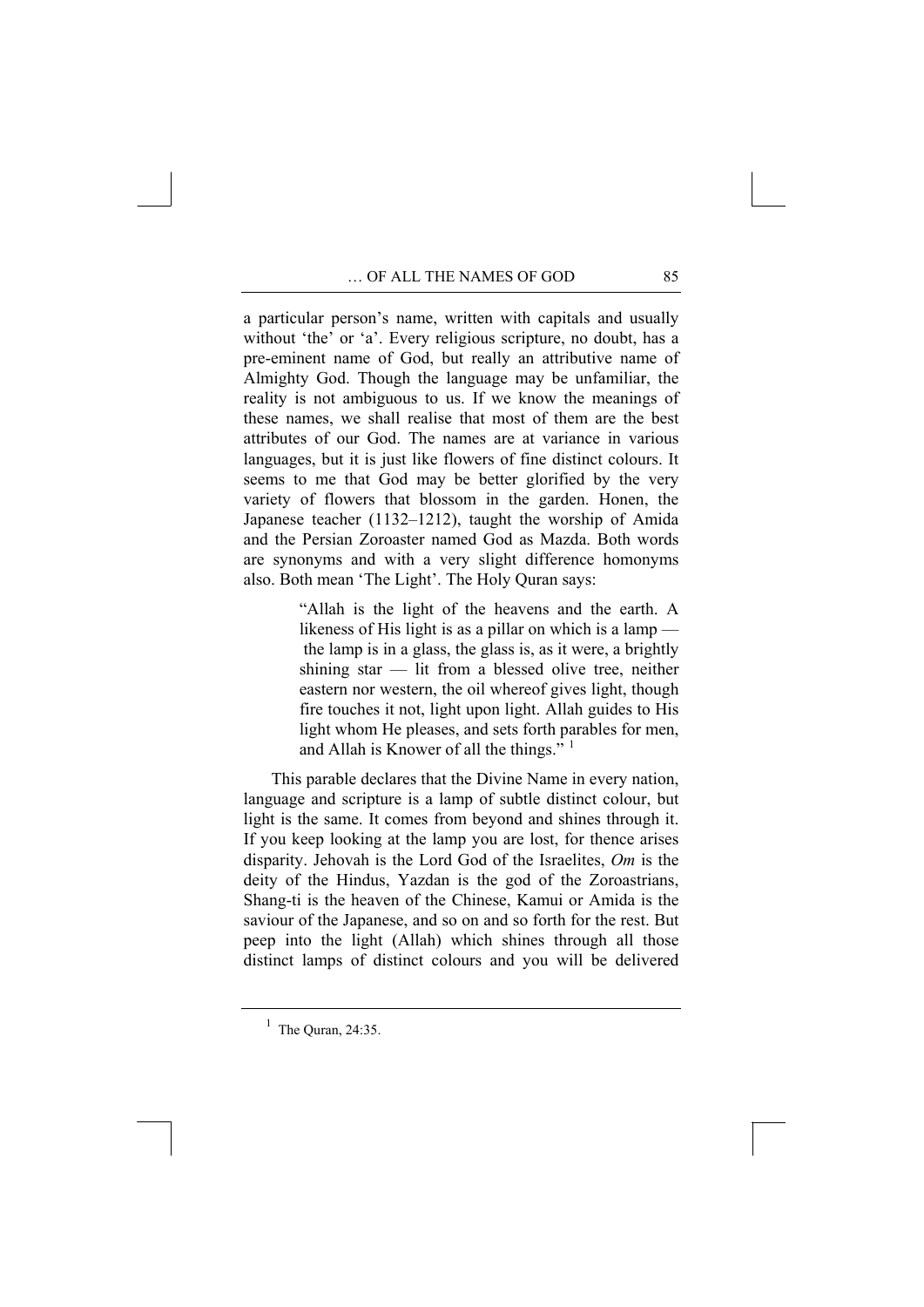from henotheism to the monotheism of Islam, the religion of no particular race, tribe, colour, caste or country but of all humanity.

All the names of God are good and excellent. In Greek it is *Theos*, in Sanskrit it is *Om*, in Buddhism it is 'Buddha', in Hebrew it is 'Jehovah', etc. We may say Allah is Jehovah, Allah is Adonai, Allah is *Om,* Allah is Elohim, Allah is Paramatma, Allah is Shang-ti, Kamui, Amida and Ahuramazda. But we cannot say Jehovah is Allah, Adonai is Allah, *Om* is Allah, Shang-ti, Kamui, etc., is Allah. The reason is, we may say Darwin was a good scientist but we will be wrong to say a scientist is a good Darwin. So Allah's are all the 200 names of different languages of the world. All these names from the East and the West are attributes of Allah. His personal and proper name is only one name, that is, Allah, comprising all the attributes of perfection. Personal and proper names should not be translated, but all other names are subject to translation, just as the word 'god' is used for other objects, objects of honour and dignity. The reason is very simple. These names have dual and plural numbers and feminine gender and are compound words, having their roots and comparatives.

Just as spring brightens the world with flowers of distinct colours and tired eyes revel in it, so will the revelation of the Holy Quran have contracted in its blossom the blossoms of variegated (*par excellence*) names of God of all the scriptures of the world, and have created harmony and a salubrious air in the world of religion. It is a unique wonder of the Holy Quran that it has abridged all the excellent names of God in three short verses and that the highest name of God that every religion of the world has, is confirmed by the Quran:

> "He is Allah, besides whom there is no god, the Knower of the invisible and the visible. He is the Beneficent, the Merciful. He is Allah, besides whom there is no god. The Sovereign Lord, the Holy One, the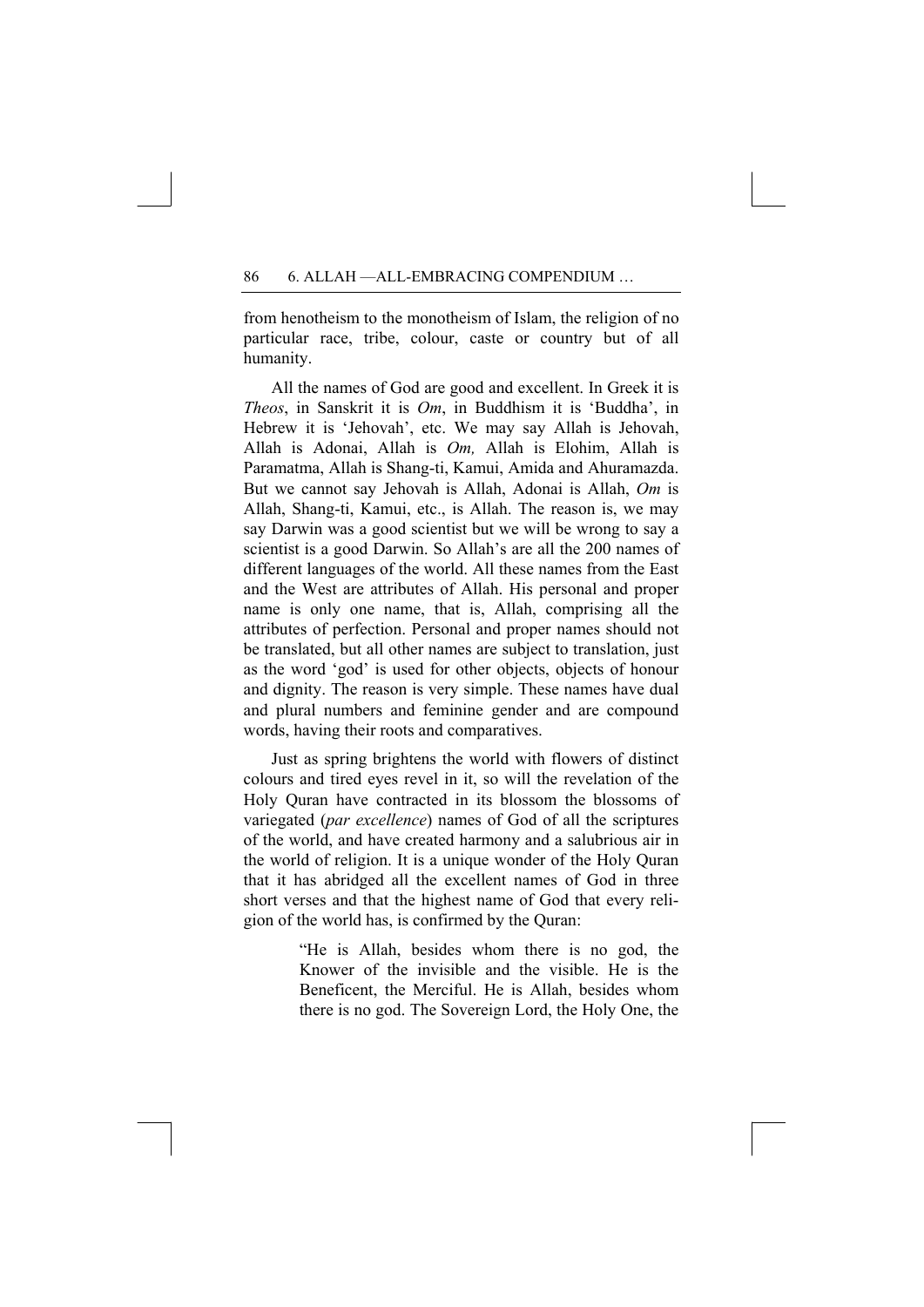Author of Peace, the Granter of Security, Guardian over all, the Majestic, the Supreme, the Superb. Glory be to Allah from that which they set up (alongside Him)! He is Allah, the Creator, the Maker, the Fashioner. His are the most beautiful (and excellent) names. Whatever is in the heavens and the earth (i.e., angels and all people of all religions and nations and languages) declares His glory; and He is the Mighty the Wise $^{1/1}$  $^{1/1}$  $^{1/1}$ 

Turn back a few pages and you will see that *Allah* is the thesaurus of all the Holy Names, and contains in itself all the names of God which all the nations of the world recite in threescore basic languages, revere, glorify and bow to. Believe in it and your belief will be complete and perfect in the Lord God of all the nations. And you will be an honourable member of the religion of humanity.

<span id="page-95-0"></span><sup>&</sup>lt;sup>1</sup> The Quran, 59:22–24.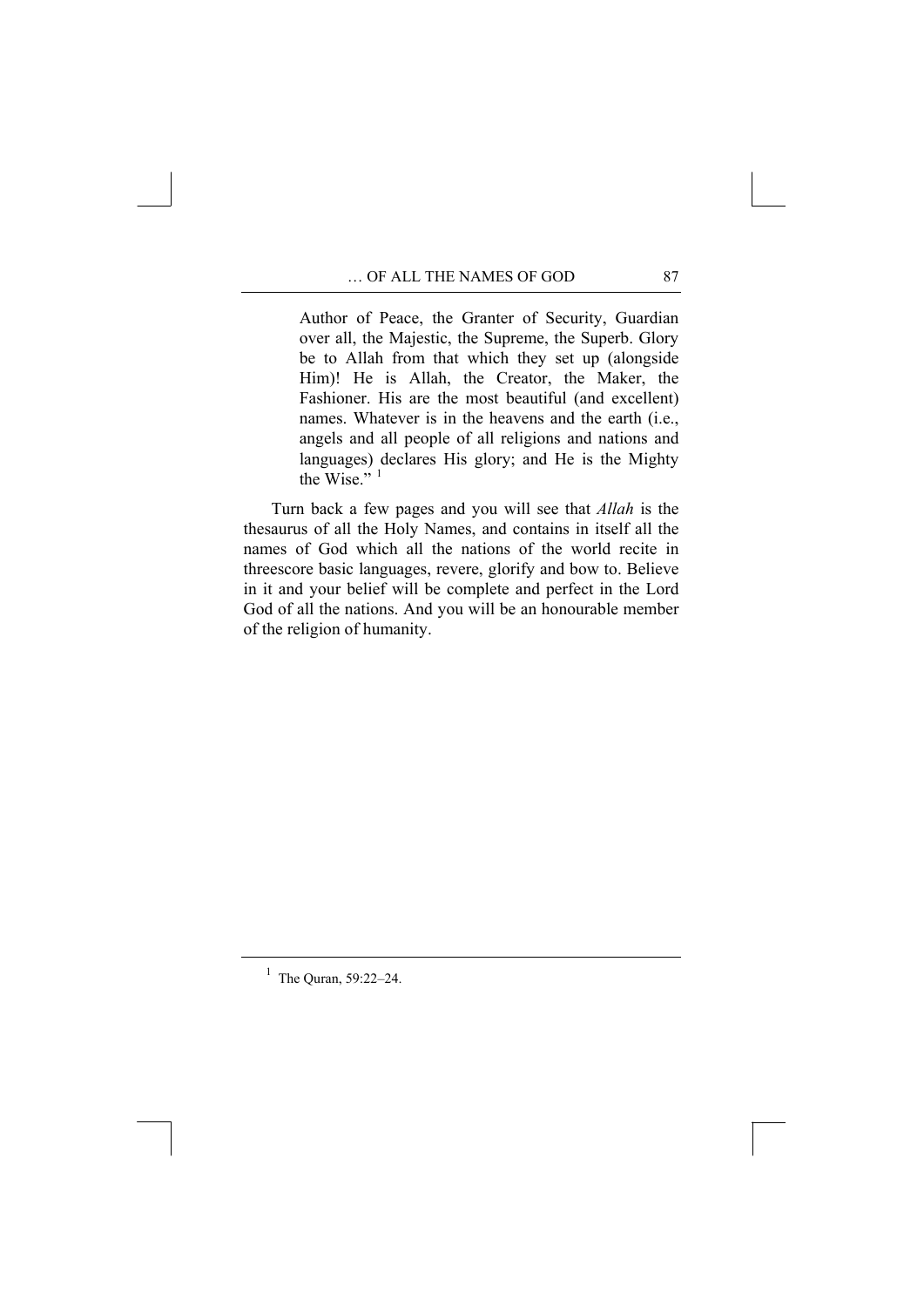## **7. Beginning the Quran in the name of Allah is a miracle**

"I will set him on high, because he has known My name $"$ <sup>[1](#page-96-0)</sup>

"In that day it shall be — 'The LORD is one,' and His name one." $\frac{1}{2}$  $\frac{1}{2}$  $\frac{1}{2}$ 

A branch of human knowledge is called ethnology, which is concerned with the study of racial groups in their origin, distribution and culture. It does not only cover the details of various branches and tribal groups of these races, but also their relationship to one another and their individual characteristics. The whole of mankind is compared to a tree whose branches have spread all over the earth. The Holy Quran has referred to this basic truth fourteen hundred years ago when it declared:

```
3</sup>
```
At another place it said:

"Say: O People of the Book, come to an equitable word between us and you, that we shall serve none but Allah and that we shall not associate any with him."<sup>[4](#page-96-3)</sup>

<span id="page-96-0"></span> $^{1}$  Psalms, 91:14.

<span id="page-96-1"></span> $2$  Zechariah, 14:9.

<span id="page-96-2"></span><sup>3</sup> The Quran, 2:213.

<span id="page-96-3"></span> $4$  The Quran, 3:64.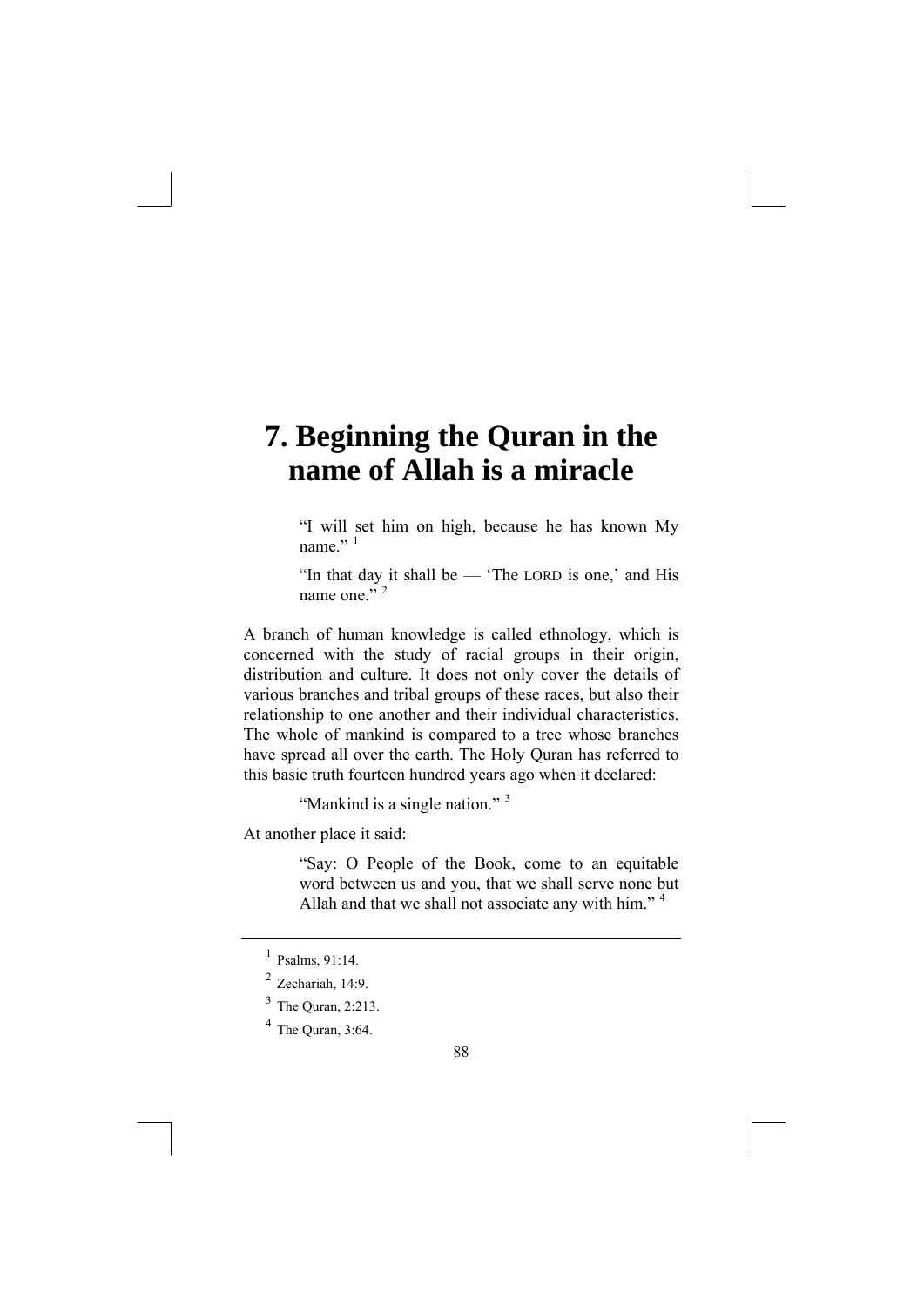An "equitable word", towards which the Quran has called all the nations of the world, is something which is agreed upon by all. The Quran has itself indicated what that equitable word is. It is belief in God and obedience to Him. There can be nothing greater than this just and equitable statement to create goodwill and unity among nations — that our God and your God is one. This is a great prophecy mentioned in the revealed scriptures of the world in different forms. In other words, the Prophet who knew the truth about the name of God and revealed it to the world was going to appear at a certain stage in history.

 The oneness of humanity is a truth on which the Holy Quran lays the greatest stress.<sup>[1](#page-97-0)</sup> They are sometimes told that they have been "created of a single soul", again that they are all descended from the same parents;  $<sup>2</sup>$  $<sup>2</sup>$  $<sup>2</sup>$  still again, that they are, as</sup> it were, dwellers in one home, having the same earth as resting-place and the same heaven as a canopy.<sup>[3](#page-97-2)</sup> It thus lays down the principle of the oneness of humanity in the clearest words. All people are but a single nation.<sup>[4](#page-97-3)</sup> More than that, it emphasises that all the prophets of the world are a single community.<sup>[5](#page-97-4)</sup>

 The basic principle of all religions taught by the prophets has been one and the same in all ages and all countries — that Allah is the Lord of all. He alone must be worshipped. Therefore all prophets are here declared to be one community: they all led people to virtue through service of God. But, as the next verse shows, their followers broke off this unity:

- <span id="page-97-1"></span> $^{2}$  *Ibid.*, 4:1: 49:13.
- <span id="page-97-2"></span>3  *Ibid.*, 2:22.
- <span id="page-97-3"></span>4  *Ibid.*, 10:19; 2:213.
- <span id="page-97-4"></span>5  *Ibid.*, 21:92.

<span id="page-97-0"></span> $^{1}$  *Ibid.*, 1:1.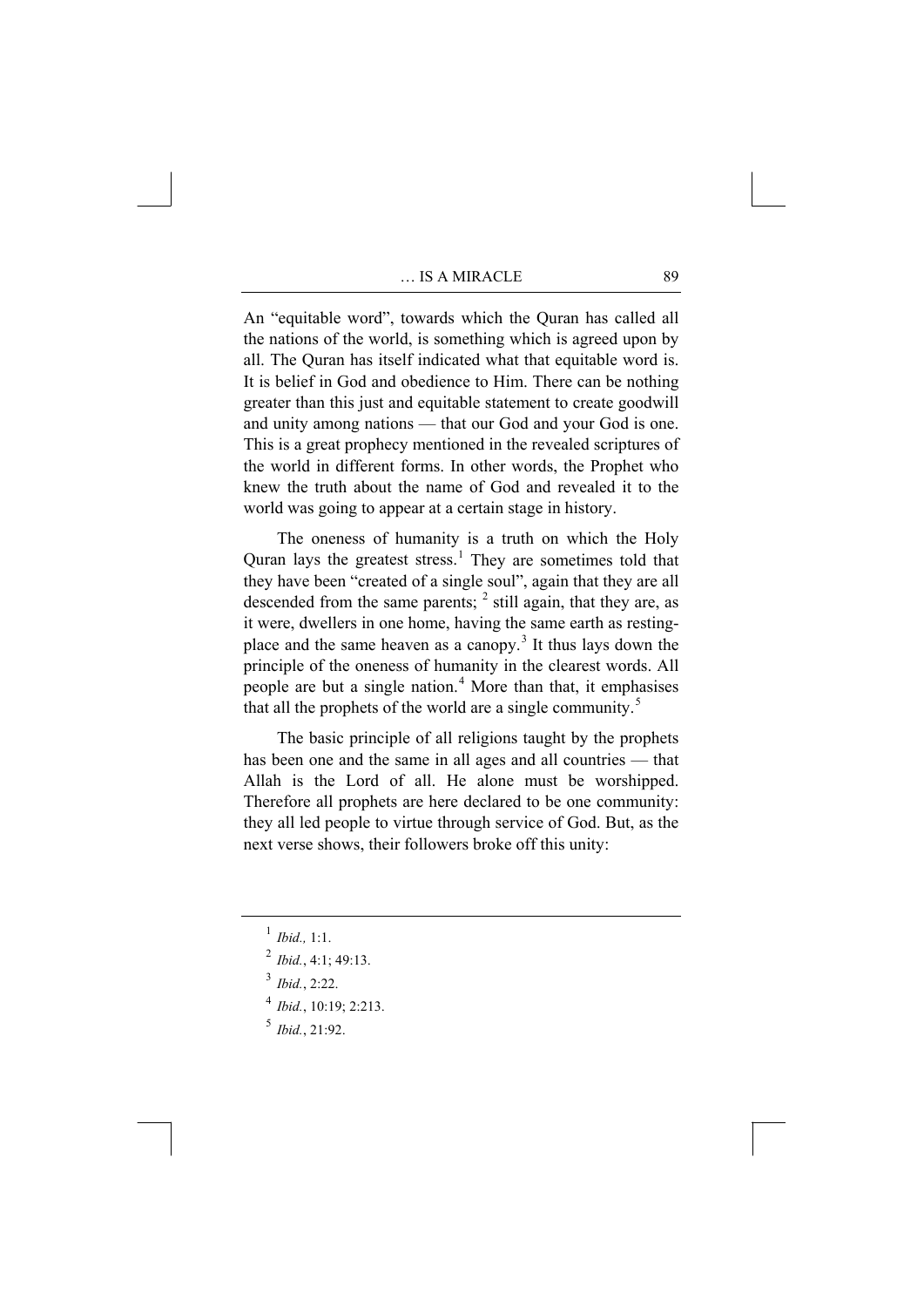"Surely this your community is a single community, and I am your Lord, so serve Me. And they cut off their affair among them; to Us will all return."  $1$ 

Those who have studied the religious scriptures of the world and their commentaries know that out of hundreds of names of God there is one truly great and excellent Divine name in search of which Hindus, Jews, Christians and Magians have kept themselves constantly busy. There is no language in the world which does not contain a word denoting the name of God. I have already discussed 155 names of God in this book. As God is one, His true name should also be one. The languages of the world are different, but the Creator and Lord of all of us is one. It was the Last Prophet who told mankind the real name of this Great Being. He not only told His real name but also offered rational arguments in support of his claim, and in practice he showed complete reliance on Him and thus achieved all that a human being could possibly achieve in his life. This was a practical demonstration of the truthfulness of the Holy Prophet's mission. Those who opposed him in the name of other-than-God were completely humiliated in spite of their superiority in number and armaments. Even after the lapse of fourteen centuries the verdict recorded about him in history is that he was "the most successful of all the prophets and religious personalities".<sup>[2](#page-98-1)</sup> He was helpless and became the master of his country. But that was not his real success. His real success lay in the fact that there were thousands of his opponents who became his friends and accepted the religion he advocated. This was not something sudden and unexpected; the prophets of yore had foretold his success. The prophet David sang:

<span id="page-98-0"></span><sup>&</sup>lt;sup>1</sup> The Quran, 21:92-93.

<span id="page-98-1"></span><sup>2</sup> *Encyclopaedia Britannica*, 10th ed., art. 'Koran'.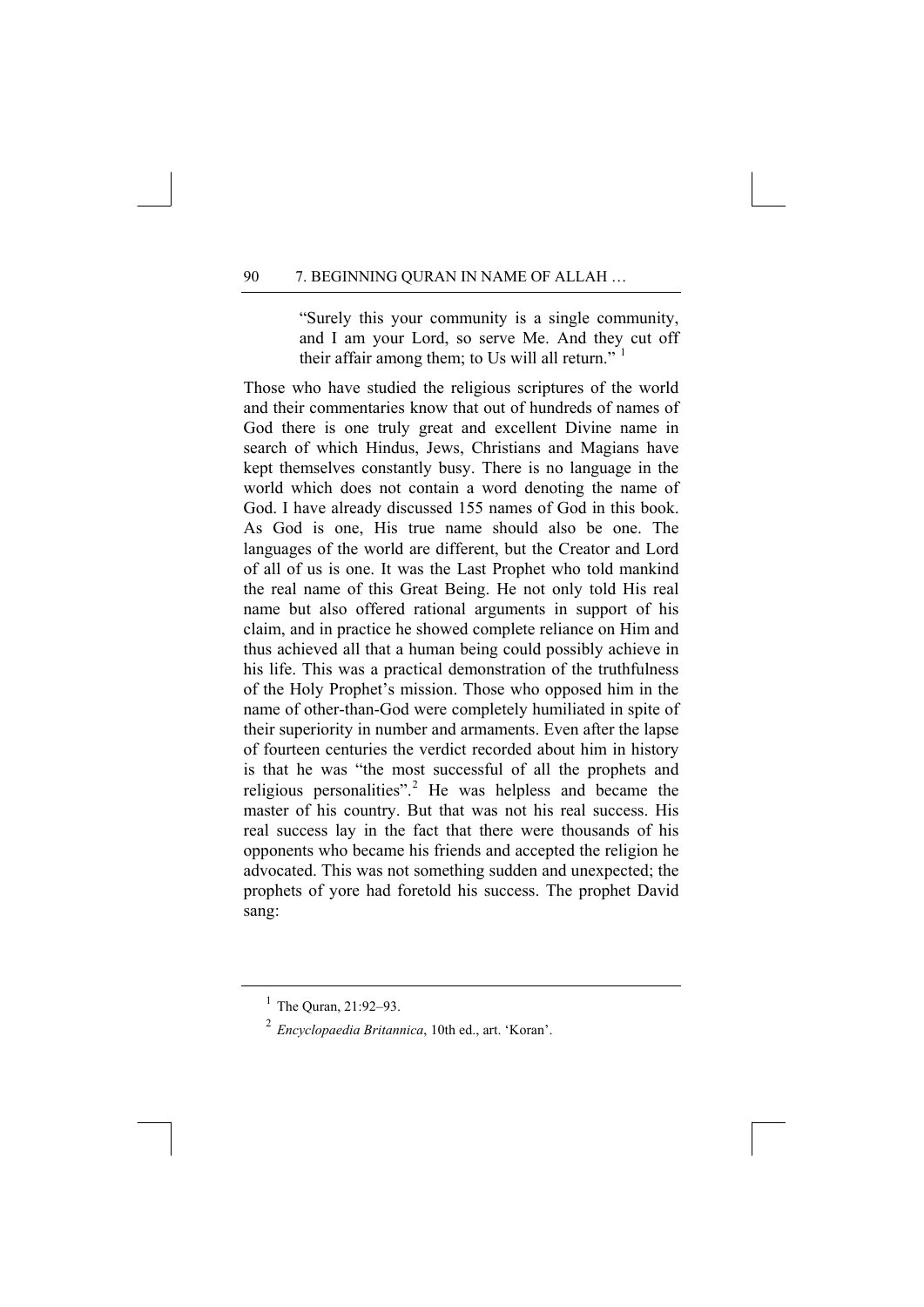"Because he has set his love upon Me, therefore I will deliver him; I will set him on high, because he has known My name." $1$ 

### **Conflict about God's name in various religions**

There is no language in the world which does not contain the name of God. There are, however, some languages which mention Him as one who is without a name. The Chinese say that God's name is Shang-ti, which means heaven. In their opinion, it is not lawful to use the name of Shang-ti lightly. Therefore, they name Him by His residence, which according to them is heaven. This is, in fact, an admission that they do not know God's real name. How could it be a matter of slight if they called God by His real name, if in case such a name was conveyed to them by a prophet? If they themselves have given such a name to God, a better name could be chosen for Him any time. They should bear in mind that God's real name is Allah, which is an indication of His real power and glory. Thus we find in the Quran:

"And He is Allah in the heavens and in the earth"<sup>[2](#page-99-1)</sup>

"He is Allah, the Creator, the Maker, the Fashioner. His are the most beautiful names. Whatever is in the heavens and the earth declares His glory; and He is the Mighty, the Wise."<sup>[3](#page-99-2)</sup>

### **God's name in scriptures**

Among Hindus in India the name of God differs from province to province. In Bengal they call Him Hari. He is known as Paramatma, Parameshwar, Ishwar, etc. among the common people. In their religious scriptures the names Brahma, Vishnu

<span id="page-99-1"></span><span id="page-99-0"></span><sup>1</sup> Psalms, 91:14.

 $<sup>2</sup>$  The Quran, 6:3.</sup>

<span id="page-99-2"></span><sup>3</sup> *Ibid.*, 59:24.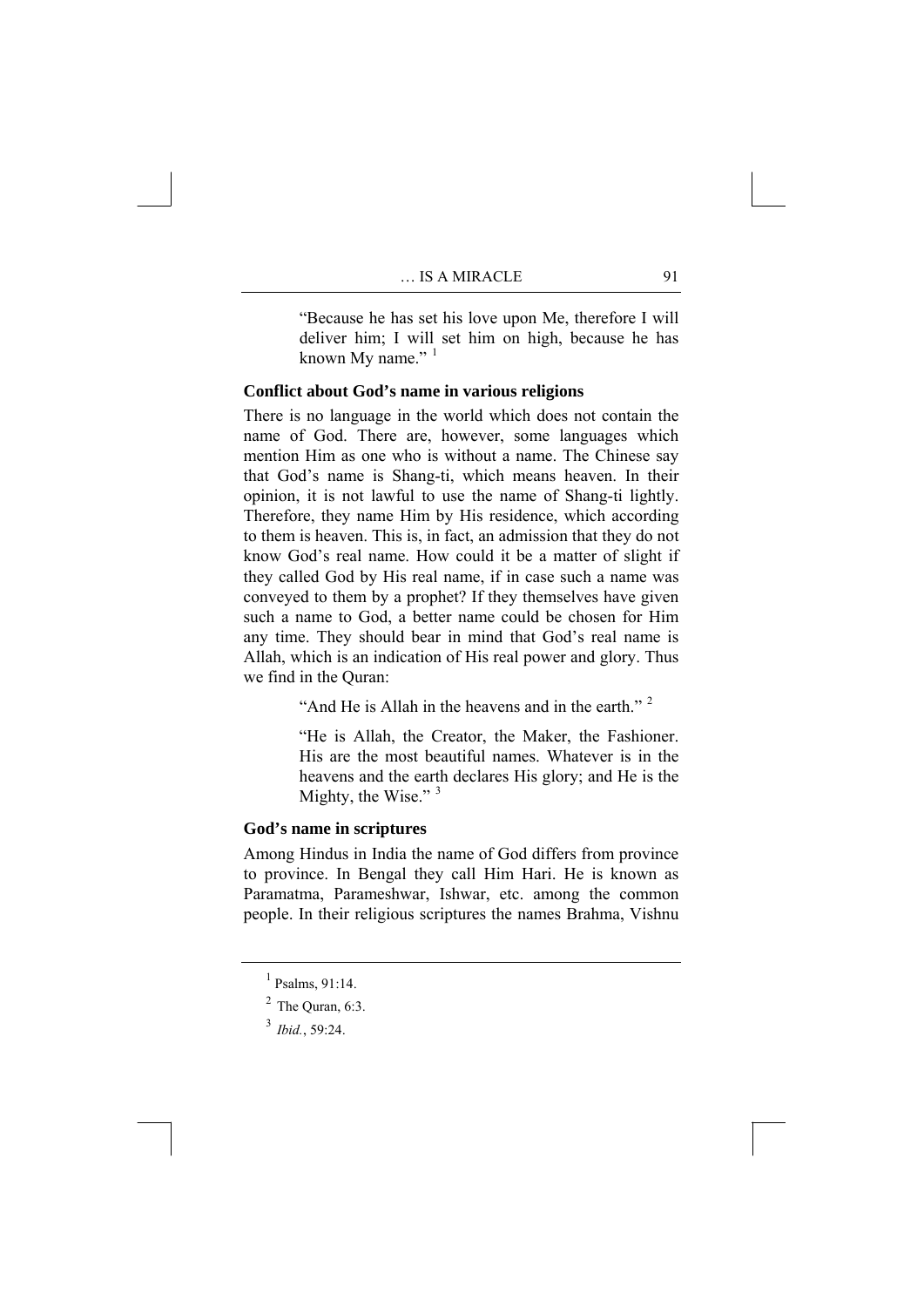and Shiva are frequently used, which indicate His three attributes, namely creation, sustenance and destruction. In the Rig Veda, which is considered most authentic, the name of a hymn is *Ka*.<sup>[1](#page-100-0)</sup> This is an interrogative word which means 'who?' or 'what?'. There are ten mantras in this hymn which are addressed to the god 'Who?':

- 1. He is the Creator of all creation
- 2. He is the Maker of the heaven and the earth
- 3. He is the Master of life
- 4. He is the giver of power and bringer of death
- 5. He is the only Ruler over the animate and the inanimate, over animals and humans
- 6. He is the God of all the gods who has no associate
- 7. Who is He whom we should serve and present our offerings to?
- 8. Who is He?

The yearning and restlessness of the supplicant can easily be discerned from this hymn. When we hear someone being highly praised we are keen to know who he is. Similarly, we are anxious to know who this benefactor of mankind is who is being praised so much in this hymn. The word *Ka* has been repeated nine times with the result that this *Ka* ('What?') has become God's name. When the Israelites received food from heaven they held it in their hands and asked each other "*Man*, *man*?", i.e., "What is this?" In Hebrew *man* is used for inanimate objects as well, thus *man* became the name of food from heaven. Similarly *Ka* ('Who?' or 'What?') became God's name among Hindus. Thus it is mentioned:

> "The word Ka is the Sanskrit interrogative pronoun 'What'. In later times when this interrogative was

<span id="page-100-0"></span><sup>&</sup>lt;sup>1</sup> Rig Veda, 10.121.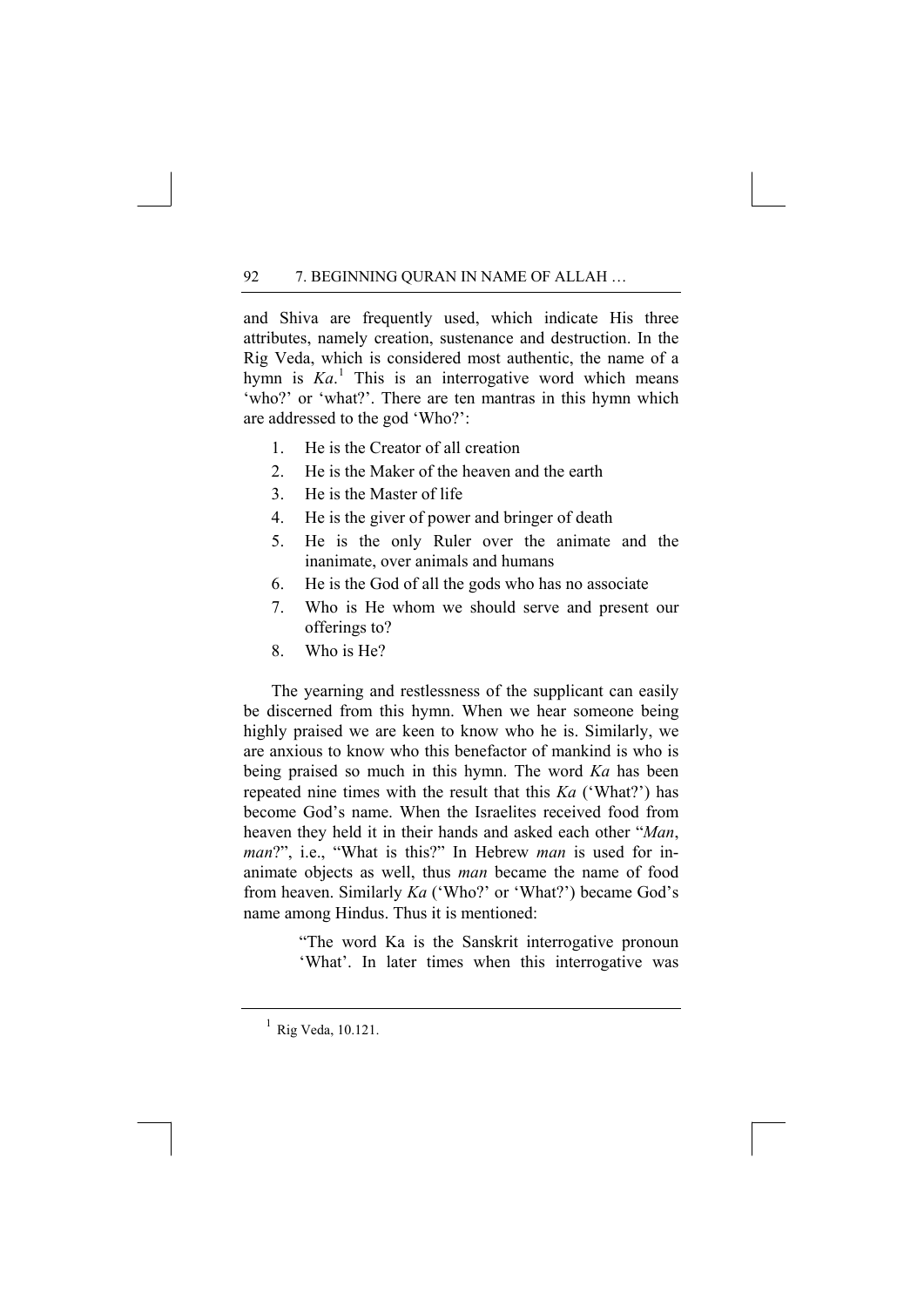treated as a proper name, the question became assertion. In later Vedic literature Ka is a synonym for Prajapati, Brahma, Vishnu and other gods. In the Puranas, Ka appears as a recognised god, as supreme god. The Mahabharata mentions Ka with Daksha. Bhagavat Purana applies the term to Kashyapa."

Again:

"Ka, kah (quis), meaning Who? that is, the Unknown God, has been applied as a name to Prajāpati, and to other Gods, from a forced interpretation of the interrogative pronoun which occurs in the refrain of each verse of the hymn."<sup>[1](#page-101-0)</sup>

Not only in the Rig Veda, but also in the Yajur Veda God has been called *Ka* (see Yajur Veda, 14.20; 20.22). Although the name of the object indicated by *Ka* has been stated differently, or is not stated at all, still the search for this unknowable and unnamed being has been continued in every age. Sometimes He has been called Prajapati, Brahma or Vishnu, at others Shiva, Daksha or Kashyapa. And when on none of these names was agreement reached, He was just known by a question mark. It has been stated in the Rig Veda:

> "All the mantras of the Rig Veda are in the high heaven, where all the gods reside. They are condensed and concealed in a single syllable. What good can the Veda do to him who has no knowledge of that syllable, and those who know it are happy and prosperous in this world." (Rig Veda, 1.164.39)

<span id="page-101-0"></span>When we analyse this mantra we come to the following conclusions:

<sup>1</sup> Ralph T. H. Griffith, *The Hymns of the Rigveda, Translated with a Popular Commentary*, 2nd ed., Benares, E. J. Lazarus, 1896–1897, 2 vols.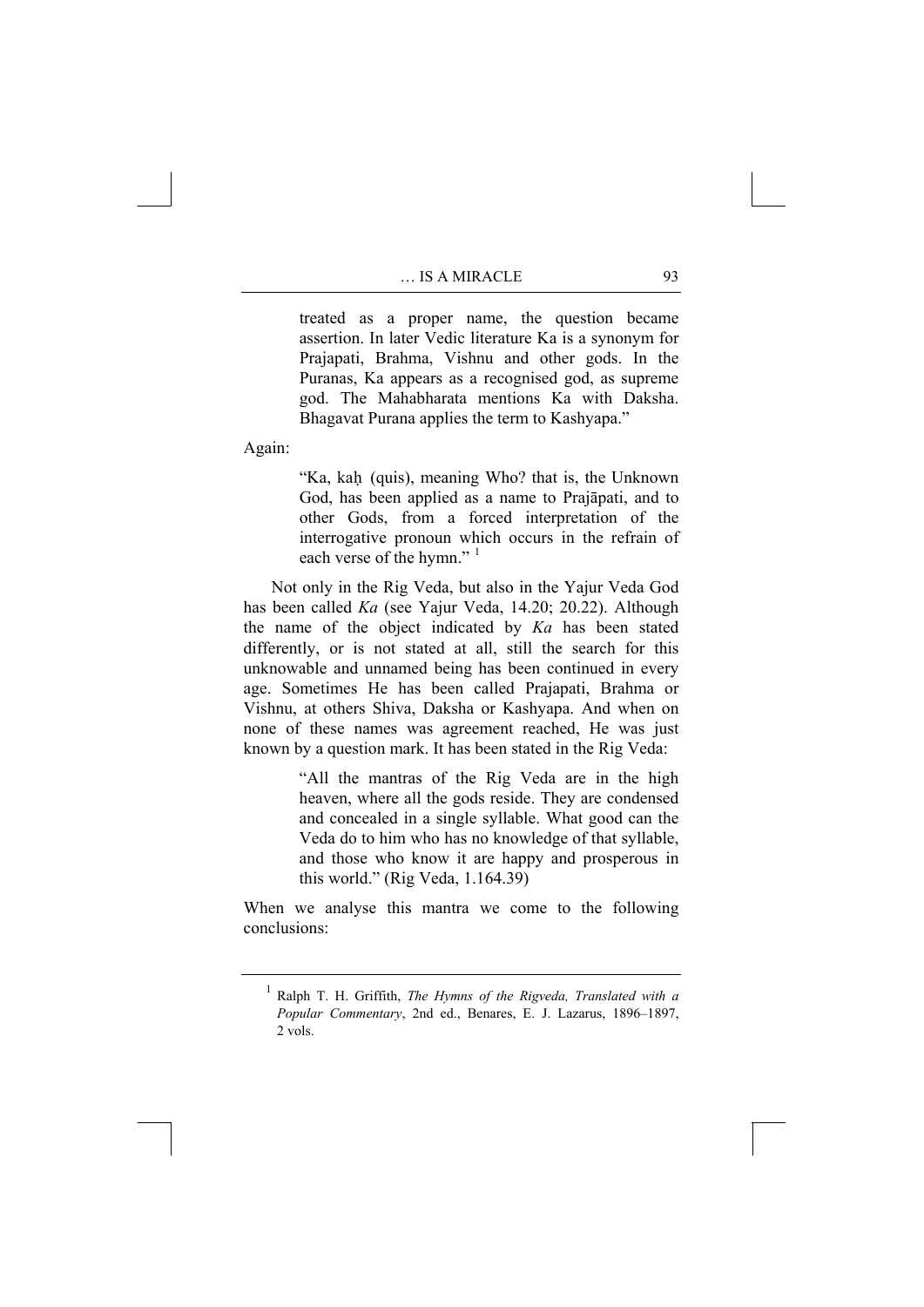- a) This mantra is a statement of the Rig Veda itself or its author who is considered to be God.
- b) All the ten thousand mantras in the Rig Veda revolve around the syllable mentioned in this mantra.
- c) That syllable is still in the High Heaven and not revealed yet.
- d) That syllable is still concealed.
- e) He who does not know that syllable cannot be benefited by the Rig Veda.
- f) He who knows it is happy and prosperous in the world.

The commentators of the Vedas explained this mantra in three ways:

- 1. The mantra under discussion points to the sun and its rays. He who does not know the sun cannot be benefited by its rays.
- 2. It may refer to the soul that is concealed in the body. A person who does not know the soul cannot derive any benefit from the body.
- 3. All the mantras are concealed in the word *OM*. What use is the Veda to a person who does not know *OM*? (Nirukt, 3.10)

These three interpretations have been given in the most authentic commentary on the Vedas. Such difference of interpretation about a mantra is itself a proof of the ambiguity of the matter under discussion. Nevertheless the third interpretation is more acceptable because in the Upanishads (considered second to the Vedas in authenticity) the greatness and the superiority of the word *OM* has been mentioned. One is, however, struck by the fact that the word *OM* does not occur in the four Vedas, but still its mention has been made in the Upanishads in such laudable terms. Prof. Griffith's remark on this point is worth quoting: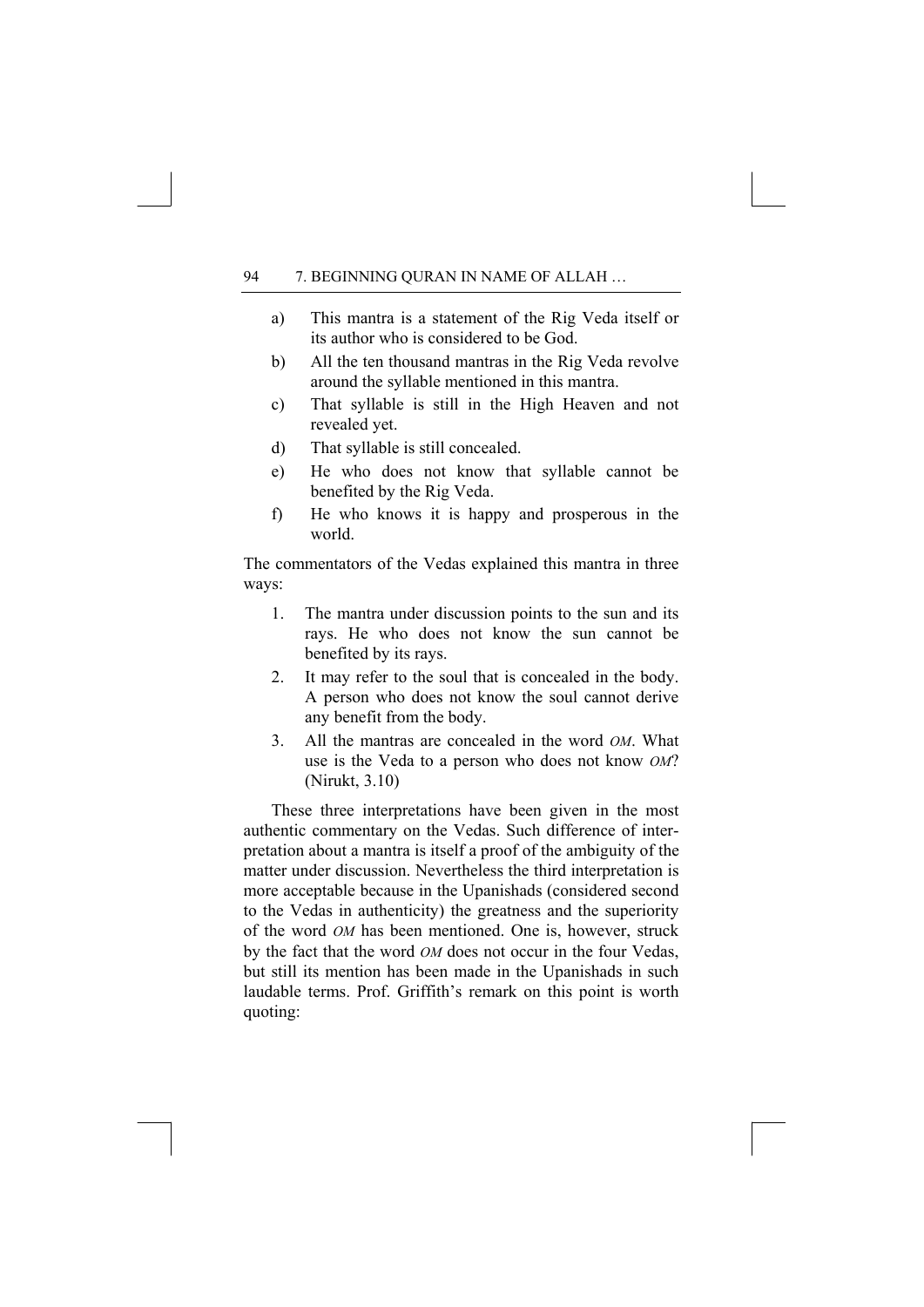"The syllable is the *pranava*. The mystic syllable OM is set in the Upanishads as the object of profound religious meditation. The highest spiritual efficacy is attributed to it."<sup> $1$ </sup>

The above discussion shows that although God's real name is not mentioned in the Vedas, the urge to know it and obtain blessings therefrom is found among the Hindu sages. In the Vedic hymns different gods have been glorified. Agni, Indra, Suraj etc. have been separately praised. Either they should all be considered separate gods or there is One Being who is above them all and is the true object of all praises. That unknown and unnamed Being is Allah. "Who or What is He?", asks the Veda. The reply is given by the Holy Quran in its very opening verse:

"In the name of Allah, the Beneficent, the Merciful."

Allah is the real and personal name of God, and the names of all other gods are, in fact, His attributive names. It is only in this way that one can truly understand the concept of the Unity of Godhead and accept the whole of mankind, including Brahmins, Kshatriya, Vaishyas and Shudras, as one family and equal in rank in the sight of God. This is the great fact which has been foretold in the Atharva Veda, Allo Upanishad and Bhavishiya Purana as a great prophecy.

### **God's name among Jews and Christians**

While discussing God's names in the Bible, the following passage should be noted:

> Then Moses said to God, "Indeed, when I come to the children of Israel and say to them, 'The God of your fathers has sent me to you,' and they say to me, 'What is His name?' what shall I say to them?" And God said to Moses, "I AM WHO I AM." And He said, "Thus you

<span id="page-103-0"></span><sup>1</sup> Ralph T. H. Griffith, *The Hymns of the Rigveda,* cited above.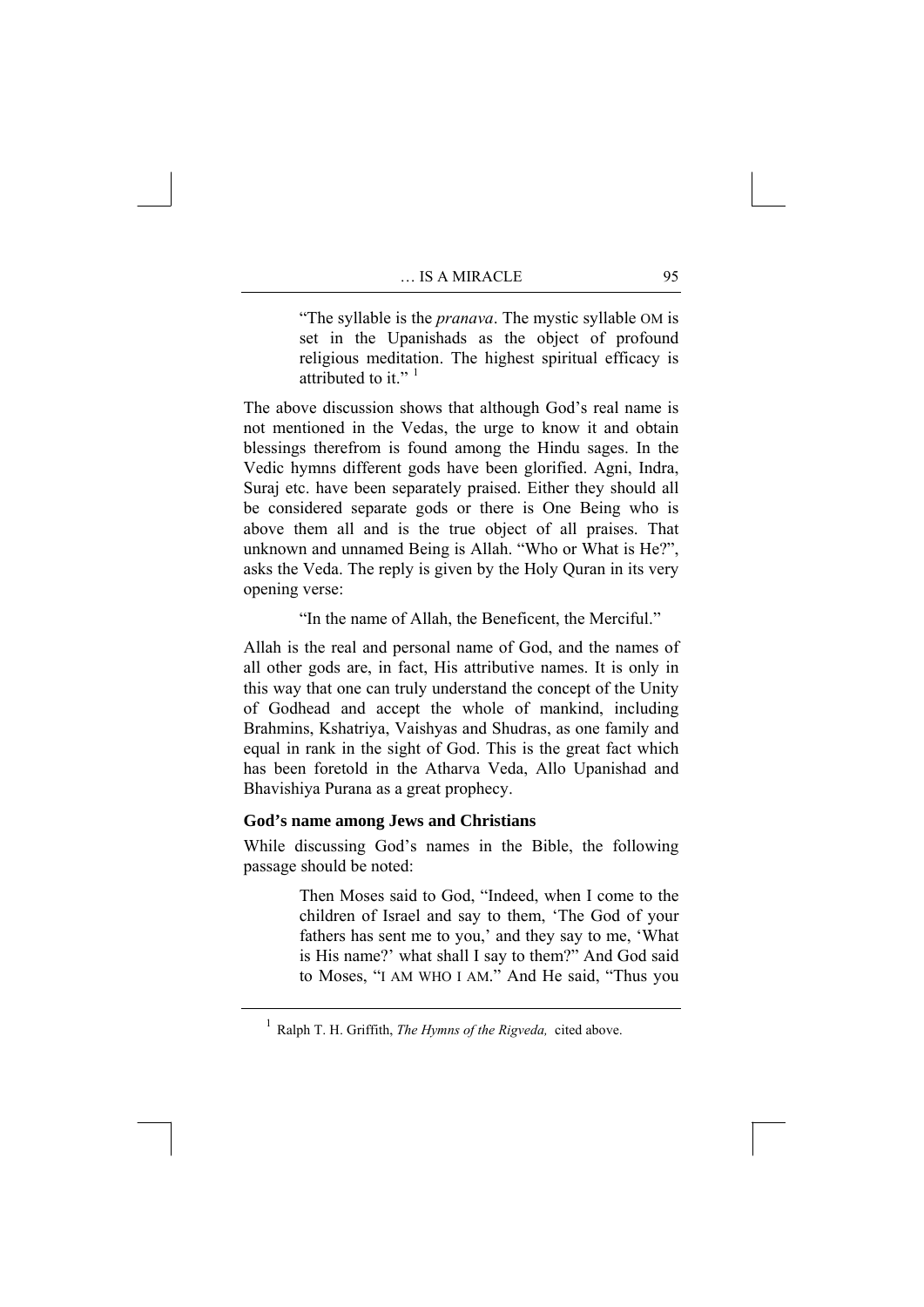shall say to the children of Israel, 'I AM has sent me to you.' [1](#page-104-0)

I AM WHO I AM is rather an ambiguous name. This shows that God's real name was not known to Moses and the Israelites, although the desire to know it was embedded in their hearts.

At another place it is stated:

"But as 'Adonay' I was not known to them." [2](#page-104-1)

The above is the Jewish translation of this verse. The Christian translation runs thus in the King James version:

"but by my name JEHOVAH was I not known to them."

The reason why "Adonay" has been substituted for "Jehovah" in the Jewish translation is that the Jews considered it a great sin, punishable with death, to mention God by His real name. It is for this reason that they use the term *adonay* instead of Jehovah. A modern Jewish commentator says:

> "*Adonay* is the prescribed traditional reading of the Divine Name expressed in the four Hebrew letters  $Y$  H W H — which is never pronounced as written."  $3$

It may be noted here that the violation of the sanctity of God's name falls under four categories:

- 1. Giving the holy name of God to other beings.
- 2. Calling on God by names of which the meaning is unknown.
- 3. Giving God names which do not befit Him.
- 4. Blaspheming His name.

<span id="page-104-0"></span> $1$  Exodus, 3:13-14.

<span id="page-104-1"></span> $2$  Exodus, 6:3.

<span id="page-104-2"></span><sup>3</sup> J. H. Hertz (Chief Rabbi), *The Pentateuch and Haftorahs*, Oxford University Press, 5 vols, 1929–1936, vol. 1, pp. 6–7.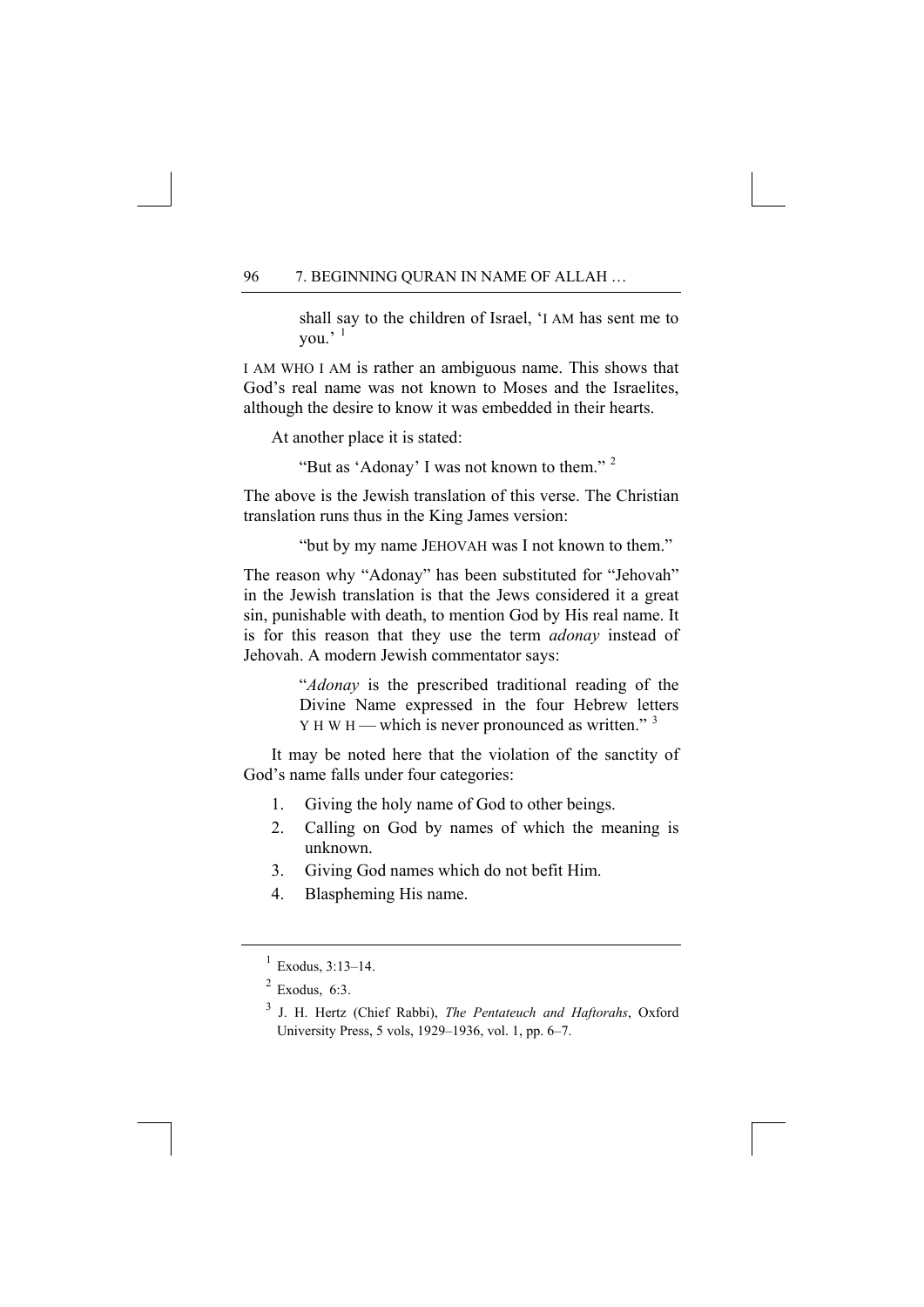The word *adonay*, however, is not expressive of God's greatness and glory. In its plural form, *adonim*, it is even used for objects which are not even worshipped.<sup>[1](#page-105-0)</sup> Thus it is a violation of the sanctity of God's name.

When we come to Christianity we find that even God's name Yahweh was lost five hundred years before Jesus Christ. In the four Gospels, Yahweh has not been mentioned at all. In their translation of the Gospels published by the Jehovah's Witnesses they have substituted the word 'Jehovah' for God. This is not right because in Greek manuscripts 'Jehovah' is not mentioned. Moreover, 'Yahweh' was the correct form and not 'Jehovah', which shows that the very name of their sect is wrong.

### **Prophet Muhammad told God's real name**

Let us find out who was the person who was to convey the real name of God to the world. Let us carefully ponder over the following passages from the Bible:

- 1. "O LORD, our Lord, How excellent is Your name in all the earth!"<sup>[2](#page-105-1)</sup>
- 2. "And those who know Your name will put their trust in You  $\cdots$ <sup>[3](#page-105-2)</sup>
- 3. "I will set him on high, because he has known My name $,$ <sup>[4](#page-105-3)</sup>
- 4. "Blessed is he who comes in the name of the LORD!"<sup>[5](#page-105-4)</sup>

<span id="page-105-3"></span><sup>4</sup> *Ibid.*, 91:14.

<span id="page-105-0"></span> $<sup>1</sup>$  Deuteronomy, 10:17; Psalms, 136:3, etc.</sup>

<span id="page-105-1"></span> $<sup>2</sup>$  Psalms, 8:9.</sup>

<span id="page-105-2"></span><sup>3</sup> *Ibid.,* 9:10.

<span id="page-105-4"></span><sup>5</sup> *Ibid.*, 118:26. Matthew, 21:9, 23:39.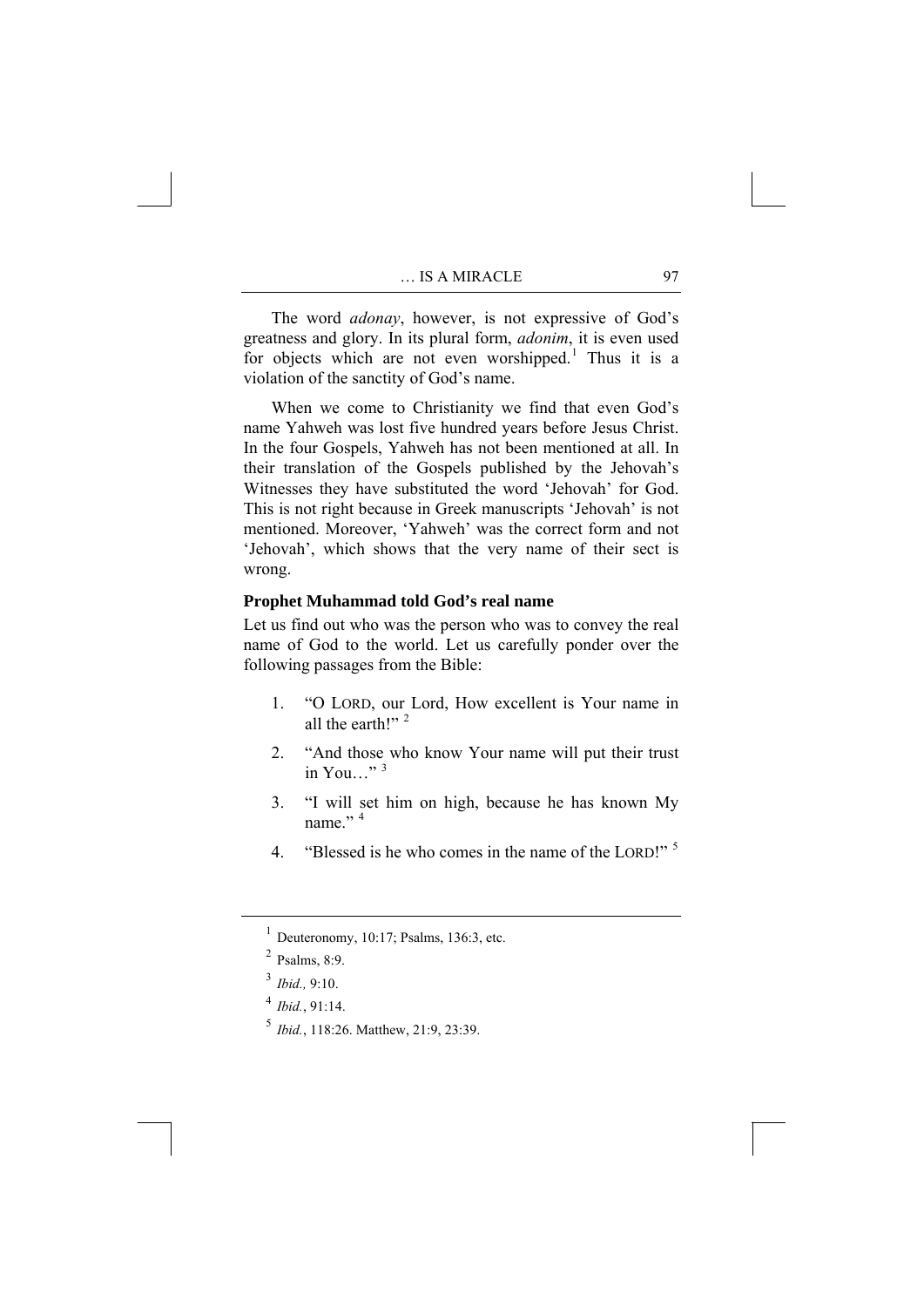- 5. "Both young men and maidens; old men and children. Let them praise the name of the LORD, for His name alone is exalted…"<sup>[1](#page-106-0)</sup>
- 6. "And in that day you will say: 'Praise the LORD, call upon His name  $\ldots$ <sup>"</sup>
- 7. "My determination is to gather the nations …" [3](#page-106-2)
- 8. "For then I will restore to the peoples a pure language, that they all may call on the name of the LORD, to serve Him with one accord  $"$ <sup>[4](#page-106-3)</sup>
- 9. "And they shall trust in the name of the LORD."<sup>[5](#page-106-4)</sup>
- 10. "They will call on My name, and I will answer them. I will say, 'This is My people'; and each one will say, 'The LORD is my God.' "  $\frac{6}{9}$  $\frac{6}{9}$  $\frac{6}{9}$
- 11. "And the LORD shall be King over all the earth. In that day it shall be — 'The LORD is one,' and His name one." $<sup>7</sup>$  $<sup>7</sup>$  $<sup>7</sup>$ </sup>
- 12. "… we will walk in the name of the LORD our God forever and ever."<sup>[8](#page-106-7)</sup>
- 13. " '… And they shall walk up and down in His name,' says the LORD."<sup>[9](#page-106-8)</sup>

- $3$  Zephaniah, 3:8.
- <span id="page-106-3"></span><span id="page-106-2"></span><sup>4</sup> *Ibid.*, 3:9.
- <span id="page-106-4"></span> $^5$  *Ibid.*, 3:12.
- $6$  Zechariah, 13:9.
- <span id="page-106-7"></span><span id="page-106-6"></span><span id="page-106-5"></span><sup>7</sup> *Ibid.*, 14:9.
- 8 Micah, 4:5.
- <span id="page-106-8"></span> $9$  Zechariah, 10:12.

<span id="page-106-0"></span><sup>1</sup> Psalms, 148:12–13. King James Version reads 'excellent' for 'exalted'.

<span id="page-106-1"></span> $<sup>2</sup>$  Isaiah, 12:4.</sup>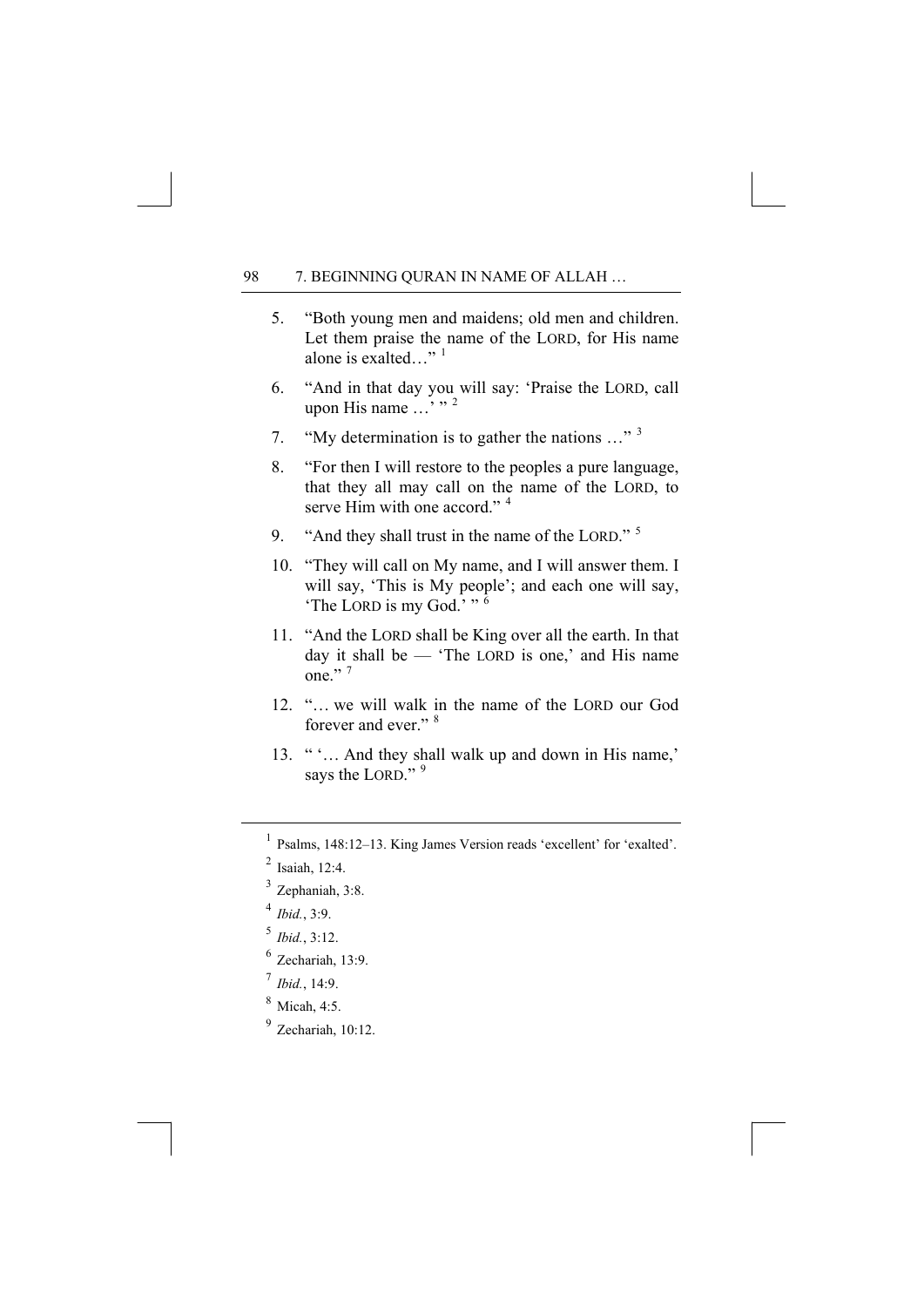14. "I will write on him the name of My God … And I will write on him My new name." <sup>[1](#page-107-0)</sup>

The above references nos. 3, 4, 6–14 indicate that these are prophecies about the future. These references also show that the excellent name of God is one in all the earth (no. 1, 5, 11); those who know His name, i.e., Muslims, will put their trust in Him (nos. 2, 9). He who will know His name will be given a rank of honour (no. 3), i.e., he will be the greatest of all the prophets who will continuously praise God and call upon His name. That Prophet will be blessed and will convey God's name to young men and maidens, old men and children, and will make everyone remember it (nos. 4, 5). He will teach them to start all their undertakings in the name of God (nos., 8, 10), contrary to the teachings of the rabbis, priests and pandits. That Promised Prophet will teach people how to praise God, the Lord of all the worlds (no. 6). God will bring all the nations of the world under one flag and purify them so that they will serve Him with one accord and will call upon Him as their Lord (nos. 8). And in that day, i.e., the time of the advent of Islam, there will be One Lord and His name One, i.e., Allah (no. 11). The followers of Islam will walk in the light of this new name for ever and ever (no. 12). How great are these prophecies which are fulfilled by the Holy Prophet and by his message in the form of Islam!

### **"Do you know one that can be named along with Him?"** [2](#page-107-1)

The Quranic assertion is that in all the languages of the world there is not a word which conveys the full significance of the word 'Allah'. It does not have a plural or a dual or a feminine gender. It is not applied to anyone except God. E. W. Lane, in his classic *Arabic-English Lexicon*, explains it as "comprising

<span id="page-107-1"></span><span id="page-107-0"></span> $<sup>1</sup>$  Revelation, 3:12.</sup>

<sup>2</sup> The Quran, 19:65 — *Hal ta'lamu la-hū samiyya.*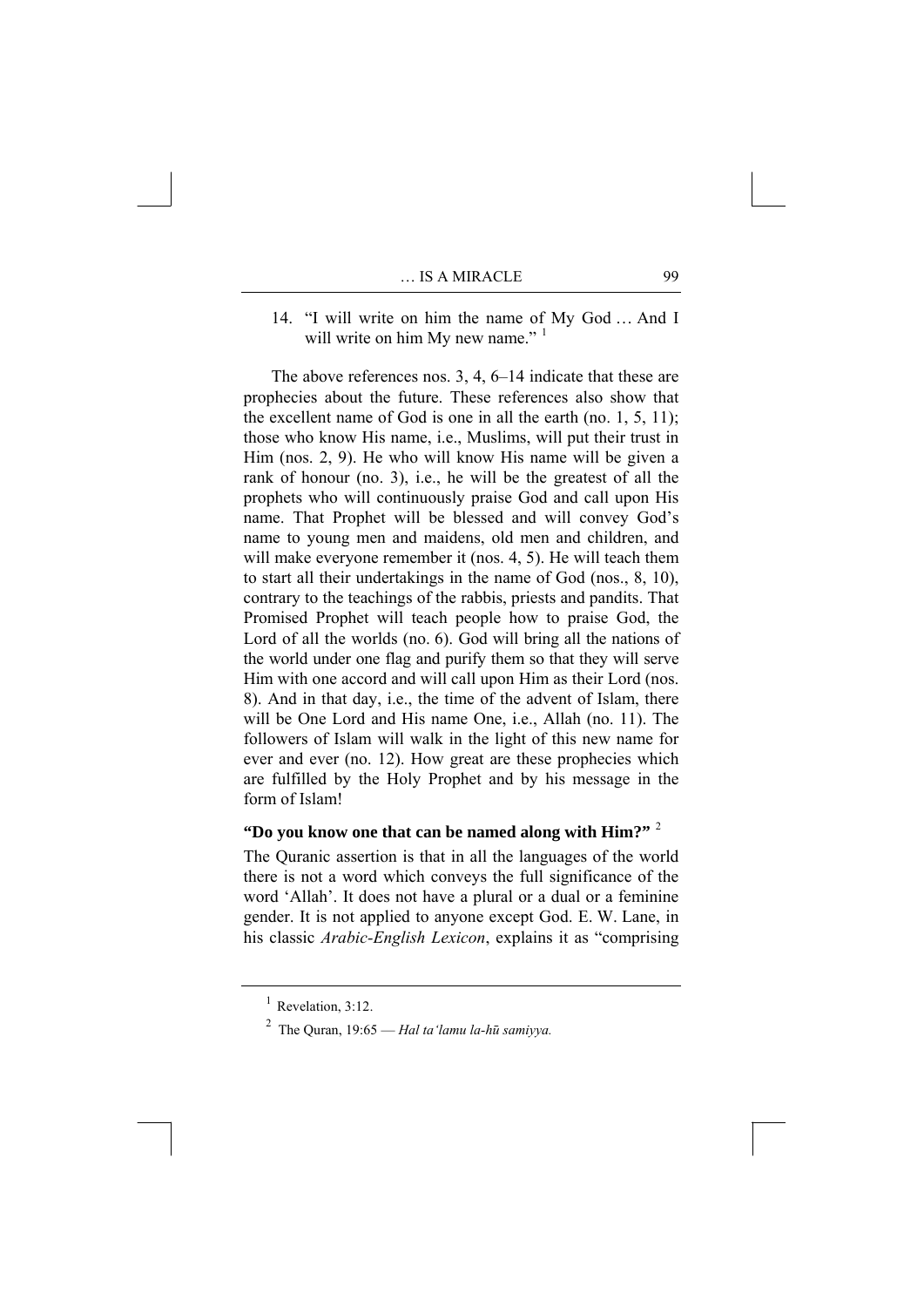all the attributes of perfection". This most excellent and perfect name was taught by an unlettered Prophet. He did not only teach his people about this Great Name but also laid his complete trust in Him. The Prophet was neither a king nor a king's son, but only an orphan in his childhood, and became a helpless and friendless person when he claimed to be the saviour of humanity. In spite of these hardships, he was able to weld together the most disunited people in the world. Those degenerate people were set on high as it was foretold by the prophet David centuries before. It was the Prophet Muhammad who was blessed and whom his followers bless all over the world. The Name which was concealed from the world, the Name which was the most precious gift sought after, the knowledge about that Name was given to mankind by the Prophet Muhammad. He taught this Name about which the prophet Zechariah said:

"They will call on My name, and I will answer them."  $\frac{1}{1}$  $\frac{1}{1}$  $\frac{1}{1}$ 

"And the LORD shall be King over all the earth. In that day it shall be — 'The LORD is one,' and His name one." $^2$  $^2$ 

This miracle happened among a people who worshipped different gods. However, what was foretold by the prophets Isaiah and David was fulfilled:

> "And in that day you will say: 'Praise the LORD, call upon His name ..."<sup>[3](#page-108-2)</sup>

> "Both young men and maidens; old men and children. Let them praise the name of the LORD, for His name alone is exalted  $\frac{m}{4}$  $\frac{m}{4}$  $\frac{m}{4}$

<span id="page-108-3"></span>4 Psalms, 148:12–13.

<span id="page-108-0"></span> $1$  Zechariah, 13:9.

<span id="page-108-1"></span> $2$  Zechariah, 14:9.

<span id="page-108-2"></span> $3$  Isaiah, 12:4.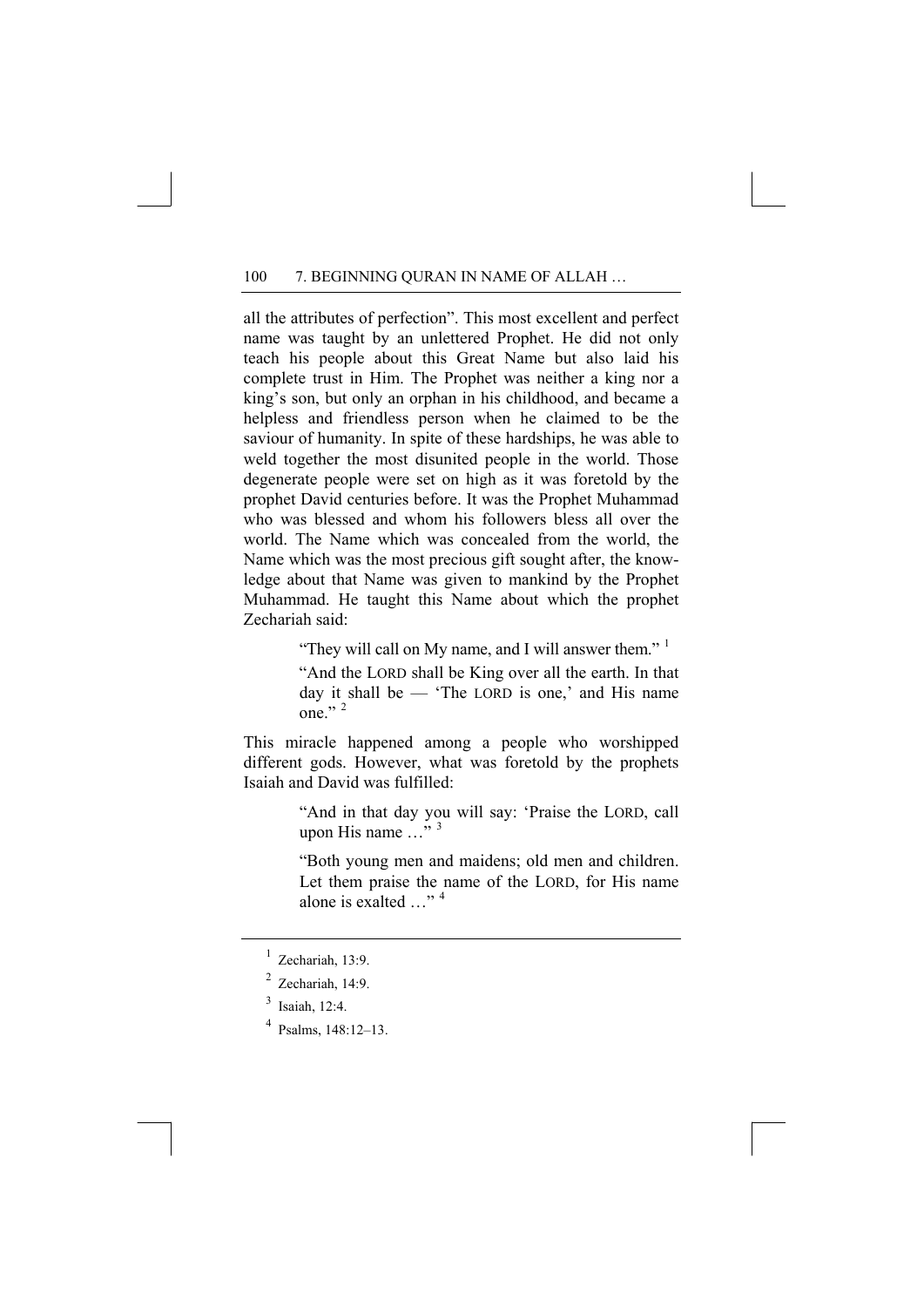Jehovah cannot be the real name of God. Firstly, as has been discussed earlier, this name is not correct. Secondly, the punishment of uttering this name was death. Thirdly, in the above references, quoted from the writings of the prophets who appeared after Moses, the mention has been made of a new name of the Lord. And that new name has only been given by the Prophet Muhammad. The first revelation given to the Holy Prophet was:

"Recite in the name of thy Lord Who creates." [1](#page-109-0)

In compliance with this injunction, every chapter of the Holy Quran starts with the words:

"In the name of Allah, the Beneficent, the Merciful."

This also shows the fulfilment of David's prophecy quoted above: "Blessed is he who comes in the name of the LORD!"<sup>[2](#page-109-1)</sup> The expression "in the name of the Lord" in the Psalms is similar to the first Quranic revelation "recite in the name of thy Lord".

In the Gospels the same prophecy has been repeated  $3$ which shows that this prophecy was not fulfilled up to the advent of Jesus Christ. And because Jesus did not tell the real name of God (he did not mention 'Yahweh' even once in his utterances), therefore this prophecy cannot be said to have been fulfilled in his person.

 The prophecy of Zephaniah, "My determination is to gather the nations … For then I will restore to the peoples a pure language, that they all may call on the name of the LORD, to serve Him with one accord"  $4$ , was also fulfilled by the Holy

<span id="page-109-0"></span> $<sup>1</sup>$  The Quran, 96:1.</sup>

<span id="page-109-2"></span><span id="page-109-1"></span> $2^2$  Psalms, 118:26.

<sup>3</sup> Matthew, 21:9, 23:39; Mark, 11:9; Luke, 19:38, 13:35; John, 12:13.

<span id="page-109-3"></span><sup>4</sup> Zephaniah, 3:8–9.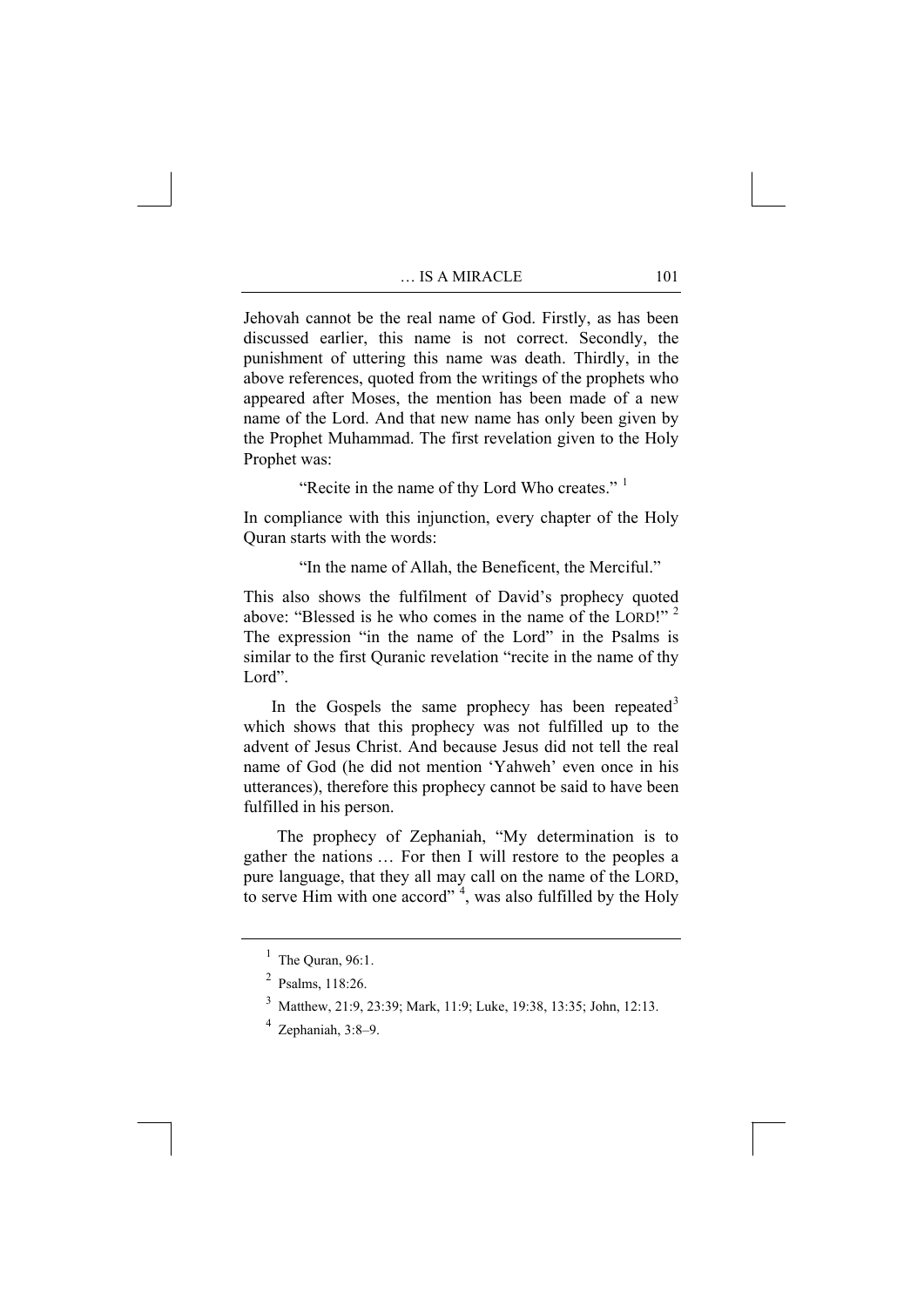Prophet. The Christian missionaries do not gather and baptise people in the name of God but in the name of Jesus Christ.

 It should also be borne in mind that the name of God which the Holy Prophet revealed to the world comprises all the attributes of perfection,<sup>[1](#page-110-0)</sup> as stated earlier. Besides the name Allah, all the other Divine names are attributive. This only proves that there is only One Being towards whose real name all the other attributive names refer. Thus it is a great blessing for the world that the Holy Prophet has brought mankind together under one banner which is engraved with the words: *lā-ilāha ill-Allāh*, i.e., there is no god except Allah. And in this name Allah all the other Divine attributive names have also been comprised.

 This is not, however, an abstract discussion about the name of God. In previous times, the lands of Asia, Africa and Europe echoed with the shouts of *Allāhu-akbar* ('Allah is the Most Supreme'), thus fulfilling the words of David quoted above that young and old, men and women, will praise the name of God, the most excellent name. The future of mankind will also see that the nations of the world, however strong they become, will one day learn to praise the name of Allah, the Lord of all the worlds.

<span id="page-110-0"></span><sup>1</sup> E. W. Lane, *Arabic-English Lexicon*.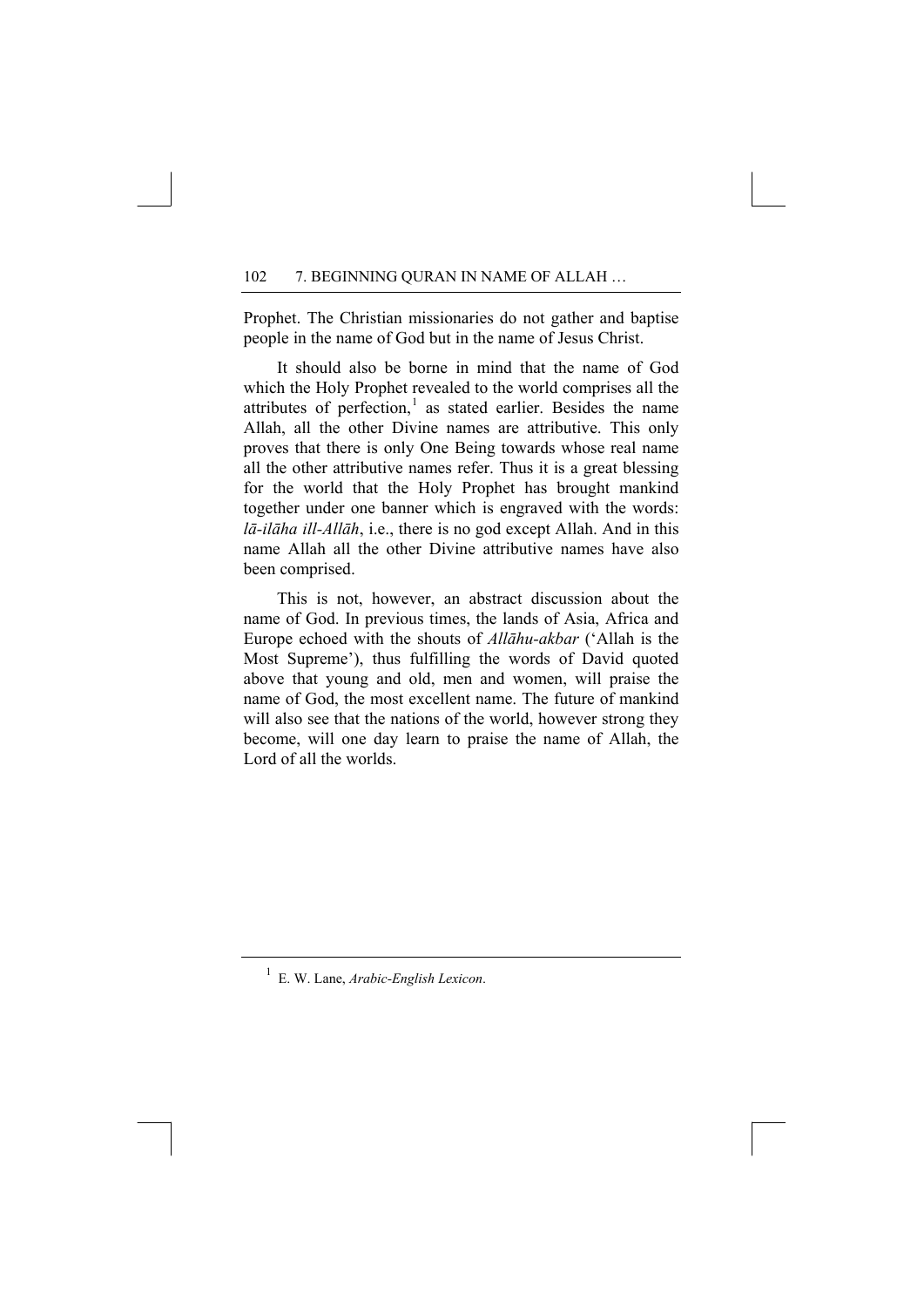## *Continued from outside back cover:*

 In the period 1918 to the 1940s, the Maulana was frequently called upon, by various Muslim organizations throughout India, to represent Islam in public debates against Arya Samaj Hindus and Christian missionaries. He achieved supreme triumph in these debates, and his name became renowned and legendary. He also wrote several Urdu books in response to the Arya and Christian objections against Islam. As a purely scholarly work, he published an Urdu translation of part of a Hindu scripture, the Yajur Veda.

 After the founding of Pakistan and the ending of the multi-faith environment, the Maulana toured the countries of Trinidad, Guyana, Suriname, and Fiji during the 1950s at the invitation of the local Muslim communities, and gave lectures to large multi-faith audiences, achieving fame and renown for his knowledge and noble character in those countries as well. He also spent time in the U.S.A. during 1959-1962, collecting further material of the kind presented in this book from reference works in libraries.

 He originally wrote *Muhammad in World Scriptures* in Urdu as *Mithaq-un-nabiyyin,* published in 1936. Then he had it translated into English and it appeared under this title in 1940. A little later he published a second part in Urdu. He then went on to expand the English version considerably, which was published in 3 volumes between 1966 and 1975. The present book, *Allah — The Unique Name of God,* is derived from it, as explained in the Preface.

 Maulana Abdul Haq Vidyarthi was renowned and respected not only as a man of the highest learning and scholarship, but also as one who was thoroughly upright and saintly, and a recipient of extensive spiritual experiences. Having a humble and unassuming nature, and well-known for his good humour, Maulana Vidyarthi served the cause of Islam by pen, speech and personal example for more than sixty years in a unique and rare way which will have its own place in the history of religion.